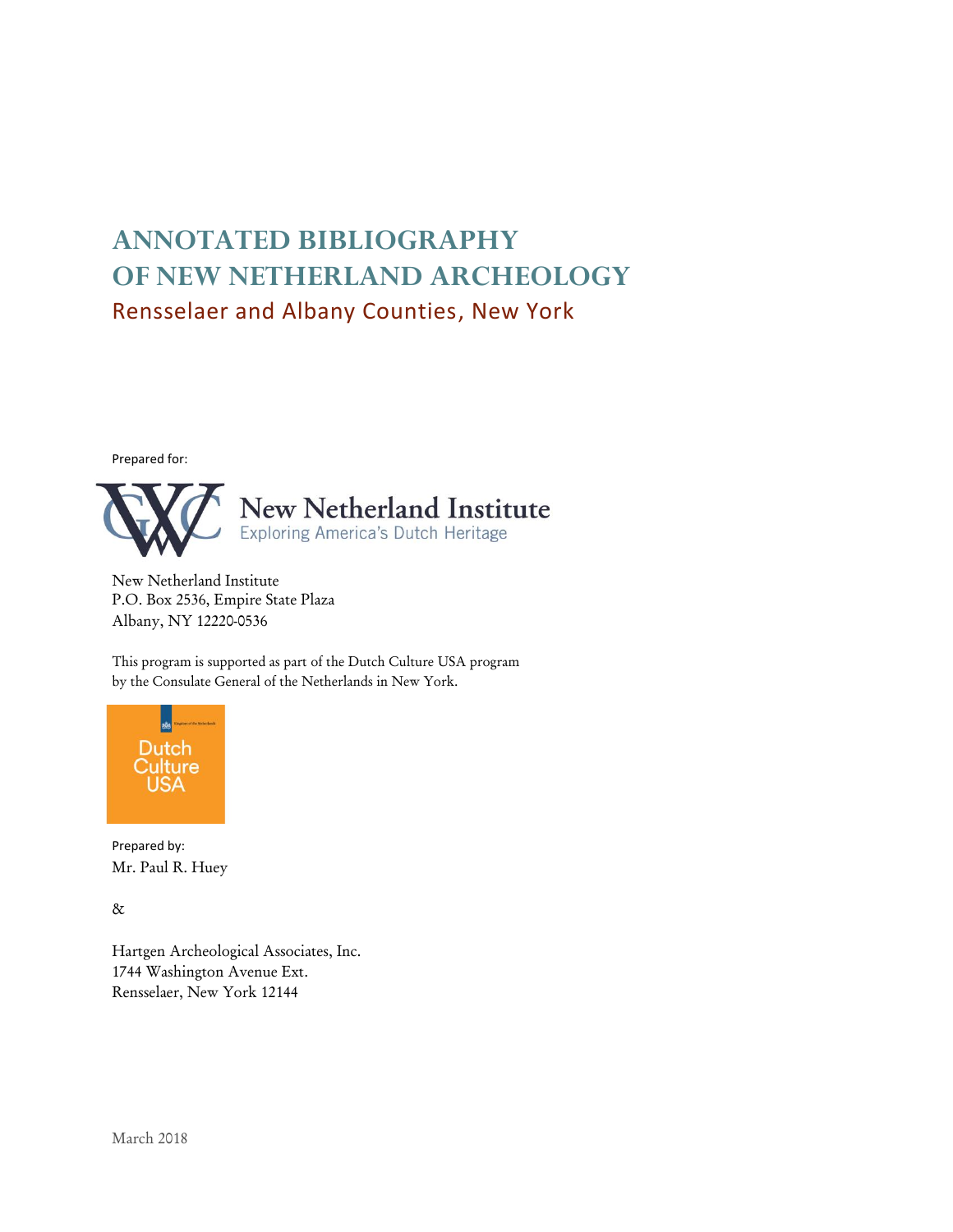# Introduction

This annotated bibliography summarizes the contents of written resources concerning archeological finds related to Dutch colonial occupation and settlement during the 17th and 18th centuries in Rensselaer and Albany Counties, New York. The following sources were consulted during the compilation of this bibliography.

- Published and unpublished papers, reports, and manuscripts from the authors' research files
- Cultural resource management reports on file with the New York State Office of Parks, Recreation and Historic Preservation
- New York State Archaeological Association Bulletins and newsletters
- New York Archaeological Council newsletter abstracts
- Archaeology of Eastern North America
- Northeast Anthropology
- Man in the Northeast
- American Antiquity
- Society for Historical Archaeology
- Historical Archaeology
- Northeast Historical Archaeology
- APT- The Bulletin of the Association for Preservation Technology
- The Journal of the Society for Industrial Archeology
- Society for Industrial Archeology Newsletter
- Journal of the Association for Industrial Archaeology
- de Halve Maen
- New York Archives
- New York History
- CRM
- The Chronicle of the Early American Industries Association
- Shavings- Newsletter of the Early American Industries Association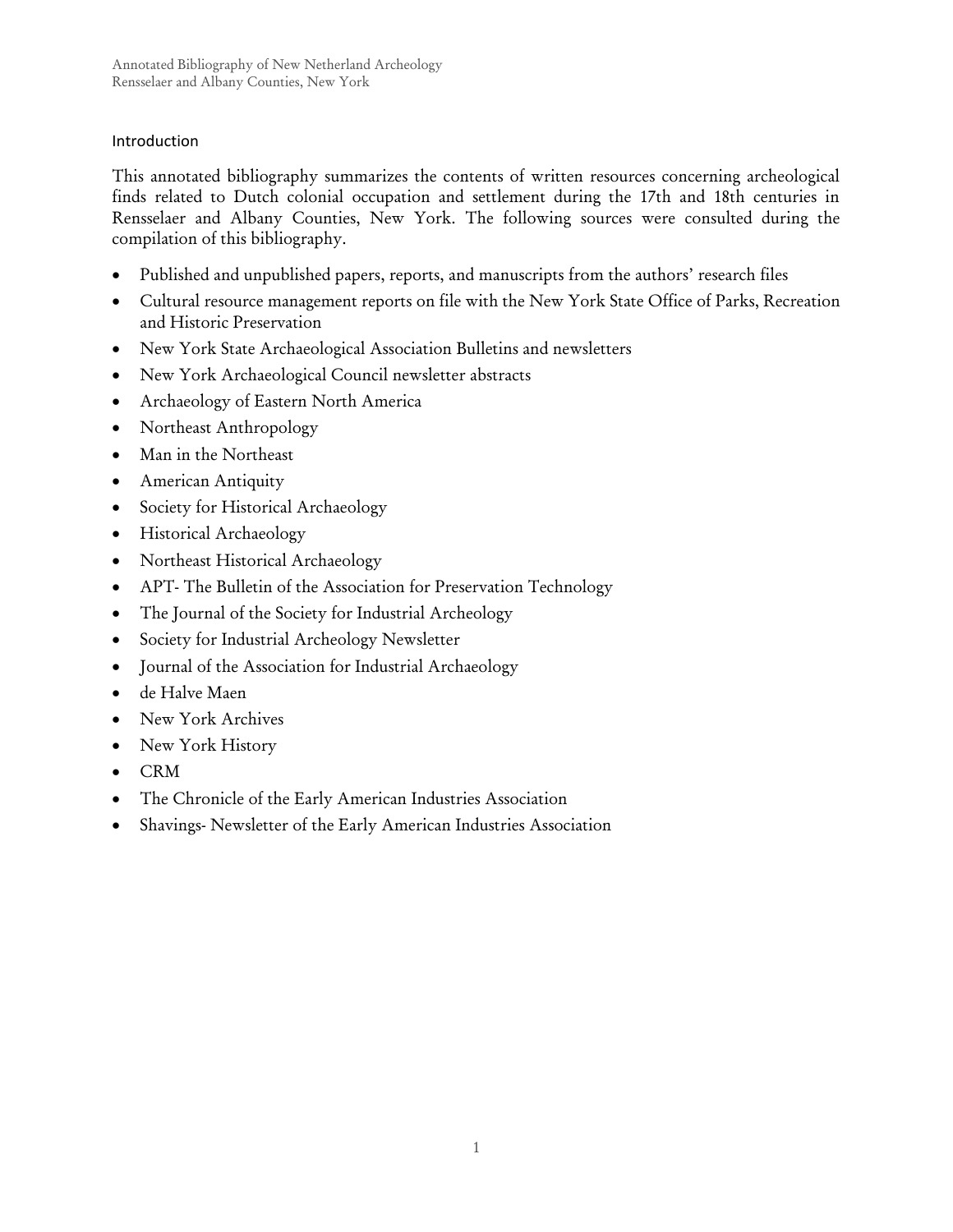## Bibliography

Anderson, Lisa M., Vanessa Newell Dale and Dawn M. Lawrence

2006 Life, Work, and Death among 18th Century African Americans in Rural Upstate New York*.* Paper presented at the 46th Annual Meeting of the Northeast Anthropological Association, Albany, N.Y.

The Schuyler Flatts African American burial ground was discovered in June 2005 during sewer line construction in the Town of Colonie, Albany County. The farmland at the Flatts was owned by the prominent Schuyler family, and the individuals buried in this cemetery were probably enslaved Africans who labored for the wealthy Schuylers and their neighbors. The skeletal remains of 14 individuals reflect a lifetime of hard work and poor health with evidence of a high infant mortality and heavy mechanical stress. A low prevalence of nutritional stress and trauma among the adults contrast with urban enslaved populations from the same period. The burial practices appear to conform to dominant religious and social norms, likely as a result of active religious conversion efforts, signaling the assimilation of certain Christian practices into traditional African belief systems.

## Anonymous

1994 Historical Archeology at Schuyler Mansion. *Federation of Historical Services Roundtable*  $XVIII(3):8.$ 

Excavations will occur until June 30 at the site of a planned expansion of the visitors' center. The area may have been the location of formal gardens in the 18th century, of which remnants were visible as late as 1905.

2000 Historic Sites Treasures - Ceramics. *New York State Preservationist* 4(1):17.

A small red earthenware sherd excavated at Crailo in 1971, part of a colander, is very similar to a complete Dutch 17th-century colander found in the Netherlands. The archeological evidence of broken and discarded objects assists in the accurate furnishing of historic sites. Illustrates the sherd and complete colander. Note: The sherd that is illustrated is actually from Fort Orange and not from Crailo.

# 2000 History on the Hudson: Peeling Back the Centuries of Albany's Waterfront. *Common Ground: Archeology and Ethnography in the Public Interest* Spring/Summer: 6-7.

Excavations in Albany in advance of construction by the State University of New York of a parking garage uncovered, at a depth of 10 to 15 feet, waterfront bulkheads originally facing the Hudson River. One was constructed around 1760, and another dated about 1780. The excavations by Hartgen Archeological Associates provided an unprecedented view of how the waterfront evolved, as new wharves extended into the river burying the old ones underneath. Boat equipment, fishing gear, ceramics, coins, bottles, and clay pipes, all discarded beginning in the 17th century, were recovered. Remains of the colonial Albany stockade wall were discovered, and 300 feet of it were exposed.

# Apuzzo, Robert and Michael Cohn

1982 Pearl Street Site Salvage. *The Bulletin: Journal of the New York State Archaeological Association* (83):22-24.

In summer 1980, the installation of a water pipe along Pearl Street between the Stadt Huys Site and the Fraunces Tavern Musuem uncovered a refuse heap associated with either the Stadt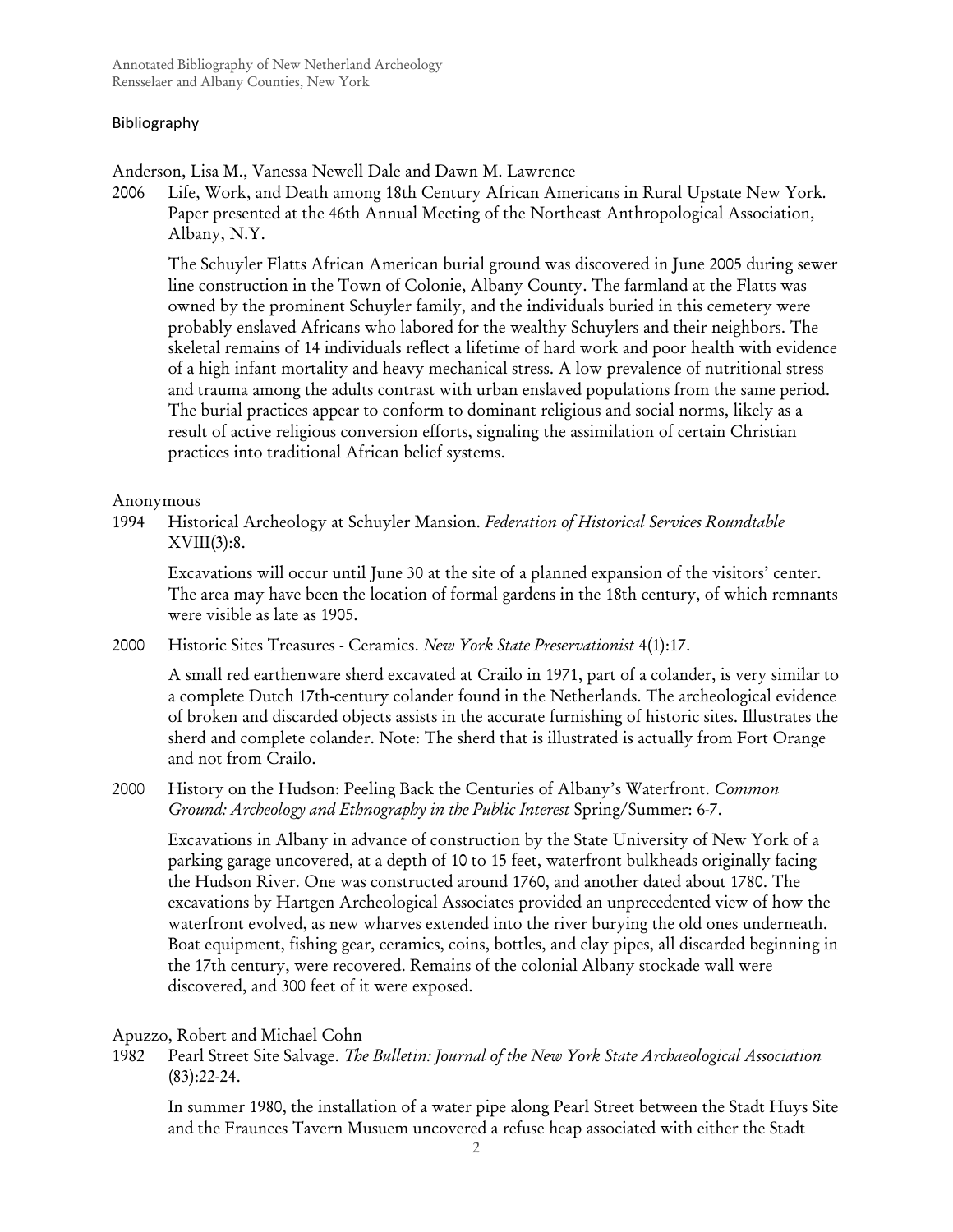Huys or the nearby Lovelace Tavern. The artifacts found date to c. 1660-1690, and include: East Anglian flint (ballast stone?) fragments; a crown conch shell from the West Indies; Dutch delft tiles; combed ware from Bristol, England; Westerwald fragments from Rhineland; heavy yellow, orange, and brown ware with feet or ring-bases (with one such base displaying the thumb-print of the potter); delft or tin-glazed ceramic vessels originating from Holland and/or England; small "Dutch" type bricks; a bottle seal with the initials "GS." The earliest pipe found was made by Jane Wall (1641-1661), followed by Edward Bird, marked "EB" (1655-1675), and then Heinrich Gerds, marked "HG" (1670-1685); all of these pipes have been noted at Fort Orange and Fort Amsterdam. The latest pipe type is that made by Edward Tippet, marked "TIP" (1713-1720).

## Arch Tech

2005 *Phase I (IA & IB) and Additional Phase IB Cultural Resource Investigations: Highland Creek Planned Development District, Town of Brunswick, Rensselaer County, N.Y.* On file at OPRHP, Waterford, NY, Cultural Resource Information System, http://cris.parks.ny.gov.

Report on the Phase I archaeological survey for the proposed Highland Creek Planned Development Project, in the Town of Brunswick, for which fieldwork occurred from June to October 2005. The survey identified three precontact sites (two of which were isolated finds) and four historic sites: The McManus House Foundation Remains, the McManus/Bonesteel Homestead Complex, the McManus Family Cemetery Grounds, and a 19th Century secondary deposition (or plow-zone scatter). The McManus House stone foundation belongs to the original residence established by Hugh McManus in 1796, which remained extant until the early 20th Century. The structure was burned and subsequently demolished, and by 1968, this portion of the property was excepted from the original deed. The McManus/Bonesteel Homestead Complex was located on a 278-acre portion of the Manor that was leased to Hugh McManus in 1796. The property was transferred to his son, William McManus, in 1823 (five years prior to Hugh McManus' death in 1828). The majority of the property remained in the McManus family until 1862, after which it was transferred to the Springer, Warren, Welch, and Bonesteel families, respectively. The residence, dairy barn, milk house, horse barn, and an additional barn foundation date from the early- to mid-19th Century; two sheds and a pole barn are later additions that date to the 20th Century. A large man-made pond south of the residence was also used for ice harvesting. The McManus Family Cemetery Grounds was established in 1813 for the burial of five year old Nicholas Wheeler, grandson of Hugh McManus. In 1883, at least three burials were removed to the Oakwood cemetery in Troy. The burial places of a number of other individuals (who are documented in census records) are unaccounted for, and may still rest at the site.

2006 *Evidence of a Stockaded Community and Persistence of the Dutch Cultural Heritage: Beverwyck in the City of Albany*. On file at OPRHP, Waterford, NY, Cultural Resource Information System, http://cris.parks.ny.gov.

Initial report on the Phase II and III archaeological excavations for the proposed construction of the DASNY headquarters at 515 Broadway in downtown Albany, for which fieldwork occurred from 1996 to 1998. Refer to The Louis Berger Group, Inc.'s 2008 report for a clear and concise description of project findings.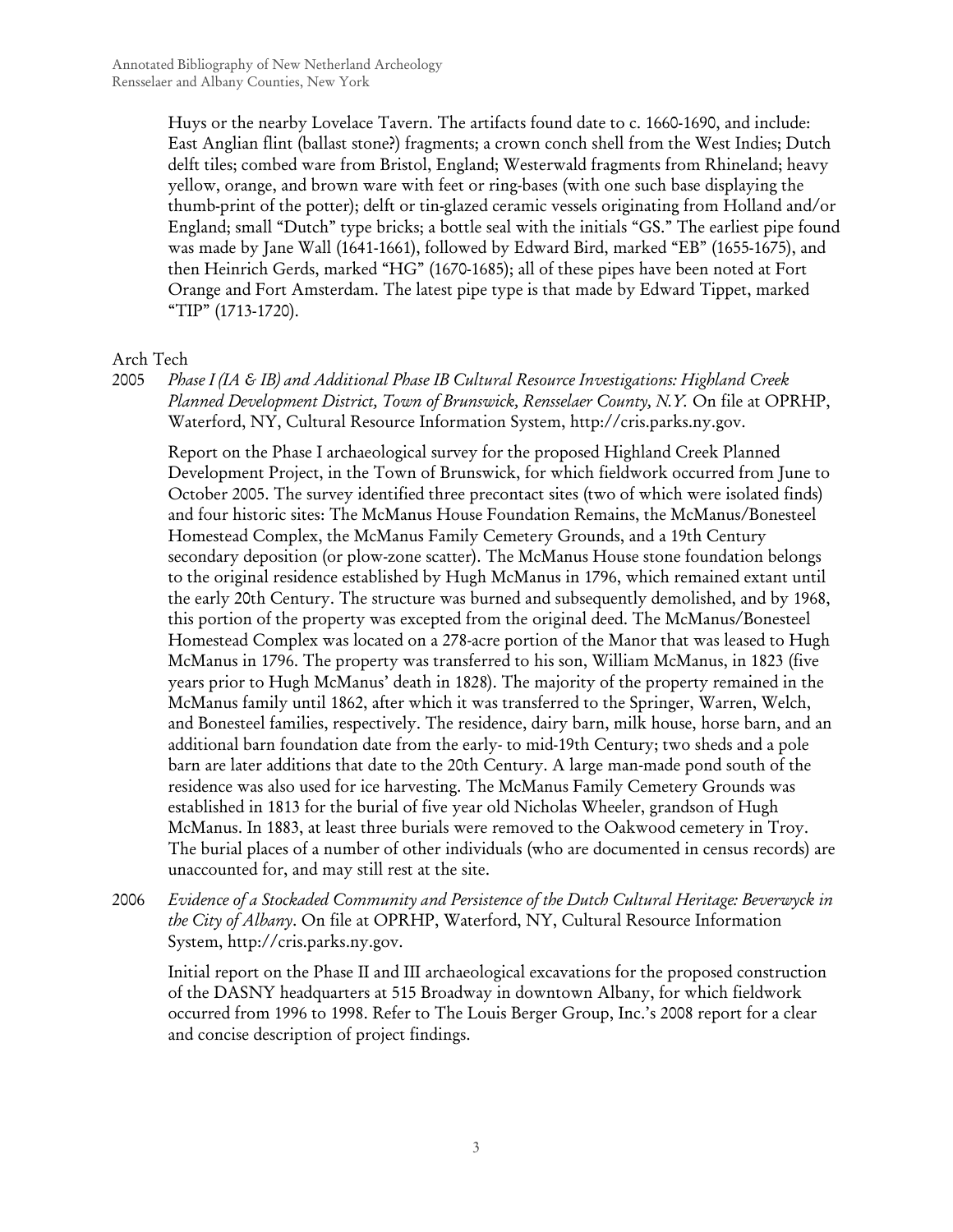2006 *Phase I (IA & IB) Cultural Resource Investigations, Canterbury Crossing Planned Unit Development, Town of Colonie, Albany County, N.Y.* On file at OPRHP, Waterford, NY, Cultural Resource Information System, http://cris.parks.ny.gov.

A phase I archaeological survey of Canterbury Crossing, located at No. 1035 Loudon Road and No. 418 Boght Road in the Town of Colonie, for which fieldwork occurred from October 2005 to April 2006. The survey identified two historic archaeological sites: The J. Plant/William Roff Farm Complex (No. 1035 Loudon Road) and the Jan Douwe Fonda/Levinius Lansing Farm Complex and Cemetery (No. 418 Boght Road). The J. Plant/William Roff Farm Complex was a portion of the Manor that was leased to Federic Roff in 1790 and passed to William Roff in 1842. The farm complex was constructed between 1850 and 1854 for J. Plant. The property later reverted to the Roff family, until Isaac Roff sold it in 1922. Further deed research is needed to clarify the transfer of property between the Roff and Plant families. Archaeological features include foundations associated with the residence, a large barn, a stone-lined well, a windmill/well, as well as artifact deposits dating to the mid-19th Century. The Jan Douwe Fonda/Levinius Lansing Farm Complex and Cemetery consists of a cellar hole, barns, outbuildings, complex well system, and cemetery in proximity to the original Jan Douwe Fonda residence, which may have been constructed by 1732; the remaining features are associated with the occupation of Levinius Lansing, who acquired the property by 1790. The locations of the house, two barns, an additional outbuilding, a silo, and four stone-lined wells (including a square well/cistern) were identified during the archaeological survey. The cemetery, which was in use from 1826 to 1875, was not located by the survey. Phase II site evaluations were recommended for both historic sites.

2007 *Additional Phase I, Phase II and Limited Phase II Cultural Resource Investigations, Canterbury Crossing Planned Unit Development, Town of Colonie, Albany County, N.Y.* On file at OPRHP, Waterford, NY, Cultural Resource Information System, http://cris.parks.ny.gov.

A report on additional Phase I archaeological fieldwork and Phase II site evaluations for the J. Plant/William Roff Farm Complex (No. 1035 Loudon Road) and the Jan Douwe Fonda/Levinius Lansing Farm Complex and Cemetery (No. 418 Boght Road), identified by Arch Tech in 2006. Further documentary research in regard to the J. Plant/William Roff Farm Complex identified Stephen Van Rensselaer III's lease of a 142-acre lot to Frederick and Christopher Roff in 1790, followed by the issue of warranty deeds for these leases to William Roff in 1842. A residence was constructed within the project area between 1850 and 1854, and was associated with John Plant, a farmer/butcher who was likely renting the property from the Roff family. Further archaeological work uncovered a stone-and-mortar foundation with a timber-frame superstructure, the foundation of an additional barn, and artifact deposits spanning the mid-19th to mid-20th Centuries. No further archaeological work was recommended for the site. Further research in regard to the Jan Douwe Fonda/Levinius Lansing Farm Complex and Cemetery revealed that the 167-acre parcel was owned by Jan Douwe Fonda, who in turn leased it to Levinius Lansing in 1790. The property was subsequently passed to Francis Lansing, who attained the rank of Colonel during the War of 1812. After 1920, the property was occupied by Michael Murphy, who owned and operated a dairy farm on the site; the site was abandoned after 1930. Further archaeological work determined that the structures within the site were associated with later phases of occupation, as their associated artifact deposits dated to the 19th and 20th Centuries. Although the cemetery was still not located, Arch Tech recommended avoidance of its suspected location.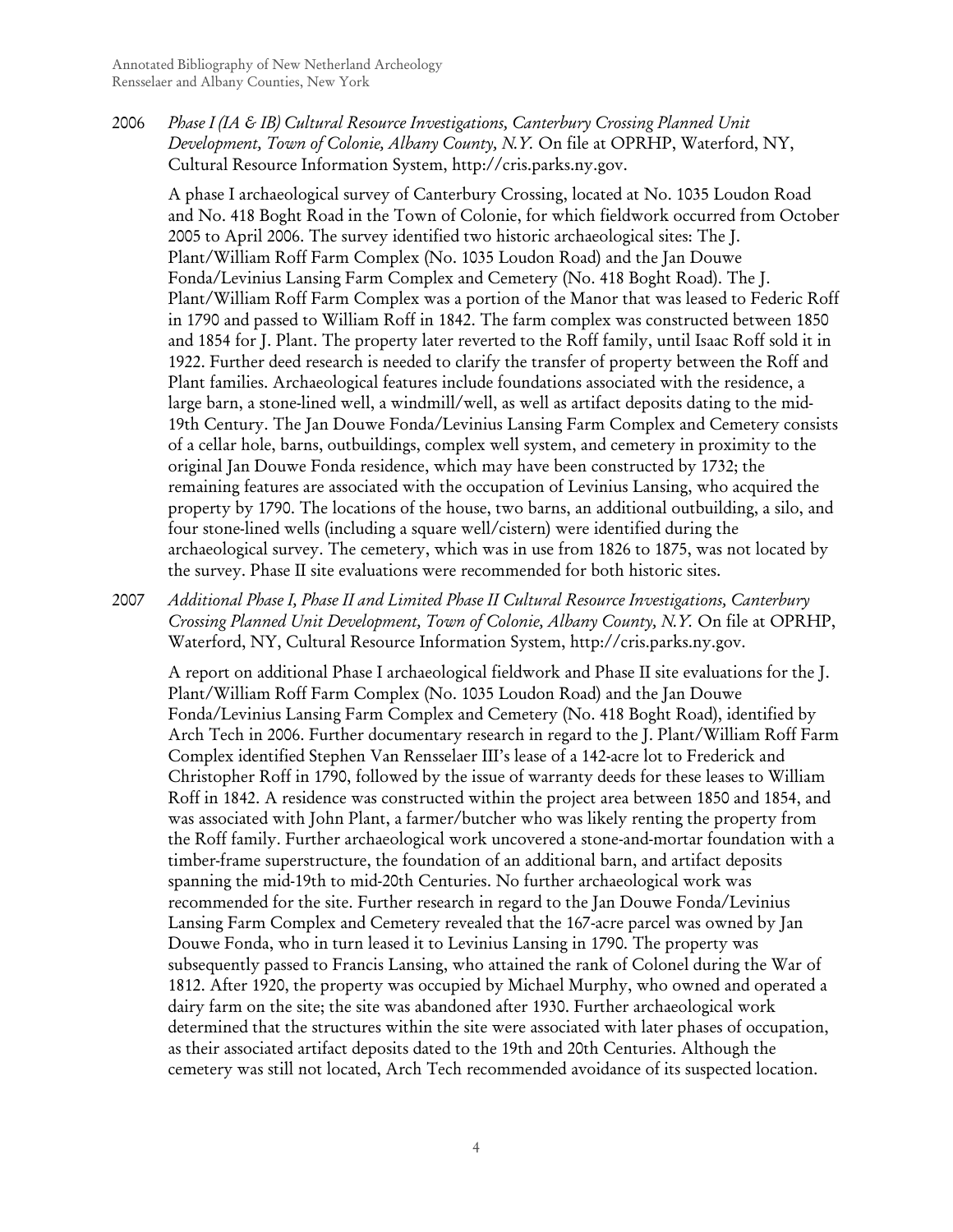2008 *Phase I (1A & 1B) Cultural Resource Investigations Phase II Investigations and Avoidance Plan, Mat Farms Subdivision, Depot Road, Town of Guilderland, Albany County, NY*. On file at OPRHP, Waterford, NY, Cultural Resource Information System, http://cris.parks.ny.gov.

A Phase I archaeological survey of the Mat Farms Subdivision in the Town of Guilderland, for which fieldwork occurred from August 2007 to May 2008. The survey identified six precontact sites and one historic site: The Ogsbury Farm Complex. The site was a portion of the Manor that was leased to Hans David Ogsburger (alternative spellings of his surname include "Ogsbury" and "Oxborough") in 1789. He was born in Altmeyer, Switzerland in 1730, was of Palatine German descent, and emigrated to America between 1750 and 1754. In 1754, he married Anna Elisabeth Scheldin. In 1767 he served as a soldier in the Albany County Militia; he and his eldest son, David John Ogsbury, served as soldiers during the American Revolutionary War. Hans David Ogsburger was a farmer by vocation and the historic site contains his residence and associated farmland. The farm remained in the Ogsbury family until 1919, after which it was sold to the Witbeck family. The Ogsbury Cemetery was also identified. The earliest internments took place in 1793 for Anna Elisabeth Scheldin and Pi, who was presumably a slave. The year of their death coincides with a combined smallpox and yellow fever outbreak in the Albany area. The cemetery was nominated for listing in the National Register.

2008 *Phase I (IA & IB) Cultural Resource Investigations and Avoidance Plan, Mystic Woods Residential Subdivision, Orchard Street, Town of Bethlehem, Albany County, NY*. On file at OPRHP, Waterford, NY, Cultural Resource Information System, http://cris.parks.ny.gov.

A Phase I archaeological survey of the Mystic Woods Subdivision, located at No. 421 Orchard Street, in the Town of Bethlehem, for which fieldwork occurred from August to October 2007. The survey identified one precontact site as well as one historic site: The Bratt/Slingerland/Fisher Historic Site and Fisher Cemetery. The site was a portion of the Manor that was leased to Adrian Bratt in 1767, and was continuously occupied by the Bratt (alternatively spelled "Bradt") family through 1833, after which it was conveyed to Philip Smith and later sold to John A. Slingerland in 1844. The farm remained in the prominent Slingerland family for a decade, after which it was sold to Daniel G. Fisher in 1854. The Fisher family cemetery was established nearby in 1871. Artifacts identified within the outlying agricultural fields and pasture lots correspond to the later occupation of the property, and date to the 19th to 20th Centuries.

[Annotator's Note: Landmark (2006) identified an 18th-Century structure at 265 Van Dyke Road as the homestead of Adrian Bratt as it appears on the 1767 Bleecker map; the property was later transferred to the Sanlsbury [sic?], Bragdon, and Leonard families. Archaeological deposits were found that date to the 18th Century. It is unresolved as to whether or not the structure at 265 Van Dyke Road or 421 Orchard Street was the ancestral home of Adrian Bratt; it is also possible that both strucres were constructed in the 18th Century on the same tract of land that was owned by Adrian Bratt].

2009 *Phase I (1A & 1B) Cultural Resource Investigations Kendall Square, Lands of Waldenmaie, Elsmere Avenue and Feura Bush Road, Town of Bethlehem, Albany County, NY*. On file at OPRHP, Waterford, NY, Cultural Resource Information System, http://cris.parks.ny.gov.

A Phase I archaeological survey for the proposed Kendall Square Project located on the Lands of Waldenmaier in the Town of Bethlehem, for which fieldwork occurred from March to May 2009. The survey resulted in the identification of one precontact stray find and nine "historicera resources" similarly described as stray finds. The survey also identified the locations of the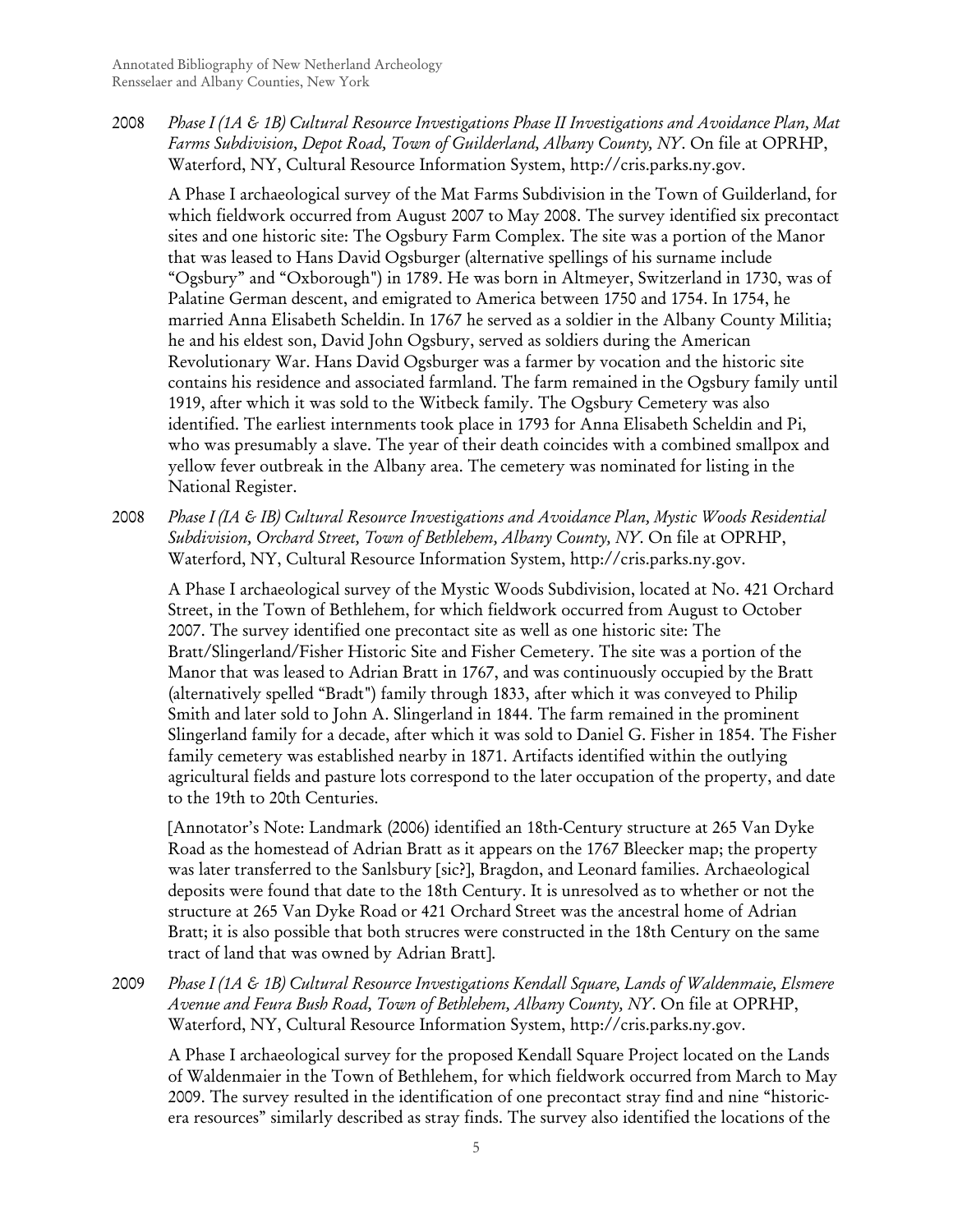William Haswell and the Edward Haswell Historic Cemeteries, both of which were originally owned by John Haswell, c. 1774. Both cemeteries were located outside of the survey area, and as such, no further work was recommended for these sites.

2009 *Phase I (IA & IB) Cultural Resource Investigations Duncan Meadows McChesney Avenue and McChesney Avenue Extension, Town of Brunswick, Rensselaer County, N.Y*. On file at OPRHP, Waterford, NY, Cultural Resource Information System, http://cris.parks.ny.gov.

Report on the Phase I archaeological investigation for the proposed Duncan Meadows residential development in the Town of Brunswick, for which fieldwork occurred from August 2006 to June 2009. The survey identified one precontact site and two historic sites:The Duncan Farm Complex and the Colehamer House Site and Colehamer #1 Cemetery. The Duncan Farm Complex was located on a portion of the Manor that was leased to Dominie (Samuel) Swartfaeger in 1790, after which it was passed through various families, ending with the Duncan family, for whom the site is named. The site consists of an extant house (No. 151 McChesney Avenue), barns, outbuildings with associated archaeological deposits. The Colehamer House Site and associated cemetery were located on a portion of the Manor that was leased to Martin Freleigh in 1791. The site consists of a stone-and-mortar foundation situated within a field south of the survey area; the cemetery, however, was not located. Archaeological deposits within the survey area consisted of mid-20th century artifacts.

2012 *Phase I (IA & IB) Cultural Resource Investigations and Preliminary Boundary Definition: Residences at Lexington Hills Planned Development District, City of Cohoes, Albany County, New York*. On file at OPRHP, Waterford, NY, Cultural Resource Information System, http://cris.parks.ny.gov.

Report on a phase I archaeological survey for the proposed Lexington Hills Planned Development District in the City of Cohoes, for which fieldwork occurred from May to December 2008. The survey identified five historic sites situated on a terrace overlooking the Salt Kill, a small tributary on the west side of the Hudson River: The 18th Century Jacob (F.T.) Lansing house (and possible mill) site, the 19th Century Fonda/Collins house site, the 19th Century Collins/Van Vranken house site, the 19th Century Lexington Hills historic site (which also contains a spillway and potential mill component), and the 19th Century Best/Waterbury house/farm complex. The Jacob (F.T.) Lansing site was identified during historic research, and is thought to consist of a foundation and buried archaeological deposits dating to its span of occupation from 1767 to 1949; no excavation occurrred at this site because it was located on private property beyond the limits of the survey area. Two precontact sites were also identified.

2013 *Phase I (IA & IB) Cultural Resource Investigations Six-Unit Apartment, One Mill Road, Town of Colonie, Albany County, N.Y.* On file at OPRHP, Waterford, NY, Cultural Resource Information System, http://cris.parks.ny.gov.

A Phase I archaeological survey of the proposed Six Unit Apartment Project located at One Mill Road in the Town of Colonie, for which fieldwork occurred from July to August 2013. The survey identified two historic sites: The Tooper/Waterbury Mills and the G. Hills House and Farm Complex. The Tooper/Waterbury Mills was a grist mill originally owned or leased by William Tooper in 1790. From 1850 to 1860, the mill was owned by Henry Waterbury; its dam was breached and the mill was burned c. 1860. The G. Hills House and Farm Complex (No. 477 Old Niskayuna Road) was a portion of the Manor that was leased to Samuel Hills in c. 1795, at which time he constructed his house. The house is comparable in style, age, and familial association with the Ebenezer Hills, Jr. House (90NR02775/001-04-0274); both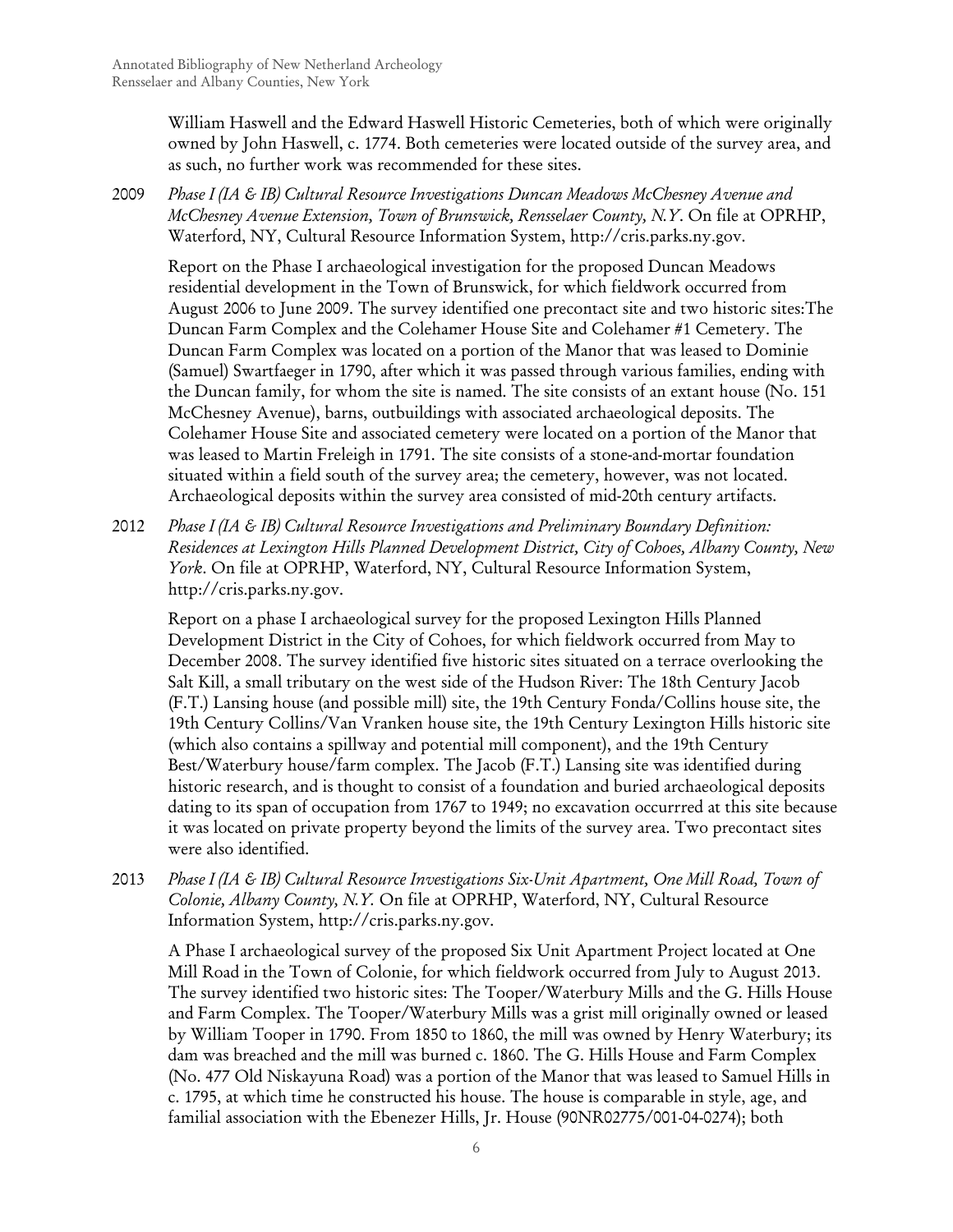residences are associated with the first settlers of the Verdoy area. From 1851 to 1854, the property was associated with a "G. Hills," for whom the site is named. Because both sites were located outside of the archaeological survey area, no further work was recommended for them.

2015 *CRM-Archaeology Phase I (IA & IB) Cultural Resource Investigations: Newell Property, #25 Wemple Road, Town of Bethlehem, Albany County, N.Y.* On file at OPRHP, Waterford, NY, Cultural Resource Information System, http://cris.parks.ny.gov.

Report on a Phase I archaeological survey for the Newell Place Conservation Subdivision on 25 Wemple Road in the Town of Bethlehem, for which fieldwork occurred sporadically from November and December 2013 to February and March 2015. The survey identified the Conradt Fridagh (Vrydagh, Fryday) House Site, a late 18th Century Rensselaerwyck Manor House (c. 1792-1851). In 1790, "Coenradt Vrydagh" married Christine Deppe (or Debt), and is thought to be the same "Coenradt Fridagh" that leased a portion of the Manor in 1792. "Conradt Friday" died in 1819, and the property remained in the Friday family until 1837, when it was conveyed to Herman (Harmon) Van Derzee, for which the deed was recorded in 1838. The Manor house does not subsequently appear on 19th-Century landownership maps. The survey also identified the McHarg Family Cemetery Site (504 Feura Bush Road), a family cemetery that was in use from the late 18th- to early 19th-Century, for which the internments were reportedly moved to Bethlehem Cemetery (although this has yet to be confirmed).

## Archaeological Research Specialists

1990 *Phase IA and IB Archaeological Assessment Report for the CNG TL-470 Pipeline Crossing Project, East Greenbush, New York*.

Report on a Phase I archaeological survey for a proposed natural gas pipeline from Albany County to East Greenbush, for which fieldwork occurred in September 1989. The survey confirmed the presence of two previously-identified early Dutch homestead sites. The Van Buren Site Locus 1 contained the following assemblage: red and yellow brick, pan tile, coal, coal ash, slag, window and bottle glass, 17th- to 19th-Century ceramics (including European salt-glazed stoneware and other Dutch and Rhenish types; specific designations were not given), kaolin pipes, nails and metal (including 19th Century iron farming equipment parts), bone, and quahog shells; a precontact component dating to the Woodland Period was also identified. Regarding the history of the site, the authors state, "[...] it cannot yet be proven that this is the homestead of Cornelis Maessen Van Buren rather than that of Symon Walichsz [...]." The presence of 18th- and 19th-Century artifacts, including farming implements, indicate that the site continued to be farmed throughout the 18th- and 19th-Centuries. The presence of later artifacts are attributed to manure-spreading. The Van Buren Site Locus 2 contained the following assemblage: Rhenish stoneware, Dutch majolica, kaolin pipe fragments, and yellow Dutch klinker brick fragments used for chimney construction. Other 18th- and 19th-Century ceramics were also found (but specific types not named). Van Buren Loci 1 and 2 are the earliest-known Dutch farmsteads to exist in Rensselaerwyck and may be the first farms established in New York State.

Baart, Jan M.

1987 Dutch Material Civilization: Daily Life between 1650-1776, Evidence from Archaeology*.* In *New World Dutch Studies: Dutch Arts and Culture in Colonial America, 1609-1776*, edited by R.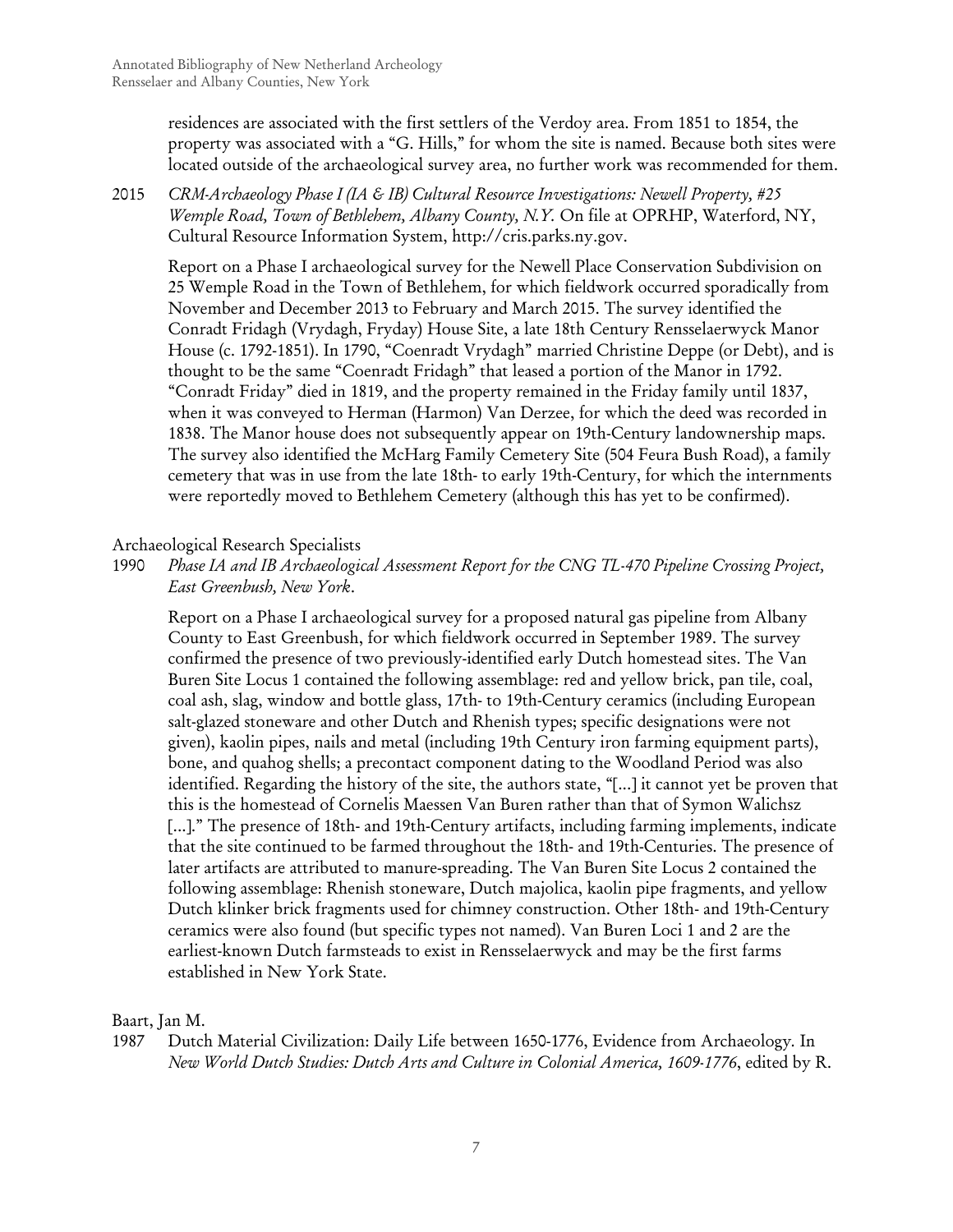H. Blackburn and N. A. Kelley, pp. 1-13. Albany Institute of History and Art, Albany, New York.

The Kampen cloth seal excavated at Fort Orange has the crowned coat of arms the same as examples of Kampen seals from the Dann, Pompey, Indian Hill, Lot 18, and Indian Castle Iroquois Indian Village sites.

2005 "Cloth Seals at Iroquois Sites." *From the Netherlands to New Netherland: The Archaeology of the Dutch in the Old and New Worlds* ed. by Paul R. Huey. *Northeast Historical Archaeology, Special Issue* 34:77-88.

Lead bale seals from Haarlem are relatively rare, and they clearly indicate that Haarlem cloth did not form a regular part of the goods traded to Indians. A good example of such a seal, however, was recovered from the KeyCorp site in Albany (ca. 1650 to 1686). It has the coat of arms of Haarlem on one side, and on the reverse the length of the cloth is indicated. Haarlem was primarily a linen producing town, but other cloth was also manufactured. This seal probably was attached to cloth other than linen. At Fort Orange, a lead cloth bale seal marked CAM PEN with a crown is a type of seal that has also been found at more than eight Iroquois sites dating between 1635 to 1655 and 1663 to 1682. A lead tubular seal found at Fort Orange with the coat of arms of Kampen and marked CAM PEN is the same type as examples found at four Iroquois sites dating between 1649 to 1662 and 1663 to 1682.

Baker, Emerson W.

1985 *The Clarke & Lake Company: The Historical Archaeology of a Seventeenth-Century Maine Settlement*. Occasional Publications in Maine Archaeology. The Maine Historic Preservation Commission, Augusta, Maine.

Clay pipes from the site in Arrowsic, Maine, bear the marks of Bristol pipe makers such as William Evans and Llewelyn Evans who made pipes between 1660 and 1688. Other pipes at the site have the EB mark. This EB mark differs from the EB mark for Edward Bird found on the pipes at Fort Orange, and this EB was apparently a different maker. However, the makers' marks on other pipes from the site have also been found on pipes from Fort Orange and at other sites.

# Barnes, William

1864 *The Settlement and Early History of Albany*. J. Munsell, 78 State Street, Albany, New York.

In 1850 an excavation in Broadway in front of the Museum revealed a stratum associated with old wood piles consisting of chips, oyster shells, and other rubbish that filled the streets in early days, despite ordinances. This suggests that the worthy Dutch housewives had not yet established their reputation for neatness and cleanliness, or that their voice was not very potent.

Beaudry, Mary C.

2006 *Findings: The Material Culture of Needlework Sewing*. Yale University Press, New Haven and London.

The silver bodkin excavated at Fort Orange is one of three distinctively Dutch bodkins that have been excavated. It is plain but with a hooked end.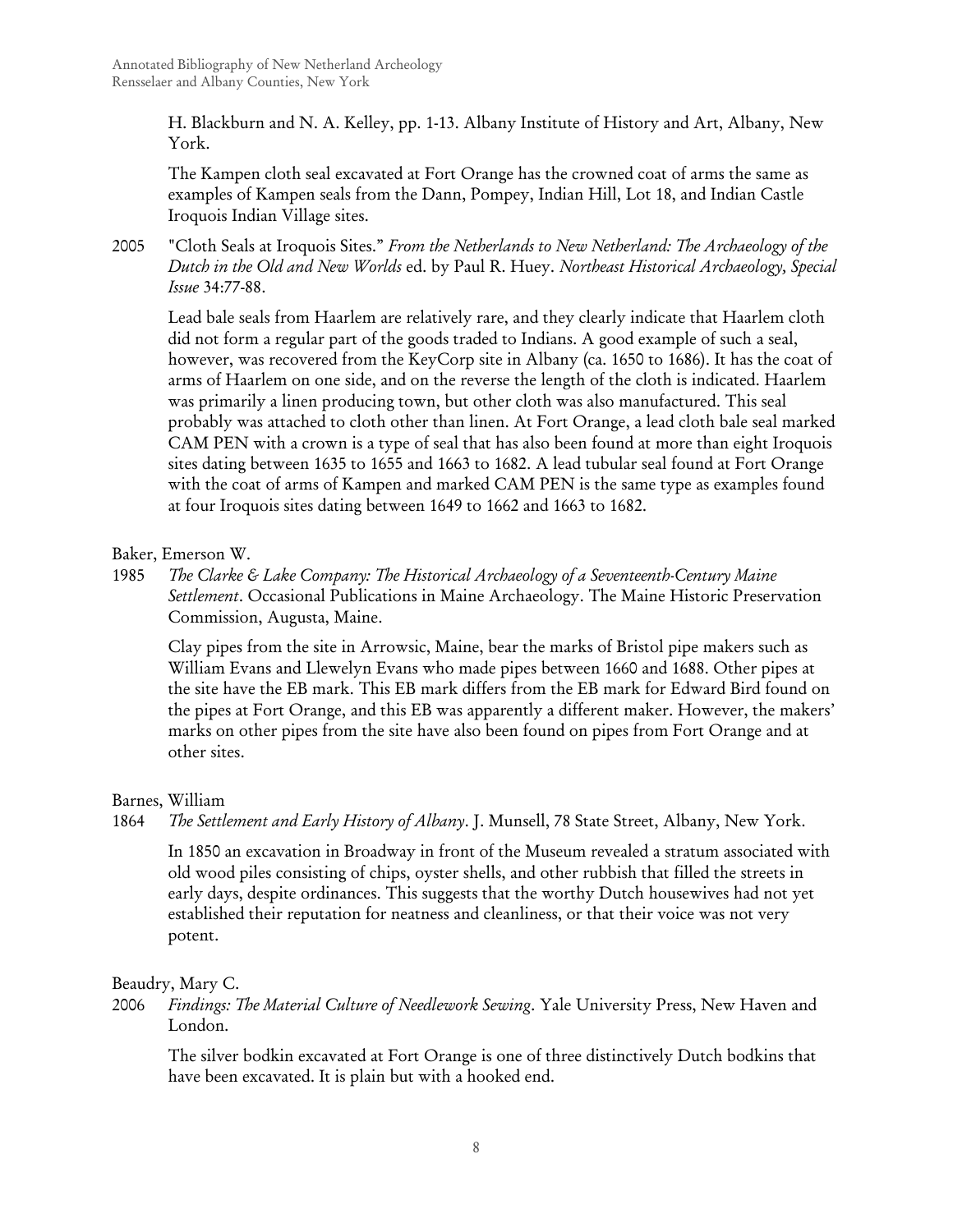2009 Bodkin Biographies*.* In *The Materiality of Individuality*, edited by C. L. White, pp. 95-108. Springer Science+Business Media, LLC, New York.

In excavations in 1971 at the Dutch Fort Orange site in Albany a plain silver bodkin with hooked end and tear-drop-shaped eye was recovered. It is very similar to copper alloy bodkins recovered from the wreck of the Dutch East India ship *Kennemerland*, wrecked off the Shetland coast in 1664 on its way to the Dutch colony of Batavia. The bodkin from Fort Orange was found in an area directly in front of the location of the brewery built by Jan Labatie. His wife was Jillesje Claes Schouw, the widow of surgeon Harmen Mynderse Vandenbogart, and the bodkin could have been hers.

Becker, Marshall Joseph

1977 "Swedish" Colonial Yellow Bricks: Notes on Their Uses and Possible Origins in 17th Century America. *Historical Archaeology* 11:112-118.

Yellow bricks are unique to 17th Century Dutch and Swedish colonial sites along the east coast. Yellow bricks were popular in the western provinces of the Netherlands from the late 16th Century through 18th Century; their clay came from the Gouda region in South Holland. The standard size of these bricks range from 33 x 70 x 165 mm to 32 x 76 x 178 mm, and have three degrees of hardness: soft, medium (or *Ijsselsteen*), and hard (or *Ijesselklinkers*). The last type were commonly used as paving stones for roadways, and were brought to America as ballast in trans-Atlantic ships. In the early 17th Century, a local brick industry developed at Fort Orange. The Dutch gained control of the South (Delaware) River in 1655, and in 1657, Fort Orange began to ship locally-produced bricks to New Amstel for the construction of Fort Altena as well as for the chimneys of local residents. A red-coated brick from Fort Orange is thought to be the result of intentional staining, or *dodekop*, from iron oxide. Red brick manufacture may have been developed quite early at Fort Orange, which would have precluded any further yellow brick manufacture. Trace element analysis of bricks from Fort Orange is proposed to determine their origin.

# Birchwood Archaeological Services

2005 *Phase IA/IB Cultural Resources Survey: Red Oaks Residential Development Project, Town of Schodack, Rensselaer County, New York*. On file at OPRHP, Waterford, NY, Cultural Resource Information System, http://cris.parks.ny.gov.

Phase I archaeological survey for the proposed Red Oaks developent project in the Town of Schodack, for which fieldwork occurred from April to May 2005. The survey identified the S. Rowe Site, which is characterized by a cellar hole with collapsed foundation walls and an associated yard and refuse deposit. Artifacts span the late-18th to early-19th Century, and include: a white "scratch-blue" stoneware teacup fragment, creamware, pearlware, ironstone, whiteware, redware, machine-cut and wire nails, window glass, brick fragments, mortar, portland cement, decaying wood, clear bottle glass, animal bone, clam shell, a button fragment, a 12-gauge shotgun shell, and other modern materials.

2006 *Phase IA/IB Cultural Resources Survey, Vista Technology Park, Towns of Bethlehem and New Scotland, Albany County, New York*. On file at OPRHP, Waterford, NY, Cultural Resource Information System, http://cris.parks.ny.gov.

A Phase I archaelogical survey for the proposed Vista Technology Park in the Towns of Bethlehem and New Scotland, which occurred from October through November 2005. The survey identified three precontact sites, two 18th Century sites (the Peter McCutcheon Farm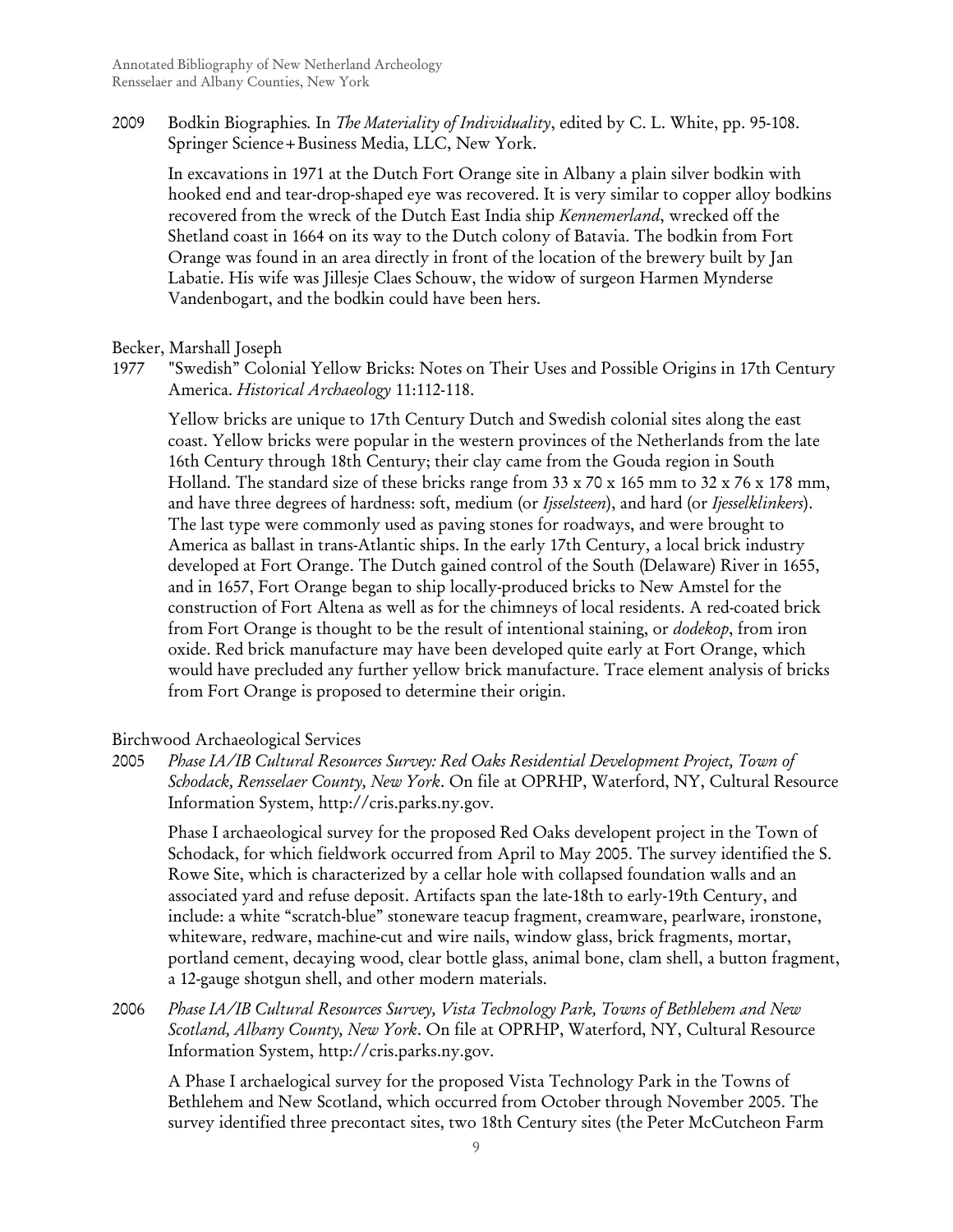Site and the Christian LaGrange House), as well as two 19th Century sites. The Peter McCutcheon Farm Site consists of the remains of a c. 1760 brick residence (with a 20th century timber-framed addition), the foundation of a barn (or other outbuilding), two roads, and a pond. The site was nominated for the National Register of Historic Places. The Christian LaGrange House includes the remains of a late 18th Century timber-framed residence (with a 19th century kitchen extension), associated outbuildings, a silo, several wells/cisterns, and the LaGrange family cemetery. The land was purchased by Omie de LaGrange from Jan Hendrickse Vroman in 1686. In 1716, Omie de LaGrange and Simonse Vedder purchased the remainder of the patent, and in the same year, Omie and his brother Isaac established a farm on the same tract. Christopher LaGrange, the grandson of Omie LaGrange, occupied the current house that is thought to be located near the original homestead established by Omie and Isaac. The site is named for one of his sons, Christian LaGrange. The LaGrange family cemetery was in use from 1828 to 1859. Both the LaGrange house and cemetery were recommended for avoidance.

2010 *Archaeological Investigations at the Peter McCutcheon Farm Site, Town of Bethlehem, Albany County, New York*. On file at OPRHP, Waterford, NY, Cultural Resource Information System, http://cris.parks.ny.gov.

A Phase III data recovery of the Peter McCutcheon House Site that was initially identified during the Phase I archaeological survey. The age of the house was further ascertained through dendrochronology, which provided an early date of c. 1735. Two additional periods, 1764 and 1786-1787, were also identified during the dendrochronological analysis. The provenience of the materials used in the original brick portion of the house were analyzed with XRF technology to determine the composition of their clay, which matched the soil beneath a pond to the east of the house site, and confirmed the speculation that the unusually large bricks were manufactured on site. Archaeological excavations within the cellar of the house outlined former domestic activities that took place in this part of the house, including food preparation, food storage, and child play/instruction. Documentary evidence suggests that the house was initially occupied by the Radcliffe or Sixby families in the first half of the 18th Century; Peter McCutcheon, for whom the site is named, was most likely responsible for the third and final building phase of the house, as corroborated by the dendrochronological analysis. McCutcheon was a Scottish immigrant who was affiliated with the Loyalist movement and other Loyalist activists in the Normanskill area. The site's "Dutch" architectural features and landscape elements are also discussed (pp. 83-90).

## Blackburn, Roderic H. and Ruth Piwonka

1988 *Remembrance of Patria: Dutch Arts and Culture in Colonial America, 1609-1776*. Albany Institute of History and Art, Albany, New York.

Excavations at the Schuyler Flatts between 1971 and 1974 have revealed objects and features reflecting three centuries of occupation. The site is important not only because of the continuous occupation by important families but also because it was the home described in detail by Anne Grant in her memoirs. The house cellars excavated in Fort Orange revealed features of old-world elegance such as leaded glass windows and green-glazed clay floor tiles, while the cellar walls made of timbers and boards instead of stone indicate the temporary nature of those houses. A Dutch majolica plate acquired by the Albany Institute in 1983 has a flower-and-vase motif which is Dutch in origin but undoubtedly was based on Italian design. It was a pattern popular with majolica potters in the 1640s, and sherds of similar patterns were found at Fort Orange. Because of the archeological work during the past 15 years, there is now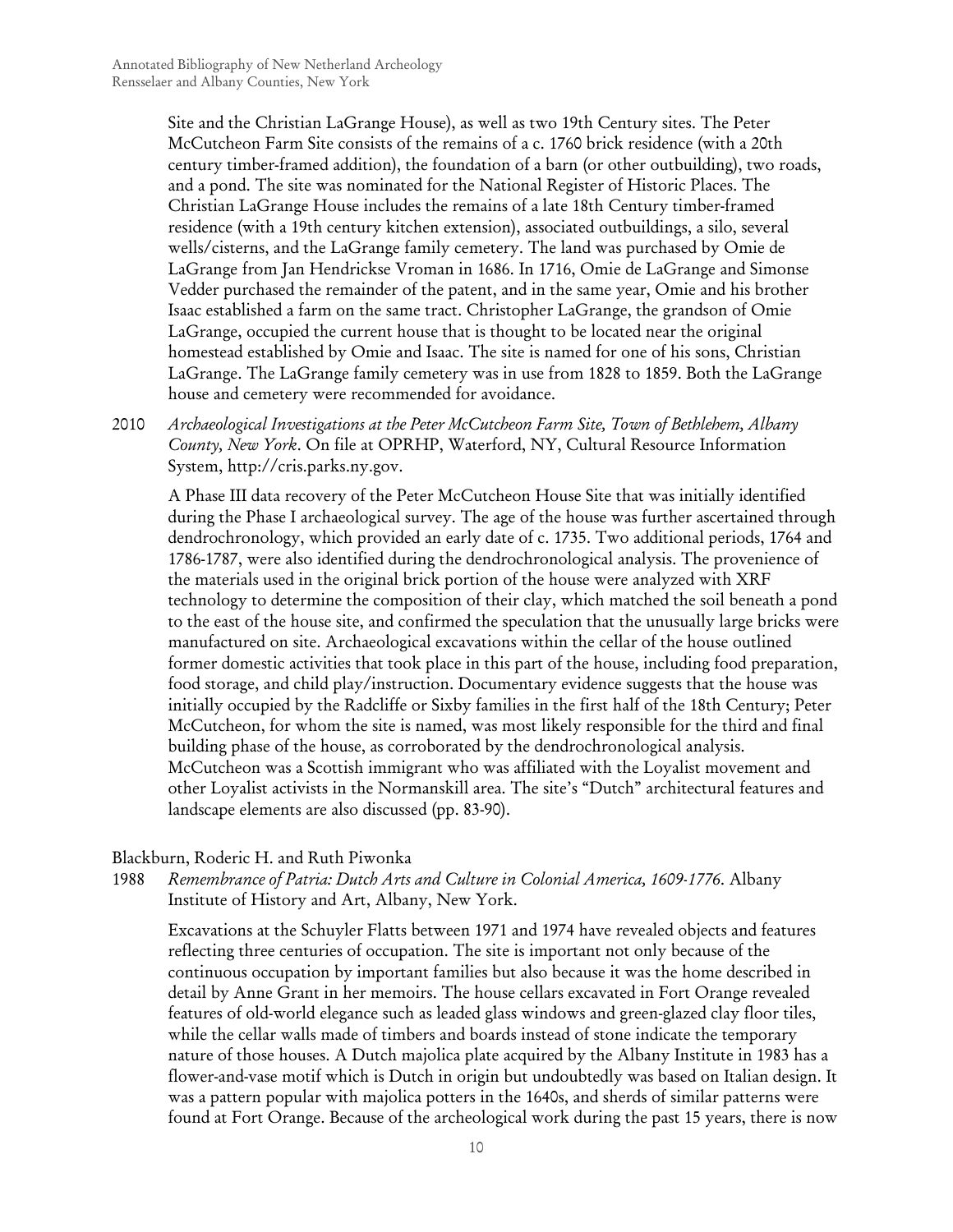a precise understanding of the ceramic wares that were used in the Albany area during the hundred years from 1650 to 1750.

## Bliven, Rachel D., et al.

1987 *A Resourceful People: A Pictorial History of Rensselaer County, New York*. The Rensselaer County Historical Society, Troy, New York.

Excavations under Riverside Avenue in Rensselaer, N.Y., above and below Crailo uncovered many 17th-century artifacts. Indians appears to have camped on the Crailo farm in order to trade. The ceramics from the site include both Indian pottery and European wares. Other artifacts, illustrated, include clay pipe fragments, and iron Jew's harp, a raspberry-type glass prunt, fragments of brass, a glass bead, and a brass thong or lace tip.

#### Bradley, James W.

1980 "Dutch Bale Seals from 17th-century Onondaga Iroquois Sites in New York State. *Post-Medieval Archaeology* 14:197-200.

A circular bale seal marked CAMPEN excavated at Fort Orange from a context dating between 1648 and 1668 is similar to CAMPEN seals from the Onondaga Lot 18 site (1650- 1655), the Onondaga Indian Castle Site (1655-1663), and the Onondaga Indian Hill site (1663- 1682).

1987 *Evolution of the Onondaga Iroquois: Accommodating Change, 1500-1655*. Syracuse University Press, Syracuse.

The glass beads excavated at Fort Orange can be used as a basis for comparison with the Onondaga sites. The greatest similarity of beads and other artifacts from Fort Orange is with the artifacts from Shurtleff and Carley Onondaga sites, dating ca. 1630 to 1640 and ca. 1640 to 1650, respectively. All of the pipe marks from those sites as well as from Lot 18 site of ca. 1650 to 1655 have also been recovered from the Fort Orange site.

2005 *Evolution of the Onondaga Iroquois: Accommodating Change, 1500-1655*. University of Nebraska Press, Lincoln and London.

Much has changed since the first publication of this book in 1987. Important archeological work has been completed not only at Indian sites but also at several European-related sites as well. These are significant in understanding the European materials and technologies that increasingly influenced the Iroquois during the first half of the 17th Century. One essential study is the 1988 dissertation on the excavation and analysis of Fort Orange, which is complemented by other recent studies such as the 2003 report on excavation of the 1648 structure, "an illicit trader's hut," located just north of Fort Orange. The 1990 dissertation on wampum examines the question of who made wampum beads, with some surprising results.

2005 Visualizing Arent van Curler: A Biographical and Archaeological View. *de Halve Maen* 78(1):3- 14.

The archeological evidence recovered at the Schuyler Flatts site provides new details complementing the documentary record that allow a more complete sense of Arent van Curler to emerge. The excavations uncovered portions of the farm complex built by Van Curler in 1643 and occupied until ca. 1660. By 1642, Van Curler had become the most knowledgeable man on the fur trade in the Colonie. The large quantity of trade goods recovered from his house site at the Flatts is evidence of his success in trade through the turbulent period of the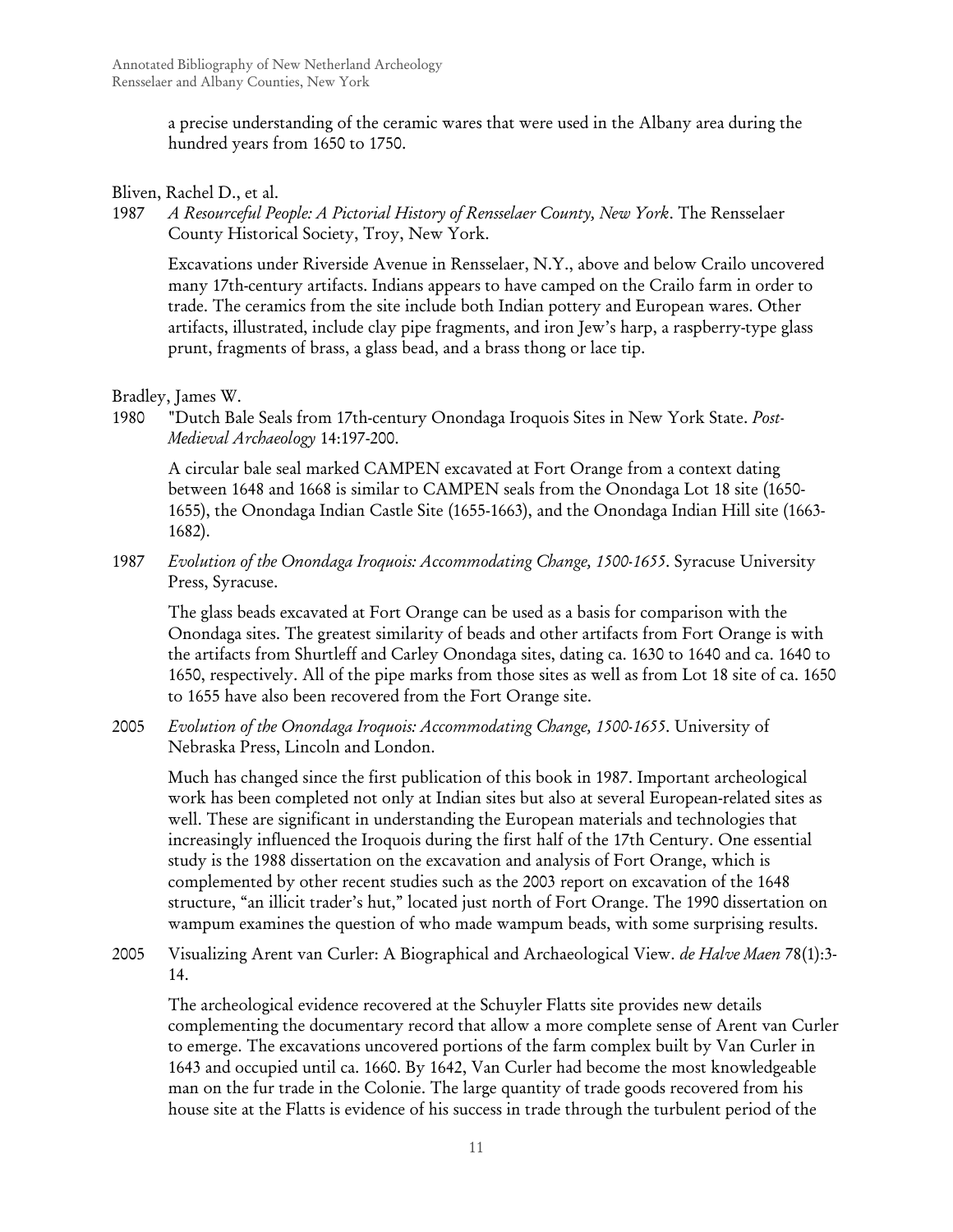1650s. One excavated cellar was found to have been kept extremely clean, since there was very little trash found in it. The other cellar had a layer of trash in the bottom about 1 foot deep, and it was deposited probably in 1669 during the rebuilding by Jeremias van Rensselaer. Both cellars relate to the large farmhouse built by Van Curler in 1643. The artifacts indicate that the Flatts farm was a comfortable, well-appointed, prosperous residence during Van Curler's tenure. In addition to trade goods, many farm-related tools and items of hardware needed to run a growing farm were found. After returning to the farm from the Netherlands in 1648, Van Curler introduced new classes of trade goods. Clay pipe fragments are the most common artifacts from the site, and most of them bear the EB mark of Edward Bird of Amsterdam. Pipes marked EB are also the most common marked pipes found at fur-trade-related sites after 1650, and few have been found at other sites predating 1645. The pipes made by Bird, as well as by other Dutch pipe makers, include examples with a distinctive funnel shape made specifically for the American trade, and these pipes do not occur at sites predating ca. 1645. Firearms parts found at the Flatts indicate that the firearms traded by Van Curler at the Flatts were not obsolete or recycled weapons but were first-class snaphaunce and flintlock muskets.

# 2007 *Before Albany: An Archaeology of Native-Dutch Relations in the Capital Region, 1600-1664*. The New York State Education Department, Albany, New York.

When Henry Hudson and his crew met Indians on the Hudson River in 1609, two very different cultures came in contact. Usually when two such different cultures meet, the results are catastrophic. But something very different happened in the upper Hudson Valley. Although conflicts certainly occurred, the Dutch and the Indians learned to live together during the first half of the 17th century. At the Goldkrest site near Papscanee Island postholes indicating outlines of Mahican houses were excavated. [Note: The site was on Cuyper Island, near Papscanee Island.] The artifacts from the site are typical of the pre-contact period, but two small pieces of sheet brass, perhaps from a kettle, recovered from one feature represent the very first, very early archeological evidence of first contact between the Mahicans and Europeans. The Dutch established their presence in 1614 with the construction of Fort Nassau on Castle Island. Polychrome glass beads recovered from a Mahican site in Lansingburgh represent the early trade period of ca. 1614 to 1624. The excavations at the site of Fort Orange, built in 1624, revealed a trash pit that may date from as early as its 1624 construction. Fragments of glass roemers and beakers and of Dutch majolica decorated in the Italian style of Montelupo and the Chinese Wan Li style match exactly similar pre-1640 vessels excavated in Amsterdam. Artifacts similar to those found at Fort Orange have been recovered at the Van Buren site near the north end of Papscanee Island, at the Schuyler Flatts north of Albany which was the site of Arent van Curler's house in 1643, at Crailo across the river from the site of Fort Nassau, and at two house sites located a short distance north of Beverwyck. These sites were all within Rensselaerswyck, and there was friction between the patroonship of Rensselaerswyck and representatives of the West India Company at Fort Orange. Within Beverwyck, the village established under the jurisdiction of the West India Company at Fort Orange in 1652, artifacts were recovered from the site of Volkert Jansen Douw's house, built possibly as early as 1647. Unfortunately, other opportunities for the archeological excavation of 17th-century sites within early Beverwyck have been lost because of inadequate surveys and excavation at sites such as the KeyCorp site, 532 to 552 Broadway. 102 to 110 State Street, and the New York State Dormitory Authority building site. Artifacts such as beads, lead bale seals, and clay pipes are especially useful in tracing the trade between the Dutch, the Mohawks, and other Iroquois nations. Dutch sites that were active specifically in trade with the Indians during the 1664 to 1690 period are fewer in number than Dutch domestic sites. In addition to Fort Orange, which was used until 1676, the only Dutch sites known to be related to the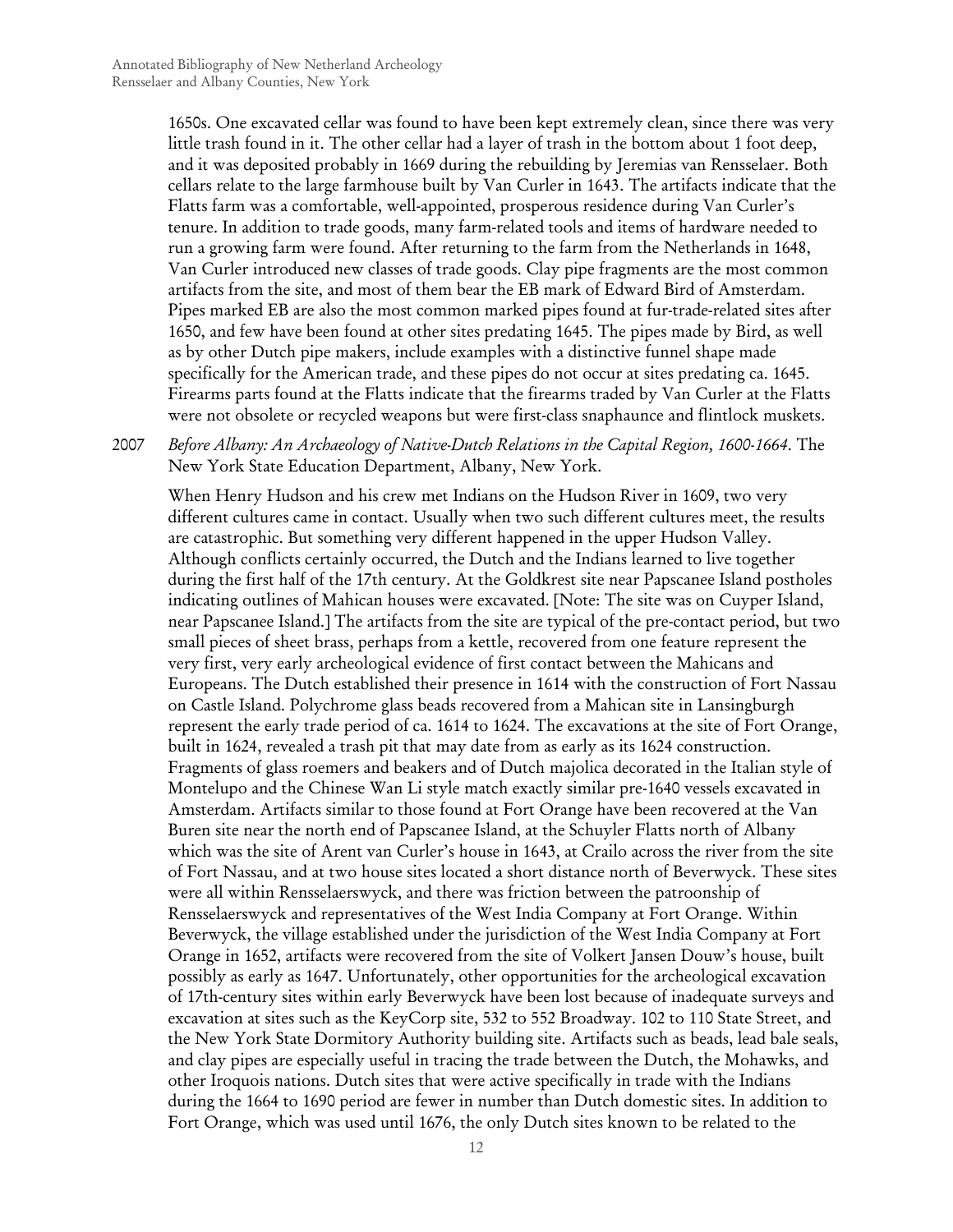Indian trade in this period are the Schuyler Flatts and the Van Buren site. All of the marked clay pipes found at Mohawk Indian sites that were made at Gouda in the Netherlands are also represented by the marked clay pipes found at the Schuyler Flatts. The marks include the cross and orb, the HG, the crowned HG, and the CDP marks. The CDP mark on Gouda pipes was that of Cornelis Dircksz. Peck, who started work in Amsterdam but was listed as a Gouda pipe maker between 1667 and 1679.

2011 Re-Visiting Wampum and Other Seventeenth-Century Shell Games. *Archaeology of Eastern North America* 39:25-51.

Recent archaeological work in Albany, New York, has provided evidence of wampum production during the first half of the 18th century. Large quantities of partially prepared Mercenaria strips and bead wasters have been found along with iron drills and whetstones in several locations. These sites, which included an almshouse and a blockhouse, led the excavators to speculate that wampum production may have been "a marginal, part-time urban craft" by which people could supplement their income.

The Dutch terms *sewan* and/or *zeewant* are derived from the Narragensett *siwan*, or "scattered," which refers to loose or unstrung shell beads (although the term was used indiscriminantly by the Dutch). In addition to the various functions it served for the Native Americans, wampum was used as a form of currency by both Native Americans and Europeans in New Netherland. Adrian Block, Hendrick Christiaensen, and Jacques Eelkins were independent Dutch traders active south of Albany. In 1614, the New Netherland Company was established to regulate the trade industry and saw the construction of Fort Nassau. In 1624, the West India Company established Fort Orange. European settlement increased the local demand for wampum, which by 1626, was dominated by the Dutch (via the West India Company). While the Native Americans made the wampum, the Dutch provided tools that expedited the process as well as a market for it; wampum therefore was an integral part of Dutch trade. Archaeological sites provide evidence of wampum production in Albany, which were interpreted to be a "marginal, part-time urban craft." By 1650, over-production and poor quality deflated wampum's economic value, and the Dutch no longer controlled areas of wampum production, which in turn contributed to the fiscal problems of New Netherland. After 1650, wampum was superceded by claw-shaped shell pendants, which have also been recovered from Dutch sites. Ultimately the Dutch successful engagement in local trade resulted from their experiences in Africa and the East Indies, where marine shell was also highly valued by indigenous peoples.

2013 Visualizing Arent van Curler: A Biographical and Archaeological View*.* In *A Beautiful and Fruitful Place: Selected Rensselaerswijck Papers*, edited by M. B. Lacy, pp. 199-210. vol. 3. New Netherland Institute, Albany, New York.

Reprint with slight revision but with no illustrations of the version of the article in de Halve Maen, Volume 78, Number 1, Spring 2005.

## Bradley, James W. and Gordon De Angelo

1980 *European Clay Pipe Marks from 17th Century Onondaga Sites*. William M. Beauchamp Chapter, NYSAA.

Clay pipe bowls marked EB are the most common marked pipe bowls at Onondaga Iroquois sites of the 17th century. Two types of EB-marked bowls are reported from the Fort Orange site, as are pipe bowls marked BC, CD with a rowel, WS, and the "rose," which are also found at Onondaga sites. A pipe bowl marked HG was found in Albany, and other examples have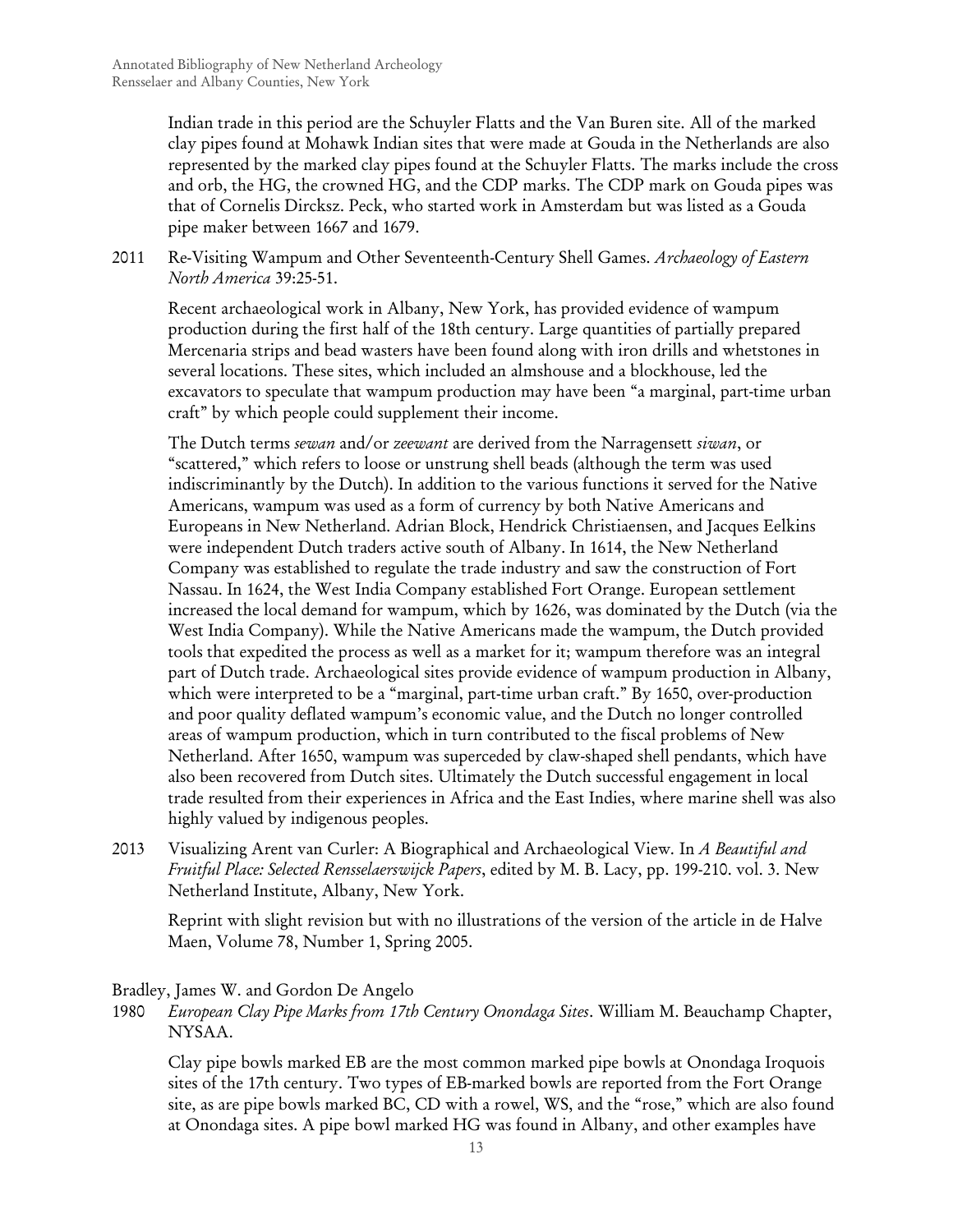been recovered from Oneida Iroquois sites dating between ca. 1660 and 1685, at a Mohawk site dating ca. 1667 to 1693, and at a Seneca site dating ca. 1645 to 1687. A pipe bowl with a crowned HG mark was excavated at the Fort Orange site. Five out of a total of six varieties of fleur-de-lis marks on pipe stems are reported from Fort Orange.

1981 European Clay Pipe Marks From 17th Century Onondaga Iroquois Sites. *Archaeology of Eastern North America* 9:109-133.

See abstract for Bradley and De Angelo (1980).

Brewer, Floyd I.

1989 Albert Bradt, Tobacco Planter, and the Smoking-Pipe Story in Early Bethlehem, New York*. Proceedings of the Smoking Pipe Conference*: 151-161.

Between 1982 and 1986, more than 2,500 clay pipe fragments have been excavated from the farm in the Town of Bethlehem settled by Cornelis Hendrickse van Nes in 1641. Pipe heel marks HS, RW, and EB, for Henry Smith, Roger Wilkin, and Edward Bird, all pipe makers of Amsterdam, have also been found at Fort Orange. Another Dutch pipe, not found at Fort Orange but found at Iroquois sites from the 1670s, is marked with a cross and orb on the heel. Pipes made in Bristol, England, in the 18th century include many with the mark of Robert Tippet. Use of the Tippet cartouche on the pipe bowl may date from after 1722, when Robert Tippet II died. A Bristol pipe marked T GRA NT in a cartouche was made by Thomas Grant, a pipe maker who died in 1751. An example was also excavated at the Schuyler Flatts site. Another English pipe, probably later in date, is marked W and G on the sides of a spur heel. Later Dutch pipes include a pipe made in Gouda with the crowned 58 heel mark of Jacobus de Ronde. On both sides of the heel is stamped the Gouda shield with the letter S above it. The S stands for the word *slegte*, which means "ordinary." [Note: The word *slegte* would more likely indicate a pipe of the poorest quality.]

1990 700 Years of Ceramics on the Nicoll-Sill Estate, Bethlehem, New York. *The Bulletin: Journal of the New York State Archaeological Association* (101):10-26.

A fragment of mid-17th-century Dutch majolica excavated in the north lawn of the Nicoll-Sill house may date from the occupation of the property by Cornelis Hendrickse Van Nes from 1642 to 1650. Other tin-glazed ceramics date from the occupation of the property later in the 17th century and into the 18th century. They include delft made probably in Liverpool and in Lambeth, England. There are fragments of delft tiles with Biblical scenes. The north lawn area also produced blue-decorated porcelain sherds that may date from the 1720s. Other porcelain can be dated to the 1730s, and a fragment with an overglaze-painted shield in black with traces of a floral motif in blue dates from the end of the 18th century. This was typical of specialorder porcelain. Closer to the house two fragments of polychrome hand-decorated white saltglazed stoneware were found and may date from the 1740s. Other mid-18th-century white saltglazed stoneware sherds include fragments of plates with the barley and the dot, diaper, and basket patterns.

2001 The Goes/Van Derzee Farm Site, Albany County, Bethlehem, New York. *The Bulletin: Journal of the New York State Archaeological Association* (117):36-48.

The Goes/Van Derzee Farm Site consists of a substantial precontact component spanning the Archaic, Transitional, Woodland, and Contact Periods. By c. 1640, Cornelius Hendricksz van Nes had established a farmstead on the site. On 12 September 1652, a formal bill of sale for a large tract of land (including the site) was issued by Aepje (Skiwias), the chief of the Mahicans,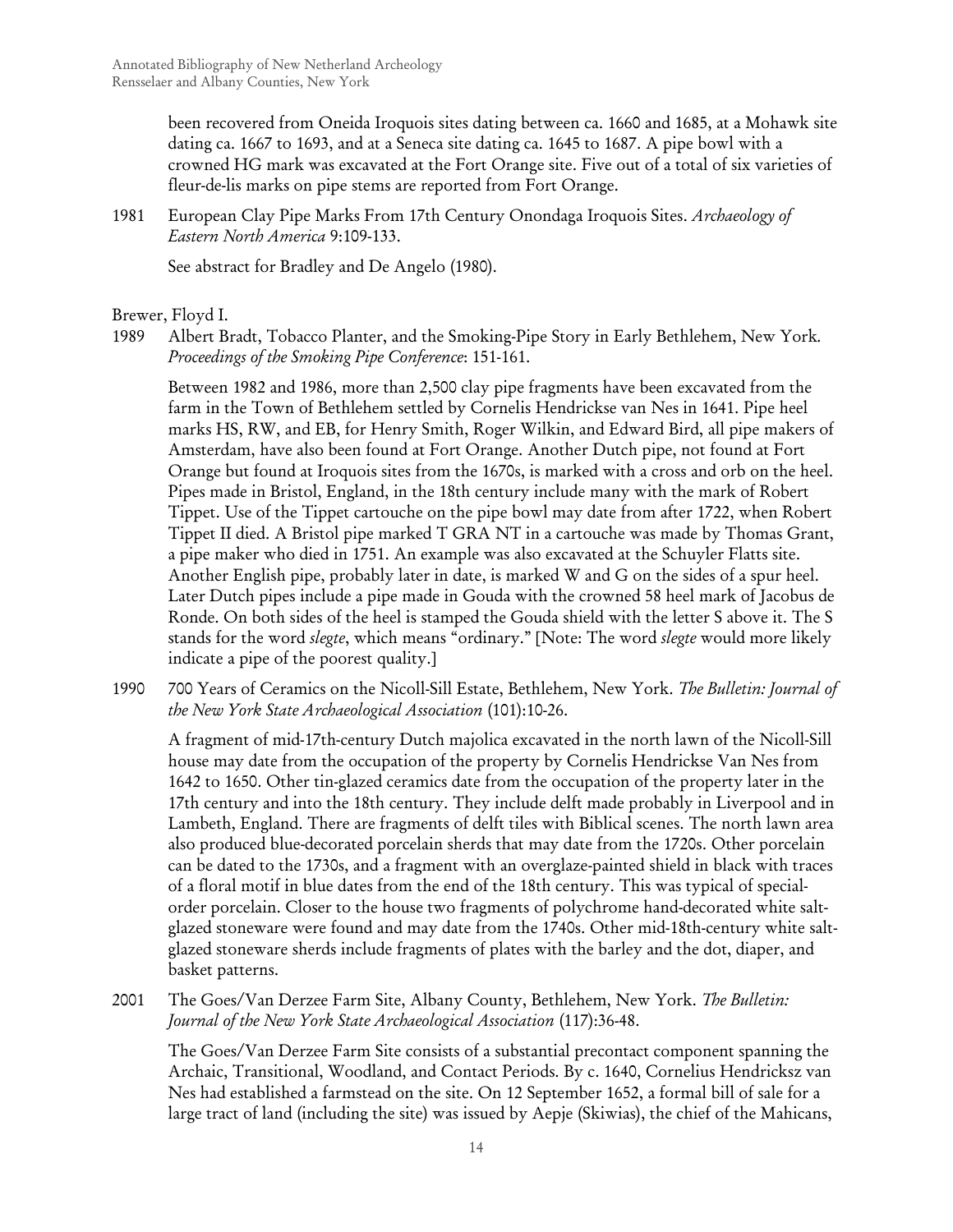to Johan van Rensselaer; other named witnesses include Aert Jacobs and Cornelius van Voorhout. From 1733 to 1735, Kiliaen van Rensselaer and his wife, Elizabeth Salisbury Nicoll, built their home on the tract overlooking the Vloman Kill; today it is the second-oldest extant house in the Town of Bethlehem. Artifacts of European origin from the Goes/Van Derzee Farm Site include: creamware, delftware, earthenware, green-glazed ware, pearlware, porcelain, redware (mostly modern), stoneware, whiteware/ironstone-graniteware, bottles and household glass fragments, kaolin pipes (Dutch, English, and German), buttons (mostly modern), and various metal items (e.g. nails, buckles, hooks, etc.).

Brewer, Floyd I., Florence A. Christoph and Peter R. Christoph

2002 Three Centuries at a Winne Family Homestead: An Interdisciplinary Study. *de Halve Maen* 75(3):43-49.

Floyd Brewer directed excavations at the historic Pieter D. Winne house in the Town of Bethlehem, Albany County, in 2000 and 2001 with the goal of dating the structure through archeological evidence. Except for the area along the west foundation wall, the site unfortunately had been extensively disturbed. In the first year of excavation, 3,258 artifacts were recovered. The artifacts include a William III coin from between 1694 and 1702, fragments of brown slip-decorated yellow ware, fragments of white salt-glazed stoneware, and a clay pipe bowl marked R TIPP ET in a cartouche on the side of the bowl. Along the west foundation wall were found fragments of a blue-decorated delft plate which could be dated firmly to between ca. 1715 and 1730 on the basis of extant dated examples. These artifacts are all typically English. Other artifacts include a two-tined bone-handled fork, a clasp knife, a Dutch hinge, and delft tile fragments. The artifacts are consistent with a construction date for the house of ca. 1720, when Pieter D. Winne married Rachel Van Alen.

Brewer, Floyd I. and Brian J. Gosselin

2004 The First Reformed Church of Bethlehem Personage Farmhouse Site, Albany County, Bethlehem, New York. *The Bulletin: Journal of the New York State Archaeological Association* (120):1-16.

History of the First Reformed Church of Bethlehem, which applied for incorporation on 28 December 1791, and is the oldest church in the Town of Bethlehem. The church was granted a tract of land for a parsonage farmhouse with farmland by Stephen Van Rensselaer in 1795. The sequence of dominies can be traced from 1798 to 1820, after which the parsonage was rented to tenant farmers that grew vegetables for the Albany area market. The parsonage burned on 7 May 1946, and its associated barns and outbuildings were removed later the following year. Archaeological investigations conducted by Bethlehem Archaeology Group in April 1986 recovered artifacts dating to the earliest occupation of the parsonage, from c. 1800 to 1820, and include: green, lead-glazed redware, slip-decorated (probably American) redware fragments, free-blown prescription bottle fragments, deep green wine bottle fragments, a wide decorative baldric brass buckle, blue shell-edged English pearlware fragments, green shell-edged English pearlware fragments, hand-tooled bone buttons, brass buttons (most with loops on the reverse side), hand-wrought iron door pintle, ribbed clay pipe-stem fragments, kaolin clay pipe-bowl fragments, a hand-wrought iron gatehook, hand-wrought iron horse-shoes, a mold-created iron door key, a mold-created iron padlock fragment, hand-wrought iron scissor fragments, handwrought iron rosehead nails, machine-cut iron spikes, a Paul Revere style pipe-bowl, black lead-glazed redware fragments, brown lead-glazed redware fragments, plain redware fragments, transfer-printed English creamware fragments, transfer-printed English pearlware fragments,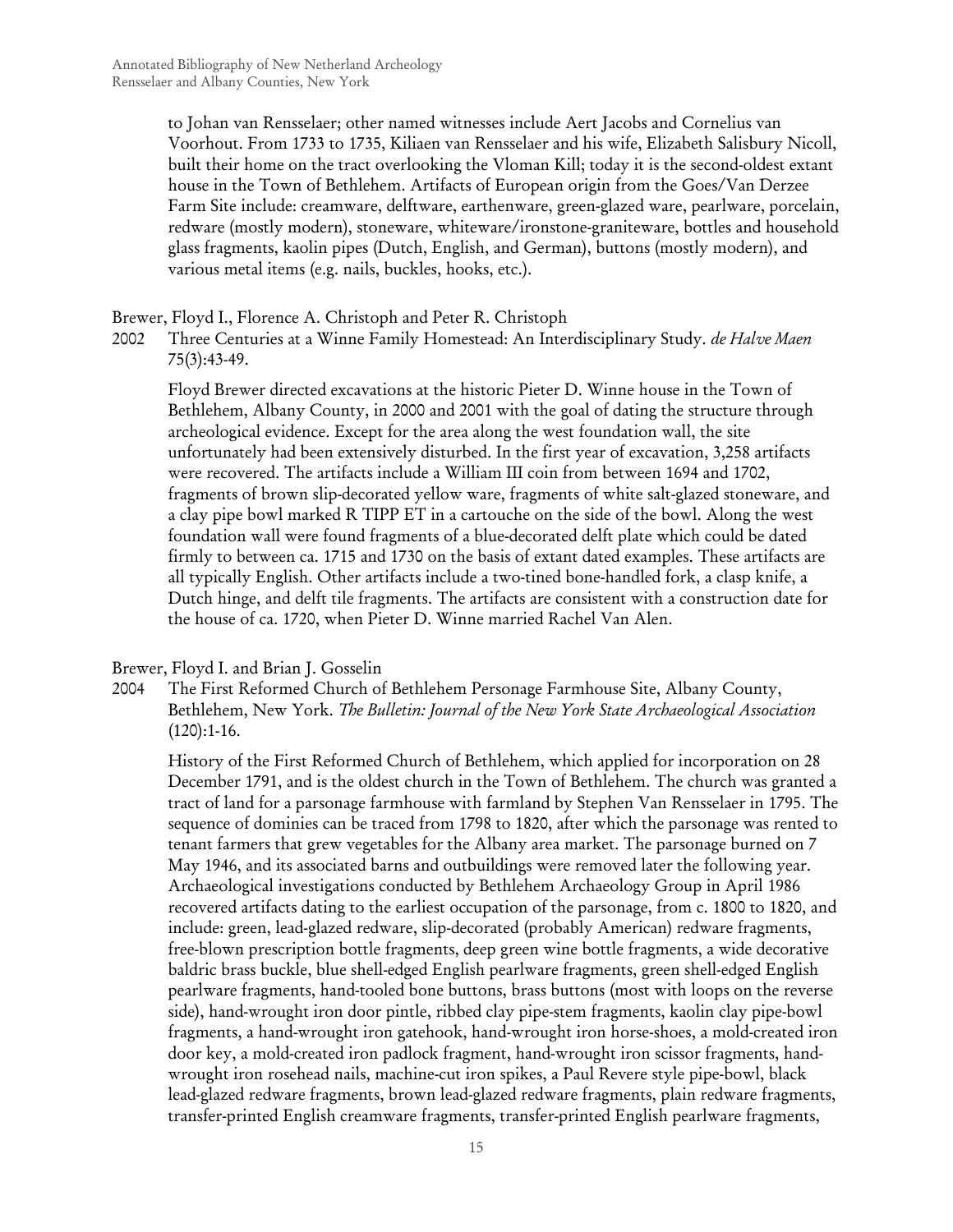light yellow English creamware fragments, English annular (banded) creamware fragments, English annular pearlware fragments, slip-decorated lead-glazed redware, blue underglaze handdecorated high-gloss English pearlware fragments, a hand-wrought two-tine iron pitchfork, a hand-wrought iron shutter strap hinge, marbelled Englished annular pearlware fragments, earthenware fragments with a green copper stripe, assorted greenware fragments, and transferprinted English ironstone China fragments.

## Broderick, Warren F.

1999 *Thro' a Country Not Well Settled: The "Albany Road" of 1752-1773*. Rensselaer Taconic Land Conservancy, Inc., Troy, New York.

The "Albany Road" was constructed between 1753 and 1773 from Greenbush (Rensselaer) to Deerfield. The road later became the Eastern Turnpike of 1801-1804, and was abandoned in the early 20th Century. The road is now used as a logging road.

## Broderick, Warren F. and Patricia Barbanell

1988 Early Potters in Greenbush. *The Hudson Valley Regional Review* 5(2):12-21.

John Carner (Kerner) was born in Germany c. 1735, and immigrated to America in the late 1750s. In 1759, he married Susannah "Hawk" (Anglicized "Haak" or "Hogg"), who was of Palatine German descent. His homestead was leased from the Patroon in 1790, and was located in the current Town of East Greenbush. John and his brother, Philip Carner, were both prominent potters in Greenbush during the late 18th Century; John E. Van Alen's survey of Greenbush labels John Carner's property as belonging to "John Kerner - alias Pottebacker," which refers to his trade as potter. John died in 1801, and his wife died shortly thereafter, in 1806. Both were interred in the first Lutheran Cemetery in West Sand Lake. Although their gravestones were documented in the early 20th Century, they have since been destroyed by landowners. A site visit conducted in 1986 identified lead-glazed red earthenware behind the 19th Century structure belonging to John Carner, Jr., which was located across the road from the homestead of the potter John Carner. Upon John Carner, Jr.'s death in 1834, an inventory filed at Rensselaer County Surrogate's Court lists "2 earthen pots" valued at 50 cents.

Broderick, Warren F. and William Bouck

1995 *Pottery Works: Potters of New York State's Capital District and Upper Hudson Region*. Fairleigh Dickinson University Press, Madison, New Jersey.

See abstract for Broderick and Barbanell (1988).

# Bullock, Orin M., Jr.

1969 *The Pastures: The Home of General Philip Schuyler, Albany, New York, a Master Plan Study for the Development of this Historic Site of National Importance for the New York State Historic Trust.*, Baltimore, Maryland.

Archeological investigation at Schuyler Mansion must be combined with documentary research to identify locations of outbuildings; excavations were initiated in October 1968. Archeological investigation also may be expected to reveal locations of garden areas, walks, paths, roadways, and wells.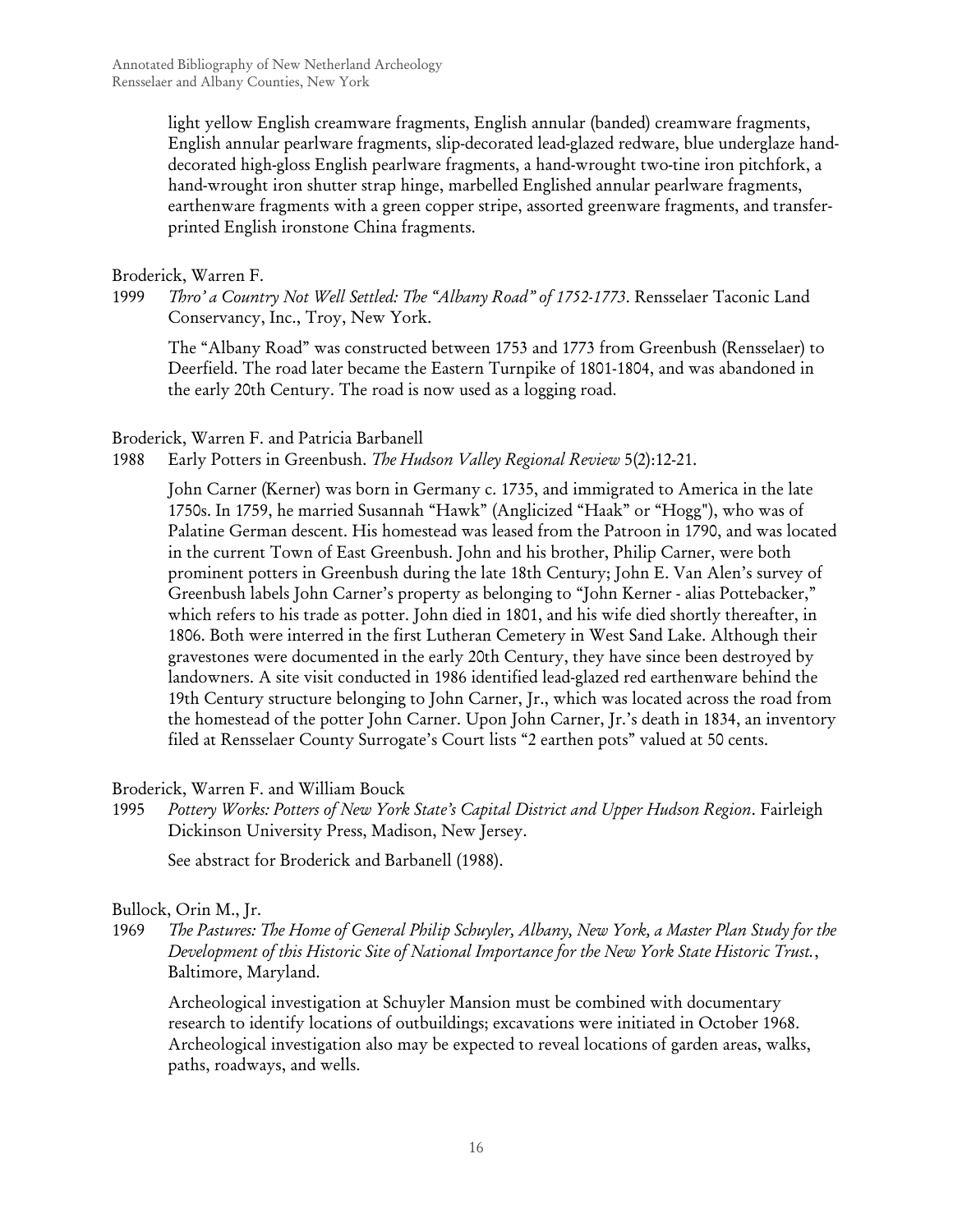#### Burggraf, James D.

1938 Some Notes on the Manufacture of Wampum Prior to 1654. *American Antiquity* 4(1):53-58.

A shell midden at Massapequa Fort on Fort Neck, Long Island is thought to be the source of early Dutch trade wampum. Iron nails and spikes may have been used as hammers, pressureflakers, or awls, depending on size.

#### Cantwell, Anne-Marie, and Diana diZerega Wall

2008 Landscapes and Other Objects: Creating Dutch New Netherland. *New York History* 89(4):315- 345.

The character of New Netherland as a Dutch colony is a matter of debate among scholars. The question is whether New Netherland was "more Netherlandish than new" or whether it was similar to the Netherlands but also "very different." Excavations indicate that Fort Orange in Albany was similar in scale and size to its namesake on the Rhine River built by Maurice of Nassau in 1614. Remains of a massive wall uncovered in the fort's south moat were probably from a ravelin, an outwork built of stone in 1648. As Dutch settlers arrived in increasing numbers, they built homes where they could farm and trade away from the activity around Fort Orange. Archeologists have excavated such sites as those of Volkert Jansen Douw and Juriaen Theunissen. The material recovered from the houses in Fort Orange, Douw's house in Beverwyck, and Van Curler's home at the Schuyler Flatts reveal just how cosmopolitan the home furnishings of these remote settlements were, replicating homes in the Republic. On farms, seeing the artifacts and architecture clearly would have made new Dutch arrivals feel at home. At the site of Van Curler's farm at the Flatts, archeologists recovered a mathook for harvesting hay and whetstones probably used for sharpening scythes. The garbage bones at this site reveal a definite preference for pork. The high number of ham bones recovered there by archeologists, and the paucity of bones from other cuts of the animal, suggest that the occupants bought the hams in town. The wood-lined cellars of houses that were discovered in Fort Orange and Beverwyck and at rural sites, however, suggest an attitude regarding homes as temporary structures to be occupied only long enough acquire wealth. In the cellar of the Van Doesburgh house in Fort Orange, wampum beads were more abundant than glass trade beads, and wampum was perhaps collected there for trade. Trade beads and many other typical trade artifacts were recovered from the sites of the house of Volkert Jansen Douw in Beverwyck and of the Van Curler house at the Flatts north of Beverwyck. Across the Hudson River, features were excavated near the site of the house built for Dominie Megapolensis which contained a mixture of Indian artifacts and Dutch domestic material that is not the type of European goods that are usually thought of as typical trade objects, raising questions about the nature of interactions between individual colonists and Indians. Venison and wild fowl were luxuries in the Netherlands, while in New Netherland the analysis of garbage bones shows that they were common, everyday fare, along with occasional appearance of raccoon, bear, and elk. In the Douw cellar, pumpkin seeds, peach pits, acorns, hazelnuts, and butternuts were recovered. The Dutch in New Netherland created neither a carbon copy of life in patria nor a watered-down version of it. There were subtle but significant differences between New Netherland and the homeland. A part of the process was to take what was new and unknown and to incorporate it into something recognizable and familiar, something Dutch.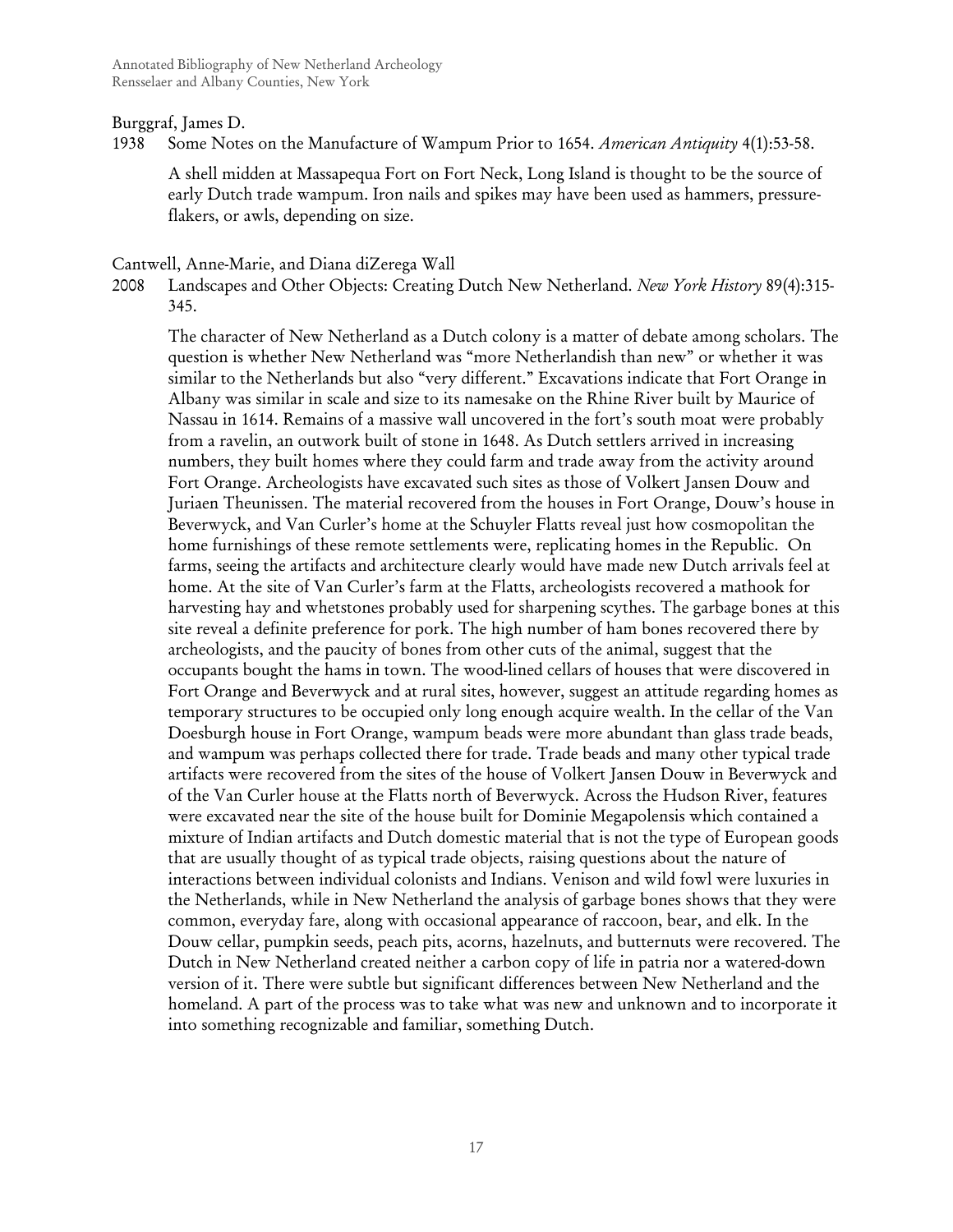## Cantwell, Anne-Marie and Diana diZerega Wall

2001 *Unearthing Gotham: The Archaeology of New York City*. Yale University Press, New Haven and London.

Analysis of the chemical composition of the clay used in making the yellow bricks excavated at Fort Orange shows that they are very similar in their chemistry to the yellow bricks excavated in New Amsterdam (New York City). The clay of possibly locally-made ceramic bottles, excavated in New Amsterdam, is similar to the clay that was used to make the roofing pantiles excavated at Fort Orange and at New Amsterdam sites. As at Fort Orange, archeologists working in New Amsterdam have discovered that the Dutch colonists spared no effort in creating comfortable Dutch homes. The earliest Dutch inhabitants of New Amsterdam depended on deer for food, just as at Fort Orange, where deer teeth were more than twice as common as pig teeth before the late 1640s.

#### Cardinal, Scott

1999 *Comparison of Artifact Collections from the State Street Blockhouse Site: Albany, N.Y.* N. Y. S. Museum, Albany, New York. On file at New York State Museum.

Excavations at the site of a colonial British blockhouse in the intersection of Pearl and State Streets in Albany occurred in 1972 and 1998. The 1972 excavations were conducted by Paul Huey, and the 1998 excavations were conducted by the New York State Museum. The 1972 excavations occurred in conjunction with the sampling of trenches excavated by a backhoe, while the State Museum excavation of 1998 occurred within discrete excavation units. In the 1972 excavations 670 items were recovered, while in 1998 the excavations produced 5,763 items. The material from 1972 evidently comes from the interior of the blockhouse structure, while the material from 1998 comes from an area immediately outside the building. The relative percentages of architectural and domestic artifacts from 1972 and 1998 are remarkably similar, whereas a considerably higher percentage of personal artifacts were recovered in 1972 compared to 1998. The 1998 excavations produced a larger number of military items. Both excavations produced evidence of the manufacture of shell wampum beads. The bore sizes of clay pipe stems from the 1972 excavation yielded a median occupation date of 1738.92; those from the 1998 work gave a date of 1737.91. The greatest difference between the 1972 and 1998 collections is in the ceramics. The 1972 collection has proportionally more utility wares, while the 1998 collection has more porcelain and refined earthenware. The 1972 collection of ceramics is weighted towards buff earthenware, utility stoneware, and delft. The 1998 collection has a larger proportion of white salt-glazed stoneware and creamware, which may suggest a slightly later occupation.

## Chilton, Elizabeth S.

1988 *Archeological Interpretation of New York State Historic Sites*, Waterford, New York.

Crailo State Historic Site was one of four sites at which archeological interpretation activities were concentrated during the summer of 1988 because of on-going major projects. The text of a brochure/press release was produced, and 33 copies of the press release were reproduced. Also, 30 copies of a brochure were produced. During the two weeks of fieldwork a total of about 36 people visited, in addition to several reporters from local newspapers. The weather was very rainy, and school was still in session.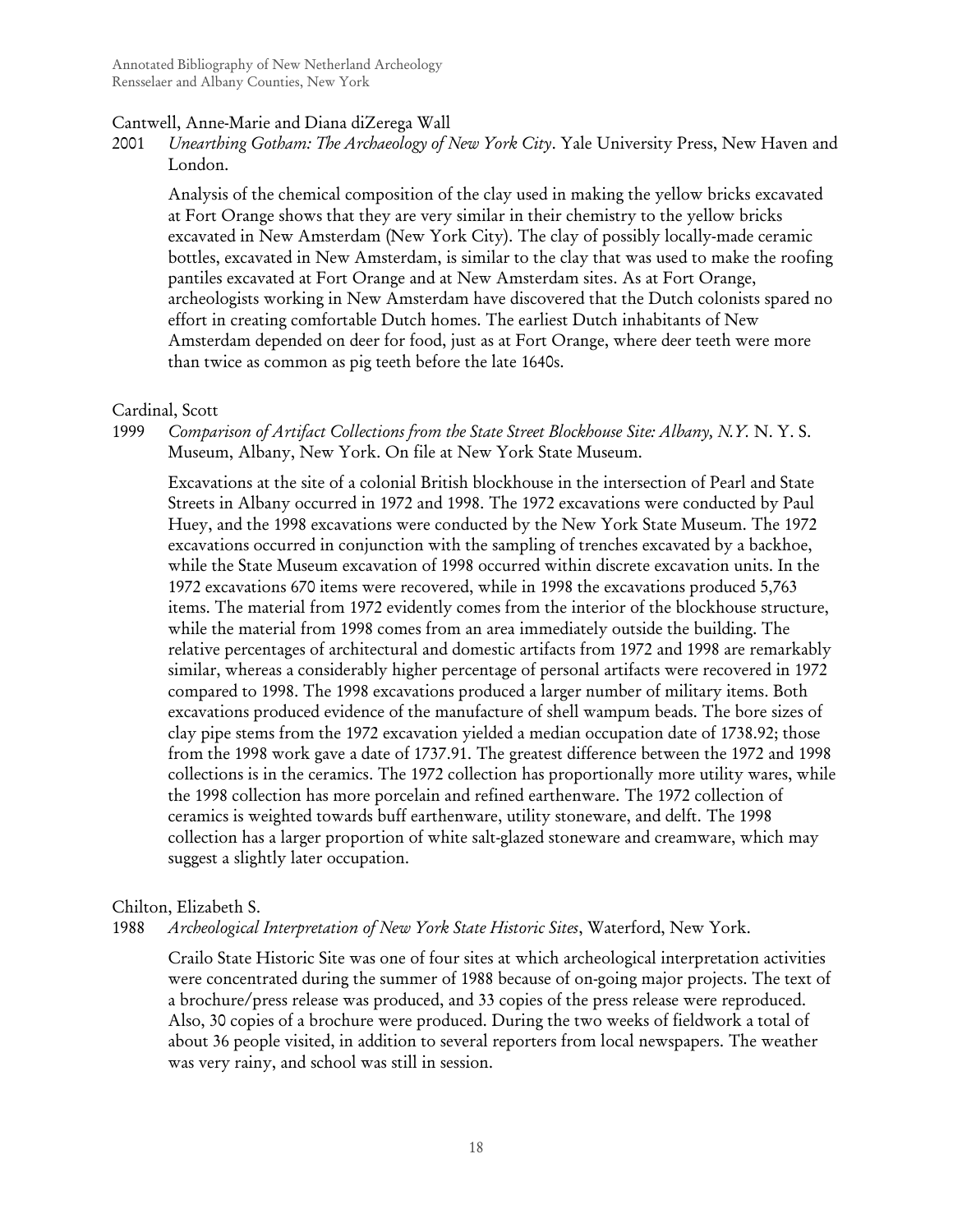Annotated Bibliography of New Netherland Archeology Rensselaer and Albany Counties, New York

#### Ciampa, Thomas D.

1977 *Schuyler Mansion Landscape Report*, Waterford, New York.

In 1970 the rear portion of the site was redesigned by a landscape consultant apparently based upon the results of archeological surveys conducted in 1968. Representative ground forms and materials were used to interpret but not to reconstruct the original locations of structures attached to the Schuyler Mansion, since there is not enough information for an accurate reconstruction of those 18th-century structures.

#### Cohen, David Steven

## 1992 *The Dutch-American Farm*. New York University Press, New York and London.

The excavations at the Schuyler Flatts site from 1971 through 1974 provide evidence of the existence of the combined barn and dwelling structures in New Netherland. One late 17th- or early 18th-century structure at the site was the brick Schuyler dwelling. The other structure, located just to the south, was earlier and was probably the farmhouse mentioned by Van Curler in 1643. An L-shaped cellar with walls constructed of horizontal wooden planks was uncovered. It has been assumed this house was an aisled house. However, in northern Europe aisled houses did not have excavated cellars. More likely the Flatts farmhouse of 1643 was an example of the Zeeland Barn Group, in which the dwelling portion of the combined barn and dwelling was constructed of brick and had an excavated cellar.

## Collamer & Associates, Inc.

# 1988 *Dutch Reformed Church Burial Ground c. 1676-1881, Key Corp Parking Garage, City of Albany, Albany County, New York. Draft*, East Nassau, New York.

The Beaver Street burial ground in Albany beginning in 1676 was known as the Dutch Reformed Church "new burying ground." Previously, burials had been interred around and beneath the floor of the church building built in the 1650s at the center of the intersection of State Street and Broadway. Excavations in the burial ground area occurred at three locations where pilings and piling caps will be constructed. At one location, previous testing had revealed one burial, Burial 4, while at the other two locations Burials 1 through 3 and 6 through 11, respectively, were discovered. Further excavations where Burials 6 through 11 were found revealed Burials 14 through 20 and 24, and this area was the only one that included burials of children. All bones were in extremely poor, fragile condition. Burial 7 was relocated and removed in a block to be taken to a laboratory for careful excavation. Burials 3, 11, and 12 were left undisturbed and not excavated because they could be avoided by the construction work. Burials were closely aligned in a fairly straight line. They were each oriented east-west. Seven burials had coffins with gabled lids. The left first incisors of the skull of the male in Burial 15 were clearly worn from years of smoking a pipe, which he held with his teeth in the front of his mouth. The tooth wear of other individuals who smoked indicates they held their pipes to the sides of their mouths. The body of an adult male in Burial 2 had had its feet cut off at the ankles after death to fit it into the gabled coffin. One foot was found between his thighs. His original height was probably about 5 feet, 2 to 4 inches. Burial 5 was female, with her arms crossed over her chest. Burial 8 was that of a large, robust male about 5 feet, 8 inches in height. He had large muscle markings from a life of heavy labor, but he suffered from an osteomyelitis infection in a lower leg. His feet were also cut off to fit the body in the coffin. Burial 16 was a child, whose legs were cut off at the knees to fit the body in the coffin. In all, remains of 24 individuals were identified, studied, and removed. Of these, 19 were identified as adults, and four were children.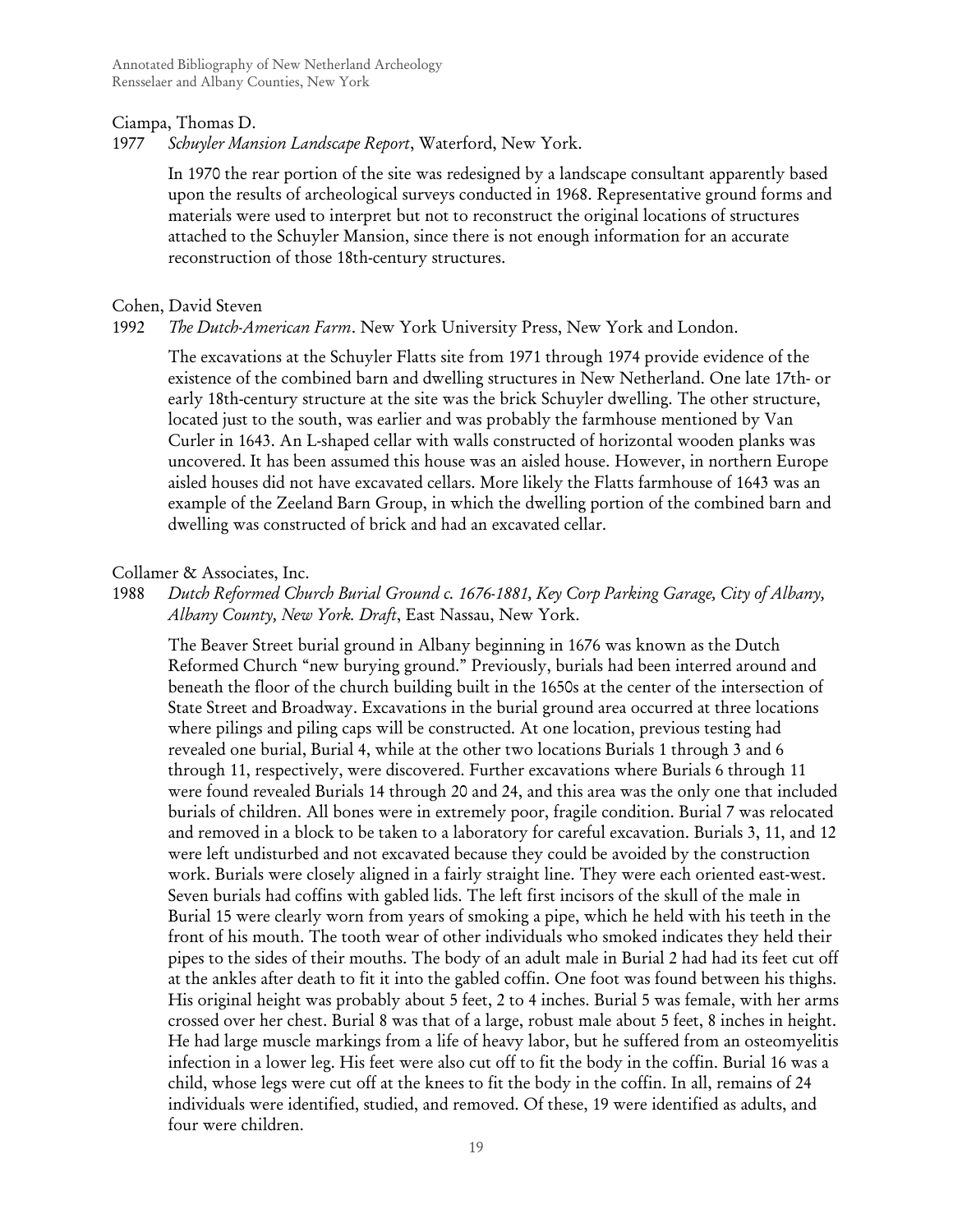1988 *Stage 1A & 1B Cultural Resources Investigation, 532-554 Broadway, City of Albany, Albany County, N.Y.*, East Nassau, New York.

Uccellini United proposes to construct a seven-story building with a steel frame in the area bounded north by Steuben Street, west by James Street, east by Broadway, and south by property of the City of Albany Industrial Development Agency. This block was within the palisades of the village of Beverwyck. In the 20th century a parking garage was constructed in the southern half of the site, destroying any evidence of previous occupation. Extensive previous disturbance had occurred at the northeast and northwest corners of the site. Archeological investigation revealed 17th-century ceramics, wine bottle fragments, pantile fragments, and oyster shells. These artifacts were mixed with 20th-century debris. Near the center of the site, at a depth of 17 feet, three parallel east-west oak planks were uncovered. They were nearly 7 feet in length and lay upon the natural subsoil clay. They were 2½ inches thick, planned on both sides, contained wood pegs at the ends and center, and were beveled to fit together. They appeared to be very old, perhaps associated with the drainage system mentioned in records in 1770. However, 20th-century artifacts were found associated with the planks, and further excavations by hand around them indicated they were not part of any drainage system. Nearby, a mortared stone foundation wall was discovered running east from James Street. Nine fill strata were encountered within an apparent cellar hole. Level 4 contained oyster shells, glass, and Dutch delft dating from the 1660s, but unfortunately they were mixed with 20th-century debris. The delft was a fragment of a blue-decorated delft tile that had been cut and rounded for use as a gaming piece. Deeper down, in Level 9 which was above the natural subsoil clay, 18th-century English delft and clay pipes, red clay pantiles, and a red brick were uncovered. The 17th-century artifacts that were found at this site should be offered to the State or the City for future exhibits and research.

2004 *Phase I Cultural Resource Investigation for the Troubador Estates Subdivision, Town of Bethlehem, Albany County, New York*. On file at OPRHP, Waterford, NY, Cultural Resource Information System, http://cris.parks.ny.gov.

A Phase I archaeological survey for the proposed Troubador Estates Subdivision in the Town of Bethlehem, for which field work occurred in September 2003. The survey area encompassed a Dutch farm site that had been previously studied by the Bethlehem Archaeological Group. The parcel was originally identified on the 1767 Bleecker map as the property of W. Winne; the property was later associated with a J. Coones in 1854 and W. Kimmey in 1866. The Winnie-Kimmey Barn, and the archaeological deposits associated with it, were deemed eligible for listing on the National Register by members of OPRHP. The main artifact repository was the Bethlehem Archaeological Group, which at the time of writing, had not yet published a report of their findings. Collamer & Associates, Inc. failed to locate any 18th Century archaeological deposits, and did not recommend any further archaeological work on the site.

Cornwell, W. S.

1959 An Artificially Deformed Skull from the Dann Site 1. *The Bulletin: Journal of the New York State Archaeological Association* (17):10-12.

The cranium of an adolescent male found at Dann Site 1 shows signs of fronto-occipital flattening that is associated with infant head-binding practices. Analogous cranial morphology has been observed at the Peachtree Mounds in North Carolina, which suggests that the Iroquois were interacting with southeastern tribes during the Contact Period. Dann Site 1 dates to c. 1650-1675.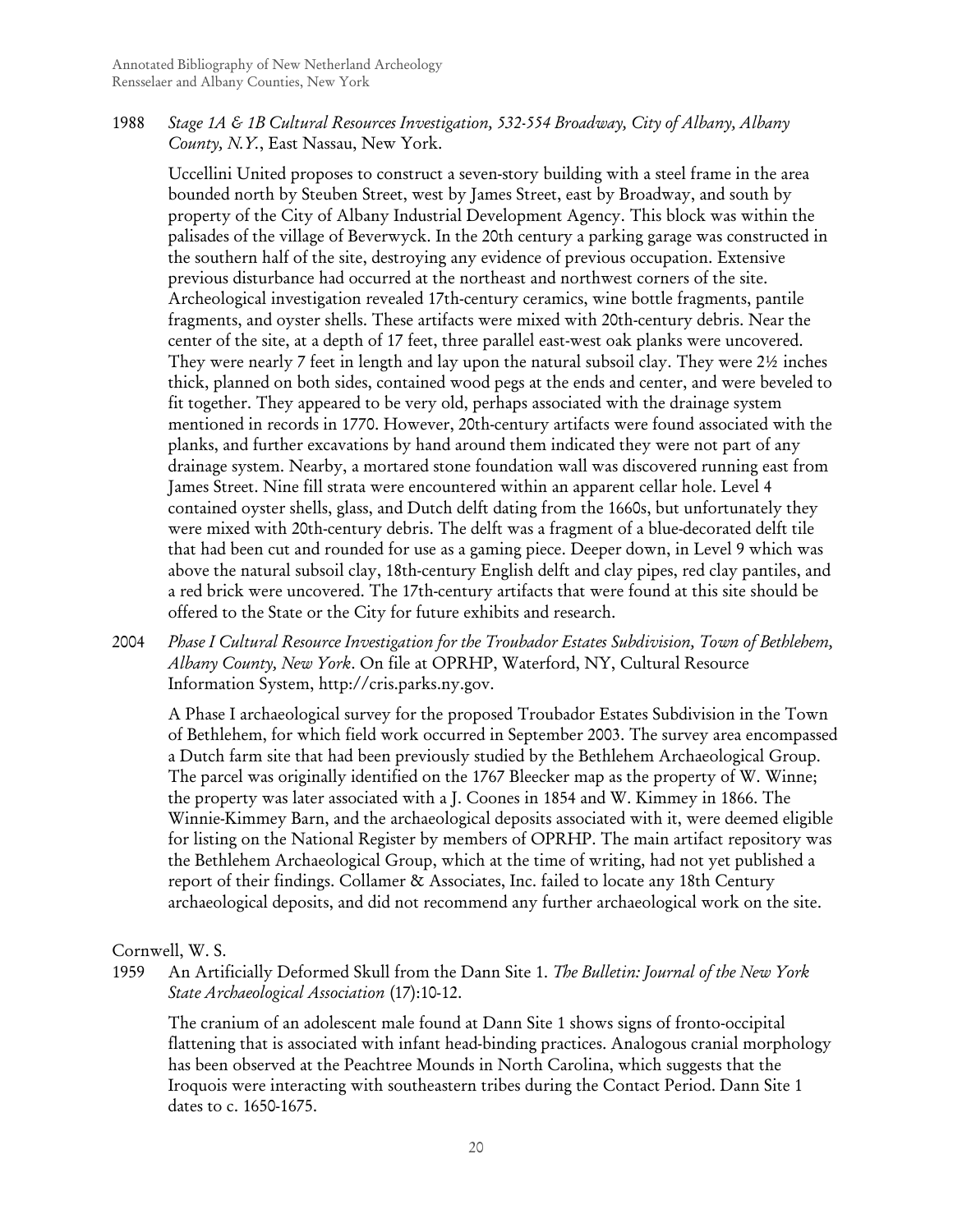## Cotter, John L.

1969 Current Research: Northeast. *The Society for Historical Archaeology Newsletter* 2(4):3-7.

Testing was conducted to define and interpret soil stratigraphy and the character of foundation walls of the Schuyler Mansion.

1970 Current Research: Northeast. *American Antiquity* 35(2):269-277.

Excavation at the south corners of Schuyler Mansion revealed an early 19th-century brick drain possibly installed under the direction of Philip Hooker. At the rear corner of the Mansion the foundation of the adjacent building was found which was connected to the main house by a single low wall.

1974 Current Research: Northeast. *The Society for Historical Archaeology Newsletter* 7(4):7-22.

Construction of sewer lines along the Hudson River resulted in the discovery by archeologists of 17th century features, mostly pits, directly in front of Crailo State Historic Site. The pits contained both Indian and Dutch material.

1975 Current Research: Northeast. *The Society for Historical Archaeology Newsletter* 8(4):6-21.

Testing and surveys are underway in an effort to locate tangible evidence of the Battle of Bennington.

1976 Current Research: Northeast. *The Society for Historical Archaeology Newsletter* 9(4):8-19.

A test survey in the front yard of Crailo State Historic Site prior to proposed regrading to improve drainage revealed stratified evidence from the 17th century despite the heavy restoration work of the 20th century. Significant evidence of the early occupation levels still remains, and the testing has insured that these will not be destroyed in the regrading. The excavated artifacts will be used for comparative studies with other sites to identify cultural patterns. At Schuyler Mansion State Historic Site in Albany, certain areas of a proposed parking lot behind Schuyler Mansion contain evidence of 18th and early 19th century occupation. Artifacts include a distinctive lead bale seal and a brass U.S. Army button from between 1821 and 1830. Construction will be planned to avoid grading to depths that would disturb archeological deposits.

1978 Current Research: Northeast. *The Society for Historical Archaeology Newsletter* 11(1):25-36.

Excavations were conducted in the large area to the rear of the Schuyler Mansion where grading will be necessary for construction of a new parking lot. A road bed of crushed red sandstone that evidently passed through Schuyler's orchard was discovered and excavated. Remains of a brick drain system were found at the site of Schuyler's barn, and it is hoped that a slight redesign of the parking lot will allow these drains to be preserved.

Curtin, Edward V.

2002 *Phase 1A/1B Archaeological Survey of the Proposed Homewood Suites Hotel, 216 Wolf Road, Town of Colonie, Albany County, New York*. On file at OPRHP, Waterford, NY, Cultural Resource Information System, http://cris.parks.ny.gov.

A Phase I archaeological survey for the proposed Homewood Suites Hotel, located at No. 216 Wolf Road in the Town of Colonie. The project area included the National Register-listed John Wolf Kemp House/Leatso Farmhouse (90NR2778). The federal-style brick farmhouse was built c. 1780-1810 for John Wolf Kemp, a tenant of the Manor of Rensselaerwyck. In addition to the farmhouse, the site also includes a former summer kitchen and privy, whose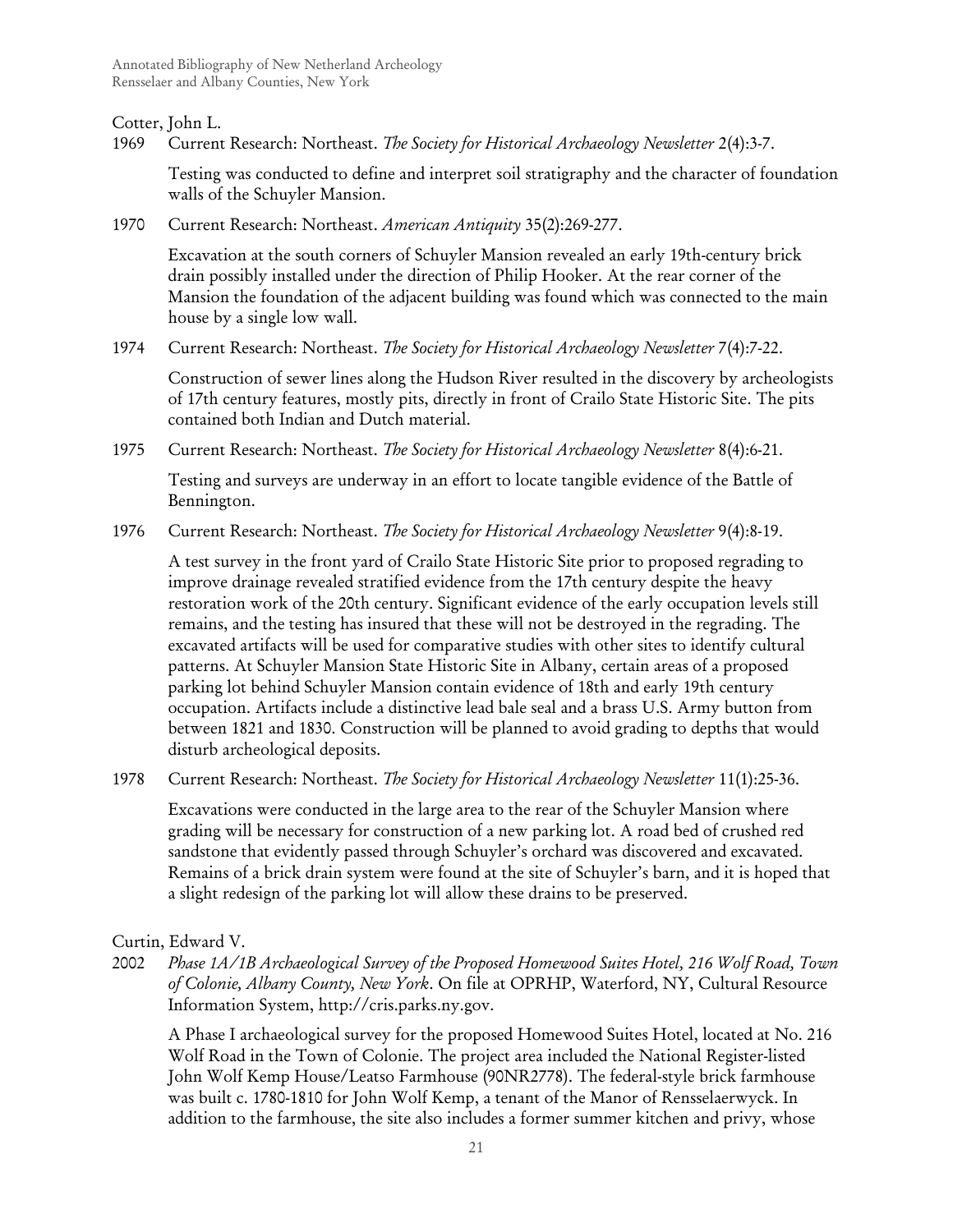location was identified during the Phase I survey. A Phase II site evaluation was recommended for a closer examination of these features, as well as to further refine the archaeological component of the site and to evaluate its potential to yield significant information.

2005 *Phase 1A Literature Search / Sensitivity Assessment and Phase 1B Archaeological Survey: Waters Edge Phase II Subdivision, Town of Grafton, Rensselaer County, New York*. On file at OPRHP, Waterford, NY, Cultural Resource Information System, http://cris.parks.ny.gov.

Report on a phase I archaeological survey for the proposed Waters Edge subdivision in the Town of Grafton, for which fieldwork took place from June to August 2005. The survey identified four historical sites: the J.T. Main 1 Site, the J.T. Main 2 Site, the J.T. Main 3 Site, and the Steam Saw Mill Site; all except the J.T. Main 2 Site contain historic foundations. Diagnostic artifacts found at the collective sites include: pearlware, undecorated whiteware, whiteware with chrome colors, transfer-printed whiteware, flow-blue, white granite, yellowware, rockingham, tan stoneware with black interior, Albany slip stoneware, Bristol slip stoneware, colorless glass, milk glass, a cobalt blue blob top, solarized, tooled crown finish, solarized continuous thread finish, and amber beer bottle glass. The presence of pearlware suggests an initial occupation dating to the late 18th Century that continued until the early 20th Century, based upon the presence of machine-manufactured glass vessel fragments. No precontact sites were identified.

2006 *Phase 1A Literature Search and Sensitivity Assessment and Phase 1B Field Investigation: The Spinney at Pond View, Town of Schodack, Rensselaer County, New York*. On file at OPRHP, Waterford, NY, Cultural Resource Information System, http://cris.parks.ny.gov.

Report on a Phase I archaeological survey for the proposed Spinney at Pond View, in the Town of Schodack, for which fieldwork occurred in May 2006. The J. Kinney Site consists of a mortared fieldstone foundation with cellar hole, a brick-lined well, and a partially-buried concrete barn foundation. Artifacts were concentrated around the foundation, which include: vessel glass (colorless, aqua, brown amber, and emerald green), aqua flat glass, marigold-colored carnival glass, pink Depression glass, cut and wire nails, metal staples, a spring, a sprocket, an electric pressing iron, an ice skate blade, a can key, a bullet shell, gray enamelware bowls, a ball clay pipe stem, creamware, blue-painted pearlware, redware, blue transfer-print whiteware, undecorated whiteware, white granite, porcelain, turquoise fiestaware, mussel, scallop, and snail, cow teeth, brick, stone, plaster mortar, and cinder. A subsequent Phase IB addendum and Phase II site evaluation were conducted in 2008.

2006 *Phase IA Literature Search / Sensitivity Assessment and Phase IB Archaeological Survey: Hunters Run Subdivision, Town of Schodack, Rensselaer County, New York*. On file at OPRHP, Waterford, NY, Cultural Resource Information System, http://cris.parks.ny.gov.

Report of a Phase I archaeological survey for the proposed Hunters' Run subdivision in the Town of Schodack, for which fieldwork occurred from August to September 2005 and additional work occurred in January 2006. The survey identified two historic sites. The Decker-Hicks Site is located in the immediate area of an extant structure, for which the artifact deposit spans the mid-18th to early-20th Centuries. The assemblage includes: one fragment of buff earthenware with a hand-painted blue-green leaf outlined in black (1650-1750), undecorated creamware (1762-1820), undecorated pearlware (1800-1835), yellowware tile (1830- 1940), Jackfield (1870-1890), decal-decorated whiteware (1890+), a milk glass canning jar liner (1869), manganese solarized vessel glass (1880), aluminum foil (1910+), and a plastic hair comb (1915+). The Hunters' Run Barn Site is later in date, and consists of the following assemblage: cut nails (1805+), wire nails (1860+), an enameled basin (1867+), a fragment of colorless vessel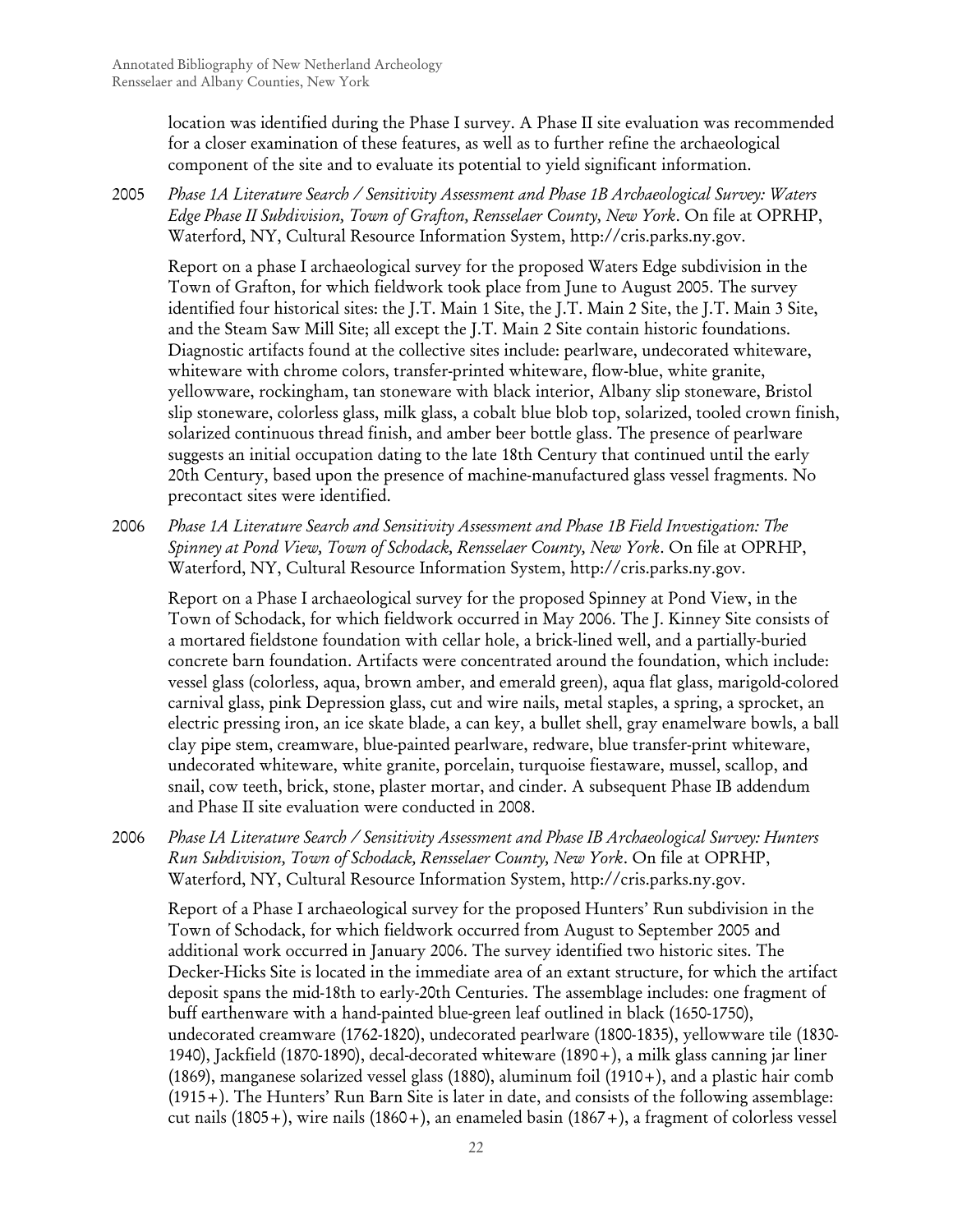glass embossed "COKE" (1900+), and a Pyrex fuse and casserole lid (1915+). A stray precontact find was also found at the site.

2008 *Additional Phase 1B Archaeological Survey and Phase 2 Archaeological Site Investigation: J. Kinney Archaeological Site, The Spinney at Pondview, Town of Schodack, Rensselaer County, New York*. On file at OPRHP, Waterford, NY, Cultural Resource Information System, http://cris.parks.ny.gov.

Report on additional archaeological work at the J. Kinney (Kimmey) site, for which fieldwork occurred from April to May 2008. The J. Kinney Site consists of a mortared fieldstone foundation with cellar hole, a brick-lined well, and a partially-buried concrete barn foundation. Artifacts were concentrated to the east and north (or backyard) of the foundation, and include: porcelain, whiteware, white granite, yellowware, redware, pearlware, creamware, tin enamel, brick fragments, shell, animal bone, ball clay pipe fragments, and modern materials (e.g. cement fragments and asphalt shingles). Some of the artifacts may represent the earliest occupation of the site by David Semon between 1795-1844, while the majority of the deposit is attributed to J. Kinney's occupation of the site from 1844 onward. The site was recommended for avoidance.

# Dallal, Diane

1990 *"Appendix F: Pipe Analysis." The Archaeological Evaluation of the Seven Hanover Square Block: A Final Report by Nan A. Rothschild and Arnold Pickman.* On file at New York City Landmarks Preservation Commission.

Excavations at 7 Hanover Square in New York City produced 78 clay pipes heel-marked EB. This number constitutes 25 percent of the total number of marked pipes. One variety of the EB mark consists of the letters within a beaded circle, and 68 percent of all the EB-marked pipes had this mark. This particular mark is also on pipes marked EB recovered from strata at Fort Orange dating from ca. 1650 to 1664. Another variety of the EB mark is the plain EB heel mark, and this is found on 14 percent (11 examples) of the total EB-marked pipes from 7 Hanover Square. At Fort Orange this mark appears on pipes from a context dated ca. 1647 to 1676. The EB initials within concentric circles constitute only 5 percent of the EB marks on pipes from Hanover Square, and from Fort Orange pipes with this mark are from pipes found in a context of ca. 1650 to 1664. Finally, EB initials within a sunburst or cogwheel is a mark found on only 4 percent of the Hanover Square EB-marked pipes, and from Fort Orange it is found on pipes from a context of ca. 1640 to 1647. The crowned EB mark was on 7 percent of all the EB-marked pipes at Hanover Square, and an EB mark with a raised dot between the letters was also found at Hanover Square, but neither of these EB marks appeared among the pipes excavated at Fort Orange.

Davis, Nancy L.

2003 The Cultural Landscape at the Site of the Lutheran Church Lot and Burial Ground*.* In *People, Places, and Material Things: Historical Archaeology of Albany, New York*, edited by C. L. Fisher, pp. 71-81. New York State Museum Bulletin 499. University of the State of New York, The State Education Department, Albany, New York.

Archeological excavations were conducted for the New York State Department of Conservation in 1998 at the corner of South Pearl Street and Howard Street in Albany. Prior excavations near this location revealed archeological deposits related to back yards of houses that once faced State Street. Other records indicated that this street corner was once the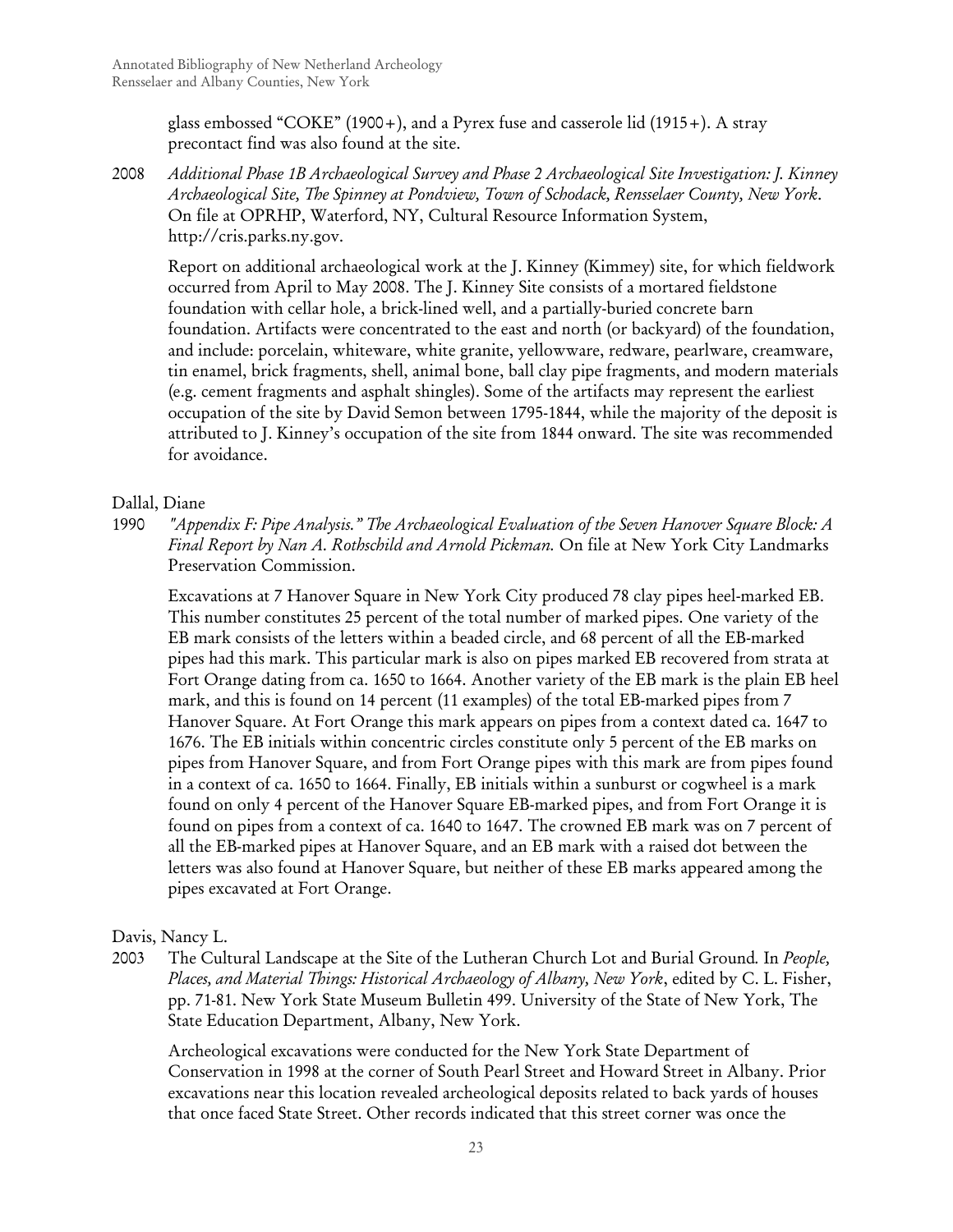property of the Lutheran Church during the 17th and 18th centuries. Three wooden coffin burials, the wooden floor planks of a mid-18th-century structure, and an 18th-century wooden barrel privy were found. Soil and wood samples were collected. Pine and oak dominate the types of tree pollen in the samples. Very little of the pine pollen is white pine; the majority is an indeterminate species of pine. The two earliest pollen samples are from the ground surface in the late 17th century, prior to the burials. The lower sample is dominated by a large quantity of aster-type pollen, probably from species of sunflower and goldenrod. The upper sample shows that several non-native plants were introduced into the area: chicory-type pollen probably from dandelions and Eurasian cereal-type pollen, such as wheat, barley, oats, or rye. Pollen from strata dating from ca. 1680 to 1750 includes the initial appearance of European red clover and other plants of the pea family, sheep sorrel, pale dock, knotweed, and buckwheat. Wood chips in these strata are "hard pine," most likely pitch pine from the Albany Pine Bush area. Wood chips from a stratum dating after ca. 1750 are of white oak and eastern white pine. From this period, also, was the barrel privy, which yielded seeds of many kinds, mainly of edible fruit. The cherry and plumb pits are considerably larger than wild varieties and were probably from horticulturally improved varieties. The blueberries and huckleberries probably were harvested in the Pine Bush. Wild grape seeds were also present. Other plant seeds include lambsquarters, pokeweed, clover, and hawthorn.

## De Roever, Margriet

1987 The Fort Orange 'EB' Pipe Bowls: An Investigation of the Origin of American Objects in Dutch Seventeenth-Century Documents*.* In *New World Dutch Studies: Dutch Arts and Culture in Colonial America, 1609-1776*, edited by R. H. Blackburn and N. A. Kelley, pp. 51-61. Albany Institute of History and Art, Albany, New York.

In the excavations at the site of Fort Orange in Albany in 1970 thousands of tobacco pipe fragments were recovered. English sailors and foreign students introduced the smoking of tobacco to the Netherlands by the end of the 16th century. English pipe makers also came to the Netherlands. The most common types of pipes excavated at Fort Orange were those with the maker's initials "EB." Research in Amsterdam revealed the identity of "EB" as Edward Bird, an English pipe maker who settled in Amsterdam. The earliest record of Edward Bird in Amsterdam is that of his marriage to Aeltje Govaert in 1630. The record indicates he was born in Surrey, England. In 1645 Bird purchased a corner house on the Egelantiersgracht, and there is a photograph showing this house. However, he may have continued to live in a house on the Lauriergracht until 1654, when he bought a house on the Rozengracht between the two middle bridges. His wife died in 1658, and he married Anna van der Heijden in 1659. He died in 1665 and was buried in the Westerkerk churchyard. Edward Bird was exceptionally wealthy among the 50 or so other pipe makers in Amsterdam of English origin. His son, Evert, continued the pipe making business. His widow, Anna, married Hendrik Gerdes, also a potter and pipe maker, in 1668. The younger Evert Bird died at some time before 1692.

1995 Koopmanschappen voor Nieuw-Nederland: Een blik op de Nederlandse handelsartikelen voor de inheemse bevolking van Amerika / Merchandises for New Netherland: A Look at Dutch Articles for Barter with the Native American Population*.* In *One Man's Trash is Another Man's Treasure*, edited by A. van Dongen, pp. 70-93. Museum Boymans-van Beuningen, Rotterdam.

Research on the provenance of clay pipes excavated at Fort Orange revealed information about Edward Bird, the maker of many of the pipes. He was from England, and at his death he possessed a huge stock of more than 376,000 pipes. He also had credit for a shipment of pipes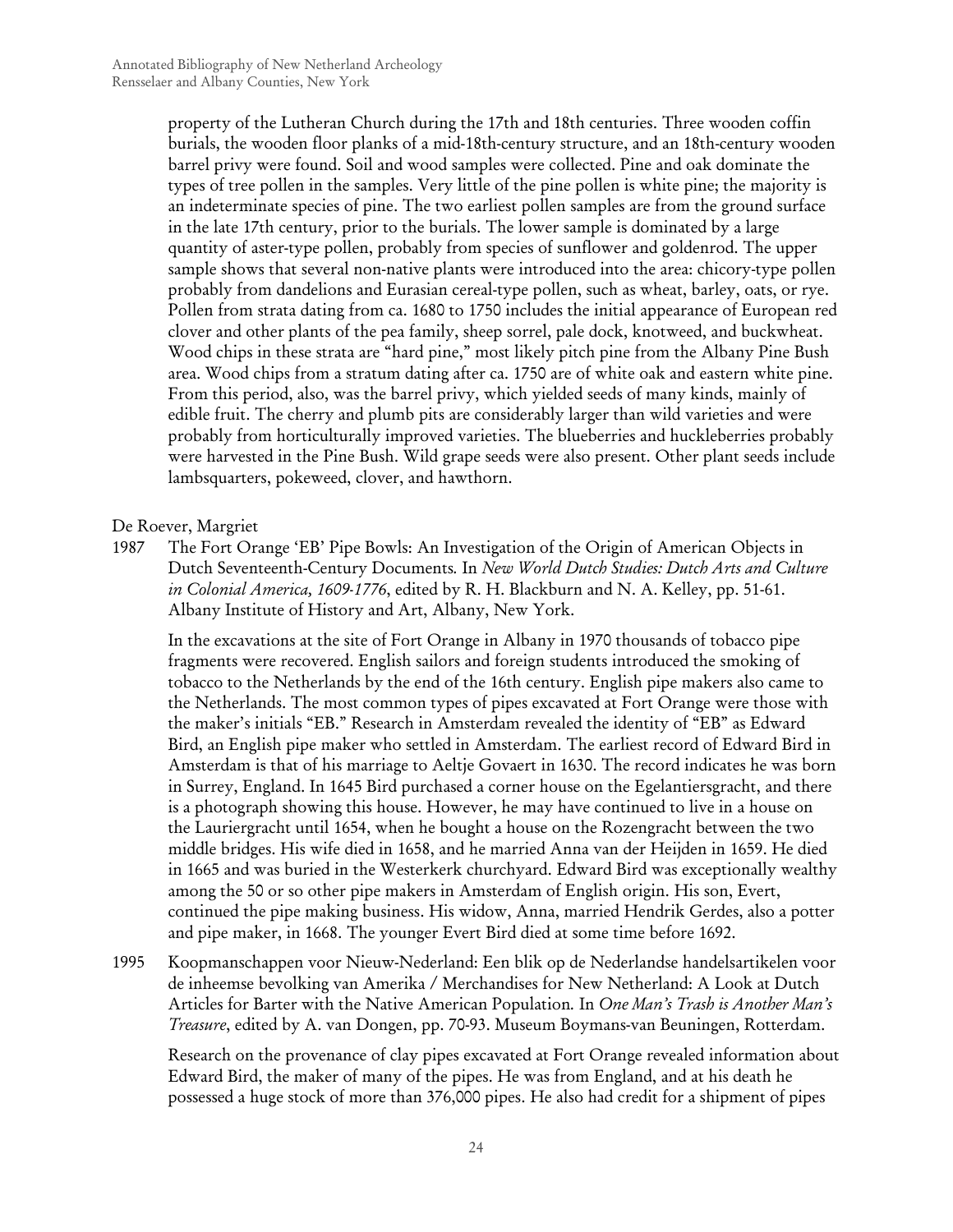to New Netherland. Such detailed information about other English pipe makers has not been compiled.

## DeCorse, Christopher R.

2001 *An Archaeology of Elmina: Africans and Europeans on the Gold Coast, 1400-1900*. Smithsonian Institution Press, Washington and London.

Clay pipe stem bore diameters excavated from sealed stratigraphic contexts at Fort Orange demonstrate a lack of chronological consistency in size. In the majority of instances, the bore sizes overestimated the dates of archeological deposits at Fort Orange. The majority of the clay pipes at Elmina are also Dutch, and the pipe stem bore dating formula applies specifically only to English pipes.

## Deem, James M.

2012 *Faces from the Past: Forgotten People of North America*. Houghton Mifflin Books for Children. Houghton Mifflin Harcourt, Boston and New York.

When slave burials were discovered, a sad, hidden side of Schuyler Flatts history became known. The burials were discovered by construction workers digging a new sewer line on June 3, 2005. Archeologists were called in, and they discovered the burials of six adults, two children, and five infants in a two-row, unmarked cemetery. The iron nails from the coffins and the brass pins from the burial shrouds indicated a date for the graves before 1820. DNA analysis revealed that all but one adult had a mother, grandmother, or great-grandmother who was born in Africa. Three had links to west-central Africa, two to east Africa, and two to the island of Madagascar, off Africa's eastern coast. They were not related to each other. Artist Gay Malin reconstructed faces of the adults. One was a 5-foot, 4-inch woman who was about 55 years old when she died. Her DNA was traced to Madagascar. Well-developed muscles in her right shoulder and large joints in her lower body indicate she was strong and hardworking. But she had severe arthritis in her left hand, toes, and lower spine. Her remaining teeth were full of cavities and covered with plaque, and grooves worn in her front teeth indicate that she smoked a clay pipe. Another individual was a 40-year-old woman of African descent, but her DNA revealed that a close female relative was possibly a Micmac Indian from the coastal regions of Maine or Canada. She suffered from poor nutrition or was quite ill when she was a child. She had once broken her left wrist, and she had severe arthritis in her lower back. When the New York State Department of Transportation decided to improve Pearl Street in Albany in 1998, archeologists from the New York State Museum were contracted to conduct excavations in advance of construction. At the corner of Pearl and Howard Streets, they uncovered a wooden plank floor deep underground. Below the floor, excavations revealed remains of a coffin and a human skull. This was a burial from the old Lutheran burial ground, which city records indicate was removed and relocated in 1786. The individual was a woman who was 5 feet, 1 inch tall and in her early 40s. Artifacts indicated she was buried probably about 1742. Her bones indicated that her life had been very difficult. At the time of her death she had sinus and lung infections and abscesses, a painful left leg, and gout in both feet. Of her seven remaining heavily tartared teeth, six were severely decayed. Artist Gay Malin, using the reconstructed skull, reconstructed the face of the woman, who has been given the name Pearl.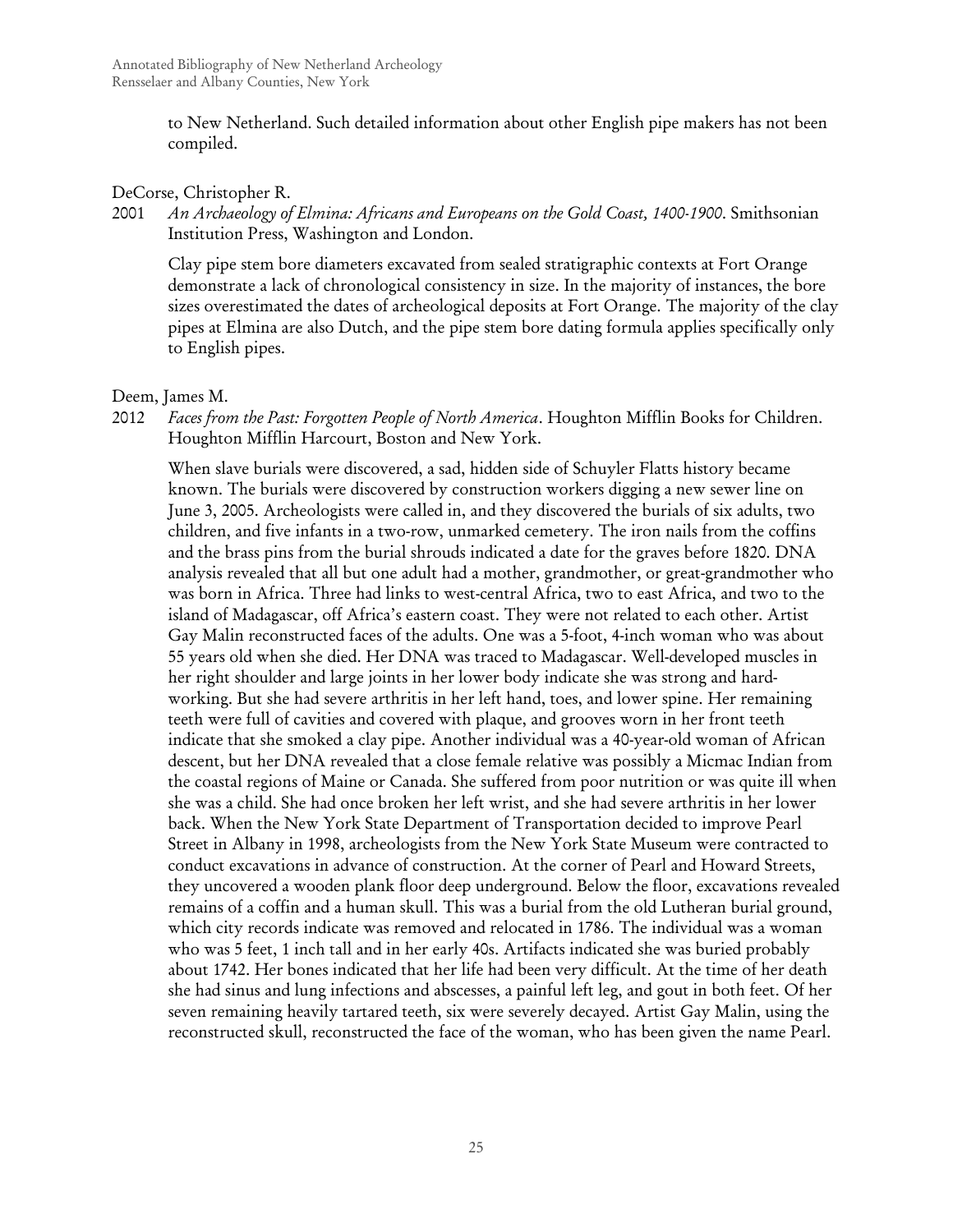Diamond, Joseph E.

1995 The Catskill Rockshelter, Town of Olive, Ulster County, New York. *The Bulletin: Journal of the New York State Archaeological Association* (110):16-25.

Kingston Incised Indian pottery appears at sites only sporadically in the northern Hudson Valley, having been found at a site on Papscanee Island and at Fort Crailo in Rensselaer County.

Dunn, Shirley W.

1994 *The Mohicans and Their Land, 1609-1730*. Purple Mountain Press, Fleischmanns, New York.

The Indian storage pits and contact period materials excavated in 1974 at Fort Crailo may have been from the Mahican fortified site on the east shore of the Hudson River opposite Fort Orange mentioned in 1626.

1994 Settlement Patterns in Rensselaerwijck: Locating Seventeenth Century Farms on the East Side of the Hudson. *de Halve Maen* 47(3).

The Teunis Dircksen van Vechten farmstead was estalished on the Manor in 1639. In 1641, the Patroon re-distributed six morgens of Teunis Dirksen van Vechten's land-holdings to the adjacent Mauritz Jansen farmstead, because some of Teunis Dirksen van Vechten's land had lain uncultivated. He continued to farm the remaining 30 morgens (60 acres) of land from 1640 until 1676. According to his lease renewal of 1657, his farmstead included a house, barn, and hay barracks; he also owned another house in Albany as well as one additional property. Teunis Dircksen van Vechten died in 1685, and his son, Gerrit Teunis van Vechten took over the next lease for "three or six years" starting in 1678. He in turn transferred his lease to Claes van Petten and moved to Catskill. He was subsequently granted a new farmstead known as Schoeneveld or "Cleanfield" by Maria van Rensselaer in 1680. From 1678 to 1677, he rented a tract of woodland from Governor Andros, which was done independently of the van Rensselaers. Gerrit Teunis van Vechten then rented portions of his land-holdings to Jan Roose, Cornelis Dyckman, and Harmen Janz. Gerrit Teunis van Vechten was known as "Captain van Vechten," and had been a messenger from Albany to New England during King Philip's War; he was also part of a militia during the Leisler Rebellion from 1689 to 1690.

2008 *Crailo State Historic Site (Fort Crailo): A Timeline with Pictures*. Friends of Fort Crailo, Crailo State Historic Site, Rensselaer, New York.

Excavations have revealed a cobblestone workspace behind Crailo that may have linked the house with a large barn.

2016 *Fort Crailo and the Van Rensselaers: The Dutch Colonial Origins of Greenbush & the City of Rensselaer*. Black Dome Press Corp., Delmar, New York.

Archeological excavations at Crailo have revealed evidence of early pre-Dutch occupation of the site by Indians that continued into the period of Dutch occupation. Evidence from excavations has suggested that the house occupied by Megapolensis, the Dutch minister, may have burned following his departure. Archeologists have also uncovered stone-paved surfaces of the courtyard that was between the house and the kitchen in the nearby barn. In front of the house, post holes from the stockade have been recently discovered under the edge of the present sidewalk, less than 15 feet from the house. [Note: An excavation from the front wall westward to the sidewalk did not reveal post holes, but instead the cross-section of a deep trench that possibly once held stockade posts in a line along present Riverside Avenue.] Next to the wall of the house excavations revealed late 17th- and early 18th-century artifacts that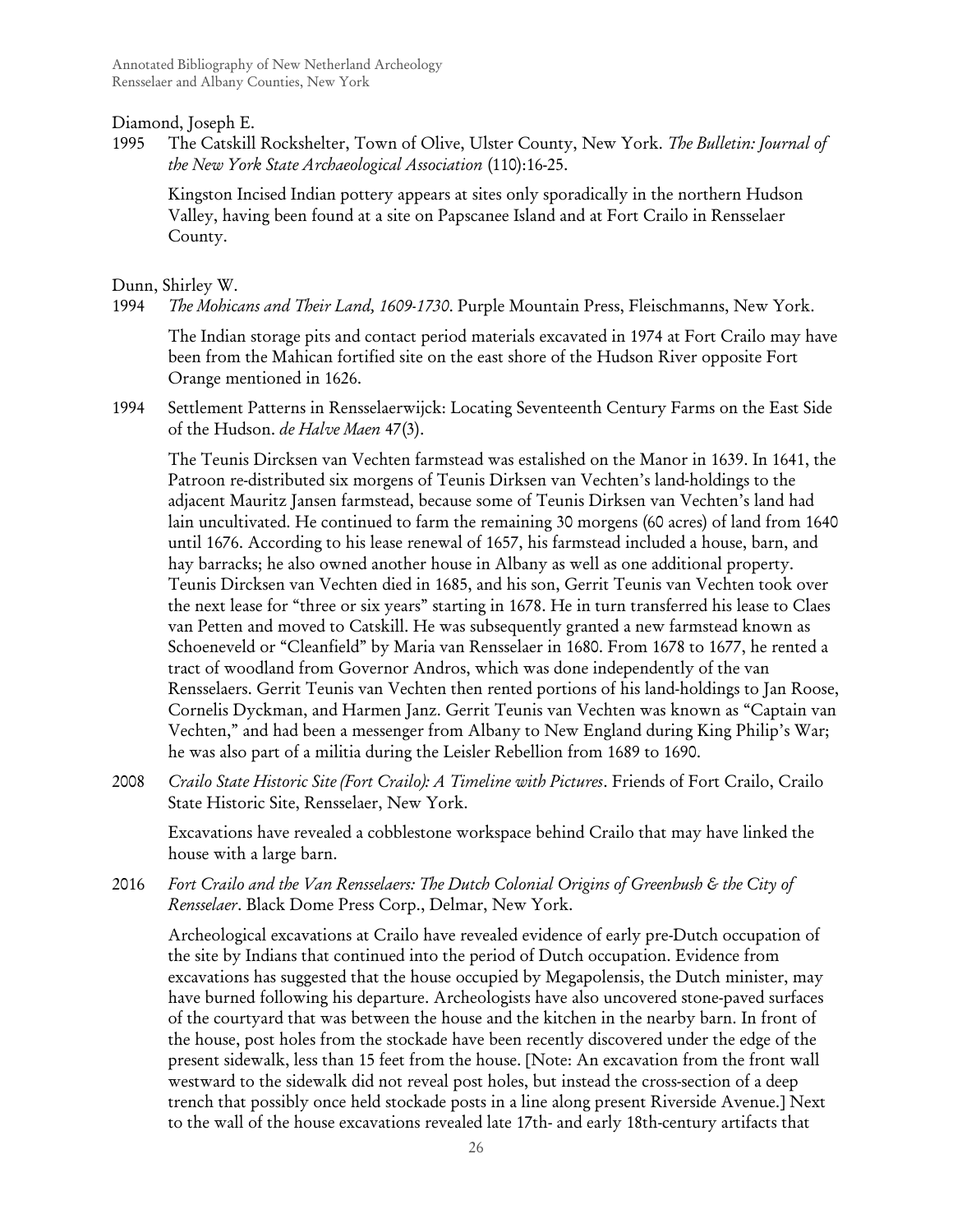imply an early date for the south room. A test unit excavated by Dennis Wentworth, archeologist with the Office of Parks, Recreation and Historic Preservation, along the foundation wall of the south wall of Crailo indicated the absence of any filled builder's trench, suggesting the cellar was excavated into a full basement from an existing earlier cellar. The basement wall for the south wall would have been laid with stone from the inside.

## Eager, Samuel W.

1846-47 *An Outline History of Orange County, with an Enumeration of the Names of its Towns, Villages, Rivers, Creeks, Lakes, Ponds, Mountains, Hills and Other Known Localities*. S.T. Callahan, Newburgh, New York.

A publication in 1820 notes that on the east side of the Hudson River a little south of Albany, on the property of John I. van Rensselaer, can be seen vestiges of the British army camp of 1755, after 60 years. Ashes from hearths where soldiers boiled their kettles can be observed by the curious traveler.

# Engle, Anita

1990 *The Ubiquitous Trade Bead*. Readings in Glass History. Phoenix Publications, Jerusalem.

Jan Labatie, an inhabitant of Fort Orange, may have previously served as a carpenter for one of the many glasshouses in the area where he was born near Verdun. Labatie married the widow of surgeon Harmen Mynderse Vandenbogart. Glassmakers named Vandenbogart had long been operating in the Netherlands in the employ of the Bonhomes, celebrated industrialists and glassmakers, who controlled glasshouses at other places, including Verdun.

# Feister, Lois M.

1975 Analysis of the Ceramics Found at the Vereberg Tavern Site, Albany County, New York. *Man in the Northeast* (10):2-16.

The artifact collection from the Vereberg Tavern excavation of 1953 and 1954, curated at the Albany Institute of History and Art, was catalogued and studied. The excavations apparently uncovered a brick walkway or paved area and at least two fireplaces. A goal was to determine, if possible, from which of two tavern sites at Vereberg the ceramics were excavated. One tavern was established as early as 1704, but by 1753 there were two taverns at Vereberg. During the 1760s, one of the taverns was owned by Daniel McMichael, and the other was owned probably by Anthony D. Bradt. By 1805, apparently only one tavern remained there, and it may have stood until about 1900 as a residence. Calculation of the mean ceramic date for the site using the South formula with the 4,361 sherds gives a mean date of 1819.5  $+/-$  4 years. Most of the ceramics are from the period from ca. 1750 to 1900, and it is likely the site was that of the second, or later, of the two taverns at Vereberg. This probably would have been the McMichael tavern. The most frequent ceramic type in the assemblage is post-1780 pearlware, followed by whiteware (after ca. 1820) and then creamware (ca. 1762-1820). Slip-decorated and lead-glazed yellow ware constitutes only 1.5 percent of the total ceramics. Delft is 1.1 percent, and white salt-glazed stoneware is only .3 percent of the ceramics.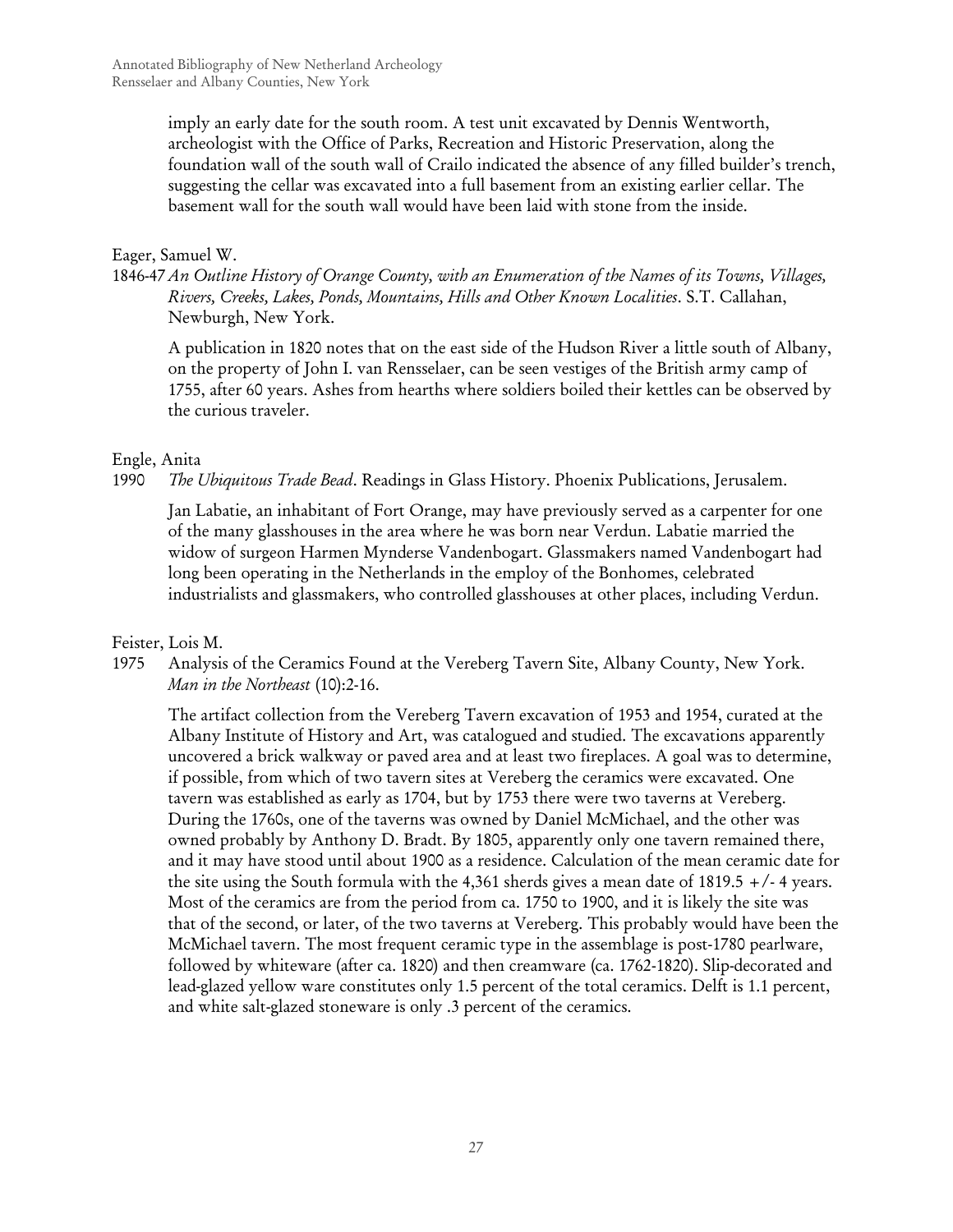1975 *An Archeological Test Survey in the Front Yard of Fort Crailo State Historic Site, City of Rensselaer, New York*, Waterford, New York. On file at New York State Office of Parks and Recreation.

The archeologists of the Division for Historic Preservation conducted three days of excavations in October 1975 at Fort Crailo. Because of poor drainage, it was proposed to grade away approximately 1 foot of soil from the front yard of the house, and the excavations were conducted to determine whether any significant archeological evidence would be disturbed during the grading and whether such remains are present below the 1-foot depth. It was also intended to sample the artifacts from various strata to determine dating and to use the artifacts for comparative studies and analyses. Nine small test units were carefully excavated. Five of the test units were on the crest of the slope toward the front sidewalk. As many as five soil strata were observed, and they each contained a mixture of artifacts from the 17th to the 19th or 20th centuries. Four other test units were excavated closer to the front wall of Fort Crailo, and three were excavated below the depth of 2 feet. Two of those units had strata dating from the 18th century, and one had a layer dating perhaps from the 17th century. The southernmost of the four test units contained the most soil strata, of which Stratum VII dated probably to the late 18th century, with fragments of Chinese porcelain, creamware, delft, utility stoneware, and pearlware. Of the four test units, the northernmost of the two middle units had a reddishbrown gravel stratum with 18th-century bottle glass, white salt-glazed stoneware, Chinese porcelain, clay pipes, and hand-wrought nails. This stratum probably was a previous ground surface. Below it was a second, earlier gravel layer with artifacts including Dutch yellow brick fragments and a fragment of gray Westerwald stoneware decorated in blue and manganese purple. This type of Westerwald stoneware would date from after 1675. This earlier gravel surface dates probably from the late 17th or early 18th centuries. Below the gravel was an early loam layer that held red brick fragments and a single quartz crystal. The same early loam layer was found in the northernmost of the four test units at a depth of about 20 inches.

1979 *Field Report on the 1979 Archeological Excavations at Fort Crailo State Historic Site, City of Rensselaer, Rensselaer County, New York*, Waterford, New York. On file at New York State Office of Parks and Recreation.

Excavation of a sewer line in front of Crailo in Riverside Avenue in 1974 revealed remains of pits containing evidence of 17th-, 18th-, and 19th-century occupation. Prehistoric artifacts were also found, dating from a time span of ca. 2,000 B.C. to 800 A.D. To the south of Crailo, an old shoreline of the river was found. Test excavations elsewhere around Crailo revealed as much as 2 feet of gravel fill in layers immediately in front of the house. Beneath the fill layers was a buried topsoil layer containing pieces of yellow brick. On other sides of the house evidence of prehistoric as well as 17th century occupation has been found. In 1979 testing of the rear yard area was commenced. Five test units along a proposed fence line revealed artifacts of the 17th, 18th, and 19th centuries. A test unit excavated next to the south wall of the house revealed 18th century artifacts.

1985 Archaeology in Rensselaerswyck: Dutch 17th-Century Domestic Sites. *New Netherland Studies: An Inventory of Current Research and Approaches. Bulletin Koninklijke Nederlandse Oudheidkundige Bond* 84(2):80-88.

Located north of Albany on the west side of the Hudson River, the fertile area that was known to the Dutch as de Vlackte, or "Flatts," as it was called in the 18th century, became the location of the farm of Philip Pieterszen Schuyler in 1672. The house he built in the 1670s burned in 1962. The site became threatened by development. The Town of Colonie helped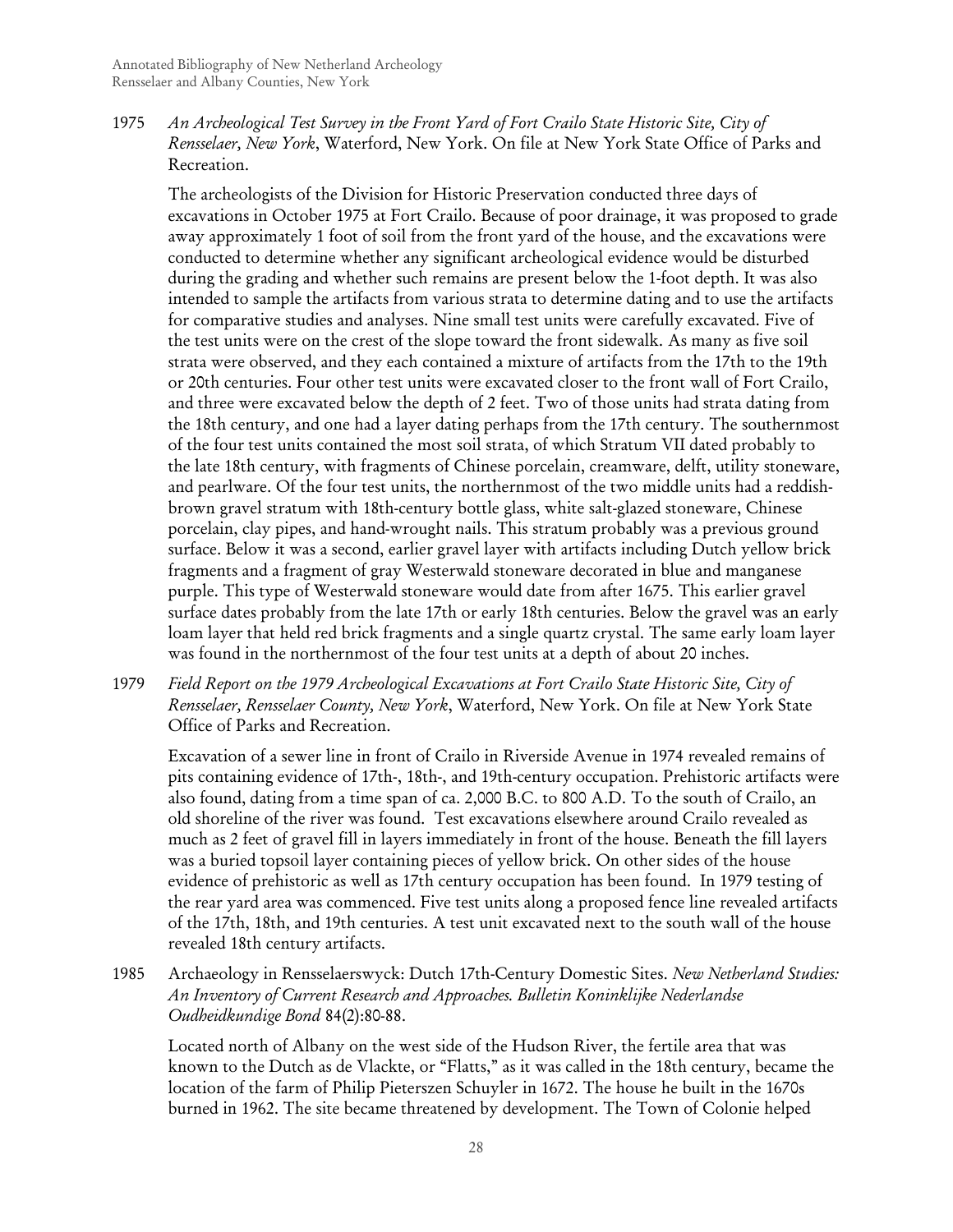sponsor rescue excavations at the house site, but the discovery of significant features there prompted the Town to purchase and preserve the site. South of the Schuyler house site, on land then still vulnerable to development, the presence of 17th-century artifacts on the ground surface led to excavations which revealed the remains of a deep wood-lined cellar with wooden steps for access. Artifacts from the site date from the middle 17th century, and the cellar was very likely under the large house-barn farmhouse built by Arent van Curler in 1643. Another 17th-century Dutch farmhouse site has been located south of Albany across the Hudson River near one end of Papscanee Island, another fertile flat along the river. Artifacts from this site, dating as early as 1637, correspond closely to those from Fort Orange and the Flatts. Crailo, a historic house from the early 18th century also located across the river from Albany, stands on a much older site. In 1974, construction of a sewer line in a deep trench under the street in front of Crailo, and archeologists recorded and saved artifacts from a series of filled pit features that contained Dutch and Indian artifacts from the second quarter of the 17th century. There was a noteworthy amount of Dutch domestic material as well as the usual trade goods. In Albany, originally the town of Beverwyck laid out in 1652, excavations for an electrical conduit under the streets revealed layers of debris that once littered the streets in front of the shops and houses. Concentrations of leather scraps, barrel fragments, crown glass cuttings, and butchered bones all demonstrated the presence of shoemakers, coopers, and other craftsmen along the street. The excavations also revealed channeled wooden logs that were part of the city's first water system, described by a traveller to Albany in 1679. [Note: The traveller's account dates from 1680.]

## Feister, Lois M., and Paul R. Huey

1988 Current Research: New York State. *Council for Northeast Historical Archaeology Newsletter*  $(11):4-5.$ 

A staff person has been hired for the archeology unit of the Bureau of Historic Sites to develop a program of public interpretation of fieldwork conducted during the 1988 season, which will include work at Crailo.

Feister, Lois M.

1990 Current Research: New York State. *Council for Northeast Historical Archaeology Newsletter*  $(17):6-7.$ 

Surveys at Crailo State Historic Site were conducted in an area proposed for the planting of trees. The results revealed evidence of occupation of the site from the first half of the 17th century. The present structure appears to date from the 18th century, and the survey revealed the location of a possible earlier cellar hole.

1993 Current Research: New York State. *Council for Northeast Historical Archaeology Newsletter*  $(25):5-6.$ 

Testing at Crailo State Historic Site revealed occupation levels and artifacts from the early 18th century, in addition to evidence of major landscape change in the early 19th century.

1994 Archaeology Day at Schuyler Mansion. *The Friends of Schuyler Mansion Newsletter* Winter:4.

Archeology Day was held on June 22, with a display of artifacts, tours, and presentations. The excavations continued through June in the area where a new addition to the current visitors' center is proposed to be built. The area was once part of the Schuyler garden, remnants of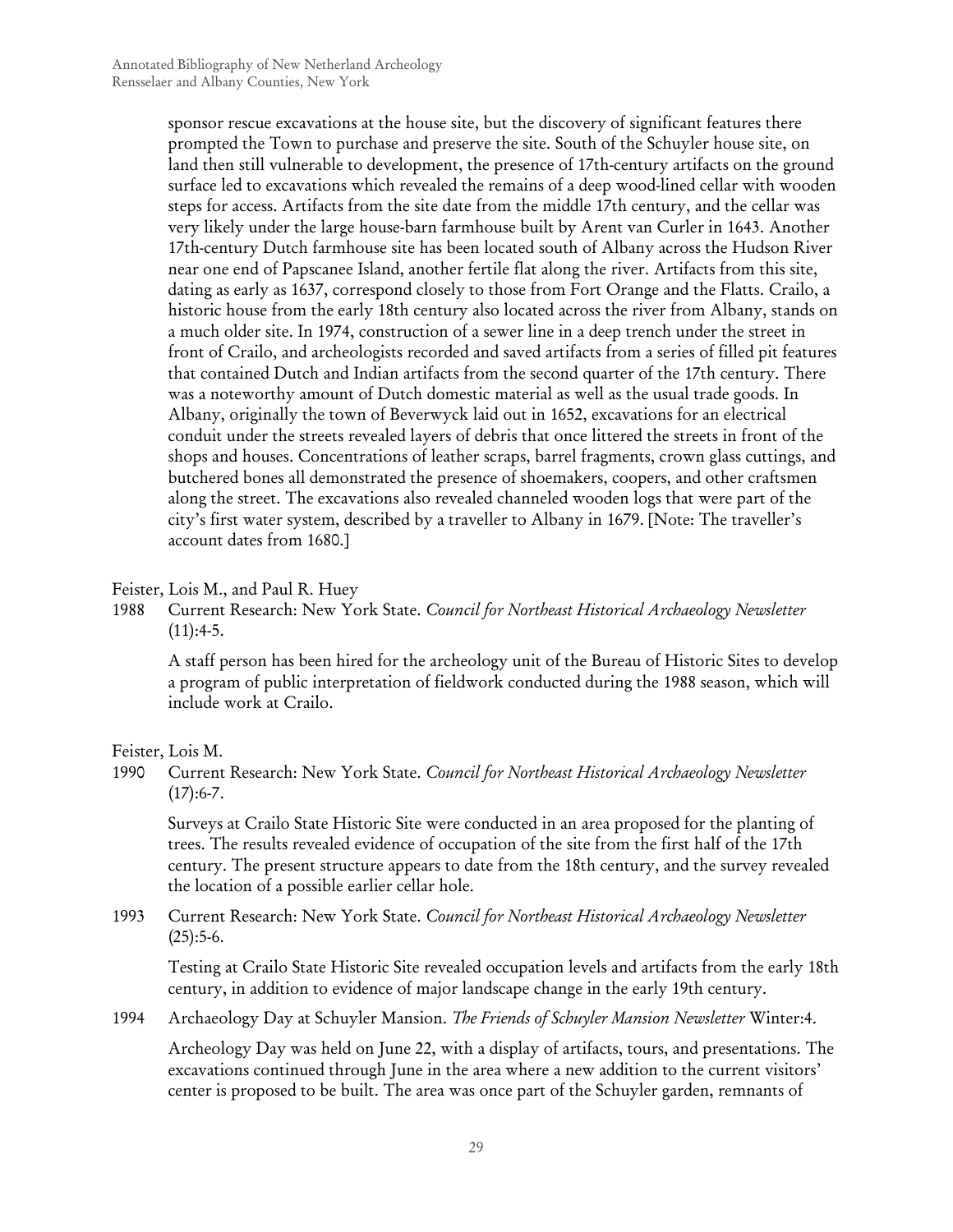which may have existed as late as 1905. Preliminary testing revealed remains from the late 18th and early 19th centuries.

1994 New York State: Current Research. *Council for Northeast Historical Archaeology Newsletter*  $(29):7.$ 

Excavations were conducted at Schuyler Mansion State Historic Site in the area where a new visitors' center is proposed to be built. The previous existence of at least three gardens in the area from the late 18th century to the early 20th century was confirmed.

1995 *A Synthesis of Archeology at Schuyler Mansion State Historic Site, Albany, New York, Prior to the Visitor Center Addition Project*, Waterford, New York. On file at Archeology Unit, Bureau of Historic Sites, New York State Office of Parks, Recreation and Historic Preservation.

The archeological excavations conducted at Schuyler Mansion from 1968 to 1994 indicate that a largely intact mottled clay layer exists across the entire site. The artifacts in this layer mostly date from ca. 1760 to ca, 1810 or 1820, almost exactly reflecting the life span of Philip J. Schuyler. In this layer there is more pearlware (post-1780) than creamware, although creamware was probably the most used ceramic type during Schuyler's lifetime. One noteworthy artifact is a lead bale seal stamped with seven stars. There are six stars in a circle around a central star, and the stars were probably a merchant's mark. Another artifact from the layer is a pencil made from a strip of lead. Above this layer there are many later soil layers that reflect later occupations and charges. Excavations have revealed 18th- and 19th-century features, and artifact distributions reveal changes in traffic and trash disposal patterns. The artifacts provide direct information about the furnishings that once were within the house. Testing prior to the construction of the parking lot behind Nos. 24 and 30 Catherine Street revealed soil strata that were badly mixed. The 18th-century ceramics, which would have been used by the Schuyler family, include creamware, pearlware, Chinese porcelain, white saltglazed stoneware, delft, and brown slip-combed yellow ware. A concentration of handwrought nails between Nos. 24 and 30 Catherine Street is probably from Philip Schuyler's barn that once stood there. Buried wood and a system of carefully-constructed brick drains were also uncovered in this area. The buried wood included a 9-inch-wide flat board resting on the clay subsoil. Other boards were vertical and apparently formed a wood-lined drain. Excavations in the Schuyler barn area produced the largest number of 18th-century artifacts. The excavations uncovered a fragment of Whieldon creamware with a green and yellow "clouded" glaze. The white salt-glazed stoneware includes a sherd with scratch-blue decoration and one with overglaze enameling in red, black, and brown. White salt-glazed stoneware and delft sherds were relatively uncommon in the parking lot survey compared porcelain, creamware, and pearlware. The relative amounts are similar to those excavated at Cherry Hill, for example, while at sites such as the Vereberg Tavern site in the Pine Bush there is much less porcelain. The creamware is mostly of the "Royal" pattern, but near the house a fragment of a toy creamware saucer of the feather-edge pattern was found. Brick drains discovered in front of the house in 1969 were very similar in construction to those found at the barn site.

2003 The Garden That Didn't Die: Archeological Explorations West of the Visitors' Center, Schuyler Mansion State Historic Site, Albany, New York*.* In *People, Places, and Material Things: Historical Archeology of Albany, New York*, edited by C. L. Fisher, pp. 83-98. New York State Museum Bulletin 499. University of the State of New York, The State Education Department, Albany, New York.

Excavations at Schuyler Mansion State Historic Site in Albany in 1986 and 1994 have revealed evidence of two gardens established there in the 18th century. The DeWitt map of 1794 shows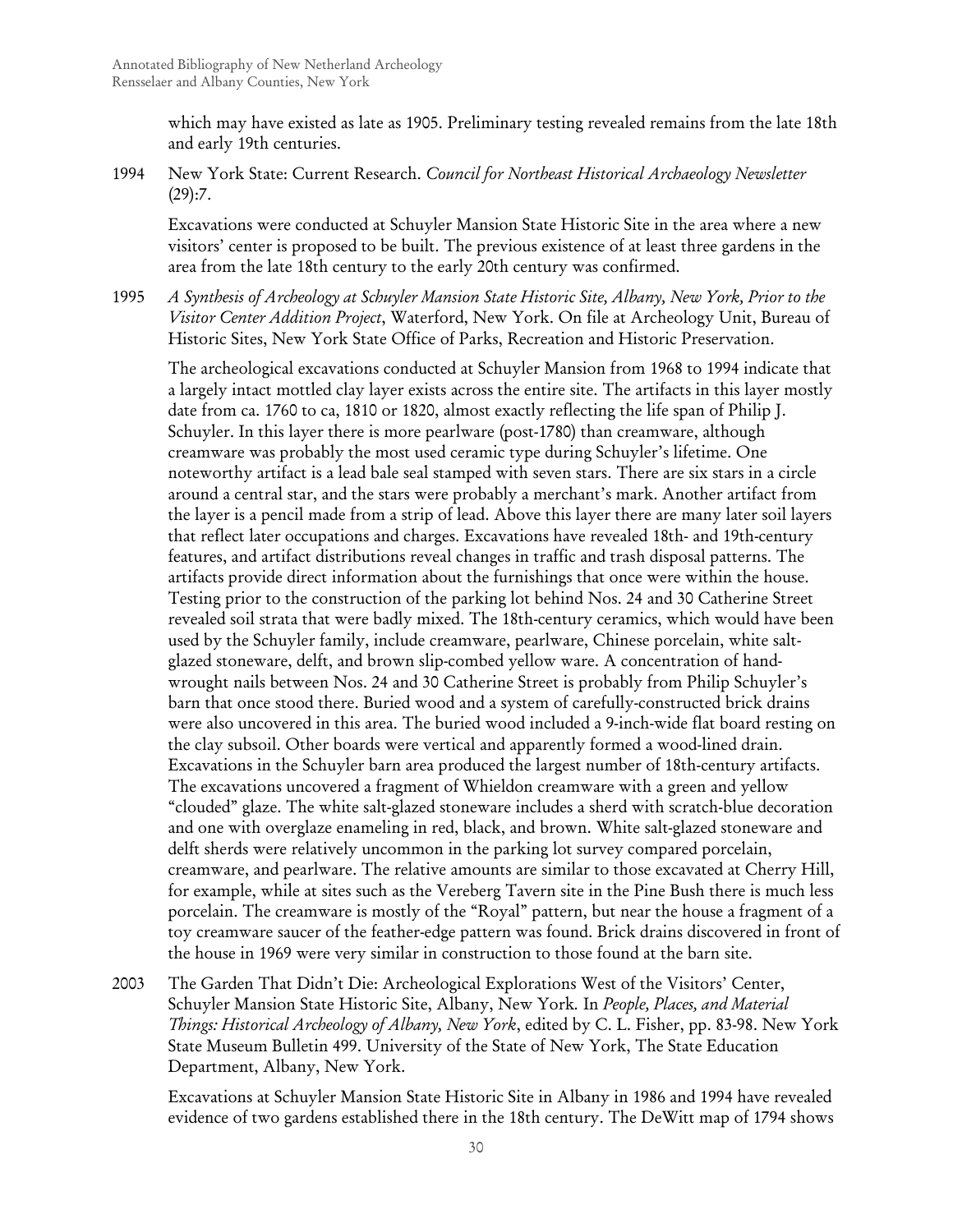the Schuyler garden west of the modern visitors' center, with the west wall of that building against the edge of the garden. The earlier garden, from before ca. 1780, was smaller than the later garden shown on the 1794 map. The earlier garden featured deep-trenched flower beds, square or rectangular boxes excavated into the dense subsoil clay. Post holes represented evidence of fencing. Philip Schuyler's post-ca. 1780 garden was changed and expanded with the addition of fill over the old beds, and the garden was extended farther south. Associated artifacts included a plain brass button, an iron file, delft tile fragments with purple decoration, and three gunflints.

2009 Current Research: New York. *Council for Northeast Historical Archaeology Newsletter* (72):10- 11.

Excavations for a new gas line revealed a trench feature likely from the 17th century with a mixture of Dutch and prehistoric Indian artifacts. A brass projectile point was also recovered.

## Feister, Lois M., and Paul R. Huey

2012 *The History and Archeology, 1974-1994, or Crailo State Historic Site, Rensselaer, New York*, Waterford, New York.

In 20 years of excavations for research and in advance of necessary ground disturbances, 89 excavation units of various sizes have been excavated. This work has demonstrated that the Crailo site was occupied in prehistoric times as well as in the 17th century prior to ca. 1650. The 17th-century occupation included not only that of Indians but also probably that of Dominie Johannes Megapolensis by 1643. The bank of the Hudson River originally was much closer to the existing Crailo house. Excavations next to the walls of the existing house indicate the foundation walls are earlier. The location of a possible well from the 17th century was found. The trench for an 18th-century wall was found at the rear of the lot, near Nelson Avenue. Remains of cobblestone courtyard surfaces, foundations of additions, and 19thcentury privies and a cistern were found.

2013 *Excavations in Rooms 105 and 106, Walt Whitman Birthplace State Historic Site, Amityville Road, West Hills, Suffolk County, New York, March 2000*, Waterford, New York. On file at Archeology Unit, Bureau of Historic Sites, New York State Office of Parks, Recreation and Historic Preservation.

Artifacts excavated from below the floor of the pantry area behind the kitchen are primarily kitchen-related artifacts, and they are associated with the Whitman family occupation of the house between 1816 and 1823. Included among them is a fragment of a lead-glazed engineturned red earthenware teapot of about 1770, similar to fragments excavated at Crailo State Historic Site.

Feister, Lois M., Joseph E. McEvoy and Rich Goring

1980 *Archeological Testing at Bennington Battlefield State Historic Site for a New Wheelchair Ramp*, Waterford, New York.

Testing at the proposed location of a new wheelchair ramp revealed only layers of subsoil below the sod. However, careful sweeping with a metal detector revealed one spent musket ball, the first battle artifact known ever to have been discovered and excavated by archeologists in this area of the battlefield. The bullet is flattened and deformed from impact, and part of it was possibly sheared off. Its weight is 16.6 grams.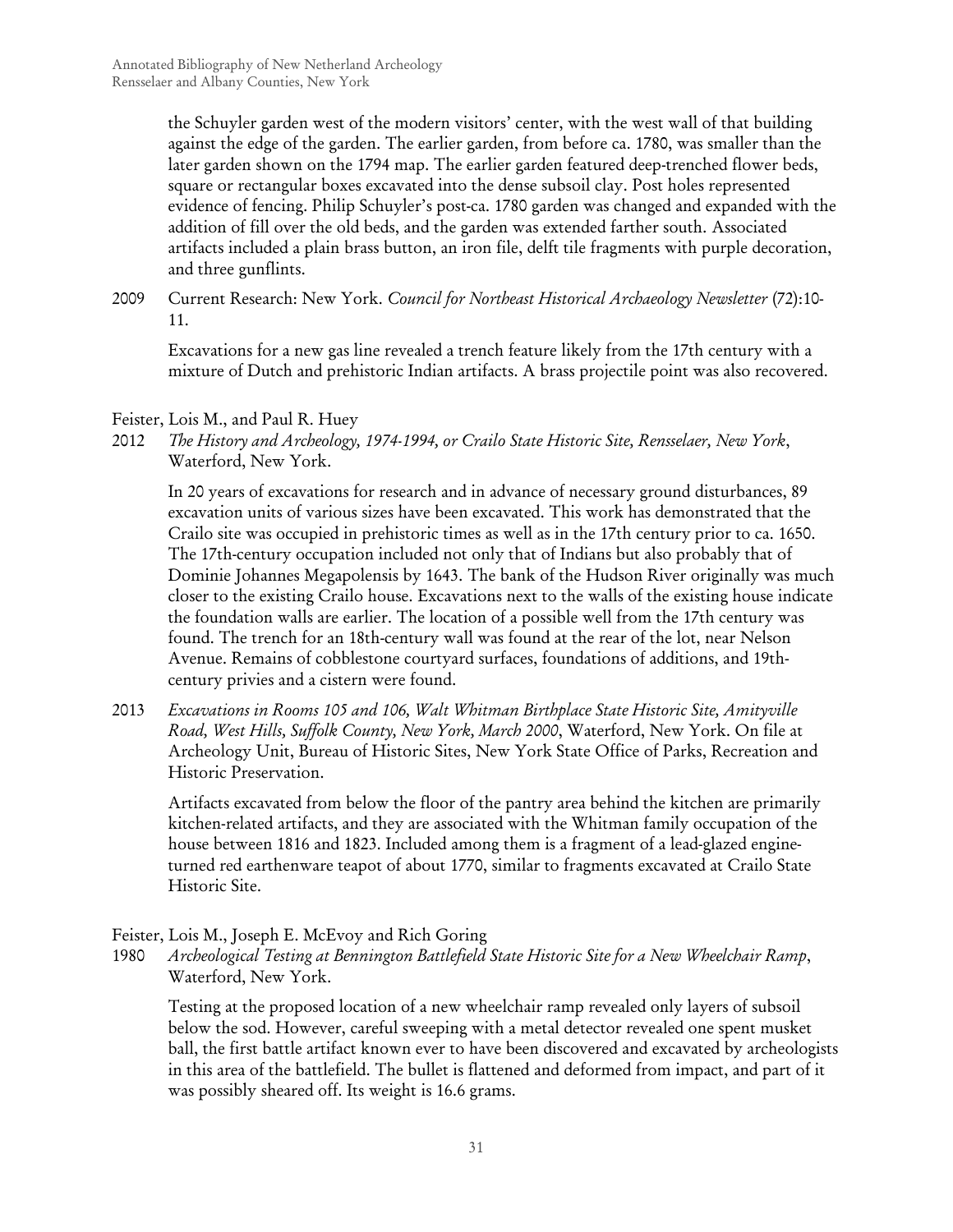# Fisher, Charles L.

1986 *A Field Survey of Portions of Bennington Battlefield State Historic Site*, Waterford, New York.

Eight areas of the site were tested or inspected. In the vicinity of the farm now occupied by the Historic Site caretaker, test units produced no evidence of occupation earlier than the early 19th century. A low earthen mound believed to be at the position held by German Grenadiers at the time of the battle was also tested. Testing revealed no 18th-century artifacts, but the construction details of the mound and its location suggest that it dates from the battle. Other areas that were tested or surveyed, including the top of the hill, produced no artifacts related to the battle. The total absence of 18th-century military artifacts from this survey is difficult to explain, especially since continuous ground coverage was provided by the use of a metal detector.

2003 Introduction to Historical Archaeological Studies of Albany*.* In *People, Places, and Material Things: Historical Archaeology of Albany, New York*, edited by C. L. Fisher, pp. 3-9. New York State Museum Bulletin 499. University of the State of New York, The State Education Department, Albany, New York.

Excavations in Albany have revealed evidence of gardens, yards, cemeteries, military structures, pottery dumps, and waterfront development. Analysis of human remains reveals information about the health and personal lives of the people of Albany. The information derived from archeology is the result of late 20th-century highway construction, new utility installations, new public building construction, and private developments which have destroyed large portions of the city's archeological remains, but which have provided opportunities for the scholarly investigation of the material evidence of the creation of the city.

2003 Soldiers in the City: The Archaeology of the British Guard House*.* In *People, Places, and Material Things: Historical Archaeology of Albany*, edited by C. L. Fisher, pp. 39-46. New York State Museum Bulletin 499. University of the State of New York, The State Education Department, Albany, New York.

The British colonial guard house site under State Street at the junction with South Pearl Street was discovered during excavations in 1972. Further excavation occurred in 1998 as part of a project to reconstruct South Pearl Street. The 1972 excavation revealed remains of a 17thcentury water pipe beneath the site. The 18th-century deposit was located 1½ meters below the street surface, within a drainage ditch that had been dug along the west, uphill side of the guard house to divert water. Artifacts from the ditch include gun parts, gunflints, part of a Dshaped canteen, delft ware, creamware, stoneware, and pearlware. A button marked USA indicates occupation during the Revolutionary War. The artifacts also include cow, chicken, pig, horse, beaver, sturgeon, and deer remains, with evidence that soldiers butchered animals in front of the guard house and discarded the waste in the center of the street. There were wampum beads in several stages of production, leather fragments from shoe making or repair, scraps of iron and brass, and a coiled piece of birch bark. Remains of a small puppy were buried in front of the guard house. A mean ceramic date of 1754 is based on the artifacts excavated in 1972 from the interior of the guard house, while the artifacts from the exterior have a mean ceramic date of 1763.

2003 Trace Elements and Stable Isotope Analysis of the Human Remains from the Lutheran Church Lot*.* In *People, Places, and Material Things: Historical Archaeology of Albany, New York*,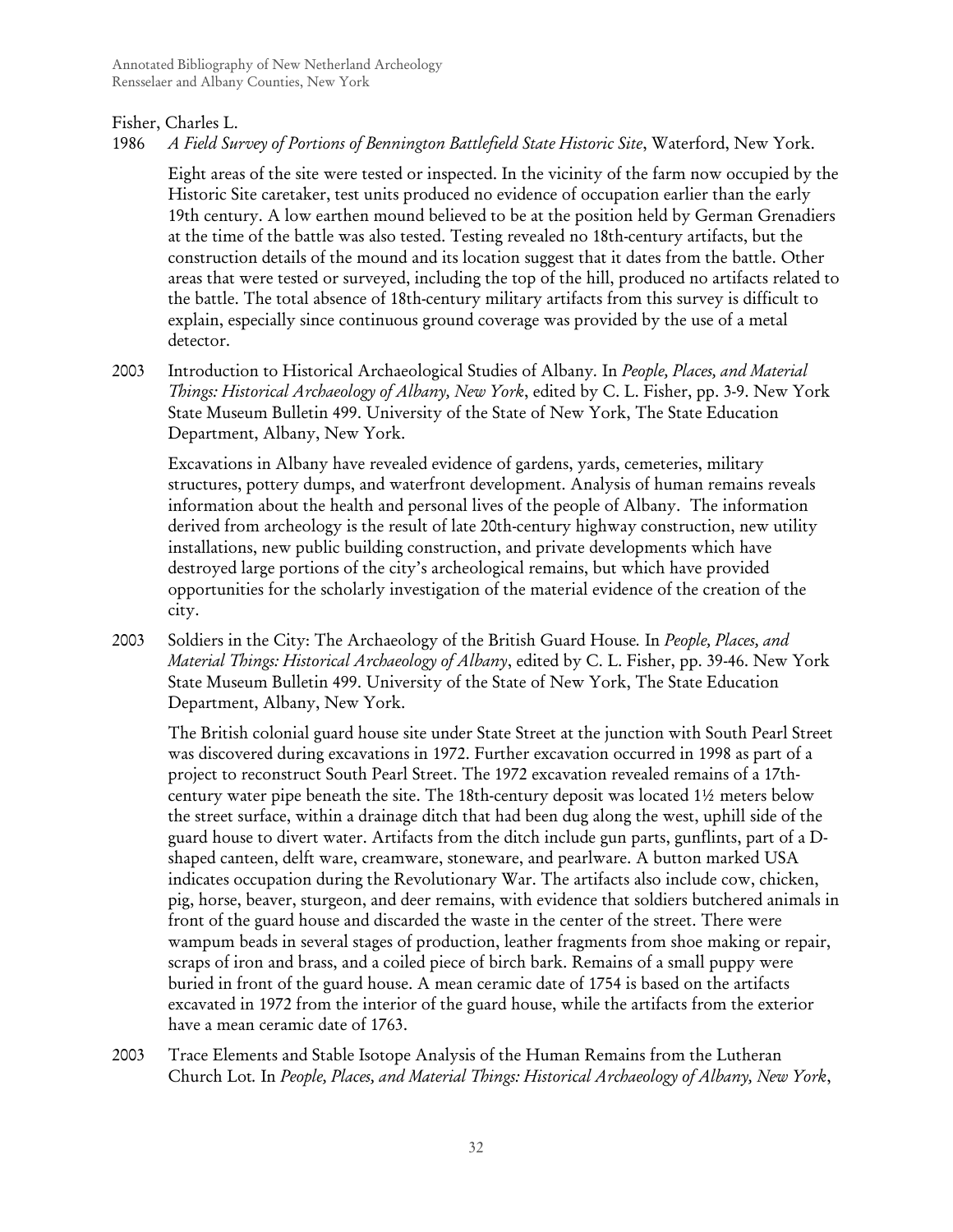edited by C. L. Fisher, pp. 63-68. New York State Museum Bulletin 499. University of the State of New York, The State Education Department, Albany, New York.

Trace element and stable isotope analysis of human physical remains are techniques that enable direct investigation of food consumption. Bone samples from three adults buried in the Lutheran Church lot in Albany were analyzed. Dental calculus found on the molars of one burial, an adult female, indicates a basic diet composed of starchy, gruel-type foods. Documents record that sappan (oatmeal porridge) was a universal dish among the Albany Dutch. All three individuals had strontium levels higher than those usually reported for modern adults. This implies that the amount of meat in their diet was less than the stable isotope analyses suggests, and the amount of plant material greater. However, it is likely that the consumption of shellfish increased the strontium content, creating the erroneous appearance of a vegetarian diet. Two of the individuals had levels of lead in their bones within the range of modern individuals. The third, however, had a very high level of lead, and this individual also suffered from tuberculosis. This individual also had a higher levels of copper and zinc, possibly the result of greater access to meat and shellfish. These high levels may indicate this individual was of a higher social status than the other two.

2004 "*The Lutheran Church Lot, Albany, New York." Cultural Resources Survey Report for PIN 1753.58.121, Pearl Street Reconstruction Part I: Archaeological Mitigation Report, PEarl Street from Madison Avenue to Pine Street, City of Albany, Albany County, New York*, Albany, New York. On file at New York State Museum, Division of Research and Collections, Cultural Resources Survey Program.

Archeological remains from the Lutheran Church were discovered in the area north of the Rutten Kill culvert beneath Pearl Street. Material remains were also excavated beneath Howard Street for nearly 40 feet west of Pearl Street. The original Lutheran Church lot extended beyond the current city block between Howard and Beaver Streets. In a deep deposit, evidence from the 17th-century Lutheran Church was uncovered, but the building foundation was not located. It was probably immediately south of the excavation area. The artifacts include yellow brick fragments, ceramics, delft tile fragments, wampum beads, glass beads, and clay pipes with the EB heel mark. Features, such as a wooden storage cellar, refuse pits, and privies produced numerous artifacts from the 18th century. The possible storage cellar may have been within the church house or in an exterior kitchen, and artifacts from the original ground surface outside the cellar are from the mid-18th century. They include Chinese porcelain sherds, English white salt-glazed stoneware sherds, clay pipes, bottle glass, and evidence of wampum-making. Burial remains of five people were recovered. The cemetery may have been established as early as 1670 or 1672. Three adults, two males and a female, were found buried in coffins. The female burial, Burial 1, was intrusive through a stratum dating from about 1650 to 1750, and the grave was covered over with a stratum dating from about 1750 to 1800. The stratum dating about 1750 to 1800 contained 211 clay pipe fragments, a marble, wampum beads, glass beads, gunflints, and remains of two pets (a dog and a cat). The clay pipe fragments included bowls marked RT and R TIP PET, as well as fragments marked WN and JW. WN may have been William Nicholas, who worked in England between 1730 and 1775. Deeper strata at this location contained 17th-century artifacts including a reworked pipe stem whistle similar to those found at Fort Orange. Burial 2 dates from about the same time as Burial 1 and was about 10 feet south of it. Burial 3, on the west side of Pearl Street, was about 32 feet south of Burial 2. Subsequently, after the excavations were completed, the construction work was monitored. More 18th-century material was recovered, in addition to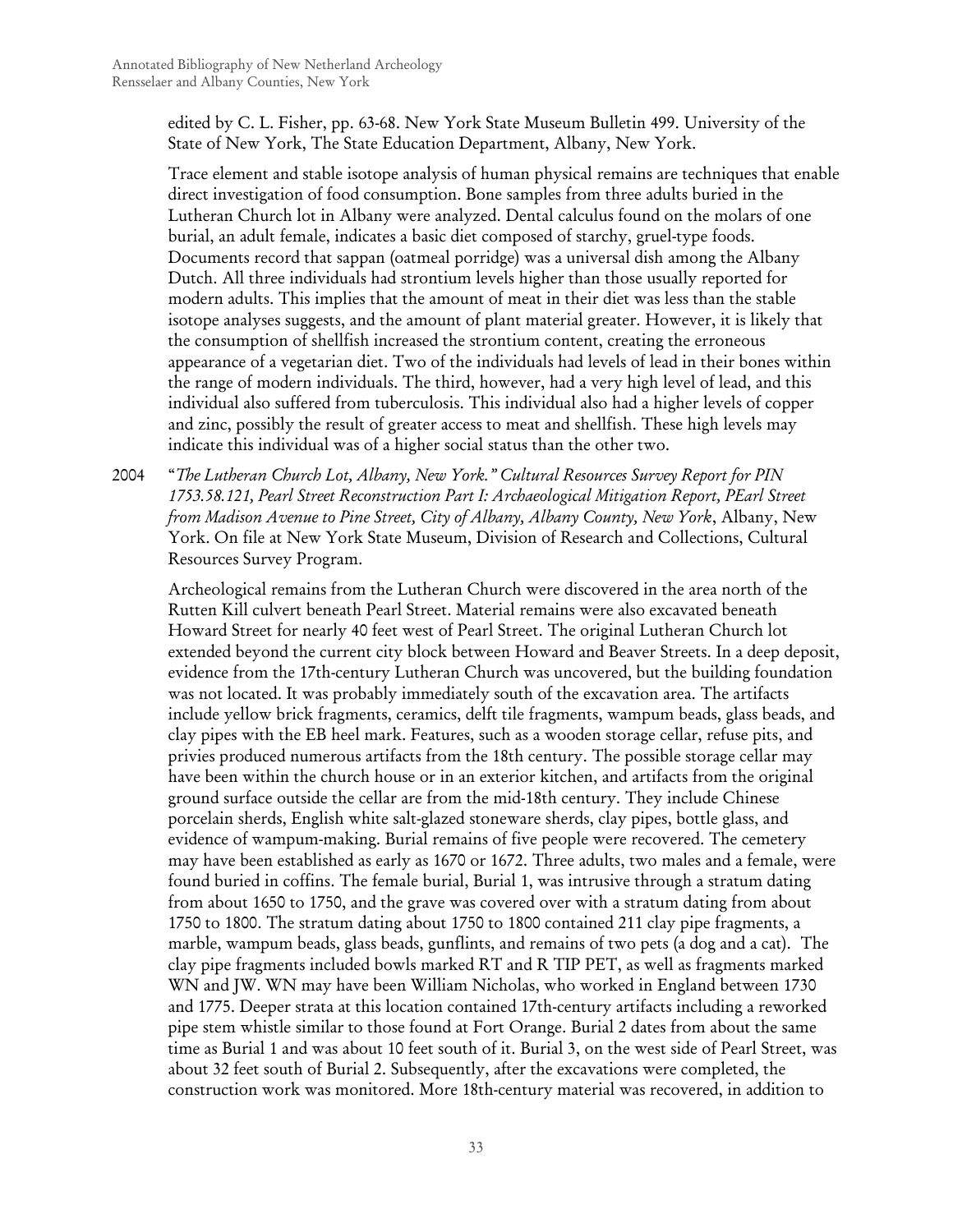the blade of a sewing shears from the 17th century. Remains of a white oak barrel privy were also found, and soil from within it was collected for analysis.

2008 Archaeological Collections from New Netherland at the New York State Museum*.* In *De Halve Maen to KLM: 400 Years of Dutch-American Exchange*, edited by M. Lacy, C. Gehring and J. Oosterhoff, pp. 11-23. Nodus Publikationen, Münster, Germany.

Artifacts recovered from the excavation of a mid-17th Century trader's hut include: tobacco pipes impressed with fleur-de-lis, "EB" heelmarks, and another with an image of a crocodile regurgitating Sir Walter Raleigh (because he tasted so bad after smoking); green-glazed earthenware, delft, Dutch majolica, Frechen and Westerwald stoneware; prunts from 17th-Century wine glasses and wine bottle fragments; a 17th Century Dutch copper half-*duit* coin; pins, hook-and-eye fragments, a lace tip (aglet), cast metal buttons; beads, marbles, and two small quartz crystals. Excavations at the 17th-Century house and glazier shop of Jurriaen Theunisz (Theunissen) recovered approximately 230 pounds of glass, some of which displayed scribe marks indicating that they were trimmings likely collected for recycling. The only other artifacts discovered at the site were two mid-17th Century tobacco pipes with a "Tudor Rose" on the heel and a small sherd of tin-glazed buff earthenware. Excavations of the c. 1652 house occupied by Volkert Jansen Douw (the KeyCorp Site) recovered lead bars, glass trade beads, wampum, an iron axe, knives, and mouth harps. The presence of lead bars suggest that Douw was engaging in illicit trade through the exchange of the raw material for musket balls to Native Americans for furs. The nearby Lutheran Church Lot also recovered artifacts from the fur trade, including a mouth harp, glass trade beads, clay tobacco pipes, and wampum. While delft tiles served the same purpose in the Netherlands as they did in New Netherland, the decorative motifs found in the corners of the tiles did vary. An early delft tile (c. 1650) found at the Brick Maker's House in Quackenbush Square bears a unique design of a fleur-de-lis in the corner.

2009 Albany, New York: Early Dutch Settlements and Sites*.* In *Archaeology in America: An Encyclopedia*, edited by L. S. Cordell, K. Lightfoot, F. McManamon and G. Milner, pp. 114- 118. vol. I. Greenwood Press, Westport, Connecticut.

In 1970, when interstate highway construction threatened the site of Fort Orange, archeologists working under temporary shelters during the winter identified remains of four buildings within the fort, the east entrance, the stone-lined south moat, and the inner wall of a defense work on the south side of the moat. The wood-lined cellars of three of the houses contrasted with the evidence of their substantial above-ground appearance. The wood-lined cellar from the house occupied by a Dutch trader outside of Fort Orange was later excavated, and the cellar contained artifacts of both Indians and the Dutch who were smoking, drinking, gambling, and trading. Another house from the 1640s occupied by a brick maker had a wooden floor resting directly on the earth. The artifacts from that site include many trade items. Within the original town of Beverwyck, excavations revealed the remains of the house of Volkert Jansen Douw, a trader who was granted the lot in 1652. The cellar floor consisted of 14-inch planks laid on wooden beams placed directly upon the earth. On the lot of the Lutheran Church built by 1680, skeletal remains of five individuals were uncovered, and the skull of a female was used as the basis for a facial reconstruction by an artist. The remains bore evidence of infections and nutritional diseases suffered by both children and adults. In 2000, excavations revealed the remains of a large distillery that had been constructed outside the north wall of the colonial 18th-century town, and elsewhere in Albany the site of a British guardhouse containing artifacts dating from the French and Indian War was excavated.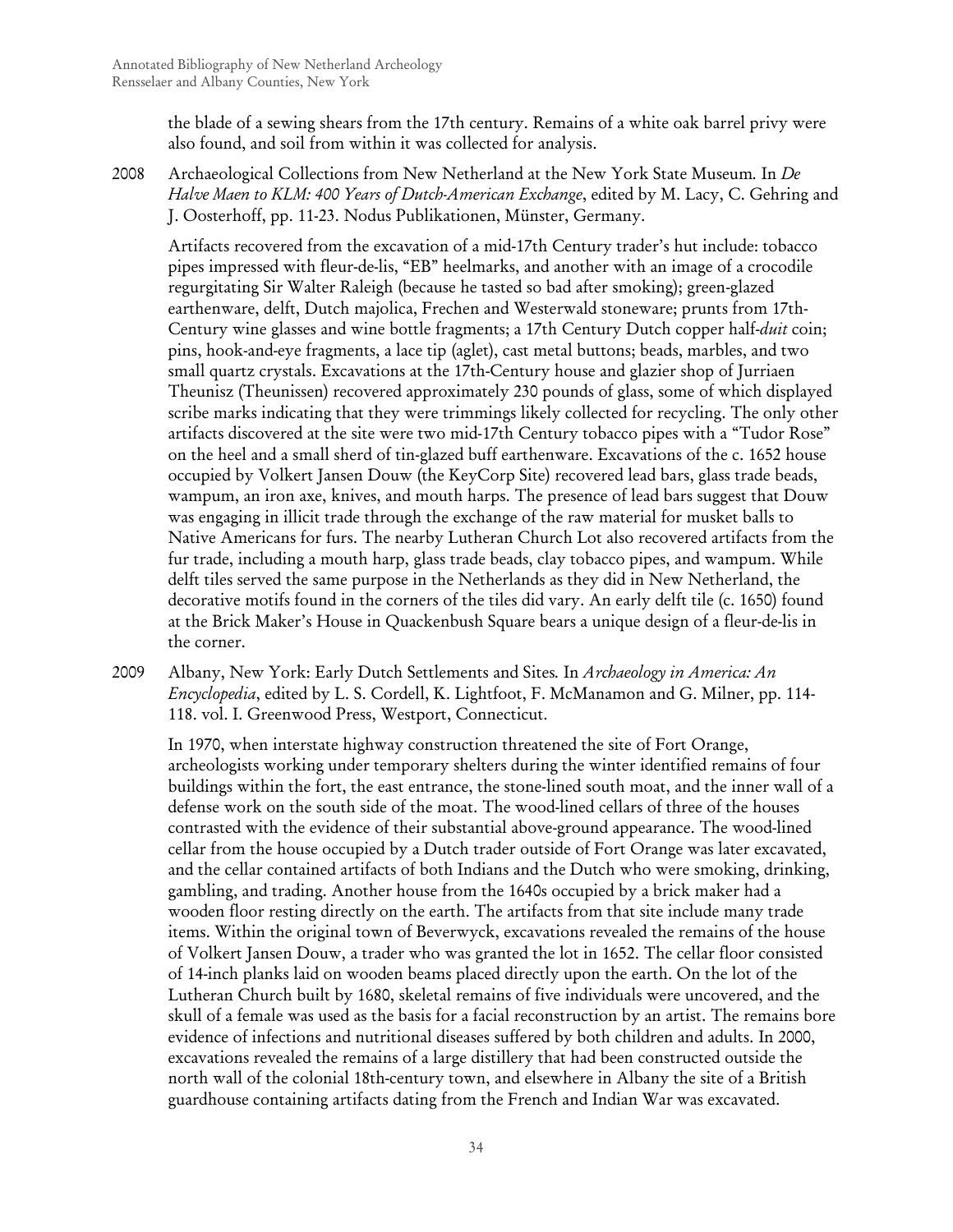2010 *Beneath the City: An Archaeological Perspectove of Albany*. New York State Museum Circular 72. The New York State Museum Education Department, Albany, New York.

Large scutes, the bony external plates from along the backbone of sturgeon, excavated at the State University Construction Fund parking garage site in Albany confirm written descriptions of Atlantic sturgeon up to 15 feet long in the Hudson River. At the location of a gate in the stockade at the same site, a large iron padlock was found with the inscribed letters M/… RATT." A wig curler from this parking garage site bears the maker's mark, a crowned WB. Wig curlers are rarely found in Albany, but they suggest increasing British influence on the community. The Dutch, according to sources, were not fond of wearing wigs in the 18th century. At this site were found wampum-making debris and drills for making wampum and a polychrome hand-decorated delft punch bowl. The excavations revealed remains of the house and privy of Stewart Dean, the famous Albany sloop captain who sailed to China. A brass pocket sundial of the 18th century was excavated at the KeyCorp site, as well as an iron axe, wampum beads and drills for making wampum, delft gaming disks, and a two-tined bonehandled fork with personalized marks on the handle, all from the 18th century when the site was an almshouse. Artifacts of the 17th century at this site include a Jew's harp with the R mark, numerous glass tubular beads, pipe bowls marked EB, *roemer* prunts, a lead bar, and red earthenware milk pan sherds. Artifacts from the Lutheran Church lot site at Howard Street and South Pearl include pins and shears, part of a flintlock hammer (cock), and a green-glazed Dutch pipe stem. Excavations at the location of the new Department of Environmental Conservation building revealed 17th-century clay pipes marked with the Tudor Rose heel mark, refuse left by a glazier, window lead, Dutch majolica, and clay marbles. Also, large dumps of unused, broken late 18th-century ceramics were discovered where they had been discarded perhaps by John Fondey, a merchant. At the location of the Quackenbush Square parking garage, remains of the 18th-century Quackenbush-Douw distillery were uncovered. The artifacts include an engine-turned red earthenware teapot imported from England and late 18th-century pearlware.

Fisher, Charles L. and Karen S. Hartgen

1983 Glass Trade Beads from Waterford, New York. *Pennsylvania Archaeologist* 53(1-2):47-52.

Few sites from the historic Indian-European contact period have been found in the Hudson Valley. Excavations in the street in front of Fort Crailo have produced trade items including a single glass tubular bead, which had been burned. One bead that was excavated at Waterford is similar to the Fort Crailo bead. It is black glass that was dipped into red, but the Waterford bead has a more complex stripe pattern. Fort Crailo is one of the few sites that have been investigated and reported.

Fisher, Charles L. and Paul R. Huey

1996 "Current Research and Future Directions in Archeology at the Bureau of Historic Sites." *A Northeastern Millennium: History and Archaeology for Robert E. Funk* ed. by Christopher Lindner and Edward V. Curtin. *Journal of Middle Atlantic Archaeology* 12.

Excavations at Schuyler Mansion have clarified misconceptions about the locations of flanker wings in relation to the main house.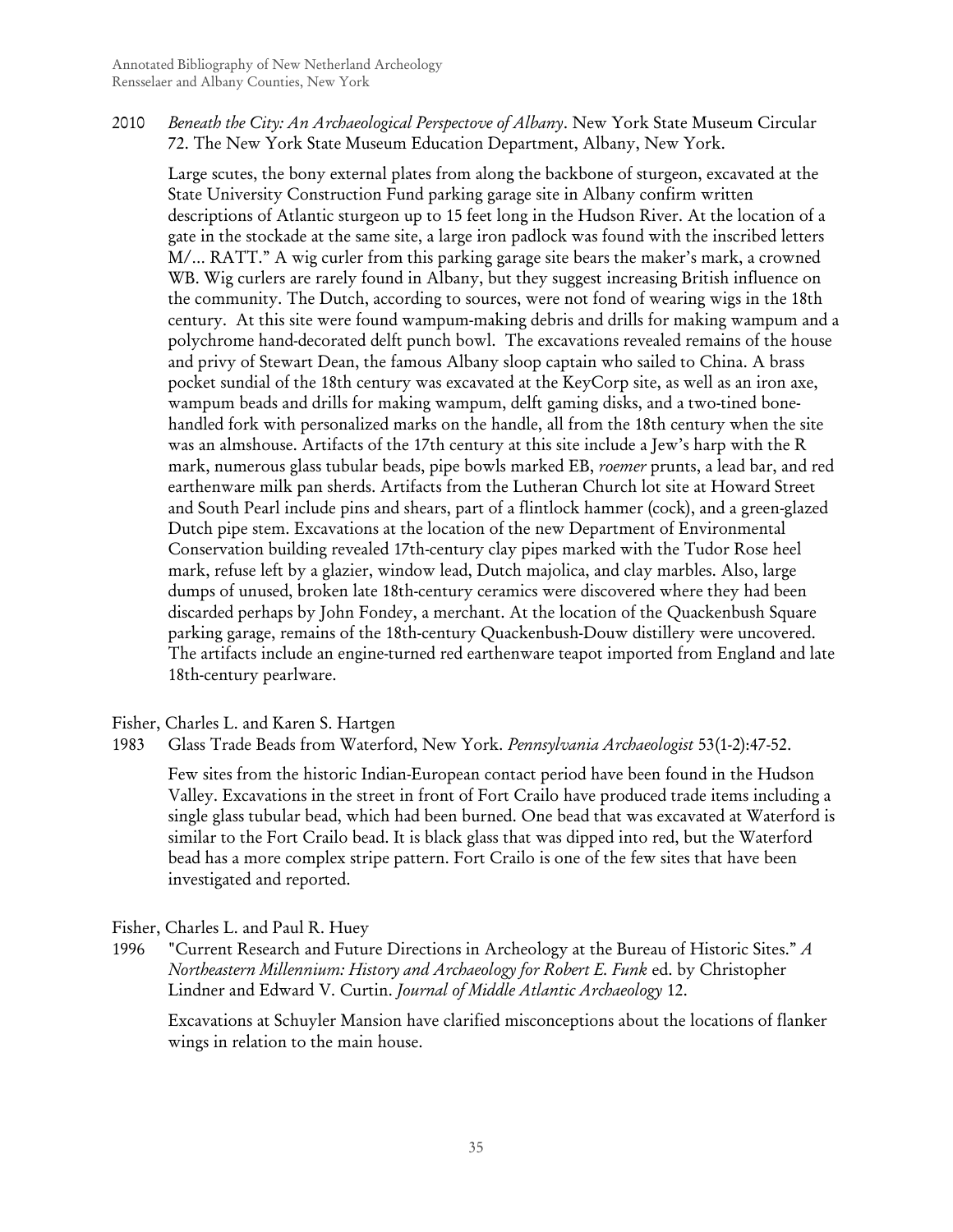- Fisher, Charles L., Karl J. Reinhard, Matthew Kirk and Justin DiVirgilio
- 2007 Privies and Parasites: The Archaeology of Health Conditions in Albany, New York. *Historical Archaeology* 41(4):172-197.

Large numbers of parasites have been identified in archeological samples from privies and other features in excavations in Albany. This is the largest database available for the study of parasite infections in American cities of the historical period. The greatest numbers of parasites were in contexts related to the expansion of the city in the late 18th century. In most of the 18th century, sewage in Albany was limited to drainage ditches, which were not adequate to remove the quantity of human waste and rubbish that accumulated. Beginning in the 1790s, Albany began enclosing the streams, or kills, that flowed through the city into the Hudson River. Excavations at the New York State Dormitory Authority building site, the Department of Environmental Conservation building site, the Dean Street Parking Garage site, the Maiden Lane pedestrian bridge site, the Quackenbush Square garage site, 40 Howard Street, and North and South Pearl Street all produced evidence of parasites. Different identified human parasites from 18th-century sites include whipworm, tapeworm, roundworm, dwarf tapeworm, and the thorny-headed worm. Evidence of dog roundworms were recovered at 40 Howard Street from a 1780s ground surface. At the Maiden Lane pedestrian bridge site, the 18th-century deposits contained evidence of roundworms but no whipworms. Likewise, at the Quackenbush Square garage site a surface context of ca. 1640 to 1700 revealed eggs of roundworms but no whipworms. The eggs of the thorny-headed worm were found in a 1780s privy in the Lutheran Church lot on South Pearl Street, left either by pig feces or an infected human. The earliest privy excavated at the Environmental Conservation building site was used before the French and Indian War and contained no parasite eggs.

#### Fitzgerald, Willam R., Dean H. Knight and Allison Bain

1995 Untanglers of Matters Temporal and Cultural: Glass Beads and the Early Contact Period Huron Ball Site. *Canadian Journal of Archaeology / Journal Canadien d'Archéologie* 19:117-138.

Large, rounded, broadly striped polychrome glass beads dominate bead samples from sites of the first quarter of the 17th century in the Canadian Maritimes, Québec, and Ontario. The geographical concentration of these beads in areas immediately adjacent to Dutch territory along the Hudson River and their absence at the Fort Orange site suggest that they were supplied by the New Netherland Company and private Dutch traders along the Hudson in the period between 1609 and 1624. The beads recovered at Fort Orange in the 1624 to the 1660s period are quite distinct from the beads in the previous period. Bead assemblages from sites of this period in Atlantic Canada, Québec, and southern Ontario are dominated by the red bead varieties, while Iroquois and Erie sites have a preponderance of the light gray, turquoise, and dark blue varieties.

#### Gaimster, David

1997 *German Stoneware 1200-1900: Archaeology and Cultural History*. Published for the Trustees of the British Museum by British Museum Press, London, United Kingdom.

Within the past 30 years historical recognition of the scale of the Dutch Atlantic trade in the 17th century has developed through the archeological record from sites notably in the Dutch colony of Rensselaerswyck, which include Fort Orange, Albany, Rensselaer, the Schuyler Flatts, and the Van Buren farm site. Excavations at Fort Orange have produced an extensive assemblage of Dutch majolica, faience, and Rhenish stoneware of the 1624 to 1664 period. There are sherds of Frechen mugs and bottles of Bartmann type, and Westerwald drinking jugs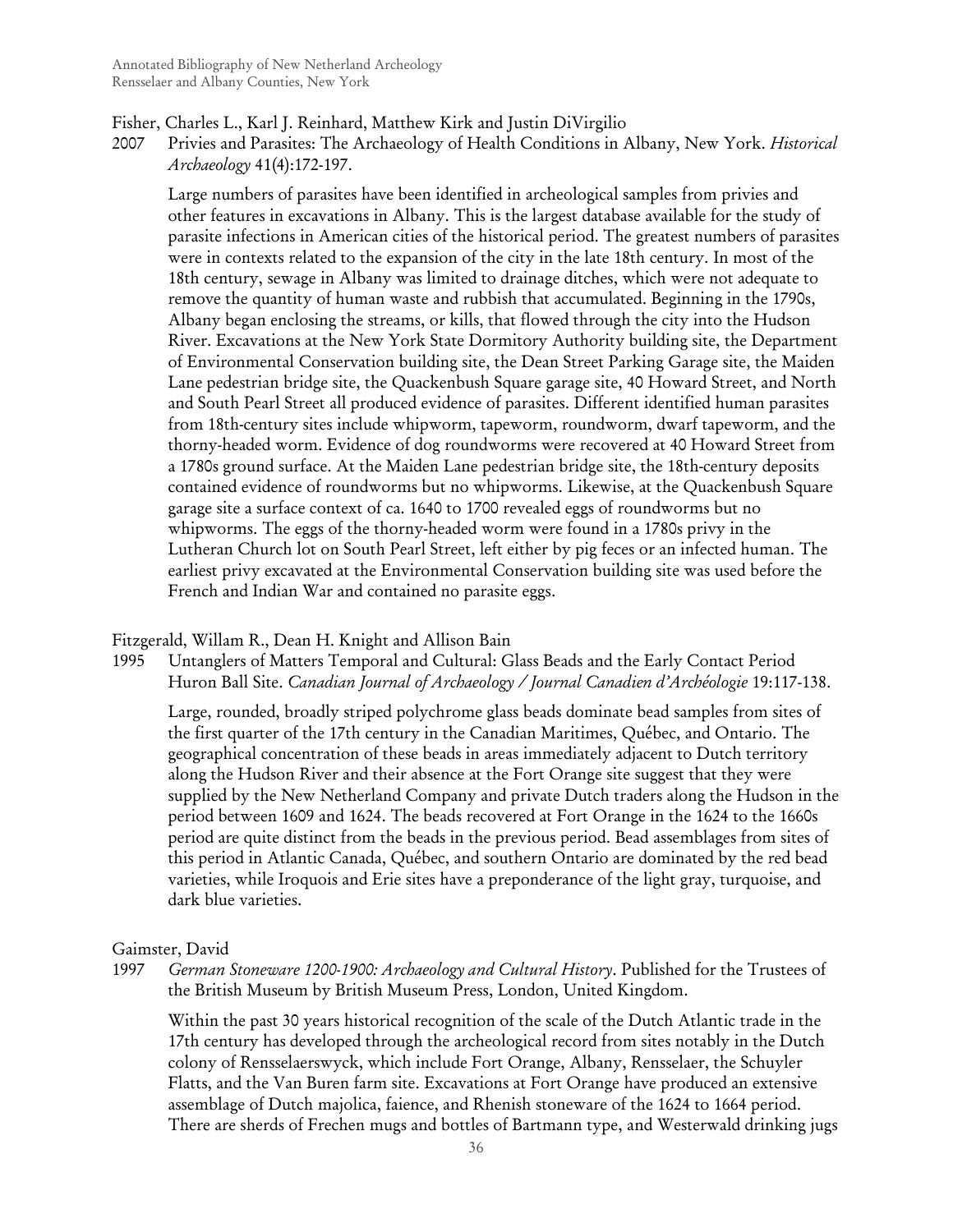and tankards dominate the stoneware. Fragments of Dutch Bartmänner with the arms of Amsterdam applied were discovered. Other armorial medallions from these vessels found at Fort Orange parallel those recovered from wrecks of Dutch East India Company ships such as the Batavia (1629) and the Vergulde Draeck (1656). At the Van Buren site (ca. 1637-1696) and at the Schuyler Flatts site (ca. 1643-1690), Rhenish stoneware accounts for around 30 percent of the total ceramic assemblage.

## Gartley, Richard and Jeff Carskadden

1998 *Colonial Period and Early 19th-Century Children's Toy Marbles: History and Identifications for the Archaeologist and Collector*. The Muskingum Valley Archaeological Survey, Zanseville, Ohio.

Unglazed off-white clay marbles excavated at Fort Orange and the Schuyler Flatts are similar to white-bodied clay marbles excavated in Deventer and Amsterdam in 17th-century contexts. The appearance of marbles in excavations at Fort Orange and other sites apparently corresponds to the arrival of children in families at those sites. The appearance of marbles in the 17th century may be limited to Dutch and French sites. Archeologists for the most part have shown a lack of interest in mundane artifacts such as marbles. An exception is the research on the artifacts excavated at Fort Orange, where 15 marbles, all from the 1624 to 1664 period of Dutch occupation, were recovered.

## Gerhauser, Leslie E.

2010 Hart Tyles and Histories: Dutch Bible Tiles in Eighteenth-Century New York*.* In *Soldiers, Cities, and Landscapes: Papers in Honor of Charles L. Fisher*, edited by P. B. Drucker and J. P. Hart, pp. 87-105. New York State Museum Bulletin 513. The New York State Education Department, Albany, New York.

A delft tile fragment found beneath the fireplace of the Daniel Pieter Winne house built about 1750 in Bethlehem, Albany County, is decorated in blue and is part of a Biblical tile with part of the inscription JOAN 20. …. A tile fragment decorated in blue from the KeyCorp site shows a snake entwined around a staff. It closely corresponds with a print published in 1660 depicting the Old Testament scene from Numbers, chapter 21, verse 8. The archeological context of this fragment dates possibly from before 1685. Other tile fragments excavated at the Dean Street Parking Garage site are directly from the same 1660 source. Another fragment, decorated in purple, is from a tile illustrating The Four Horsemen from Revelations in the New Testament. Two other fragments also decorated in purple have part of a scene depicting The Spies of Canaan in the Old Testament. Tile fragments decorated in purple also form a scene of the Expulsion from Eden, and another purple-decorated fragment has part of an inscription for Matthew, chapter 2, verse 14. A blue-decorated tile fragment has part of an Old Testament scene from the 1660 prints source showing Jacob Wrestling with the Angel. Excavations at Cherry Hill recovered a blue-decorated tile depicting Jesus and the Travellers to Emmaus and dates probably from the earlier house of Hitchin Holland at this site, if not from the first Van Rensselaer house built there about 1768. The tiles are mostly of Frisian or Utrecht production.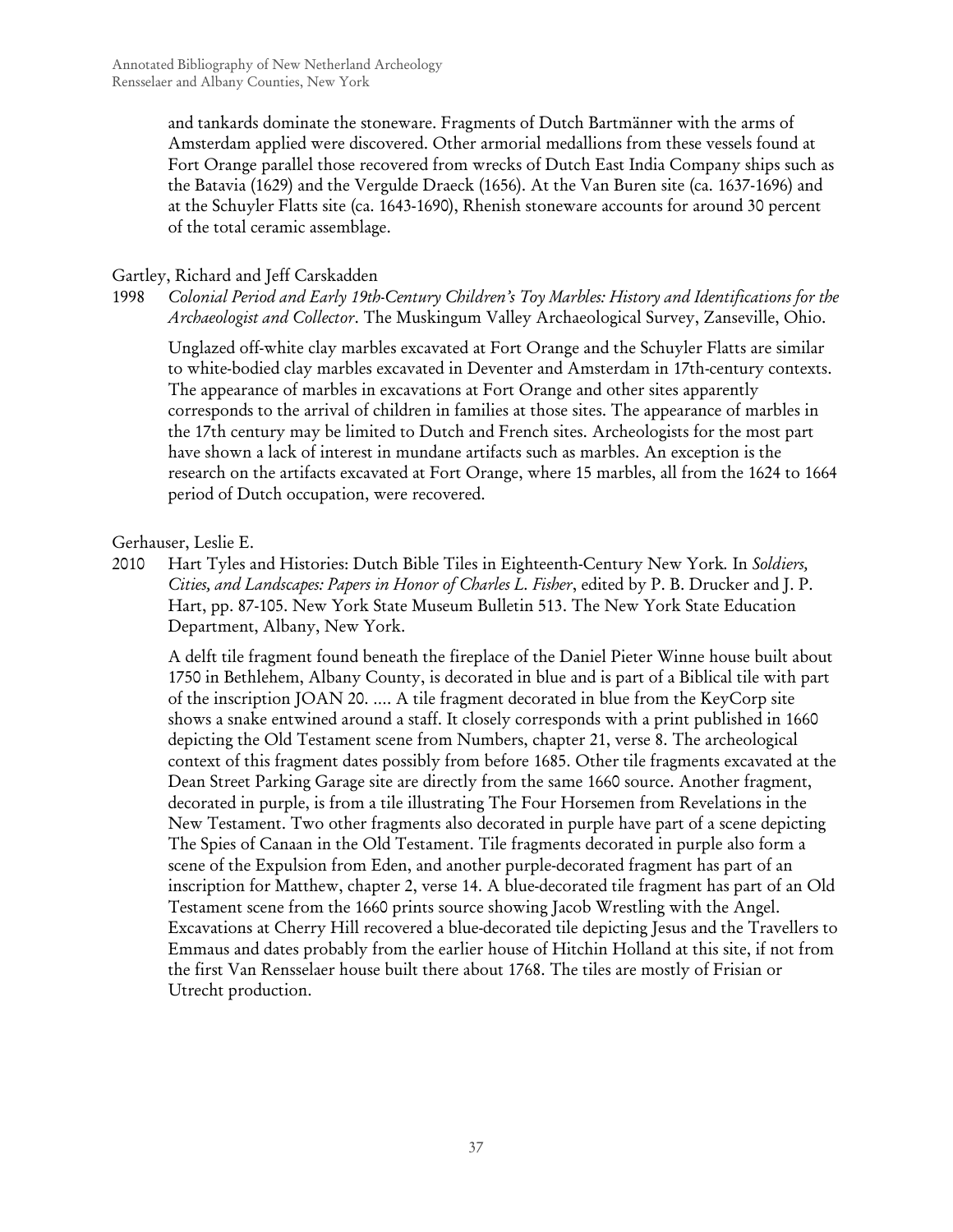## Gibb, James G.

1996 *The Archaeology of Wealth: Consumer Behavior in English America*. Plenum Press, New York and London.

Clay tobacco pipes excavated at the Compton plantation site in Calvert County, Maryland, occupied from the 1630s to the 1660s, include 42 pipe bowls with marked heels. One is marked FLO WERH UNT. Flower Hunt was an English pipe maker active between 1651 and ca. 1670. The 41 other heel-marked pipe bowls are all marked EB, for Edward Bird, and these pipes are also the most common marked pipes recovered from the site of Fort Orange.

## Gibbons, Kristin L. and Peter H. Stott

1977 *Schuyler Mansion: A Historic Structure Report*. New York State Parks and Recreation, Waterford, New York.

Excavations in 1969 prior to wall stabilization revealed evidence of early drainage and roof gutter systems as well as information on the original ground surface levels. Excavations in 1968 in the cellar revealed the presence of coal dust below the dry laid brick cellar floor.

Gilbert, Allan S., Garman Harbottle and Daniel deNoyelles

1993 A Ceramic Chemistry Archive for New Netherland/New York. *Historical Archaeology* 27:17- 56.

Discussion of the theory, sampling, chemical variability, technological modification, diagenesis, database structure, and statistical characterization problems of ceramic compositional analysis. The area of New Netherland/New York was selected as a case study. Access to intact buried clays within the New York City area are limited to electrical resistivity probing, municipal borings, analysis of branded bricks (including non-plastic temper, coal dust, iron oxides, and barium). Discussion of methodology included the sampling strategies of artifacts and natural clays, as well as laboratory analysis. Preliminary results were presented, which show great potential for future analyses.

# Goring, Rich

1980-1981 European Ceramics in 17th and 18th Century New York. *The Bulletin: Journal of the New York State Archaeological Association* (80-81):1-18.

Illustrates a portion of a seal from a Westerwald stoneware jug dated 1632 plus other Westerwald fragments excavated at Fort Orange. Other fragments are from 17th-century Dutch farmstead sites, including the Schuyler Flatts. Typical English earthenwares are rare if not nonexistent at Dutch sites in New York. The author has not seen a single fragment of English North Devon sgraffito ware from any site in New York, and there is only one fragment of English gravel-tempered ware from Fort Orange. Possibly a second example of English gravel-tempered ware has been recovered recently from the Stadt Huys site in New York City. Illustrates examples of Dutch red earthenware from Fort Orange.

1998 Underfoot: Cobblestone Courtyard. *Crow's Wood: Friends of Crailo Newsletter* Spring:3.

Testing for the route of a buried electrical cable in 1988 revealed remains of a cobblestone courtyard at a depth of about 20 inches behind the house. In 1987 testing also revealed foundation remains possibly from a kitchen addition that extended over the cobblestones. Artifacts associated with the courtyard included pipe fragments, thimbles, a bone brush, buttons, roofing tile fragments, garbage bones, and ceramic sherds.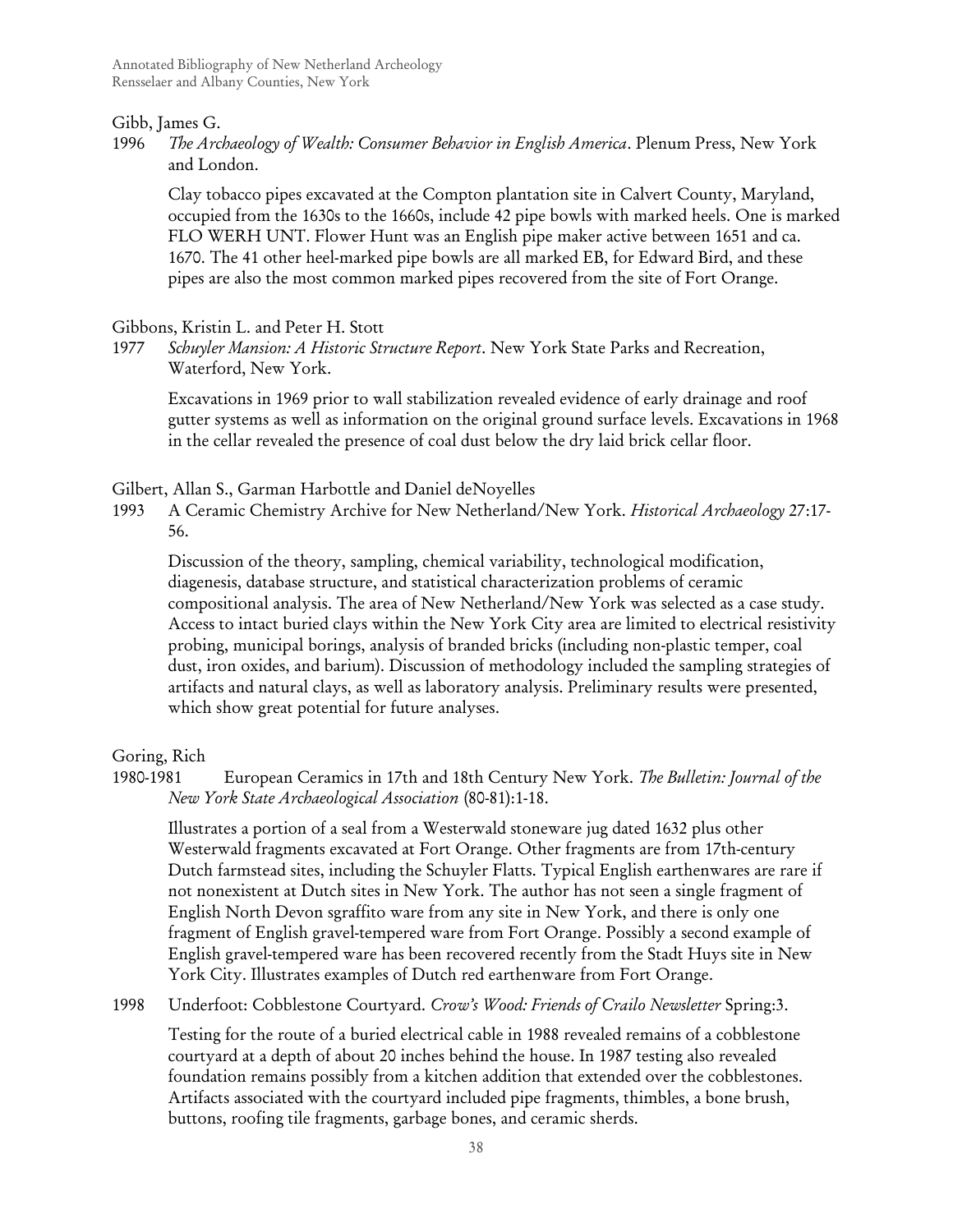## Goring, Rich and Paul R. Huey

1974 *Archaeological Testing of the McClellan Church Site, Village of Nassau, Rensselaer County, New York*, Waterford, New York. On file at New York State Office of Parks and Recreation.

According to one source, about 1789 Reverend James V. Romeyn was the first minister of the Dutch Reformed Church to preach in the vicinity of Nassau, in a barn which stood opposite the subsequent dwelling of Doctor Samuel McClellan. A deed in 1824 refers to construction of a Methodist church that was to occur 114 feet from the southwest corner of McClellan's house. The area that was tested is in the field at the southwest corner of U.S. Route 20 and McClellan Road, just west of the Village of Nassau. A new bank building is to be constructed at this location, and a total of 23 test units were excavated on the property. Relatively few artifacts were recovered. There were machine-cut nails of the late 18th and the 19th centuries as well as 19th-century ceramics. A sherd of plain pearlware could date as early as ca. 1780. Sherds, one each, of gray salt-glazed stoneware and creamware could be even earlier. Traces of a road that ran across the site parallel with McClellan Road were found. The pearlware and creamware sherds were found in the two test units closest to Route 20 and the bridge over the Valatie Kill.

## Grimaldi, Mary Ellen

1994 Schuyler Mansion. *Sara Cap Recaps, The Newsletter of the Saratoga Capital District Region* Fall:6.

Installation of a drain along the west wall of Schuyler Mansion to alleviate the moisture problem was preceded by archeological work which provided new information about later additions to the building.

#### Groft, Tammis K. and Mary Alice Mackay, editors

1998 *Albany Institute of History & Art: 200 Years of Collecting*. Hudson Hills Press, New York, in association with Albany Institute of History & Art, Albany, New York.

In America, scholars were alerted to the significance of Dutch majolica, as distinct from Dutch faience, after the excavations at the site of Fort Orange during the winter of 1970 and 1971. Dutch majolica dishes and plates from the 17th century were purchased by the Albany Institute in 1983. The patterns on the sherds recovered at the Fort Orange site are identical to the plates and dishes of Dutch origin acquired in 1983. The sherds of Dutch majolica found at Fort Orange outnumber those of all other types of ceramics recovered except for common utility wares. Majolica and the utility wares are little known elsewhere in America and are rarely found in museum collections. Examples of 17th-century Dutch lead-glazed red-bodied and white-bodied earthenware vessels (a chamber pot, a serving dish, a pipkin [grape], a skillet, a bowl, and a colander) were donated to the Albany Institute in 1986, and they are the same simple forms recovered in the Fort Orange excavations. The colander form that appeared most often among the Fort Orange sherds was a large red earthenware vessel having the shallow shape of a saucer. In its elaborate form, Dutch faience was characteristic of the wealthy burgher society of the Netherlands. The common household pieces represent the Dutch folk tradition, and it is this simple variety of tin-glazed pottery that was found at the Fort Orange site.

## Grossman, Joel W.

2003 From Raritan Landing to Albany's Riverfront: The Path Towards Total 3D Archaeological Site Recording*.* In *People, Places, and Material Things: Historical Archaeology of Albany, New*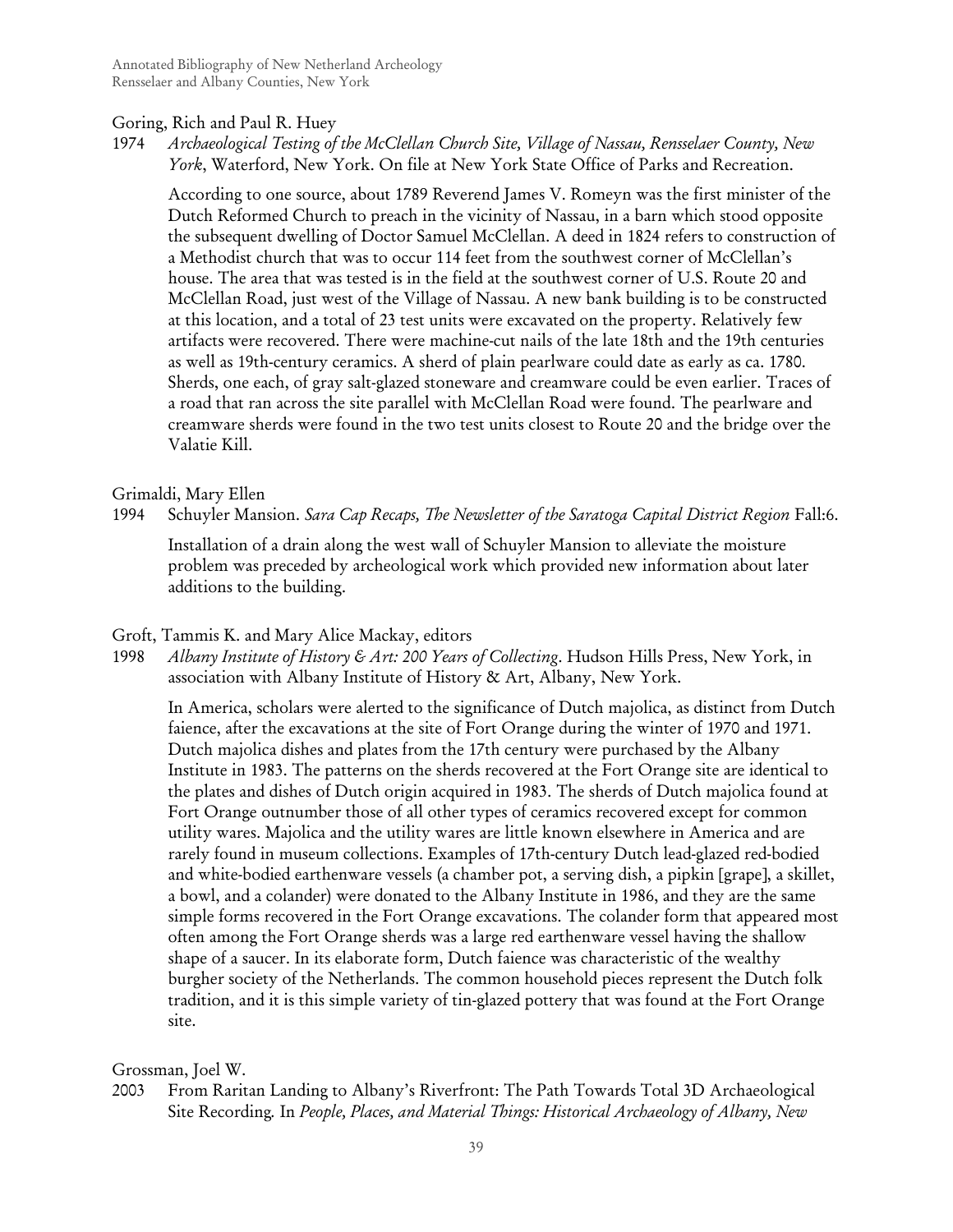*York*, edited by C. L. Fisher, pp. 167-186. New York State Museum Bulletin 499. University of the State of New York, The State Education Department, Albany, New York.

Three weeks of excavation in Albany along the former riverfront revealed a 300-foot long complex of structural remains. A high-speed solution to recording the remains was needed because the excavation had run out of time in July 1999. High-resolution single-camera photogrammetry was used in conjunction with laser-radar scanning technology to produce a three-dimensional record of the excavated site. This was the first use in archeology of the recently-developed laser-radar scanning technology (LIDAR). The archeologists had uncovered 12 feet below street level a series of parallel bulkhead lines along the original river shoreline, in addition to a town stockade line. The house lot of Stewart Dean was exposed, and an artificial surface of hundreds of horizontal rough-cut branches and small logs formed parallel working surfaces behind an 18th-century bulkhead wall. The density and irregularity of the exposed wooden elements suggested that the traditional methods of manual recording and field photography could not adequately record the magnitude and complexity of the site. A total of 900 metric images and 600 megabytes of multiple three-dimensional laser-point scans were recorded.

Grumet, Robert S.

1982 On the Identity of the Rechgawawanck. *The Bulletin: Journal of the New York State Archaeological Association* (83):1-7.

Primary source material referencing the Rechgawawanck date from 1642-1645, and coincide with the last three years of the Governor Kieft War between the lower Hudson River Delawarans and the Dutch from 1640-1645. David Petersz de Vries' account referenced the assassination of a Dutchman by a Delawaran in 1642; other murders, thefts, and provocations occurred on both sides. The following year, the Dutch massacred 120 people across two Delawaran encampments; an armistice was made two months later. In 1645, the peace treaty concluding the Governor Kieft War was signed by the sachems of various native groups, including the Rechgawawanck. The last document to mention the Rechgawawanck was the sale of Staten Island in 1657. Analysis of these documents indicates that the so-named "Rechgawawanck" are the Haverstraw, a Delawaran group.

1992 *Historic Contact: Early Relations between Indians and Colonists in Northeastern North America, 1524 1783. Final Draft*, Philadelphia, Pennsylvania. On file at Cultural Resources Planning Branch, Archeological Assistance Division, Mid Atlantic Region, National Park Service.

European trade goods excavated at Crailo State Historic Site are similar to those found at the Mechanicville Road site in Waterford. Crailo is one of twelve archeological sites listed in Mahican territory dating to the historic contact period.

1995 *Historic Contact: Indian People and Colonists in Today's Northeastern United States in the Sixteenth through Eighteenth Centuries*. University of Oklahoma Press, Norman and London.

Archeological deposits containing European trade goods have been excavated at Fort Crailo as well as near the Mechanicville Road (Saratoga County) and near the north end of Papscanee Island.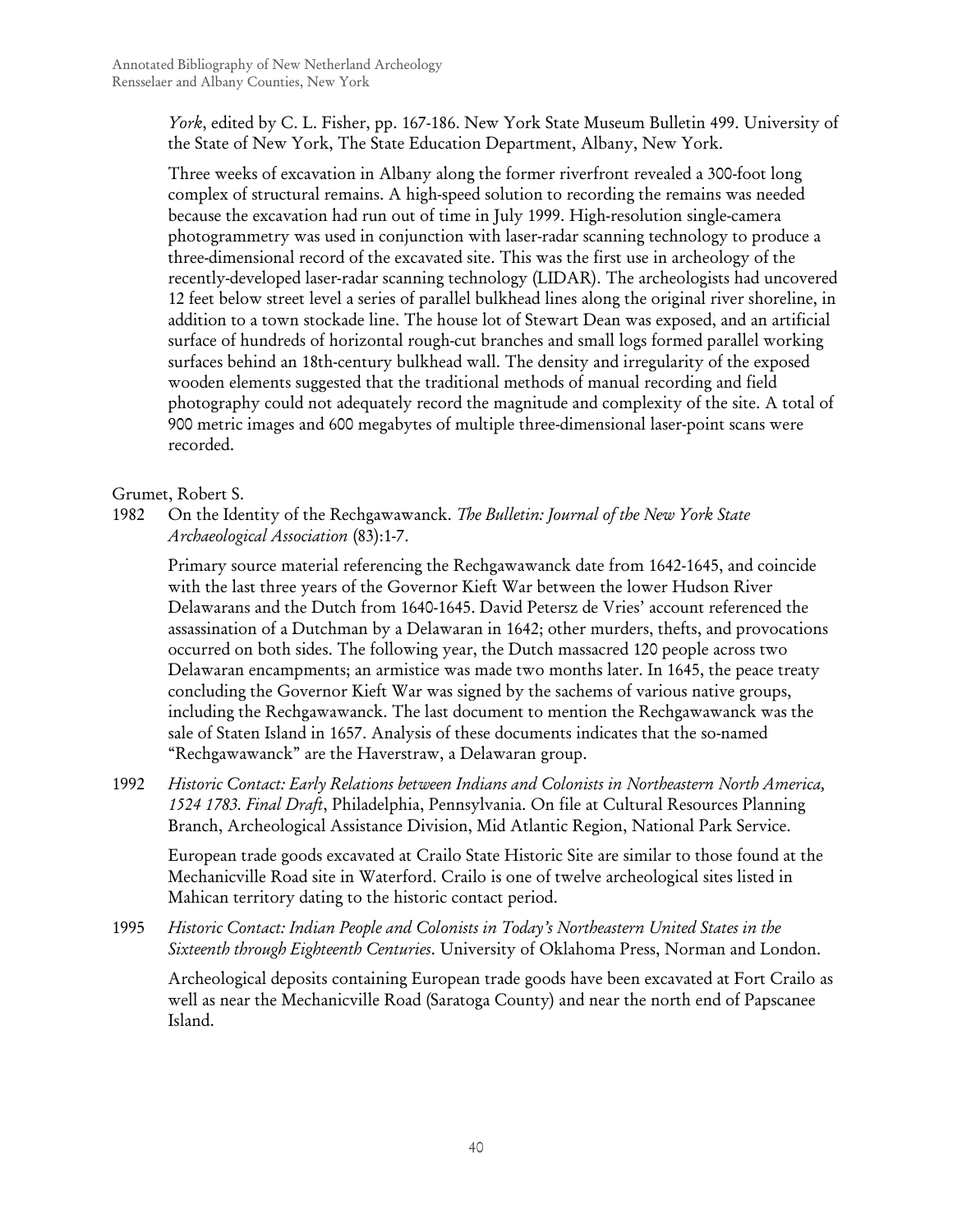#### Hagerty, Gilbert W.

1985 *Wampum, War and Trade Goods West of the Hudson*. Heart of the Lakes Publishing, Interlaken, New York.

The site near Flat Creek is believed to have been the Mohawk village of Canagere, visited by Van den Bogart. A glass "raspberry" *roemer* prunt found at this site is the same as examples from the 1640s excavated at Fort Orange and at the Schuyler Flatts. Another example has been found at the Oak Hill site. It has been noted that there is a greater range of *roemer* prunt styles from the Schuyler Flatts site than at Fort Orange. The "raspberry" type appears at both Fort Orange and the Flatts as well as at the Mohawk sites. But at the Schuyler Flatts some of the prunts are finer-textured and not as raspberry-like, and they may be later, perhaps after ca. 1675. A large clay pipe bowl from Oak Hill has a heel marked with four small fleur-de-lis marks in a diamond. The same heel mark is on a similar pipe bowl excavated at Fort Orange. [Note: This is an error. The quadrate fleur-de-lis heel mark is not among the marks on pipes recovered from Fort Orange.] The Printup site may have been the site of the Mohawk village of Ossernenon. Artifacts from the site include small conical fluted pewter buttons similar to buttons from Fort Orange. There are also examples from the Mitchell site, and at both sites lead bale seals marked CAMPEN, like the one from Fort Orange, have been found. Some of the brass Jew's harps from the Printup site are marked with an R on the top of the loop, and they match examples from 1640s contexts excavated at Fort Orange. Other examples are from the Onondaga Carley site (ca. 1640 to 1650) and Lot 18 site (post-1650). Two examples were found at the Oneida Sullivan site.

#### Hall, Jerome Lynn

1996 A Seventeenth Century Northern European Merchant Shipwreck in Monte Cristi Bay, Dominican Republic, Anthropology, Texas A&M University.

The shipwreck in Monte Cristi Bay was excavated based on several factors. These include the vulnerability of the wreck to treasure hunters and the danger that the site would be stripped of interpretive information. The preliminary study of 1,000 clay pipes from the site prior to the first season indicated that the vessel was a Dutch merchant vessel that sank between 1630 and 1665. The wreck was known as the "Pipe Wreck." Two coins from the wreck were minted no earlier than 1649 and 1651. The location of the wreck suggests that the vessel was there in search of salt. Dendrochronology reveals one oak timber was cut between October 1642 and March 1643, probably in England. Associated with the hull sheathing was found cattle hair, part of a protective coating. Fragments of more than 4,000 clay pipes have been recovered from the wreck. Three marks on the heels of clay pipe bowls are those of pipe maker Edward Bird of Amsterdam, and they would date between 1642 and 1665. These pipe bowls and other decorated clay pipes indicate a portion of the cargo originated in the Netherlands. At Fort Orange, the excavated clay pipes include examples of at least five different varieties of Bird's EB heel mark. Other pipes from the wreck have a Tudor rose heel mark which matches one of the varieties of this mark among the pipes from Fort Orange. A flower heel mark on 12 of the pipes from the wreck is identical to the mark on a pipe excavated at Fort Orange from a context dated 1648 to 1676 and also on pipes from the Van Buren site. Fragments of square paneled glass case bottles and a wine glass stem are the same shape as fragments from Fort Orange. The cargo of the ship, particularly the clay pipes, indicate that the Dutch or English colonies of North America were the destination of the ship and that it sank after 1651.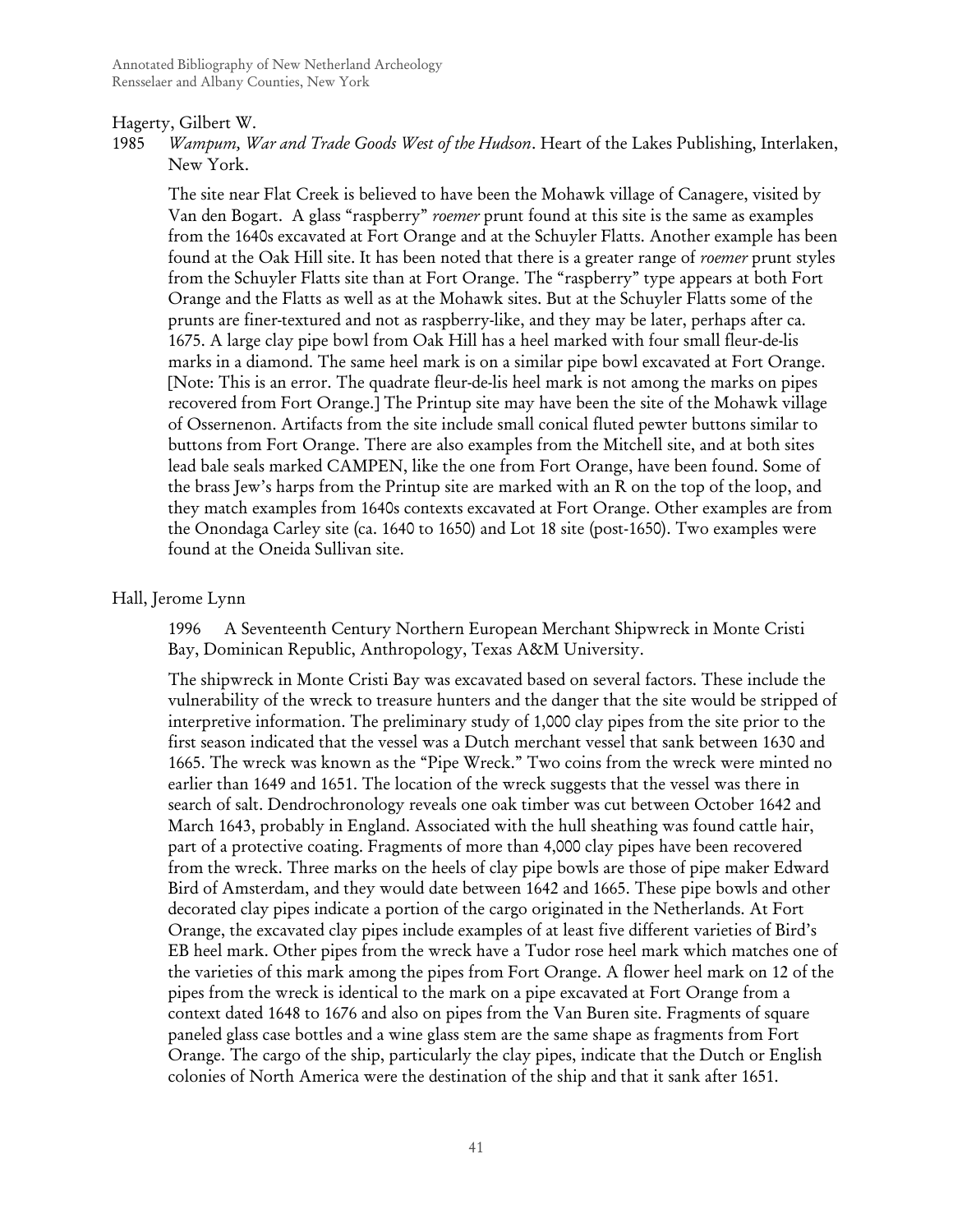2013 Edward, Rembrandt, and Me*.* In *A Beautiful and Fruitful Place: Selected Rensselaerswijck Papers,* , edited by M. B. Lacy, pp. 239-248. vol. 3. New Netherland Institute, Albany, New York.

A shipwreck located and excavated in Monte Cristi Bay on the north coast of the Dominican Republic has been identified as an English ship built in 1642 or 1643 but which sank after 1651 with a Dutch cargo. It was probably an English vessel that fell into enemy hands and became a Dutch merchant vessel. The clay pipes and other artifacts from the site indicate the destination of the ship was the Hudson River, because its cargo compares well with the material from Dutch sites such as Fort Orange in upstate New York.

## Hanson, Neil and Lewis Cohen

## 1972 *A Study of Ceramic Artifacts from a Historic Site – Schuyler Flatts, Colonie, New York*.

The ceramics from two 10-foot grid squares excavated at the Schuyler Flatts were studied. Only a few levels of strata appear to be continuous throughout the site. The yellow gravelly subsoil had some post molds as well as prehistoric pottery and lithics associated with it. Above the subsoil was a layer of compacted dark brown loam and gravel and it is thought it was associated with 17th-century Dutch occupation. Above this layer was a stratum of gravelly loam with 17th- and 18th-century artifacts. A trench for a stockade wall cut though this layer and was filled in prior to the 1759 fire. The 1759 fire is next represented by a layer of ash and charcoal. Above this is a confusing sequence of layers reflecting the amount of new construction that next occurred, between 1760 and 1790, consistent with the cobblestone surface laid possibly about 1780. Tin-glazed delft was strong predominant ceramic type of the total ceramics from grid squares 10S 20E and 20S 20E. Porcelain is the second most frequent ceramic type.

#### Harrington, Faith

### 1988 Current Research: Northeast. *The Society for Historical Archaeology Newsletter* 21(3):19-21.

Test trenches excavated at Crailo State Historic Site in advance of installation of new electrical conduits revealed data relating to occupation of the site in the 17th, 18th, and 19th centuries. Artifacts from the 17th century included salt glazed stoneware and a Pine Tree Shilling. From the 18th century there are sherds of slip decorated buff earthenware and the foundation wall of a rear wing.

#### Hartgen Archeological Associates, Inc.

1983 *Archaeological Investigations at the Proposed Site of the 80 State Street Project, Albany, New York*. On file at Hartgen Archeological Associates, Inc., Rensselaer, New York.

Report of an archaeological survey for the proposed 80 State Street office building in Downtown Albany, for which fieldwork took place in 1983. The oldest documented structure known to have occupied the site was the Staats House, which stood on the corner of State and South Pearl Streets from c. 1659 until the mid-1880s. Five backhoe trenches were excavated, which confirmed that the nearby Ruttenkill Ravine was filled over the course of various historical episodes beginning in the late 18th-Century and again in the mid-19th Century (for which there is historical documentation of a culvert being buried between 1842-1845). Intact 19th Century foundations and building rubble were also found, as well as artifacts spanning the late 18th- to early 19th-Centuries. Further archaeological investigation was recommended with the expectation of finding earlier 17th- and 18th-Century deposits buried deeper beneath the fill. [Annotator's Note: Soil strata analogous to that identified as "fill" was later found to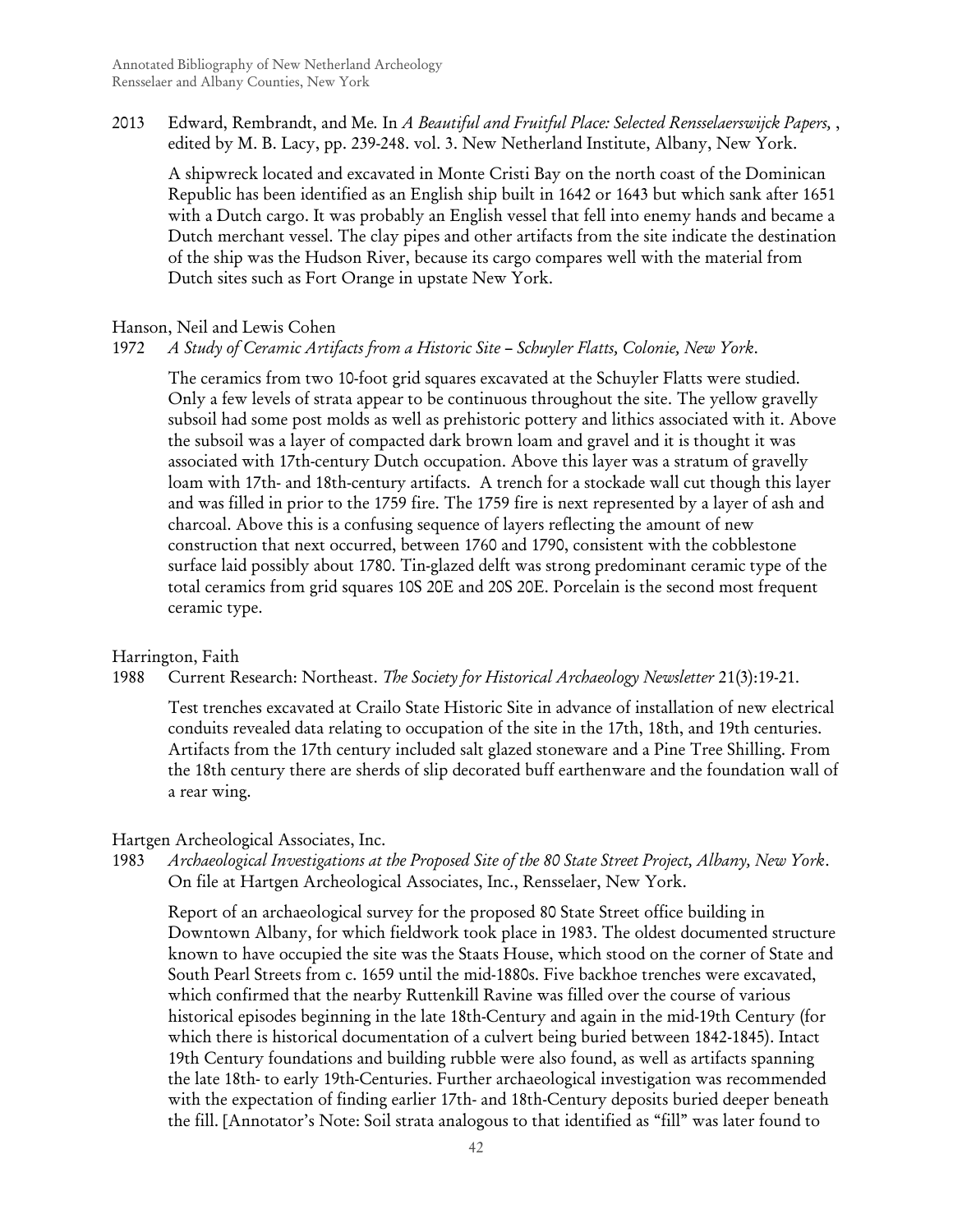be representative of the 18th Century street surface along James Street and North Pearl Street in a monitoring project conducted by Hartgen Archeological Associates, Inc. in 2000. As a consequence, the interpretation of the soil stratigraphy in this report should be revised].

1986 *Dutch Reformed Church Burial Ground, c. 1656-1882: Key Corp Parking Garage, Beaver St. & Hudson Ave., City of Albany, Albany County, New York*. On file at Hartgen Archeological Associates, Inc., 27 Jordan Road, Troy, New York.

A portion of the Dutch Reformed Church burial ground has been discovered and remains intact. The burials date from the 17th century and later into the 18th century. Excavations have revealed the presence of at least 11 burials in three locations under 19th-century brick paving. Radiocarbon dating of the wood from a coffin indicates the wood from which the coffin was constructed was from a tree that was growing before ca. 1600. The burials were oriented east to west. In one place, three coffins were found stacked one on the other, as mentioned in the historical record. The extent of the burial ground, with numerous intact burials, remains undetermined. The burials which are in the proposed pile locations for the parking garage should be carefully excavated and studied.

1987 *Literature Review and Archeological Survey, Norstar Financial Center, Albany, New York*. On file at Hartgen Archeological Associates, Inc., Rensselaer, New York.

Six test trenches were excavated at the site of a proposed 2-acre commercial development in downtown Albany, where the NYS Department of Environmental Conservation building is now located. The excavations totalled 700 feet in length and revealed extensive 17th- through late-18th-century deposits capped beneath later fill. In the portion of the site nearer to the Hudson River, fill deposits were deepest. In this area, a large circular wooden feature was found, interpreted as a possible tanning pit. Other possible evidence of tanning included a number of leather scraps and deposits of wood and bark. Recovered artifacts included a black glass trade bead, wampum, prehistoric pottery, tin-glazed earthenware, "Westerwald" type stoneware, porcelain, and Jackfield earthenware. See *On the Outside Looking In: Four Centuries of Change at 625 Broadway. Archeology at the DEC Headquarters, 625 Broadway, Albany, New York* (Hartgen 2002) for additional information about this site.

1988 *Literature Review and Archeological Survey: 604-606 Broadway Project, Albany, New York*. On file at Hartgen Archeological Associates, Inc., 27 Jordan Road, Troy, New York.

The survey was conducted at the location of the proposed Garry-Lange-Finn development project which is actually from 606 to 638 Broadway in Albany. It is in the block encompassed by Broadway to the east, Columbia Street to the south, North Pearl Street to the west, and Van Tromp Street to the north. Historical records show that this area was outside the original Albany stockade in an area which was brought within the city walls in the 18th century. Until that time, the area was the location of the colonial tanning industry along Fox Creek. Four east-west backhoe trenches were excavated and located so as to avoid the buried Fox Creek culvert or sewer. Only one 18th-century artifact, a fragment of lead-glazed slip-decorated red earthenware, was recovered. It was found at 606-608 Broadway. A sherd of creamware found below the cellar floor at 636-638 Broadway might date from the 18th century. The four test trenches revealed seven mid-19th-century privies, and all the other artifacts are almost certainly of 19th-century date or later.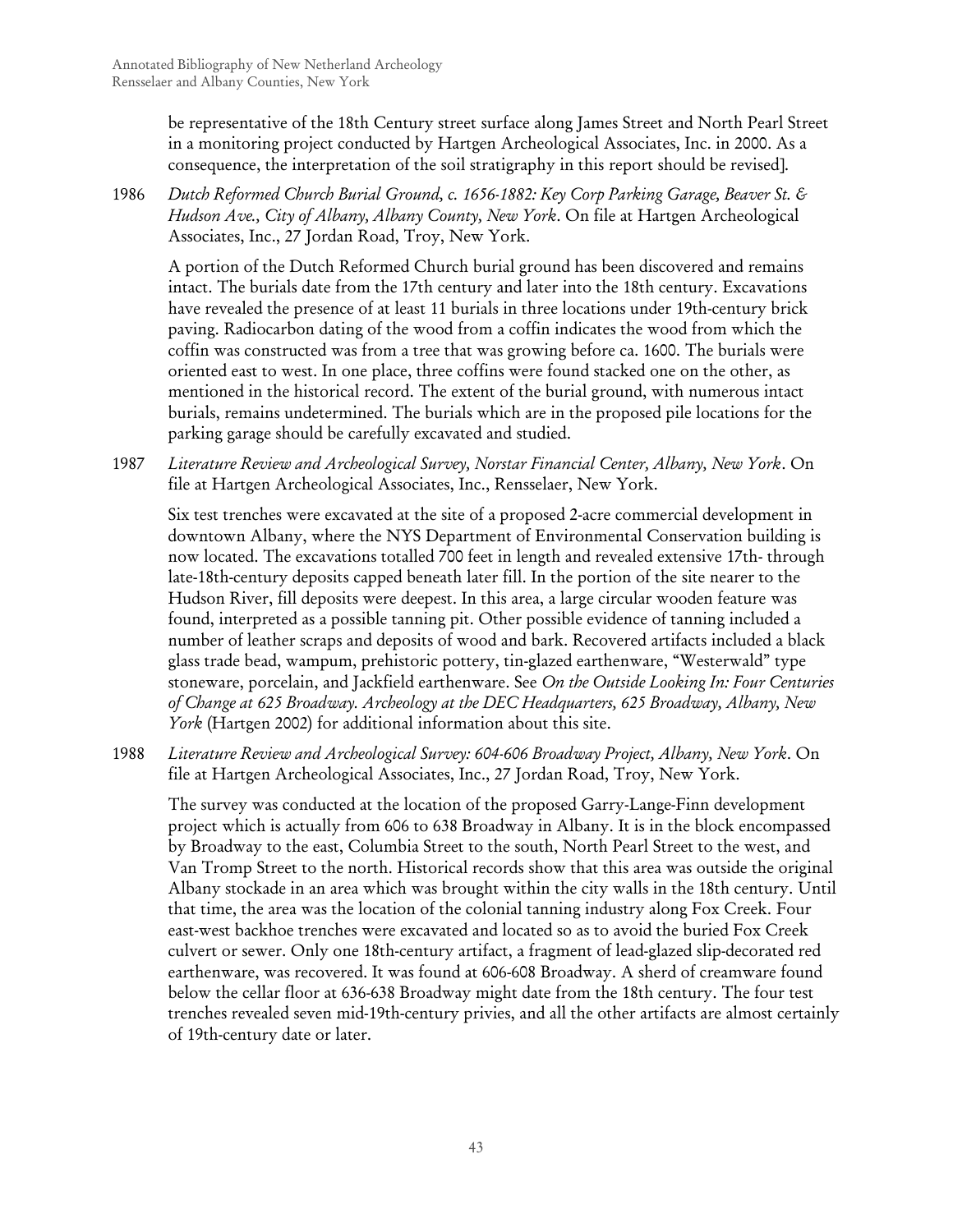1996 *End of Field Work Letter, Phase I Archeological Investigations: Dormitory Authority of the State of New York Office Building, Broadway and Maiden Lane, City of Albany, New York*. On file at Hartgen Archeological Associates, Inc., 27 Jordan Road, Troy, New York.

Five backhoe trenches were excavated in the block between Broadway, Steuben Street, and Maiden Lane in Albany, where the new Dormitory Authority of the State of New York office building is to be built. This work provided a detailed view of the north, south, and central sections of the project area, a stream bank along Maiden Lane, and the former bank of the Hudson River now buried somewhere in the vicinity of the city parking garage adjacent to the east side of the parcel. The lots in this block were patented between 1652 and 1667 and were mostly first occupied by houses and gardens. Two trenches were excavated in the Yates/Lansing lot, one trench each was excavated at the Cornelis Teunissen lot near Maiden Lane, the Reformed Dutch Church lot, and, finally, the Verbeeck/Schuyler lot. The Yates/Lansing lot was part of the 1652 patent to Teunis Cornelissen. The lot was acquired by Jan Salomonsen Goewey, a wagon maker, in 1680. The north foundation wall and the southwest corner of the 18th-century Yates/Lansing house were found. It was the home of Abraham Yates, Jr., the mayor of Albany from 1790 to 1796, and then became the home of Abraham G. Lansing, State Treasurer from 1803 to 1812. At least two late 18th-century to 19th-century privies were noted in association with this lot. In the clay below the cellar floor of the house were found fragments of a delft plate, slip-decorated red earthenware, square glass bottle fragments, a bone knife handle, red tubular glass trade beads, pantile fragments, red brick, and food remains. The trench excavated at the Cornelis Teunissen lot was adjacent to Maiden Lane, and it was hoped that evidence of a stream channel that is believed to have followed Maiden Lane would be found. Simon Volkertsen Veeder acquired this corner lot in 1667. Below the cellar floor of later buildings, a layer of mid-18th-century artifacts was found, and below this was a deposit of 17th- and 18th-century artifacts. The latter context contained coconut fibers, delft ceramics, Dutch yellow bricks, pantile fragments, a clay marble, a shoe fragment, a black round glass trade bead, a stone bead, and a sewing kit (needles, clothing fastener eye, and thimble). The Reformed Dutch Church lot was part of the patent to Frans Barentsen Pastoor in 1653. It was acquired by the Dutch Reformed Church in 1692, and the new parsonage for Dominie Dellius was constructed there at great expense to the church. This parsonage was the last home of Eliardus Westerlo, who lived there from 1784 until his death in 1790. Below the floor of later structures on the site, silt and sand deposits contained delft ceramics, a brass straight pin, gray stoneware sherds, Westerwald stoneware, slip-decorated yellow ware fragments, Chinese porcelain sherds, white salt-glazed stoneware, and scratch-blue white salt-glazed stoneware, all from 18th century if not also from the 17th century. The Verbeeck/Schuyler lot was to the north, adjacent to Steuben Street, and was part of the patent to Jan Verbeeck in 1653. David Schuyler lived here after 1664. His son, grandson, and great grandson evidently occupied the lot until 1797. The excavations revealed a pit containing artifacts of both the 17th and 18th centuries. Fieldstone walls were encountered, and with them was associated a rich deposit of artifacts from ca. 1750 to 1770 period. There is also a significant privy feature.

1996 *Phase IA Literature Review and Phase IB Archeological Investigations: Dormitory Authority of the State of New York Office Building, Broadway and Maiden Lane, City of Albany, New York*. On file at Hartgen Archeological Associates, Inc., 27 Jordan Road, Troy, New York.

The two trenches excavated in the Yates/Lansing lot produced artifacts from as early as the 17th century in the clay layer under the cellar floor of the 1790s Yates/Lansing house. They include two tubular red glass trade beads with black glass interiors, thought to date from the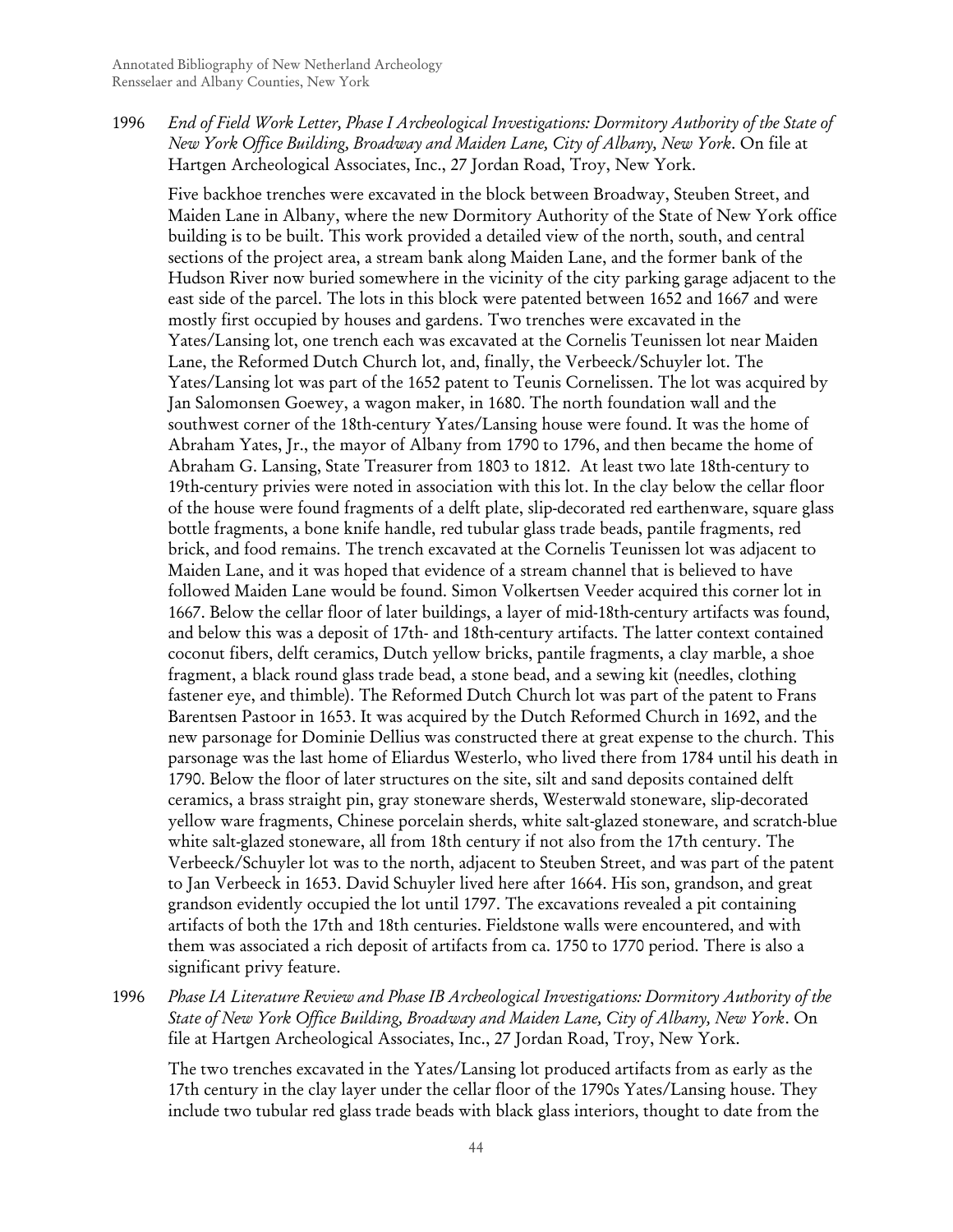mid-17th century. A privy associated with this lot contained primarily ceramics and glassware, and the predominant ceramic ware consists of fragments of green shell-edged pearlware plates. Other pearlware fragments are from polychrome hand-decorated teapots. A red-bodied teapot has engine-turned decoration. The other privy, aside from 19th-century ceramics, included 18th-century creamware plate fragments of the "Royal" and "Bath" patterns and well as green shell-edge pearlware plate fragments. One marked creamware platter base was made after 1780 by David Dunderdale & Co. Blue hand-decorated Chinese porcelain included a sherd with overglaze gilt decoration. Artifacts of the 17th century from this lot include a sherd of tinglazed earthenware with Wan Li decoration in blue. White salt-glazed stoneware with post-ca. 1740 diaper and basket-weave decoration was also found. A fragment of conch shell suggests that wampum production occurred on this lot or nearby. The sewing kit from the Cornelis Teunissen lot includes a clothing fastener eye, 13 straight pins, and a thimble. Beads from the Teunissen lot include a long, finely finished tubular shell bead. From the Reformed Dutch Church lot there is a purple and white shell bead which was broken while it was being drilled, which indicates wampum-making activity. Other artifacts from this lot include a molded white salt-glazed stoneware of the barley pattern. There is also a Chinese porcelain tea cup handdecorated in blue on the interior with a Batavian exterior. [Note: This was a Batavia brown porcelain cup, with a solid brown glaze covering the exterior, common throughout the first half of the 18th century.] An entire refuse pit or privy feature was excavated on the Verbeeck/Schuyler lot. A complete clay pipe bowl from the feature has a Tudor Rose heel mark and dates probably from between 1650 and 1680. The other artifacts from the feature are consistent with a 17th-century date, and they include a wide variety of food remains (bones and shell). A strand of blond hair was also recovered. From a context elsewhere on the lot were found mid-17th-century artifacts such as a sherd of Dutch majolica and a red glass tubular bead with a ribbed surface. Other ceramics are later ceramics, such as a dot and diamond pattern polygonal creamware plate. A privy placed at the rear of the lot contained a large number of ceramic sherds, mostly creamware. The plates and platters were of the "Royal" pattern, while others were of the "Bath" pattern.

1997 *Phase IB Archeological Field Reconaissance, The 110 State Street Office Building Project (102-110 State Street), City of Albany, Albany County, New York*. On file at Hartgen Archeological Associates, Inc., Rensselaer, New York.

A Phase IB archaeological survey for the proposed 110 State Street office building (encompassing 104-110 State Street) in downtown Albany. The survey identified the 110 State Street Archeological Site, which consisted of two separate archaeological deposits dating to the 18th Century and 19th Century, respectively. The 18th Century component is characterized by an A-horizon (buried topsoil) that has the potential to contain features dating to the 18th or ealier, while the later component consists of an undisturbed mid-19th Century privy; both features were sealed beneath approximately 1 meter of fill. Both components of the site were deemed National Register eligible by OPRHP, and at the time of writing, a data retrieval plan was being drafted.

1998 *Data Retrieval Plan: SUNY 600 Car Parking Garage, City of Albany, Albany County, New York*. On file at Hartgen Archeological Associates, Inc., 27 Jordan Road, Troy, New York.

The location of the proposed 600-car parking garage in Albany is one city block east of Broadway and south of Maiden Lane. Five test trenches were excavated, and 17th and 18th century deposits were located, mostly within the western portion of the project area. Artifacts include a gunflint, clam shell wampum-making debris, clay pipes, sturgeon plates, glass beads, brass straight pins, a brass tinkler, yellow and red brick, glass wine bottle fragments, and delft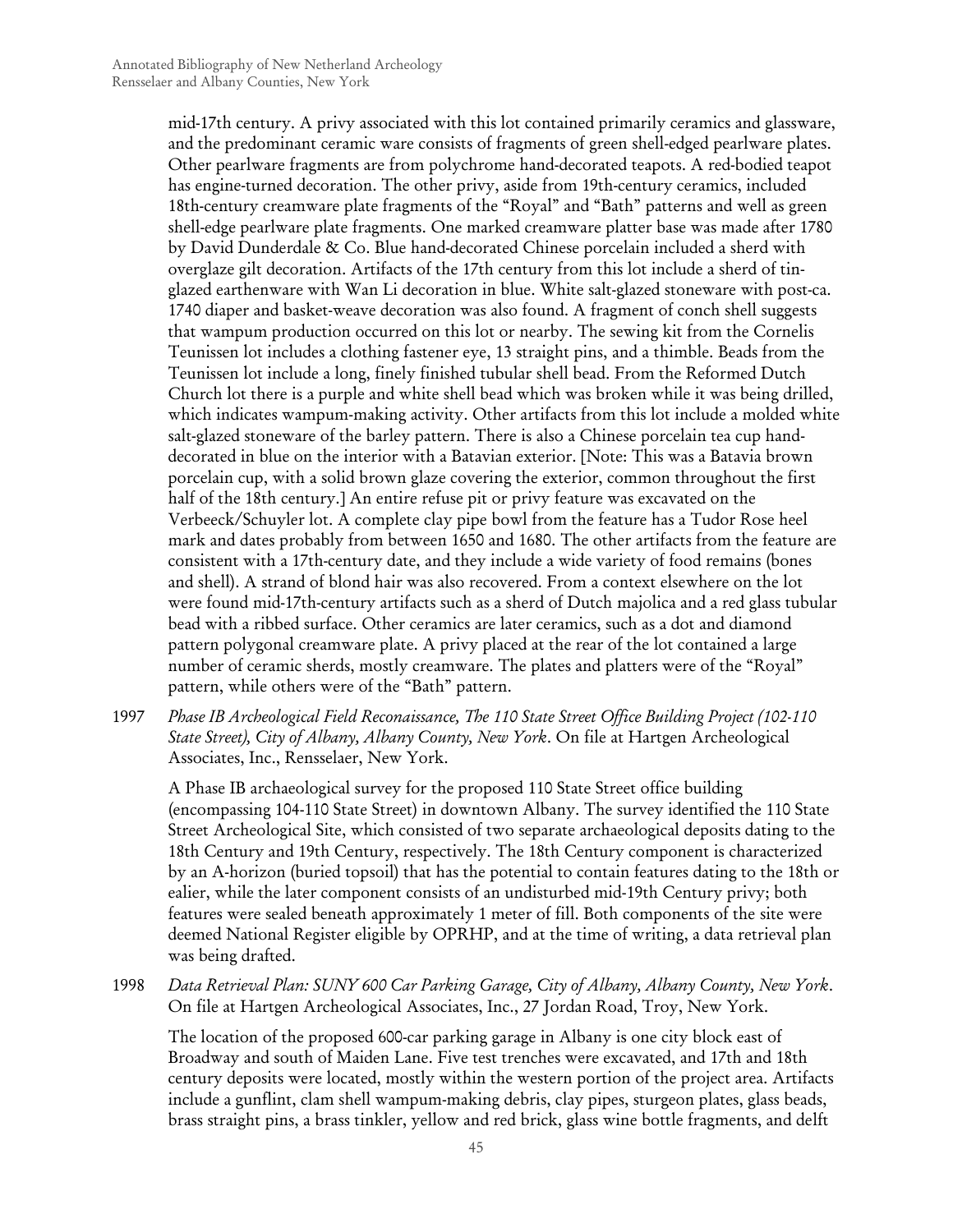tiles. There is a wide variety of other ceramics, including pearlware, creamware, white saltglazed stoneware, Westerwald stoneware, Chinese porcelain, combed slip-decorated yellow ware, delft, and red earthenware. Timber remains of wharves were uncovered.

1998 *Phase I Literature Review Archeological Sensitivity Assessment: SUNY 600 Car Parking Garage, City of Albany, New York*. On file at Hartgen Archeological Associates, Inc., 27 Jordan Road, Troy, New York.

A Phase IA/IB archaeological survey for the proposed 600-car parking garage, which comprises one city block east of Broadway and south of Maiden Lane. The multi-component SUNY 600- Car Parking Garage Site was identified, which contains 10 cultural deposits dating to the 17thand 18th-Centuries and a number of 19th- and 20th-Century foundation walls and structures. Early historic features included the remains of a fireplace containing 17th Century yellow brick and delft tile, and a wood floor with timber sleepers, which may be associated with two 18th Century residences. An assemblage of 17th- and 18th-Century artifacts was also found in association with these features. The remains of piers/wharves show the location of the waterfront and its expansion eastward into the Hudson River. The site was determined to be National Register eligible, and further archaeological investigation was recommended.

1998 *Phase II Site Evaluation, The Picotte-DEC Office Building Site, 597-643 Broadway, City of Albany, Albany County, New York*. On file at Hartgen Archeological Associates, Inc., Rensselaer, New York.

A Phase II site evaluation of the Picotte-DEC Office Building Site, which had been previously identified by Hartgen Archeological Associates, Inc. in 1987. The site contains a number of deposits and features associated with various periods of occupation spanning the precontact period, contact period, 17th-, 18th-, and 19th-Centuries. The colonial deposits were found to represent a continuum of occupation beginning in the last quarter of the 17th Century and continuing through the 18th Century; they were also found to include Native American and trade-associated items. These deposits in particular have the ability to provide significant information on how Albany reacted to the uncertain conditions of the 18th Century and also how the community responded to the conclusion of that threat at the end of the American Revolutionary War, whereas the 19th Century deposits reflect the growth of domestic industry as well as a burgeoning middle class. The deposits spanning the 17th-, 18th-, and 19th-Centuries were determined to be National Register eligible due to their corresponding significance.

2000 *Archeological Monitoring: MCI Worldcom Fiber Optic Line Installation. 00PR0991. City of Albany, Albany County, New York. HAA 1385*. On file at Hartgen Archeological Associates, Inc., Rensselaer, New York.

A report on archaeological monitoring of the installation of a fiber optic cable in downtown Albany. Five backhoe trenches were excavated along James Street (between Maiden Lane and Columbia Street; Trench 1), Columbia Street (between James Street and Chapel Street; Trench 2), North Pearl Street (Between Columbia Street and Clinton Avenue; Trench 3), Frontage Street (between Orange Street and Columbia Street; Trench 4), and Columbia Street (between Frontage Street and Broadway; Trench 5). Four sections of the 18th Century street surface were identified at James Street (Trench 1) and North Pearl Street (Trench 3). Along James Street (Trench 1), the 18th Century street surface is represented by a soil horizon consisting of woodchips underlain by gray clay containing 17th- and 18th-Century artifacts including: a delft tile fragment, delftware, creamware, pearlware, Chinese export porcelain, Staffordshire earthenware, redware, white salt-glazed stoneware, whiteware, a tobacco pipe bowl and kaolin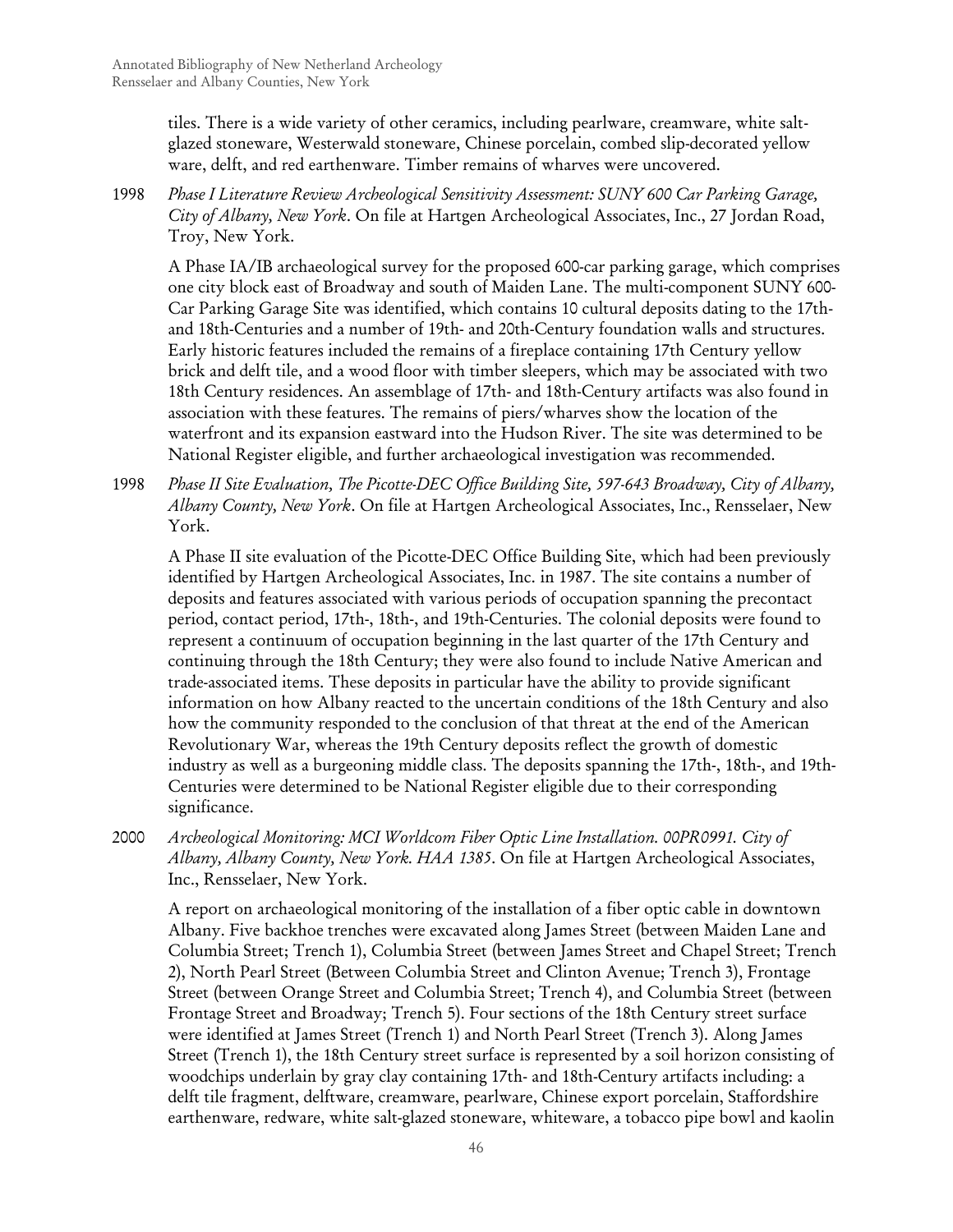pipe fragments, bottle glass, and animal bones (belonging to cow, sheep, and pig). Additional 17th and 18th Century artifacts recovered from other features within the same trench include: Frechen stoneware, tin-enameled lead-glazed earthenwares, gray stoneware, ironstone, and a yellow Dutch brick fragment. Although the Columbia Street (Trench 2) artifact assemblage consisted of 18th Century materials (i.e. a Staffordshire earthenware fragment, a creamware fragment, and a sheep femur with butchery marks), they were not associated with an intact feature. Along North Pearl Street (Trench 3), a stone foundation wall feature was found in association with an 18th Century artifact assemblage. An 18th Century street surface analogous to that found along James Street (Trench 1) was also identified along North Pearl Street (Trench 3). The following 17th- and 18th-Century artifacts were recovered from the trench: delftware, delft tile, Staffordshire type earthenwares, Westerwald stoneware, white saltglazed stoneware, Frechen stoneware, Chinese export porcelain, creamware, pearlware, wine bottle glass, yellow Dutch brick, tobacco pipe fragments, and animal bone. Additional artifacts spanning the 18th- and 19th-Centuries were also found, including: creamware, pearlware, Chinese export porcelain, whiteware, bottle glass, oyster and clam shell, and animal bone. Along Frontage Street (Trench 4), only mid- to late-19th Century features were found. No significant artifact deposits were identified along Columbia Street (Trench 5).

[Annotator's Note: The woodchip layer underlain by gray clay identified as the 18th Century street surface (found along James Street and North Pearl Street) is analogous to that identified along 80 State Street during another archaeological monitoring project conducted by Hartgen Archeological Associates, Inc. in 1983. However, in that earlier project, the woodchip layer was (erroneously?) identified as fill].

2000 *Phase IA Literature Review and Phase IB Archeological Field Reconnaissance: Quackenbush Square Parking Garage, City of Albany, Albany County, New York (HAA 1501)*. On file at Hartgen Archeological Associates, Inc., Rensselaer, New York.

The project location consists of two blocks in Albany. The northern boundary is the historic line of Quackenbush Street. To the east is the Water Street arterial highway. The southern boundary is the original alignment of Orange Street, which was approximately at the south edge of the I-787 highway entrance ramp near present Orange Street. Across Orange Street south of the project area is the location of the new Department of Environmental Conservation building. Beginning in the late 18th century, lots were acquired and developed in this area by some of Albany's wealthiest families. The 1698 Romer map shows a brick kiln located within the project area. Documents refer to a brick and pantile kiln in Albany as early as 1657. A map from 1759 shows no brick kiln, however. Five test trenches were excavated with a backhoe. One trench, placed in order to find evidence of the brickyard, revealed a thin deposit of pantile fragments and brick fragments dominated by over-fired examples, occasionally fused, and the powdery remains of under-fired bricks. This deposit was just above the natural, undisturbed clay subsoil at a depth of 1.7 meters below the ground surface. Associated with the brick waster deposit were fragments of 17th-century Dutch pipe stems. Subsequently two of the other test trenches encountered the same brick waster layer, and associated with it was a complete 17th-century clay pipe bowl with a Tudor Rose heel mark. The ceramics associated with the deposit were mostly tin-glazed wares, with smaller amounts of red earthenware and buff-bodied wares. One trench also revealed a wooden water supply pipe from the 1790s. The final test trench again revealed evidence of the brickyard, at a location 60 meters from where it was first discovered. Here, remains of a late 17th- or early 18th-cenbtury collapsed brick structure with a stone foundation were also found, together with tin-glazed earthenwares, Staffordshire ware, an iron hinge, and Dutch clay pipes. [Note: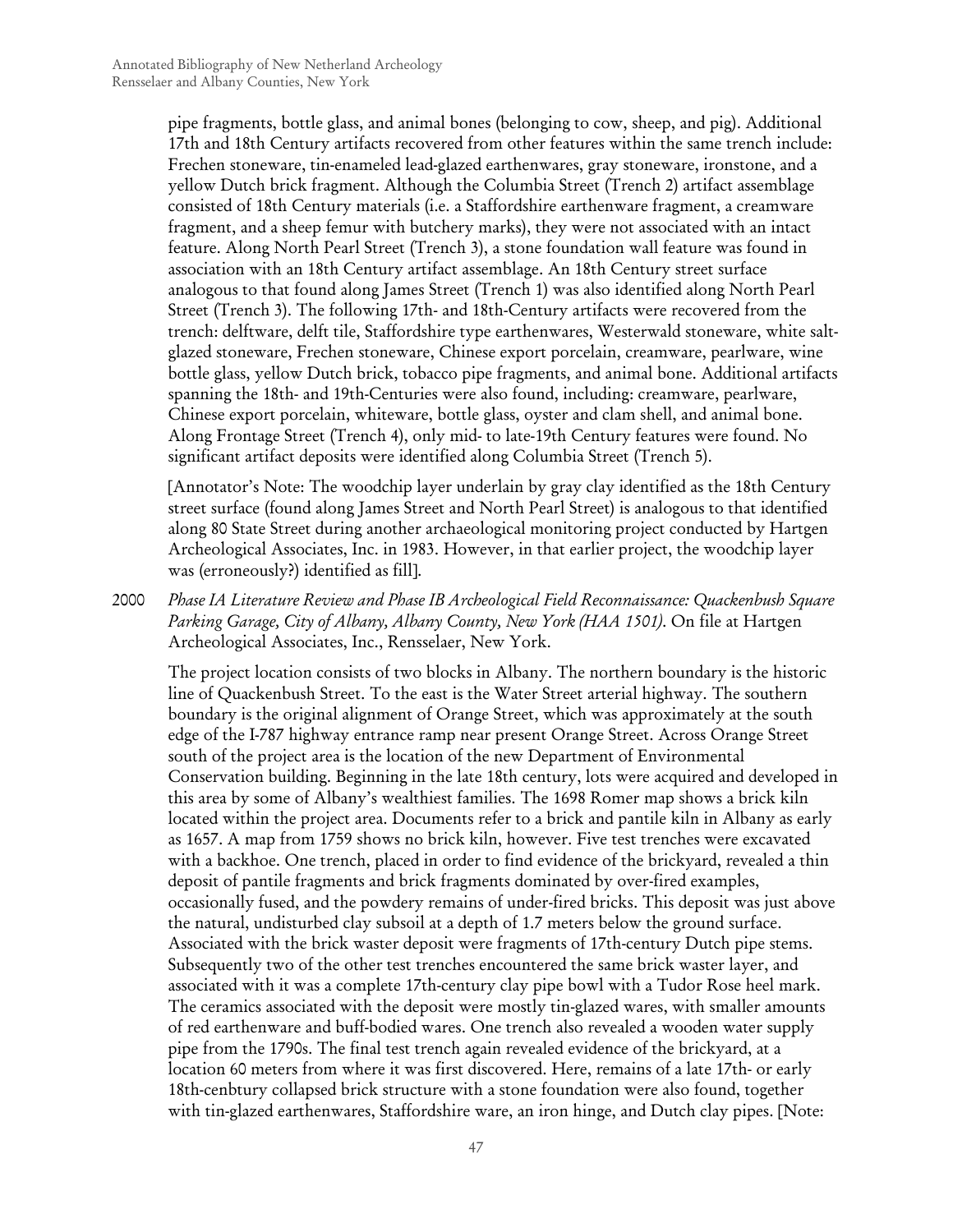"Staffordshire ware" would be English yellow ware]. The clay pipes have Tudor Rose and EB heel marks. A third pipe has an illegible mark and is elbow-shaped (heel-less). The stone foundation of the structure rests directly on top of the brick waster layer.

## 2001 *Cultural Resources Management Plan: Schuyler Flatts Cultural Park, Town of Colonie, Albany County, New York*. On file at Hartgen Archeological Associates, Inc., Rensselaer, New York.

Archeological testing at the Schuyler Flatts will be conducted in locations planned for structures, landscape plantings, sign supports, and utilities. Salient features of the Schuyler house that burned in 1962 have been exposed, and the outline of the house has been mapped. By means of the 1970s site excavation plan, the archeological grid system has been reestablished, and the cellar of the 17th-century Van Curler house has been relocated.

2001 *End of Fieldwork Letter Phase IB Archeological Field Reconaissance: Sterling Organics Site 3, Force Main Reroute Project, Town of East Greenbush, Rensselaer County, New York*. On file at Hartgen Archeological Associates, Inc., Rensselaer, New York.

Report on the Phase I archaeological survey for the Sterling Organics Site 3 Landfill on Papscannee Island in the Town of East Greenbush, for which fieldwork occurred in August 2001. Three backhoe trenches were excavated. Trench 1 contained a precontact feature (Feature 1); no artifacts were found. Trench 2 contained historic artifacts dating to the mid-17th Century, e.g. yellow and red brick and clay pipe fragments, including stems with fleur-dilis marks and a heelmark imprinted with the initials "CD" with a rowel. Trench 3 exposed five features, including two precontact hearths (Features 2 and 3), the wood-lined cellar hole of a 17th-Century structure (Feature 4), a wood slab with a hand-wrought nail associated with tinglazed ceramic fragments and faunal bone (Feature 5), as well as the foundation and partial interior of a 17th-Century outbuilding (Feature 6). These remains indicate the presence of an early 17th Century Dutch colonial farmstead on Papscanee Island in the Manor of Rensselaerwyck. The site is located in the vicinity of the Van Buren Locus 1 and Locus 2 Sites.

2001 *Phase I Literature Review and Archeological Field Investigation: Monitoring Fiber Optic Cable Installation, Maiden Lane, City of Albany, Albany County, New York. HAA #1915*. On file at Hartgen Archeological Associates, Inc., Rensselaer, New York.

Report on archaeological monitoring for a proposed fiber-optic line project on Maiden Lane (between Broadway and Water Street) in downtown Albany. Five manholes and backhoe trenches were excavated, with the oldest deposits being located in the vicinity of Manhole 3. A 17th Century trash pit was found sealed by a thin layer ash that likely dates to the fire of Peter Gansevoort's barn in December 1793. Artifacts from the feature include: 17th-, 18th-, and 19th-Century bricks, wrought-iron nails, creamware, pearlware, whiteware, delftware and tile, white salt-glazed stoneware, black-glazed redware, Astbury hollowware, Chinese export porcelain, grey-bodied stoneware, various glass, a cuprous finial, kaolin pipe bowls and stems, trade beads, wampum production fragments, animal bone, and shell (including clipped clam). A drain made of handmade red bricks was identified as one of the alterations made to the road surface by Andrew Rawlins in the late 18th Century. An early 18th Century wood-lined privy was also found, and included the following artifact assemblage: delftware, redware, various glass, kaolin pipe bowl and stems, French gun flint spall, leather shoe and shoe fragments, wrought-iron nails, clipped clam, wampum, a glass trade bead, and animal bone. The former 1793 road surface was identified in the vicinity of Manhole 3. A 19th Century foundation with associated artifact deposit was found in the vicinity of Manhole 2.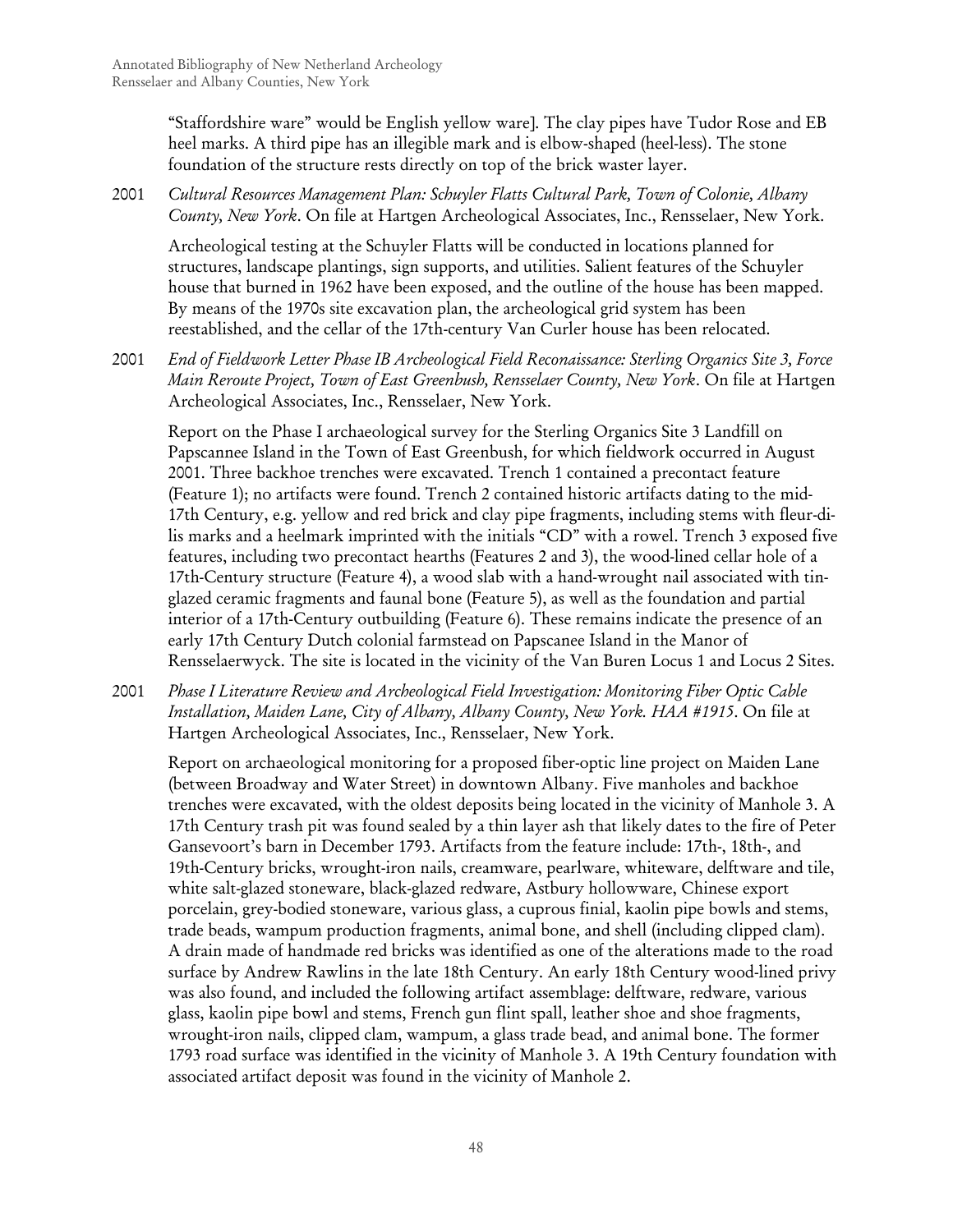2001 *Phase II End-of-Field-Work Letter: Quackenbush Square Parking Garage, Broadway and Orange Street, City of Albany, Albany County, New York*. On file at Hartgen Archeological Associates, Inc., Rensselaer, New York.

Phase II fieldwork began December 11, 2000, and continued to January 12, 2001. Ten additional backhoe trenches were excavated, and five areas were selected for more intensive investigation. Within those five areas ten units were excavated. This work revealed more evidence of early brickmaking, the remains of a 17th-century house, and an 18th-century tan yard complex. [Note: The tan yard remains were later determined to be remains of a distillery.] The remains of the house are very significant as a source of information about 17th-century house dimensions, construction techniques, and the Dutch assimilation or adaption of English or French building techniques. The floor boards are still in place. This Dutch house is only the seventh such structure to be identified and excavated within the present limits of Albany. The house was probably built between 1640 and 1650. The house was inundated by a disastrous flood but was refurbished and reoccupied between 1680 and 1700, soon after which the house was demolished. Glass trade beads were found in the brickyard deposits, but so far no brickyard features have been identified. In one trench six large wooden 18th-century tan vats were uncovered. They range in diameter from 6 to 8 feet. The bottom of a vat was fitted with a wooden drain.

2002 *Archeological Investigation: Schuyler Flatts Cultural Park, Town of Colonie, Albany County, New York*. On file at Hartgen Archeological Associates, Inc., Rensselaer, New York.

Excavations were conducted at the Schuyler Flatts in advance of development of the site as a public park by the Town of Colonie. The park will occupy approximately 35 acres, and improvements will include construction of an access road, a parking area, a visitor pavilion and utilities, walking trails connecting to a bike path, a community garden, an arbor, and plantings. In the area that was tested, the fieldwork indicates that the integrity of the historic and pre-contact archeological deposits have been compromised by widespread disturbance. Whether this disturbance extends to other untested areas is unknown, but the current development will have no impact on significant archeological resources. A surface collection in December 2001 in the 16-acre tilled area within the large walking trail loop identified 44 locations of pre-contact lithic debitage or tools. The only pre-1800 historic artifact recovered was a sherd of Westerwald stoneware with molded decoration. A Late Archaic projectile point (ca. 3500 to 2500 B.C.) and a Levanna point (ca. 700 to 1350 A.D.) were also recovered.

2002 *Archeology & History Walk: Downtown Albany*. Downtown Albany Business Improvement District and Hartgen Archeological Associates.

A rum distillery was uncovered in 2001 in Albany's Quackenbush Square. The distillery operated from ca. 1750 to 1810 and included 18 vats. There was a still, a fireplace, a privy, and the foundations of the manager's house. Archeologists working at the location of the State University Construction Fund parking garage uncovered a 300-foot section of colonial Albany protective stockade, including two gates leading to the shore of the Hudson River. Nearby, on Dock Street, were found the remains of the house of Stewart Dean, a privateer captain who settled there in 1776. Artifacts from Dean's lot include a cricket cage that he obtained in China during his famous voyage of 1785. Excavations at the location of the new Department of Environmental Conservation headquarters building revealed remains of the house of John Bogart and two other houses that burned in the great fire of 1797.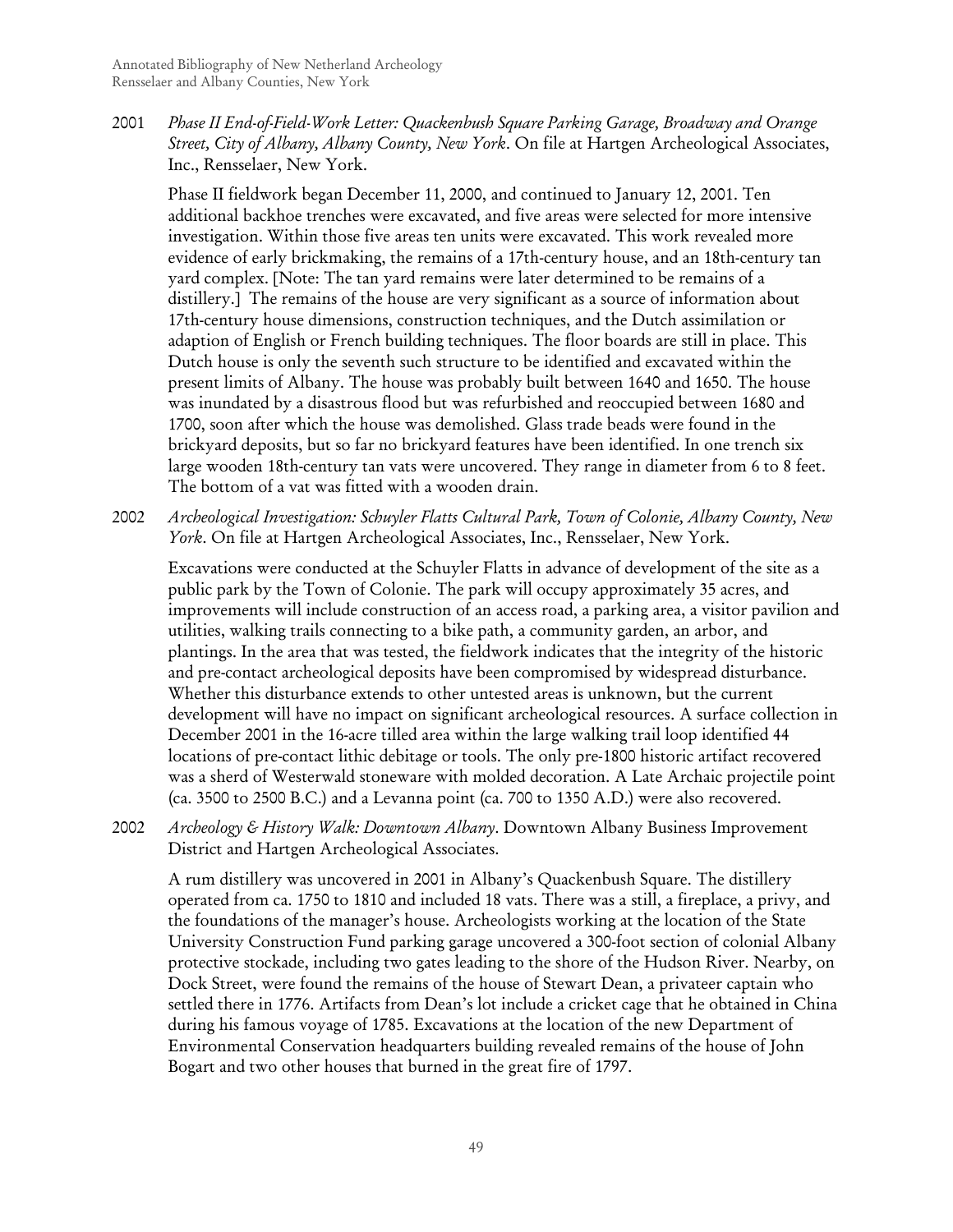2002 *On the Outside Looking In: Four Centuries of Change at 625 Broadway. Archeology at the DEC Headquarters, 625 Broadway, Albany, New York.* Submitted to The Picotte Companies. On file at Hartgen Archeological Associates, Inc., Rensselaer, New York.

A Phase III data retrieval for the Department of Environmental Conservation (DEC) Headquarters, located at No. 625 Broadway in downtown Albany, whose significance was initially recognized during a Phase I archaeological survey in 1987 and subsequently explored in a Phase II site evaluation in 1998, both of which were conducted by Hartgen Archeological Associates, Inc. The data retrieval research addresses Albany's place in local, regional, state, national, and international economies and history. The span of the research was a reflection of the city's participation in these various economic and historic strata. Chapter 2 entails a historical overview of the area. Chapters 3 and 4 discuss wampum manufacture in Albany and its economy, the impact of 18th Century colonial conflicts on the neighborhood, differences in social status as reflected by material culture, as well as the identification of so-called "invisible people," i.e. women, children, and slaves, whose lives are scarcely recorded in historic documents. Chapters 5 and 6 explore the 18th Century development of the Montgomery Street block and how its extensive pearlware deposit is a relic of the 1797 fire; the origins of the ceramic assemblage are also discussed. Chapter 7 is dedicated to the 19th Century archaeological deposits, while the remaining chapters return to the overarching themes mentioned above.

2002 *Phase IB/III Archeological Investigations: Hudson River Way Pedestrian Bridge, Maiden Lane, City of Albany, Albany County, New York*. Submitted to Harrison and Burrpwes Bridge Constructors, Inc. On file at Hartgen Archeological Associates, Inc., Rensselaer, New York.

Report of Phase I and III archaeological investigation within the area effected by the Hudson River Way, a proposed pedestrian bridge in downtown Albany, for which fieldwork occurred from April to May 2001. The Hudson River bank was filled from west to east over the course of the 18th, 19th, and 20th Centuries, as demonstrated by the archaeological excavations of Piers 1-3, respectively. The western half of Pier 1 is situated on the original bank of the Hudson River, and contained three mid- to late-18th Century features. The first feature was an arched stone culvert that was constructed in 1788. Archaeoparasitological analysis of samples collected from the feature found that 18th- and 19th-century residents had *Ascuris*  (roundworm), *Trichuris* (human whipworm), and *Oxyur equi* (equine pinworm), and indicates that the culvert functioned as a sewer. The Maiden Lane stone culvert is one of the first public sewers in the United States, and pre-dates Albany's first true sewer system, which was not installed until the mid-1850s. The second feature was a portion of the dismantled stockade, which was most likely dismantled c. 1759 (after the fall of Fort Ticonderoga, Fort Niagara, and the City of Quebec) and, based upon negative evidence, repurposed to raise the Maiden Lane road surface prior to 1762. The strata immediately above the feature contained a high concentration of 18th Century material including: delftware, lead window cames, wampum (and other remnants of wampum production), as well as glass trade beads; the latter materials are integral components of the fur trade industry. The third feature was a plank work-surface constructed with clenched, hand-wrought nails dating to the late-18th to early-19th Century. These features are the earliest-known examples of public improvements in downtown Albany, and their location on Maiden Lane reflects the street's significance as the main point of entry into the city from the Hudson River. Eight 19th Century features were also identified within Piers 2 and 3. John Williamson's House was also identified; although the house was owned by John Williams from 1793 to 1802, the structure was not constructed until later in the 19th Century.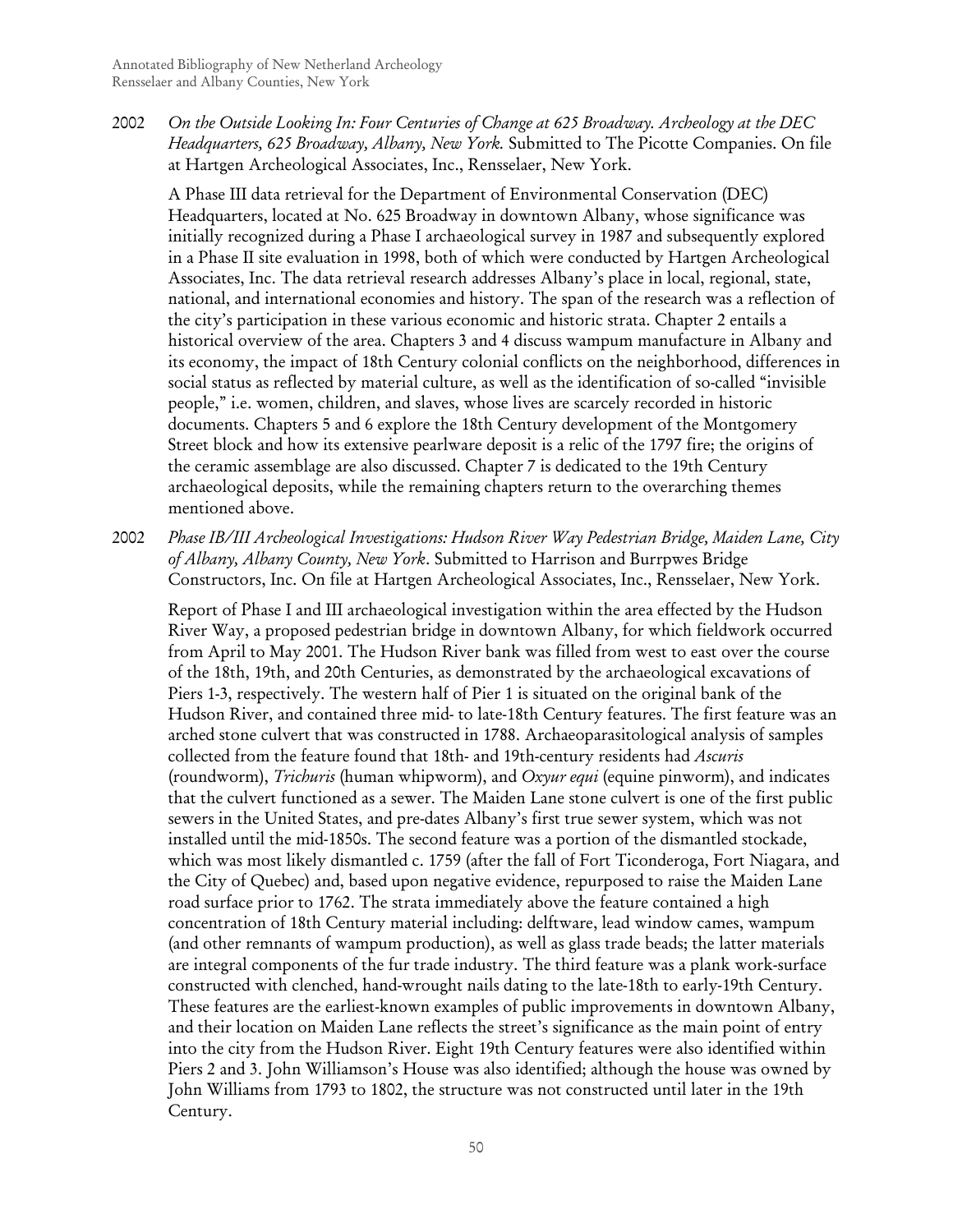2005 *Beyond the North Gate: Archeology on the Outskirts of Colonial Albany. Archeological Data Retrieval, Quackenbush Square Parking Facility, Broadway, Albany, New York*. On file at Hartgen Archeological Associates, Rensselaer, New York.

Report on the Phase III data retrieval for the proposed Quackenbush Square Parking Facility in downtown Albany, for which fieldwork occurred throughout the winter of 2000-2001. Chapter 1 provides an overview of the Phase I and II archaeological work at the site. Chapter 2 describes the competition for politico-economic primacy between the colony of Rensselaerwyck and the West India Company in the Hudson Valley and how it is reflected in Rensselaerwyck's 17th Century brickard. Chapter 3 presents the archaeological interpretation of the Quackenbush Square House, 17th Century tenant house built for the brick maker in the Manor of Rensselaerwyck. Artifacts recovered from the site include: ceramics, glassware, cutlery, tobacco pipes, marbles, glass trade beads, wampum, buttons, buckles, and baubles. Chapter 4 provides a historical overview of the 18th Century Douw-Quackenbush distillery, while Chapter 5 details the results of the archaeological excavations, which also included 19th Century privies and water-lines. Chapter 6 contextualizes the consumption of rum in the Albany community as a process of anglicization from the 17th and 18th Centuries. Chapter 7 details trace-element analysis of night soil and other samples, which indicate the use of heavy metals (e.g. antimony, arsenic, and mercury) for medicinal purposes. Chapter 8 concludes the report with further commentary on the preceeding chapters, and is followed by a postscript detailing other archaeological work that has taken place in downtown Albany.

2005 *Phase IA Literature Review and Sensitivity Assessment and Phase IB Archeological Field Reconaissance: Highway Garage Area Water, Town of Schodack, Rensselaer County, New York*. On file at Hartgen Archeological Associates, Inc., Rensselaer, New York.

Report on the Phase I archaeological survey for a proposed water line along US Route 20 and portion of adjoining roads in the Town of Schodack, for which fieldwork occurred from June to August 2005. The survey identified three historic sites corresponding to map-documented structures: Site 1/SHGAW MDS 3 Unidentified c. 1876, Site 2/SHGAW MDS 4-5 Miller/Frickinger/Piano Factory, and Site 3/SHGAW MDS 13 Worden/Spiers/Chandler. Artifacts recovered from the vicinity of Sites 1 and 2 include: black-glazed redware, lead-glazed redware, creamware, pearlware, stoneware, whiteware, mold-blown bottle glass, machinemolded bottle glass, lamp chimney glass, window glass, a pipe stem fragment, faunal bone, shell, brick fragments, cut nails, wire nails, coal, cinder, a sewer pipe fragment, and a staple. Artifacts from Area 6 include: creamware, pearlware, yellowware, whiteware, porcelain, stoneware, redware flowerpot fragments, mold-blown bottle glass, lamp chimney glass, pipe stem and bowl fragments, brick fragments, faunal bone, shell, a bolt, a cut nail, wire nails, and an automotive wheel weight. A subsequent Phase II site evaluation was conducted the following year.

## 2006 *Phase I Archeological Survey: Schodack Landing Wastewater Treatment System Project, Town of Schodack, Rensselaer County, New York*. On file at Hartgen Archeological Associates, Inc.

Phase I archeological survey for proposed sewer lines and treatment plant site in the Town of Schodack, for which fieldwork initially occurred in November and December 2003 followed by an addendum in August 2006. The survey identified a total of 22 archaeological sites, seven of which contain materials that can be dated to the late 18th Century. The County Line Site is a shared-component precontact and historic site, for which the latter component includes: creamware, redware, whiteware, a cut nail, a wire nail, mold-blown green bottle glass, amber bottle glass, brick fragments, coal, coal ash, and slag. The Van Buren House Site is located on a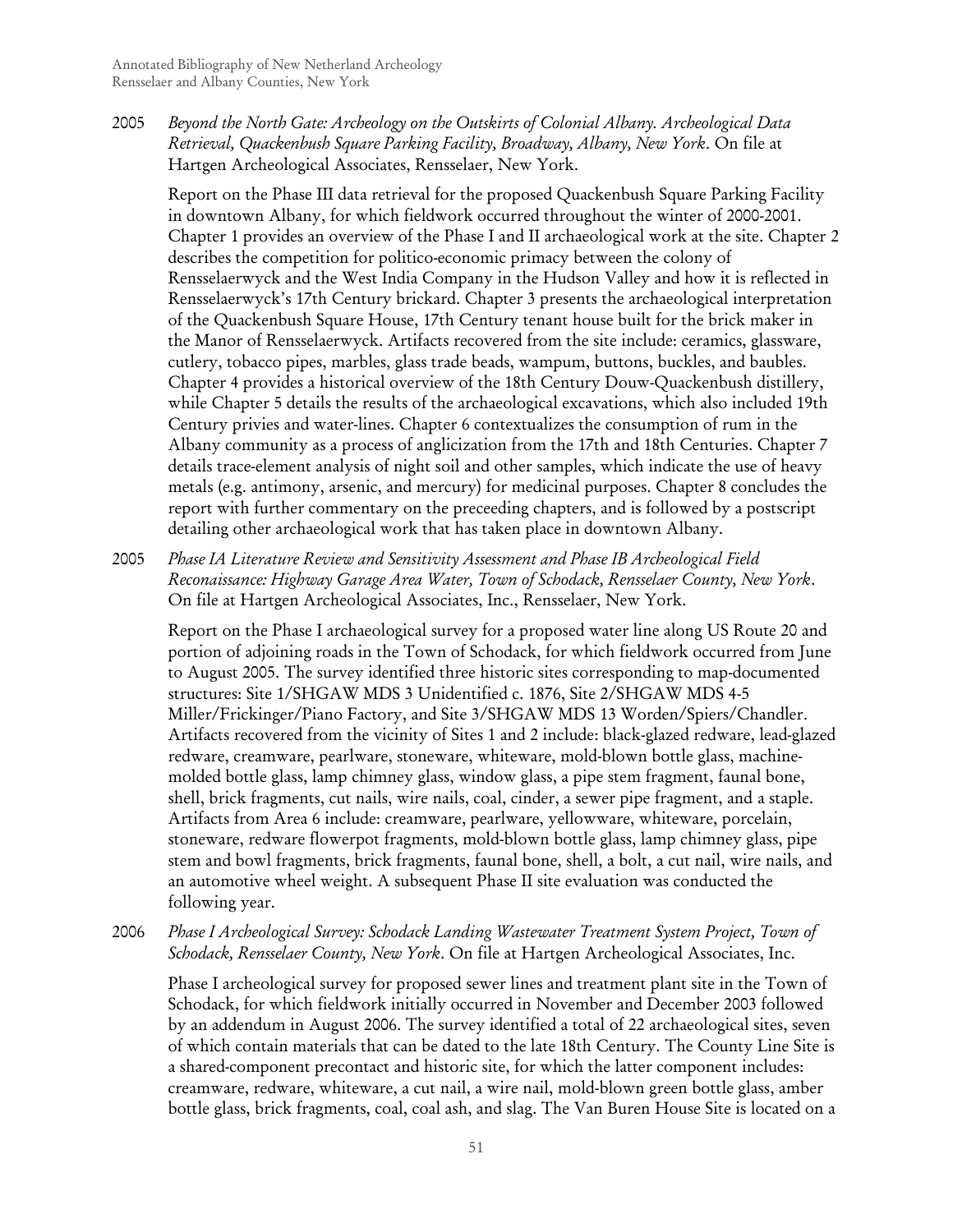historic property (424 River Road), whose associated archaeological deposit contains early historic material, including: salt-glazed stoneware, whiteware, a wire nail, and one complete brick (dating to c. 1770-1810). The Squire-Barheyt Site contained a late 18th to early 19th Century historic assemblage consisting of: Westerwald stoneware, creamware, pearlware, redware, porcelain, pipe stems, window glass, cut nails, a corroded metal strap, and faunal bone. The Buckley Site contained another historic assemblage consisting of: lead-glazed redware, unglazed redware, creamware, pearlware, whiteware, mold-blown vessel glass, window glass, pipe stem- and bowl-fragments, nail fragments, faunal bone, clam shell, brick fragments, and coal. The Tavern Stand Site may date as early as the 18th Century. The site's assemblage contains: whiteware, a cut nail, faunal bone, a clam shell fragment, as well as a red brick fragment. The Adams/Ten Eyck Site is associated with an extant c. 1770 structure within the Schodack Landing Historic District. The archaeological deposits contain a dual precontact and historic component, for which latter component includes: creamware, Chinese export porcelain, aquamarine glass (melted), pipe stem fragments, faunal bone, mussel shell, and brick fragments. The Jacob C. Schermerhorn Site is similarly associated with an extant historic structure within the Schodack Landing Historic District, which is associated with a dual-component archaeological deposit that includes: creamware, pearlware, Chinese export porcelain, whiteware, redware, earthenware, bottle glass, vessel glass, lamp chimney glass, window glass, pipe stem fragments, faunal bone (including sturgeon), and shell fragments. The remaining 15 sites are either precontact and/or date to a later historic period. A Phase IB addendum and Phase II site evaluation was conducted the following year.

2006 *Phase IA Literature Review and Sensitivity Assessment and Phase IB Archeological Field Reconnaissance: Drinking Water Revolving State Fund (DWSRF), Town of Schodack, Rensselaer County, New York*. On file at Hartgen Archeological Associates, Inc., Rensselaer, New York.

Phase I archaeological survey for the proposed Drinking Water State Revolving Fund (DWSRF) Proposed Water District #8 in the Town of Schodack, for which fieldwork occurred in February 2006 and April 2006. The survey identified Mr. Buyers' Garden Site, which is characterized by a dual precontact and historic component. The historic artifact assemblage includes: redware, black-glazed redware, pearlware, creamware, whiteware, stoneware, aquamarine bottle glass, sheet metal fragments, and a metal can rim. The site was avoided by the oncoming construction.

2006 *Phase II Archeological Site Investigation: Highway Garage Area Water, Town of Schodack, Rensselaer County, New York*. On file at Hartgen Archeological Associates, Inc., Rensselaer, New York.

Phase II site evaluation of the three historic sites previously identified during the Phase I: Site 1/SHGAW MDS 3 Unidentified c. 1876, Site 2/SHGAW MDS 4-5 Miller/Frickinger/Piano Factory, and Site 3/SHGAW MDS 13 Worden/Spiers/Chandler. Site 1 is located at 3804 US Route 20, which includes an extant house that was built in c. 1870 in a style favored by German immigrants. The area of Site 2 spans the front lawn space of two modern residences located at 3816 and 3820 US Route 20. Both sites were located on the property of the Bavarian piano-maker Frederick Frickinger, who emigrated from Dinkelsbuhl, Germany. In 1837, Frickinger came to Schodack, and over time purchased several properties for his piano-making enterprise until his death in 1889. Artifacts recovered from Sites 1 and 2 are temporally similar and include: creamware, yellowware, pearlware, redware, whiteware, porcelain, stoneware, bottle glass, vessel glass, window glass, lamp glass, pipe stems, cut nails, brick fragments, hardware, shell, and faunal bone. Site 3 is located in the front lawn space of 4294 US Route 20, which contains a historic structure dating to c. 1790. The property was originally associated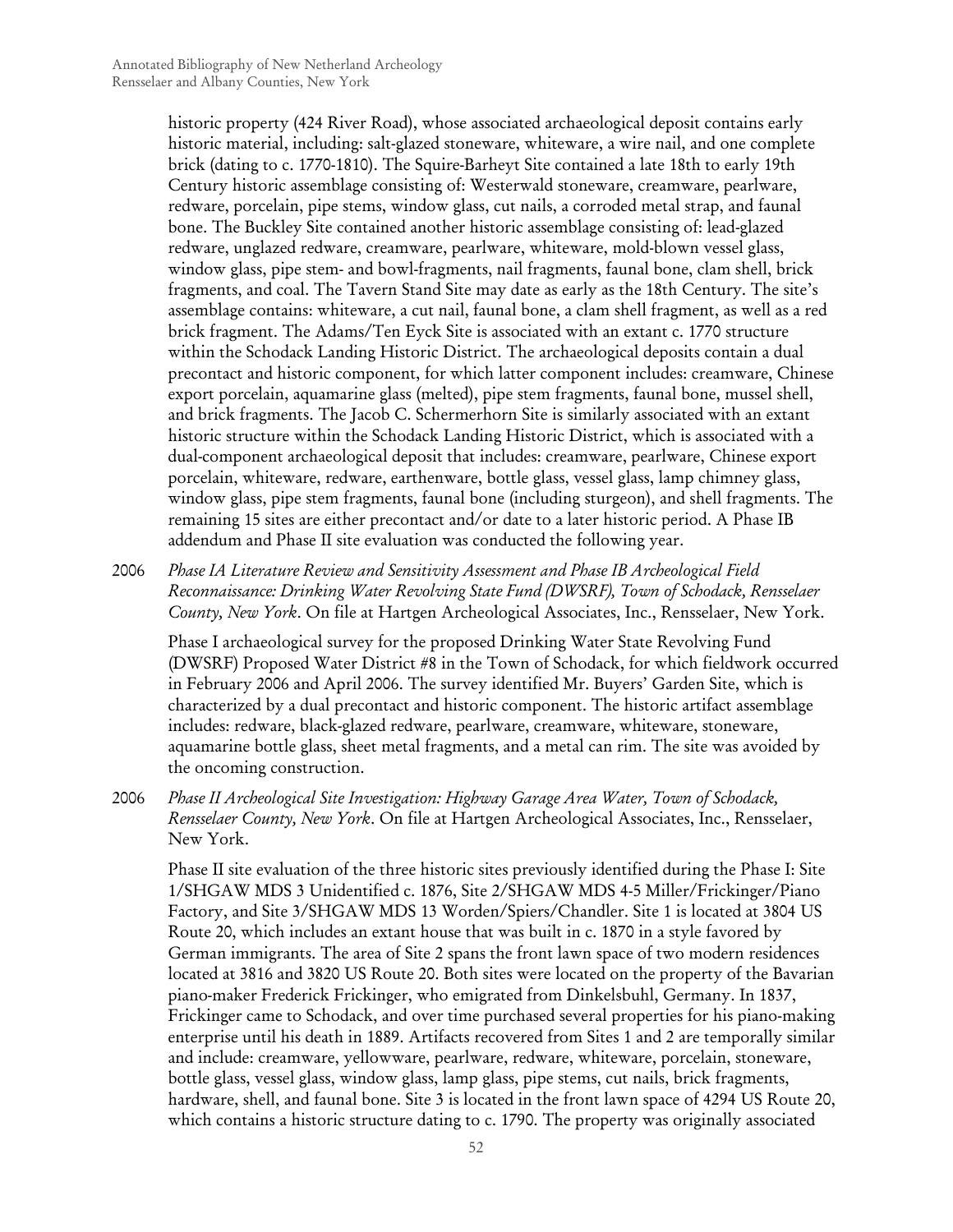with a Laurent Manger, and was later leased to Nathaniel Brockway. Brockway constructed his home on the site shortly thereafter; c. 1812 the house being operated as a taven. Its outbuildings (a carriage house and another outbuilding) collapsed and were bulldozed in c. 1980. The archaeological site is characterized by a dual precontact and historic component, the latter of which includes: creamware, pearlware, redware, whiteware, porcelain, polychrome, bottle glass, vessel glass, window glass, lamp glass, drainage pipe, cut nails, pipe stems, brick fragments, hardware, shell, and faunal bone. The 18th Century structure and its associated archaeological deposits were deemed National Register Eligible.

2006 *Phase III Archeological Site Mitigation, Data Retrieval Field Excavation Report, Colonie Town Sewer Installation, Schuyler Flatts Burial Ground, 590 & 592 Broadway, Town of Colonie, Albany County, New York*. On file at Hartgen Archeological Associates, Inc., Rensselaer, New York.

An emergency Phase III site mitigation of an unmarked burial ground, designated the Schuyler Flatts Burial Ground, occurred in June 2005. Thirteen individuals were uncovered, recorded, and removed to the New York State Museum anthropology laboratory to undergo further study. The burials were most likely interred over the course of the late 18th Century into the early 19th Century. The graves were oriented east-west and organized in two rows of six and seven; an additional burial was identified in a third row which was left in situ because it was outside of the area of potential effect. The disarticulated remains of two other indivuals were identified within a backfill pile at the site, and the remains of another individual was recovered during earlier construction work in 1998. The burial ground held a minimum of 17 individuals, all of whom are presumed to be of African descent. Further archaeological investigation was recommended in order to determine the southern and western limits of the burial ground.

2006 *Van Dyke-Spinney Senior Residential Development, Van Dyke Road, Town of Bethlehem, Albany County, New York*. On file at Hartgen Archeological Associates, Inc., Rensselaer, New York.

A Phase I archaeological survey for the Van Dyke-Spinney Residential Development, located at No. 265 Van Dyke Road, in the Town of Bethlehem, for which fieldwork occurred sporadically throughout the summer, fall, and winter of 2005. The survey identified seven precontact sites as well as one historic site: The Bradt-Oliver Historic Archeological Site, which is associated with an 18th Century house on 265 Van Dyke Road. The stone house was likely built in the second half of the 18th Century, and underwent several modifications thereafter, including a mid-20th Century addition. A carriage house had also stood on the property near Van Dyke Road, but had been demolished in the 1980s. According to Barbara Carkner (landowner), the house is the ancestral home of Adrian Bratt, who was the first to settle the area. A Phase II site evaluation was recommended, which was conducted by Landmark in the following year.

[Annotator's Note: Arch Tech (2008) identified an 18th-Century structure at 421 Orchard Street as the homestead of Adrian Bratt as it appears on the 1767 Bleecker map; the property was later transferred to the Slingerland and Fisher families. Although the structure was identified as dating to the 18th Century, the artifacts recovered from the survey area date to the 19th and 20th Centuries. It has been unresolved as to whether or not the structure at 265 Van Dyke Road or 421 Orchard Street was the ancestral home of Adrian Bratt; it is also possible that both structures were constructed in the 18th Century on the same tract of land that was owned by Adrian Bratt].

2007 *Phase IA Literature Review and Archeological Sensitivity Assessment: Proposed Rite Aid Pharmacy #10687, The Country Grove Property, North Greenbush Road (Route 4), Town of North*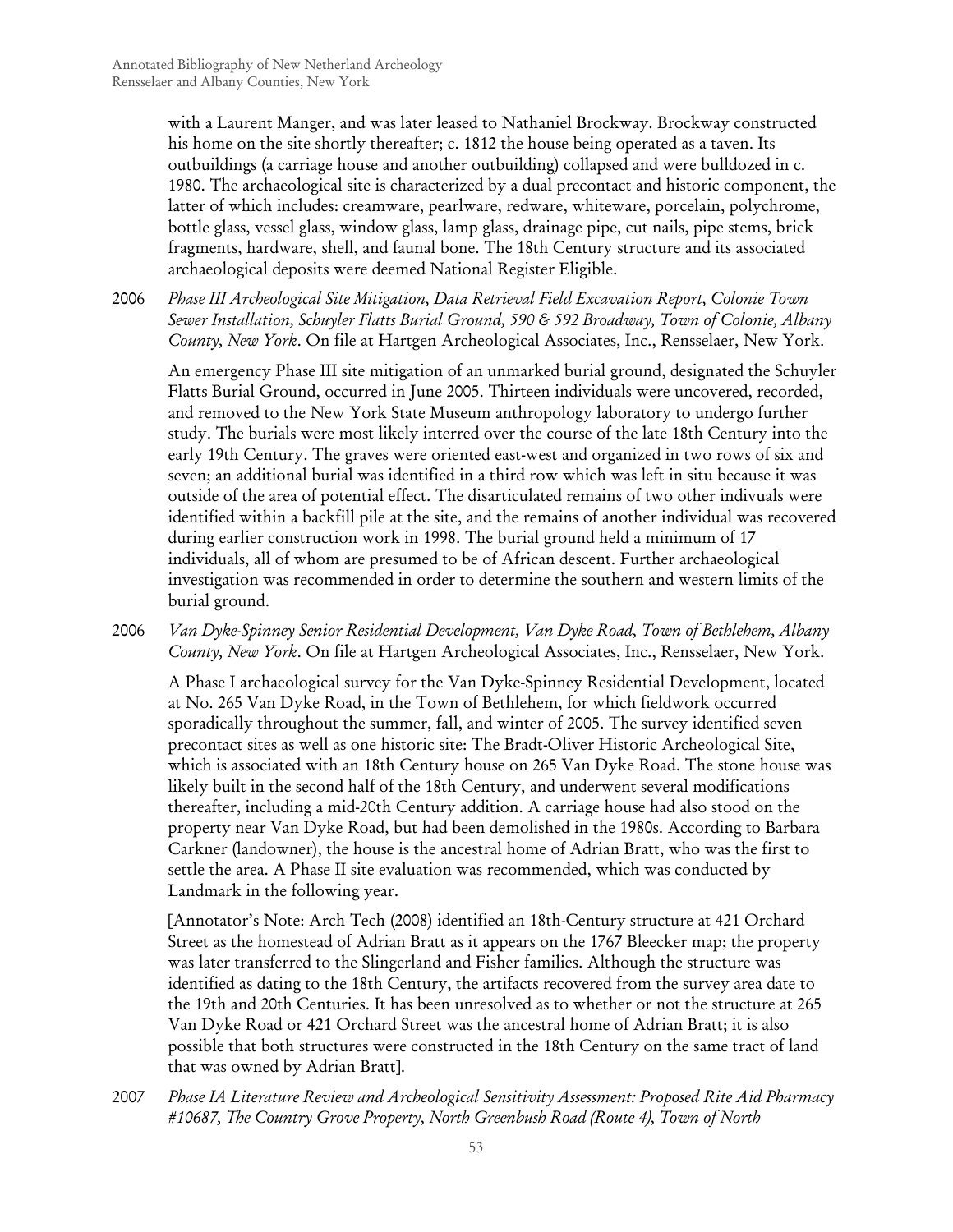*Greenbush, Rensselaer County, New York*. On file at Hartgen Archeological Associates, Rensselaer, New York.

Report on Phase IA background research for a proposed Rite Aid Pharmacy on the Country Grove property located at 10 North Greenbush Road (US Route 4), in the town of North Greenbush. Although it was constructed in the late 18th Century, the structure is not documented until the 1854 Rogerson *Map of Rensselaer County*, at which time it is affiliated with "R. Vandenburgh." The earliest photos of the Vandenburgh House date to c. 1905, and show the house with (at least) two western additions. Three barns are also located upon the property, which is bounded by a picket fence on the east and the mud road which later became US Route 4 by 1931. The property was determined to have a high precontact sensitivity as well as a high historic sensitivity, and a Phase IB archaeological survey was recommended and subsequently completed in 2008. The Vandenburgh House, however, was determined ineligible for listing on the National Register by OPRHP.

2007 *Phase IB Revised Route Field Reconnaissance and Phase II Archeological Site Evaluations: Schodack Landing Wastewater Treatment System Project, Town of Schodack, Rensselaer County, New York*. On file at Hartgen Archeological Associates, Inc., Rensselaer, New York.

Report on a Phase IB addendum and Phase II site evaluations for the proposed sewer line project in the Town of Schodack, for which fieldwork occurred from April to July 2007. The Phase IB addendum identified four new archaeological sites, one of which contains materials that can be dated to the 18th Century. The Schodack Landing Road Site is a multi-component site, for which the historic component includes: creamware, redware, whiteware, salt-glazed stoneware (Albany slip), hand-painted overglaze porcelain, wire nails, unidentified hardware, mold-blown glass, lamp chimney glass, window glass, faunal bone, clam shell, oyster shell, a slate pencil, roofing slate, brick fragments, coal, and coal ash. The archaeological deposit traverses the yard of the c. 1880-1915 Johnson House, which according to the current owner, was formerly used as an ice house. The other sites are either precontact and/or are associated with a structure dating to a later historic period. The historic component of the County Line 1 Site (that was identified during the initial Phase I survey) was determined to be associated with the late 19th Century occupation of the site, rather than during the late 18th Century. Of the 18th Century sites that were identified during the original Phase I and subsequenty evaluated during the Phase II, none were found to be eligible for listing on the National Register of Historic Places.

2008 *Phase IB Archeological Field Reconaissance: Proposed Rite Aid Pharmacy #10687, The Country Grove Property, North Greenbush Road (Route 4), Town of North Greenbush, Rensselaer County, New York*. On file at Hartgen Archeological Associates, Inc., Rensselaer, New York.

Report on Phase I archaeological survey of the Country Grove property located at 10 North Greenbush Road (US Route 4) in the Town of North Greenbush, for which fieldwork occurred in August 2008. The house was constructed for Cornelius Vandenburgh c. 1790-1800. In c. 1850, the house was remodeled in the popular Greek Revival style; subsequent additions were made to the house in c. 1880 and after. Artifacts recovered from the site include: delftware tile, white ball clay pipe stem fragments, black-glazed redware, Chinese export porcelain, a possible yellow earthenware fragment, and a complete four-hole bone button, in addition to various items dating to the 19th- and 20th-Centuries. A precontact site with dual Late Archaic and Late Woodland Period components was also identified on the property. Although the Vandenburgh House was previously determined to be ineligible for listing on the National Register by OPRHP, the archaeological site was nevertheless recommended for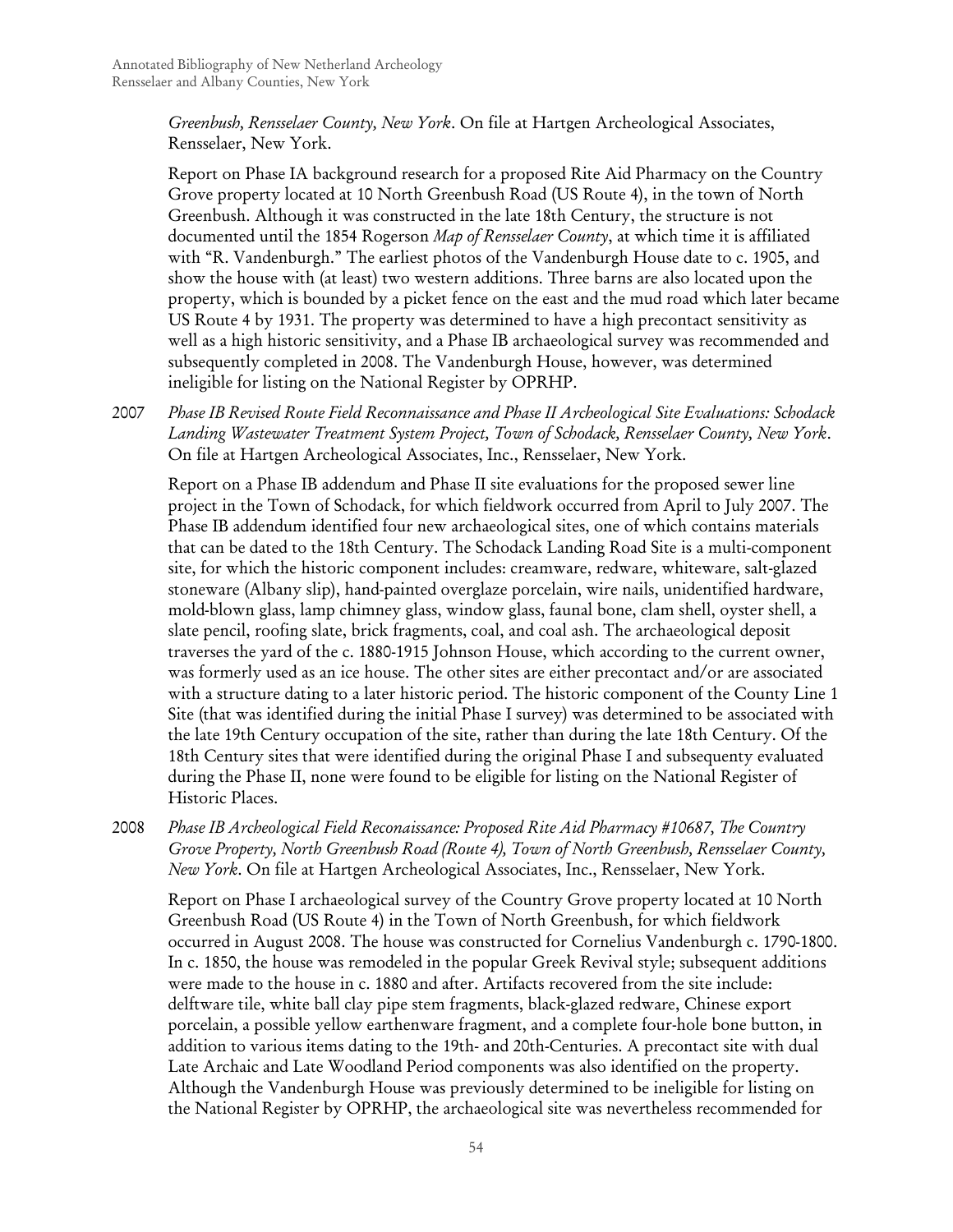inclusion in the National Register. A Phase II site evaluation was also recommended and subsequently completed in 2012.

2009 *Cultural Resources Survey, Van Schaick Mansion OPRHP Grant, PKS-08-SC-096, 08PR06183*. Submitted to the Office of Parks, Recreation, and Historic Preservation. On file at Hartgen Archeological Associates, Inc., Rensselaer, New York.

A limited archaeological survey for proposed repairs to the Van Schaick Mansion, for which archaeological work occurred in May 2009. Excavation consisted of five shovel test pits, which included: brick and mortar fragments, window glass fragments, creamware, pearlware, a saltglazed stoneware fragment, a small pipe-stem fragment, flower-pot fragments, and aluminum can fragments. No intact features were found.

2011 *Letter Report: Archeological Investigation, West Chimney Reconstruction Knickerbocker Mansion, Town of Schaghticoke, Washington County, New York*. On file at Hartgen Archeological Associates, Inc., Rensselaer, New York.

The Knickerbocker Historical Society, Inc. proposes to install a replica fireplace, hearth, and bake oven likely original to the basement kitchen of the c. 1785 Knickerbocker Mansion. Archaeological fieldwork was conducted to gain as much information as possible about the fireplace, hearth, and bake oven that were removed during the late 19th to early 20th Century to facilitate the construction of a new chimney. The original firebox and chimney were identified, as well as subsequent 19th Century alterations to the kitchen facilities (which included raising the floor level and installing a hearth apron) and the late 19th to early 20th Century stone-and-brick chimney base. A sheet midden was identified surrounding the fireplace and under the adjacent hearth stones, which included the following assemblage: creamware, pearlware, whiteware, porcelain, redware, vessel glass, bone/shell, kaolin pipe fragments, buttons, and a straight pin. This sealed deposit dates to c. 1780 to 1820, and may extend throughout the basement

2012 *Phase II Archeological Site Examination: Hudson Valley Community College Property Management, Vandenburgh Archeological Site, US 4, Troy-North Greenbush Road, Town of North Greenbush, Rensselaer County, New York*. On file at Hartgen Archeological Associates, Inc., Rensselaer, New York.

Report on the Phase II site evaluation of the Country Grove property. Although the Vandenburgh House was previously determined ineligble for listing on the National Register by OPRHP, the determination was overturned after conversations between OPRHP and the Town Historian's office. Excavations identified a number of features, including: two precontact postmolds, a contact period hearth, a possible 18th Century stone foundation wall, a stone-lined privy vault (with nightsoil deposit, cobble base, and coal ash abondonment fill), a mid-19th Century redware tile drain, a late 19th Century vitrified stoneware drainage pipe, as well as a postmold of unknown date. The 18th-Century locus of artifacts included: Chinese export porcelain, English hard-paste porcelain, creamware, pearlware, redware, Staffordshire, white salt-glazed stoneware, and stoneware. Precontact artifacts included: flakes, debitage, projectile points, chipped stone tools, ground stone tools, rough stone tools, pottery, and firecracked rock. The precontact site was identified as having an earlier pre-Iroquoian Late Woodland component followed by a later Mahican occupation dating from the late-15th or mid-16th Century to early 17th Century, with the latter span of occupation occurring during the Contact Period. The Vandenburgh Site was again recommended for listing on the National Register. [Annotator's Note: The Vandenburgh House was razed in December 2016].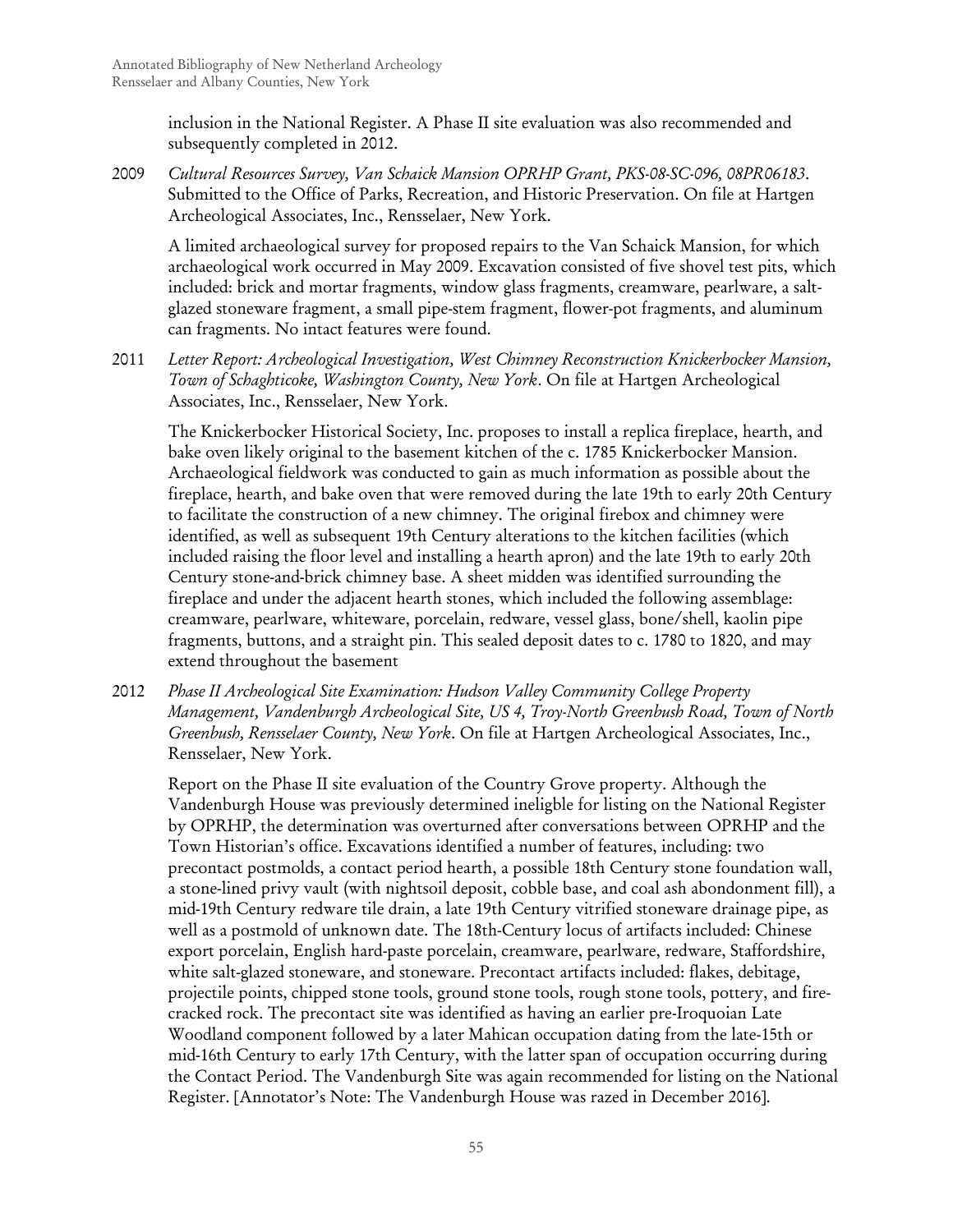2013 *Phase I Archeological Investigation and Phase II Site Evaluation: Delaware Avenue Condominiums, Delaware Avenue, City of Cohoes, Albany County, New York*. On file at Hartgen Archeological Associates, Inc., Rensselaer, New York.

Report on Phase I and II archaeological investigation for proposed condominiums on Delaware Avenue in the City of Cohoes, for which fieldwork occurred in April and May 2013. Initial excavations uncovered a buried A (topsoil) that contained various precontact, 17th-, 18th- and 19th-Century artifacts. Subsequent Phase II excavations identified five features: a Native American hearth (that contained Contact Period brick, fire-cracked rock, and Late Woodland/Contact Period pottery fragments), the trench of a historic palisade fence, the corner of a 17th-Century pit feature (possibly a cellar hole, which contained red and yellow hand-made bricks, pipe fragments, wine bottles, delftware, Chinese export porcelain, buff earthenware, white salt-glazed stoneware, and creamware), a historic postmold (lined with eight hand-made bricks), and a section of a Native American structure (that included firecracked rock, a stemmed biface, and a flake). Other significant finds from the site include: a 1662 bale seal, smoking pipes (c. 1680), Dutch yellowware, Grappen, Westerwald, and Frechen.

2015 *Phase I Archeological Investigation: Proposed Senior Living Community, 33 and 45 Forts Ferry Road, Town of Colonie, Albany County, New York*. Submitted to VHB, Inc. On file at Hartgen Archeological Associates, Inc., Rensselaer, New York.

Report on a Phase I archaeological investigation for the proposed Senior Living Community on No. 33 and No. 45 Forts Ferry Road in the Town of Colonie, for which fieldwork occurred in August 2015. Archaeological deposits associated with the Weatherwax Farmstead (No. 45 Forts Ferry Road) and the Ten Broeck Farmstead (No. 33 Forts Ferry Road) were found, both of which predominantly date to the 19th Century (although the Weatherwax Farmstead may have been established as early as c. 1790). The artifact deposits were comprised of ceramics (e.g. lead-glazed earthenware, stoneware, whiteware, creamware, and semiporcelain), a fork, coal fragments, shell, and plastic. A small cemetery was also identified northwest of the study area. No further work was recommended for either site.

Hartgen, Karen S.

1997 Preserving Albany's Past: The Battle over the Broadway-Maiden Lane Archeological Site. *de Halve Maen* 70(1):1-6.

The most recent example of the disregard for Albany's past is the destruction of the archeological site at Broadway and Maiden Lane. This destruction occurred at the hands of a New York State agency, the Dormitory Authority of the State of New York, which, under state preservation laws, is required to consider the impact their projects will have on historic structures and archeological sites. The block selected by the Authority for construction of their new headquarters building was within the town of Beverwyck laid out in 1652. In this same block in 1992 the city had previously demolished the 18th-century town house of Abraham Yates, Jr., member of the Albany Committee of Safety during the Revolution and mayor of Albany from 1791 to 1796. The block lies within the boundary of the National Register's Downtown Albany Historic District and the city's archeological district as defined by the line of the stockade that surrounded the town in the 17th century. The Dormitory Authority solicited proposals for initial archeological investigations in June 1996. Hartgen Archeological Associates was selected to complete an initial survey of the archeological potential of the entire block, in which in 1652 and 1653 patents were granted to Jan Verbeek, Frans Barentsen Pastoor, Teunis Cornelissen, and Cornelius Teunissen Bos. Four test trenches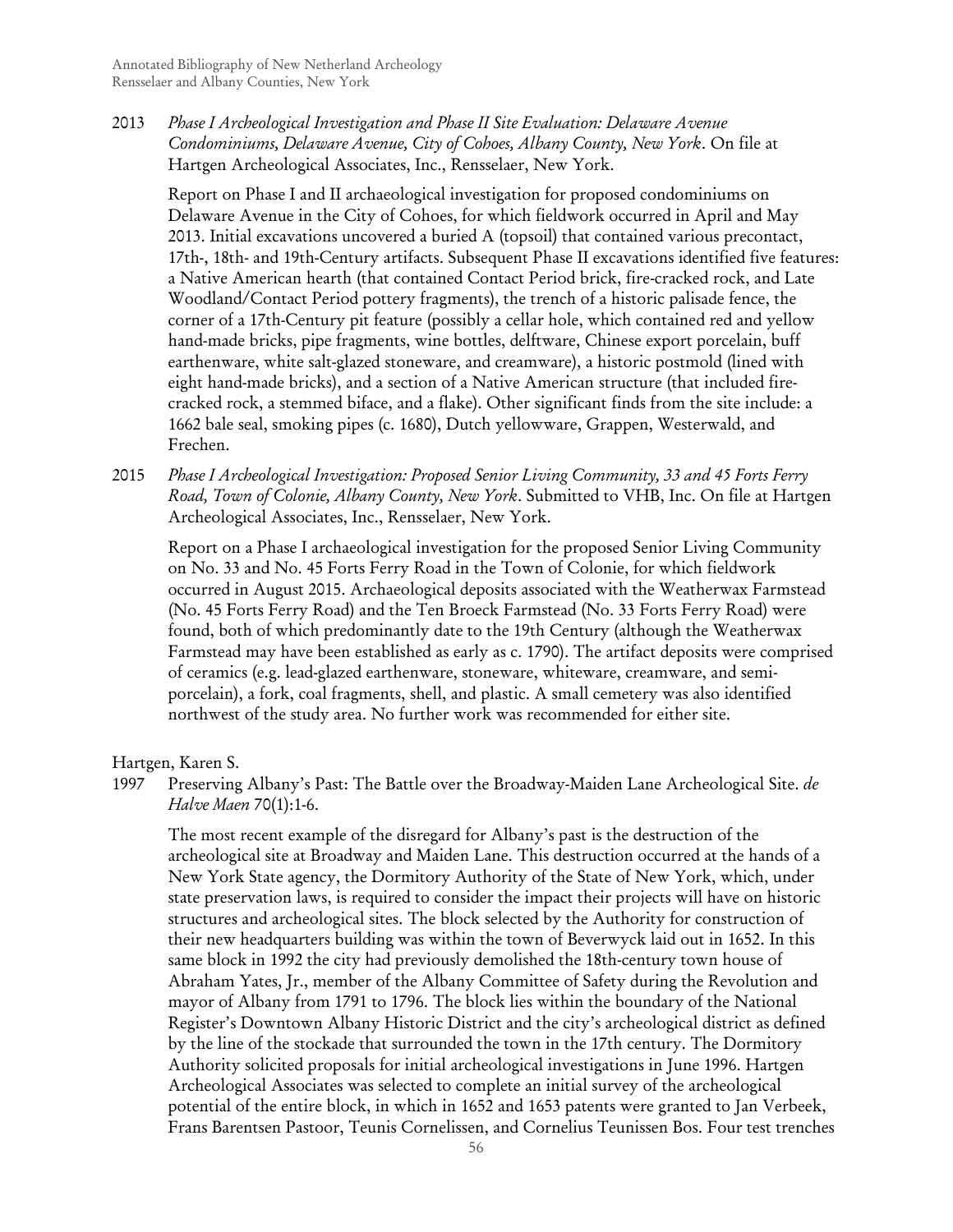revealed that the block contained remarkable archeological features and extensive deposits of artifacts from the 17th and 18th centuries. The Dormitory Authority, however, proposed that only seven days of archeological work would be conducted and that the work would be limited to just one house lot of 20 by 40 feet in a section of the block already known to be the least productive of information. With this inadequate scope of work,Hartgen Archeological Associates declined the job. Another firm was hired instead, and excavations were conducted and expanded but with no design for systematic sampling or research. Based on the documented archeological significance of the block, the New York Archaeological Council filed a lawsuit in the State Supreme Court claiming the Dormitory Authority had not complied with state and federal preservation laws. The court required additional excavations in designated areas, with monitoring of the excavations and completion of weekly progress reports. All fieldwork was to be completed by November 22, 1996. The Dormitory Authority reports that discoveries include a refuse-filled 17th-century drainage channel, a 14-foot portion of the residence of Dominie Godfridus Dellius, an 18th-century privy, and, in April 1997, timbers from the original Beverwyck stockade of 1659. Installation of a water line in the northern portion of the block revealed the presence of trade beads and other 17th-century artifacts in an area that will not be affected by construction of the building. The excavations have been extended until July 1997, but the conditions outlined in the memorandum of understanding with the Dormitory Authority have yet to be fully implemented.

2003 Archaeology, Historic Preservation, and Albany's Past: The Battle over the DASNY Building Project*.* In *People, Places, and Material Things: Historical Archaeology of Albany, New York*, edited by C. L. Fisher, pp. 153-166. New York State Museum Bulletin 499. University of the State of New York, The State Education Department, Albany, New York.

Since the archeological excavations at the site of Fort Orange in the early 1970s, Albany has struggled to balance recognition of its Dutch heritage and history with the archeological record of its past that lies buried in places throughout the center of the city. Much of this record has already been systematically destroyed by development throughout the past century. Beginning in 1980 more than a dozen downtown archeological projects have illuminated the city's rich archeological past. Each new find swells public interest, but the city has yet to develop an archeological management plan for this very historic city. Possibly the worst example of disregard for the city's history is the destruction of the rich archeological site at Broadway and Maiden Lane, located just within the stockaded city's north gate, by the Dormitory Authority of the State of New York, in 1996. The Dormitory Authority chose as the location for its new headquarters building a block in the heart of the well-known historical district that contained both archeological resources and historic structures. The block was the location of original Dutch patents to Jan Verbeeck, Frans Barentsen Pastoor, Teunis Cornelissen, and Cornelis Teunissen. Subsequent residents included Jan Baptist van Rensselaer, David Pietersen Schuyler, Dominie Dellius, Eliardus Westerlo, and Abraham Yates, Jr. Initial testing of the site by Hartgen Archeological Associates occurred within each of the original patents of Verbeeck, Pastoor, Cornelissen, and Teunissen. All four patents could be correlated with later building lines. The test trench in Teunis Cornelissen's lot produced 17th and early 18th-century artifacts: ceramics, glassware, food remains, a bone knife handle, glass trade beads, early brick, and pantile fragments. There was also a late 18th-century privy with fine glassware, ceramics, more pantiles, a coconut husk, and a cut conch shell. Testing in Cornelis Teunissen's lot revealed colonial 18th-century ceramics, shoe leather, coconut fiber, a brass sewing kit, glass beads, and tubular conch shell beads. In Frans Barentsen Pastoor's lot, later occupied by Dominie Dellius, there were 17th- and 18th- century artifacts at a depth of more than 7 feet below the existing ground surface. In Jan Verbeek's lot there were also many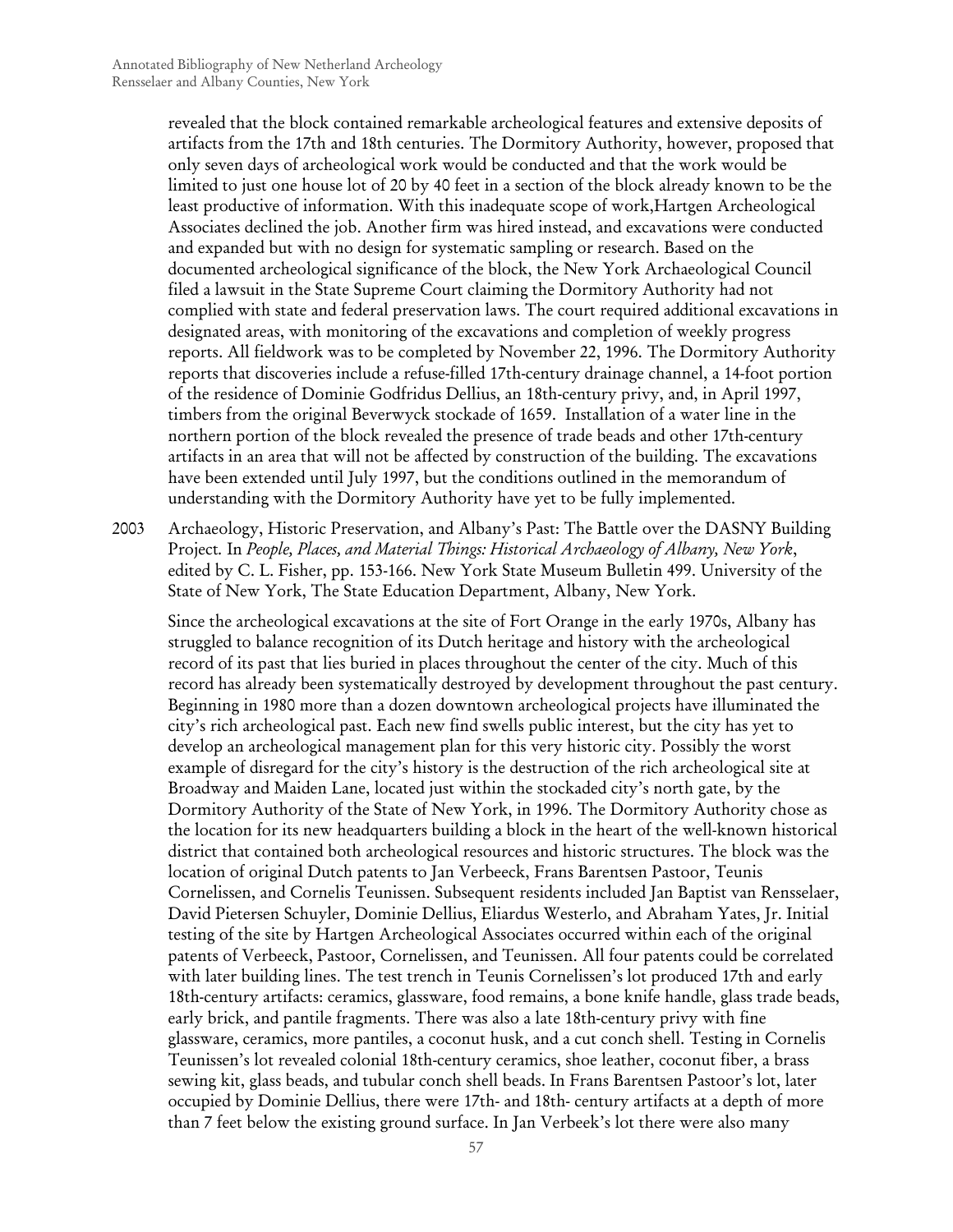artifacts dating back to the 17th century. There was a privy dating from ca. 1750 to the 1770s that related to the occupation of David Schuyler and his son Abraham on this lot. In 1996, The Dormitory Authority proposed only a limited excavation of seven days in one of the least promising areas of the site and hired another archeological consultant to do the work. Nevertheless, without an adequate research design and a systematic sampling plan, the excavations were expanded piece-meal into other areas. As of 2002, no schedule has been developed for the completion and curation of the artifacts excavated by the consulting firm that conducted the excavation, for the preparation of a scientific report on the work, or for production of a popular brochure and exhibit.

## Hartgen, Karen S., Gregory T. Lade, Wendy J. Lurie and Charles L. Fisher

1979 *Stage II Archaeological Investigation of Site 1 and Site 2, Crossgates Group Regional Shopping Center, Guilderland, Albany County, New York*. On file at Hartgen Archeological Associates, Inc., Rensselaer, New York.

Phase I and II studies for the Crossgates Mall identified Crossgates Site 2, an 18th-century deposit of cultural material located within a buried topsoil stratum. The artifacts assemblage contained over 1,900 artifacts, including roughly 1,000 ceramic sherds, 200 bottle glass framents, 190 bone fragments, 340 architectural fragments, 40 pipe bowl/stem fragments, 5 buttons, 1 gun flint, 50 coal and slag pieces, and 70 unidentified metal or glass objects. The ceramic types present include creamware, pearlware, Chinese export porcelain, white saltglazed stonware, Jackfield ware, Astbury ware, Delft ware, yellow-combed slip-decorate buff earthenware, Metropolitan and Wrotham type redwares, other slip-decorated and lead-glazed redwares, and Westerwald stoneware. A quanititative analysis of the assemblage reflects domestic, agricultural and possibly tavern activities. No archeological features nor structural remnants were located within the study area. A small structure with no substantial foundation may have been present within the site, but was not detected. The archeological remains of an associated structure were removed during construction of the New York State Thruway, but no evidence supporting this was found.

Haswell, Susan M.

1994 Historic Sites: Schuyler Mansion. *Sara Caps Recaps, The Newsletter of the Saratoga Capital District Region* Summer:3-4.

Excavations in June and July at the proposed visitors' center addition site revealed more information about Schuyler's gardens as well as artifacts from the later 19th-century occupation. An "Archaeology Day" was held on June 22 for the public.

Hayes, Charles F., III

1961 An Approach to Iroquois--White Acculturation Through Archeology. *The Bulletin: Journal of the New York State Archaeological Association* (22):15-18.

Assemblages from Contact Period sites are generally characterized by artifacts that are Native American in origin as well as those that are European in origin. Analysis of these assemblages demonstrate that the Iroquois assimilated a high percentage of European utilitarian and ornamental materials, while some components of Native material culture were distinctly maintained.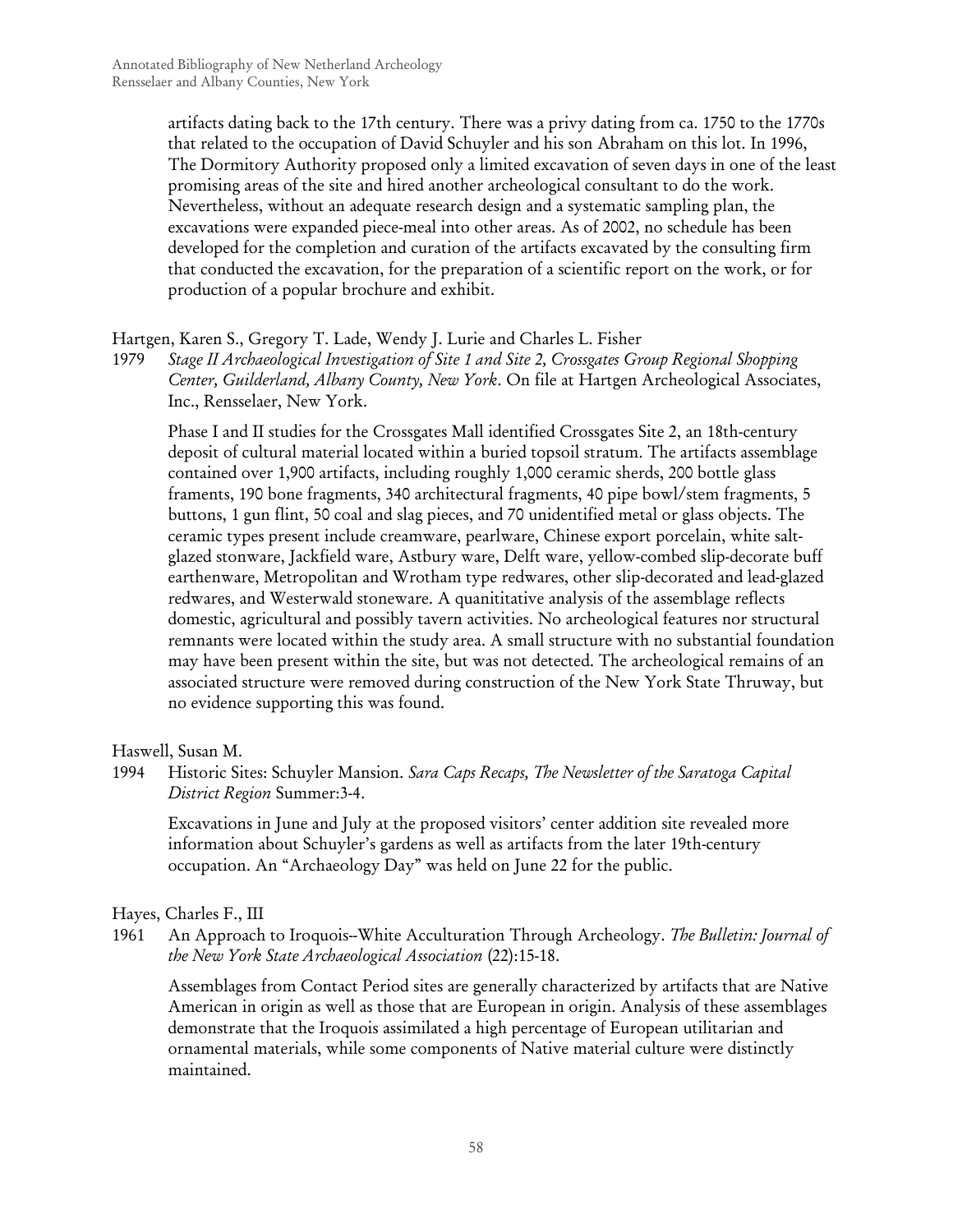## Heritage America, Ltd.

1993 *Stage I Cultural Resources Survey, Site Evaluation and Site Identification Phases: Proposed Lane Brainard Stone Quarry, Town of Nassau, Rensselaer County, New York*. On file at OPRHP, Waterford, NY, Cultural Resource Information System, http://cris.parks.ny.gov.

Report on a Phase I archaeological survey for a proposed stone quarry in the Town of Nassau, for which fieldwork occurred in July 1993. The survey identified a dry-laid stone foundation and cellar hole located near an artificial pond that was created by damming a stream. Ceramics (not specified) associated with the feature suggest that it was occupied c. 1780-1850.

1994 *Stage II Cultural Resources Survey, Site Evaluation Phase, Proposed Lane Brainard Stone Quarry, Town of Nassau, Rensselaer County, New York*. On file at OPRHP, Waterford, NY, Cultural Resource Information System, http://cris.parks.ny.gov.

The site previously identified in the Phase I archaeological survey was identified as the Cahoon (Caboon) farmstead that was occupied c. 1780-1840; the farmstead burned down at an undetermined date. Sampling of both the interior and exterior of the foundation recovered the following assemblage: coarse salt-glazed stoneware, red earthenware (including Jackfield type black-glazed red earthenware), polychrome annular and transfer-printed pearlware, black transfer-printed pearlware, the base of a Masonic glass flask (attributed to the Coverntry, Connecticut glass works of 1813-1849), bones and teeth, shell fragments, pipe-stem and -bowl fragments, plaster, and buttons.

## Howard, David Sanctuary

1984 *New York and the China Trade*. The New-York Historical Society, New York, New York.

Examples of porcelain sherds excavated at the Schuyler Flatts site include three fragments probably from two different small blue Wan Li-decorated Ming bowls of the first half of the 17th century. Three other blue-decorated Kang Hsi porcelain fragments are from two bowls and a molded saucer of about 1700 to 1720. A seventh blue-decorated porcelain sherd is from a Yung Cheng plate or saucer of about 1730.

## Hudson Mohawk Archaeological Consultants

2008 *Phase IA/IB Literature Review and Archaeological Assessment and Archaeological Field Investigation, Proposed Watervliet Reservoir Expansion Project, Albany County, New York (06PR01986)*. On file at OPRHP, Waterford, NY, Cultural Resource Information System, http://cris.parks.ny.gov.

A Phase I archaeological survey for the proposed expansion of the Watervliet Reservoir, located on the Normanskill Creek. The report includes an in-depth historical overview of the earliest-known European contact in the region, beginning with Henry Hudson's journey on the Hudson River in 1609, followed by the Dutch settlement of the Guilderland region in 1629. The Dutch families and the positions of their homesteads on the 1767 Bleecker map are dicussed. The influx of Palatine Germans into the same area in the early 1700s is also discussed. The opposing dynamics between the loyalists and patriots during the American Revolutionary War divided the region, and culminated in the Battle of the Normanskill near Vosburgh Farm on 13 August 1777. In 1788, the area was incorporated into the Town of Watervliet. From the mid-18th Century to early 19th-Century, the region experienced further unrest due to the antirent movement against the last Patroon of Rensselaerwyck. By 1840, the anti-rent movement transformed into the Anti-Rent War.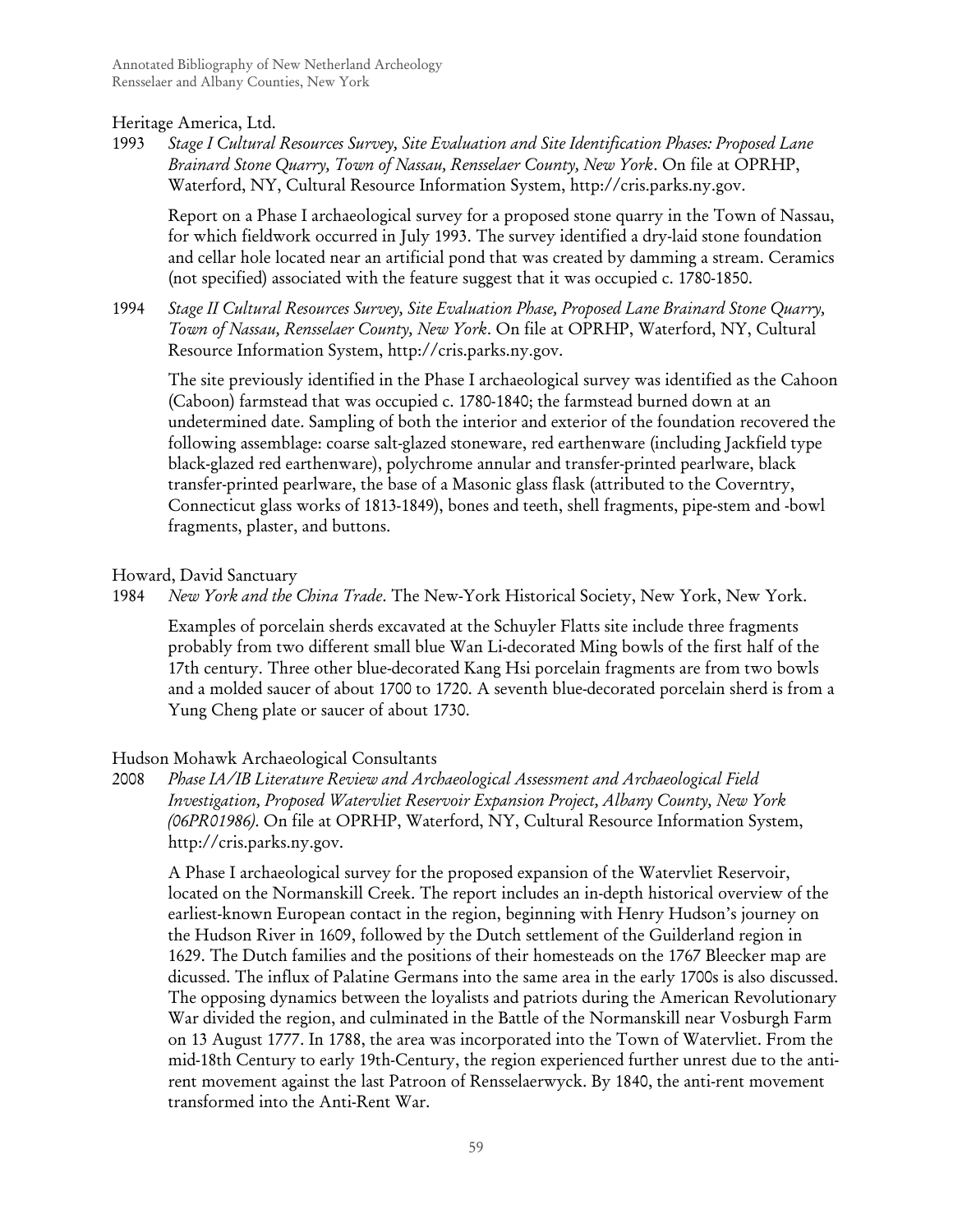Archaeological fieldwork took place from July to November 2007, over the course of which three precontact sites and 24 historic sites were identified. Of these, two of the historic sites were mid-18th Century Dutch farmsteads: The Vrooman (Vroman)/P. Sharp Farmstead Historic Site and the A. Wemple Historic Site, both of which are shown on the 1767 Bleecker map near the Normanskill Creek but were later demolished for the construction of the Watervliet Reservoir in the early 20th Century. [Annotator's Note: According to the site form filed by the authors, the H. Ellers Farmstead also contained an artifact deposit spanning the late-18th to mid-20th Centuries, but the report makes no mention of a late-18th Century component to the site, and instead chatacterizes it as a 19th Century map-documented farm complex only]. The Vrooman (Vroman)/Shaver Family Cemetery Site was also identified near the Vrooman (Vroman) Farmstead site which is comprised of 10 gravestones (seven headstones and three footstones) representing three to four individuals; the surname "Shaver" also appears on a number of markers. The Vrooman (Vroman) family owned the nearby farmstead which was later removed for the Reservoir; the cemetery is located on property owned by James Sharpe in 1915.

#### Huey, Lois M.

2010 *American Archaeology Uncovers the Dutch Colonies*. Marshall Cavendish, Tarrytown, New York.

Excavations on the river bank directly across the Hudson from the location of Fort Nassau revealed pits containing Indian and Dutch artifacts that were left by Indians who may have traded at Fort Nassau. In October 1970, archeological excavations in Albany commenced at the site of Fort Orange, built in 1624. The site was in the path of a highway, Interstate 787, then being constructed along the river. Surprisingly, the excavations revealed that the Dutch in Fort Orange used delicate glassware, fine ceramics, a tortoise-shell comb, a silver bodkin, and deer, cows, pigs, and sheep as food. They brought with them the things they were accustomed to having at home in the Dutch Golden Age of the 17th century. The walls of the fort were built with horizontally stacked logs rather than with vertical stockade posts. Houses in the fort built by traders had wood-lined cellars. Pieces of window glass indicate the windows of some houses were decorated with painted coats of arms. Elsewhere in Albany, the streets of the original Dutch town covered archeological features from the 17th century. North of Albany, at the site of the Dutch "best farm" in the colony, excavations revealed the cellar portion of a Dutch farmhouse of the 1640s. The farmhouse originally was a long structure that combined both a residence for the farmer and a barn for the animals in different sections. Pewter screw tops for glass bottles were found with scratched initials AVC, for Arent van Curler, who settled there and built the Dutch farmhouse.

2013 Current Research: New York State. *Council for Northeast Historical Archaeology Newsletter*  $(86):7.$ 

Copies of the report on the excavations at Crailo from 1974 to 1994, with detailed analysis and interpretation, will be in the New York State Library collection and will be available on-line in pdf for download from the State Library catalogue.

2016 *Forgotten Bones: Uncovering a Slave Cemetery*. Millbrook Press, Minneapolis, Minnesota.

In June 2005 digging for a sewer line close to the historic Schuyler farm near Albany turned up a human skull. It was found not far from where a female skeleton in a coffin was discovered in 1998. The machine digging stopped, and archeologists uncovered 12 burials in wood coffins at the site in the path of construction. The remains of another individual were recovered from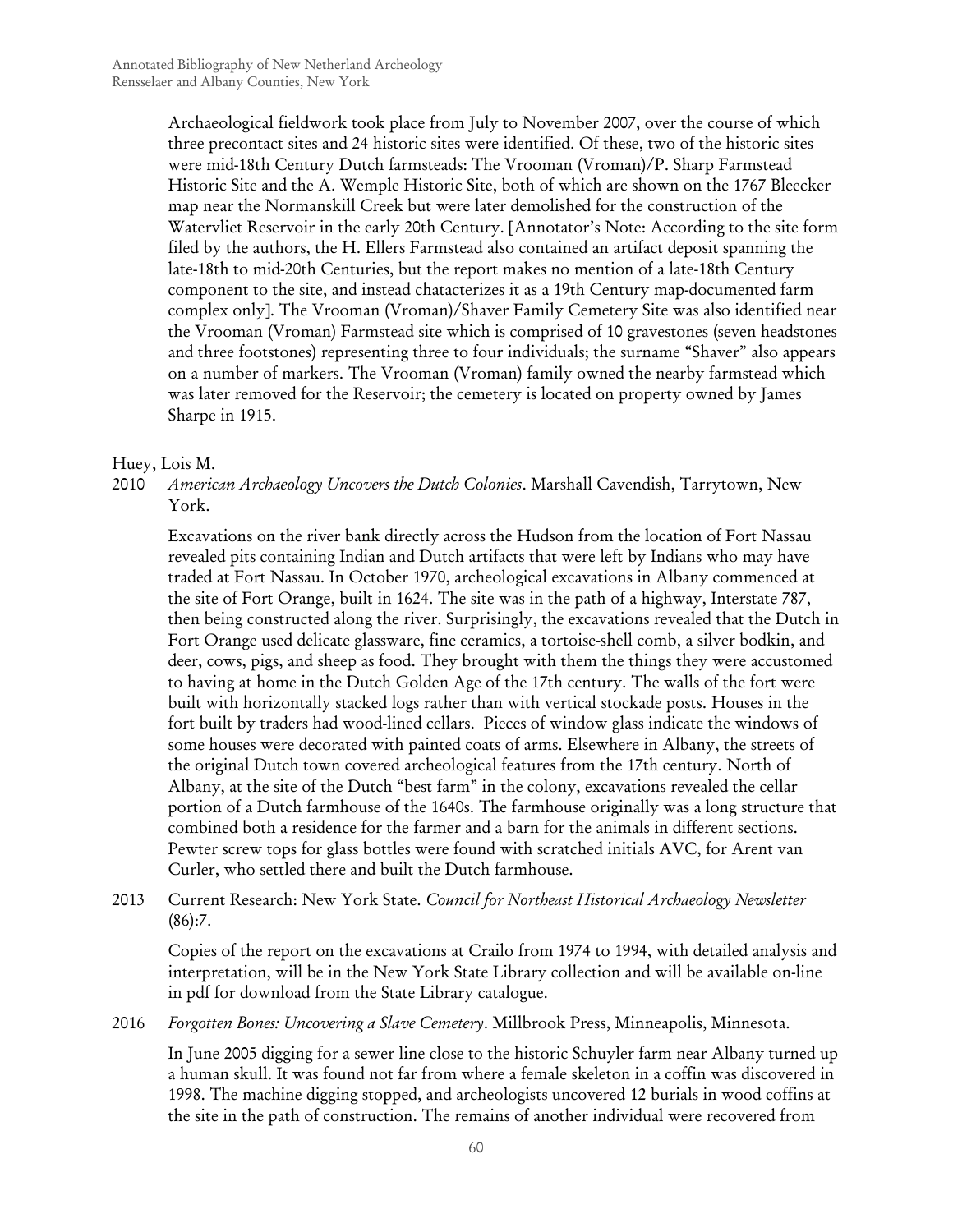the pile of earth that had been dug by the machine. There were adults and children, and they were the remains of enslaved Africans. Five were infants under the age of one year, and two were children under the age of 10. Six of the adults were women, and one was male. The youngest woman was between 25 and 35 years of age, and the oldest was older than 50 years in age. The male was between the ages of 40 and 50. The bones were carefully studied and analyzed at the New York State Museum in Albany. Lesions on the bones from muscle attachments indicated the slaves had done hard physical labor. The bones revealed that the slaves were well fed but that some of them in the past had suffered from anemia and malnutrition. Analysis of DNA showed that four adults were related to Africans from western or west-central Africa. One woman had Micmac Indian ancestry. Two other women had ancestors who lived on Madagascar. All the adults had different mothers. Using copies of the intact skulls, facial reconstructions were made. The remains of the slaves buried in the African Burial Ground in New York City, by comparison, suffered from malnutrition, unlike the Schuyler slaves. The evidence also indicates some of the New York City slaves suffered broken bones from injuries or beatings, and at least one was shot.

## Huey, Paul R.

1965 The American Affairs of John de Neufville & Son, Founders of the Albany Glass Works, Cooperstown Graduate Programs, State University of New York College at Oneonta, Cooperstown, New York.

In the Town of Guilderland west of the City of Albany, down the ravine of the Hungerkill about half a mile from Route 20, a resident plowing his garden in 1962 encountered bricks and heavy stones. He began digging up the stones and discovered the remains of a glass furnace from the glass factory that once existed at the site from 1785 until about 1815. Louis F. Ismay of the Rensselaer County Junior Museum conducted test excavations in December 1962, and extensive excavations were conducted at the site in 1963 and 1964. Remains of at least five separate kilns or furnaces were uncovered. The factory was established by the firm of John de Neufville & Son of Amsterdam, the Netherlands. The de Neufvilles had negotiated loans to the United States during the American Revolution, and John and Leonard de Neufville came to the United States hoping to recover some of those debts. They arrived in May 1785, and Leonard de Neufville signed articles of agreement with two glassmakers who arrived with him, Jan Heefke and Ferdinand Walfahrt, establishing the Dowesburgh Glass House. Heefke was advanced credit of 1,400 Dutch guilders to visit Germany and to bring back 24 or 25 workmen. John G. van Schaick acted as an agent for Leonard de Neufville, and some of Van Schaick's letters to Leonard de Neufville are written in Dutch. The company experienced many difficulties, including collapse of the glass house in a snow storm in December 1786. Leonard de Neufville proved to be incompetent, and the business failed in 1789. Other investors re-established the glass house, which continued until 1815.

1968 *The Archeological Significance of the Casper Fegeller Site*, Voorheesville, New York. On file at The Heldeberg Workshop.

It is not clear from available records when the Fegeller family settled on a farm on Van Baal's Patent near the Normanskill. Casper Fegeller and Hans Fegeller are listed in the Albany County militia in 1767, and a house is shown at the Casper Fegeller house site on the Albany County map of 1756. In 1776 more than 60 tenants on Van Baal's Patent were made to sign leases from the Van Rensselaers, and "Johan Casper Feagerly" signed his lease on July 10. One of Fegeller's sons who became a Loyalist and went to Canada in 1780 with the notorious Joe Bettis later returned and surrendered himself. A map drawn in 1789 clearly shows the location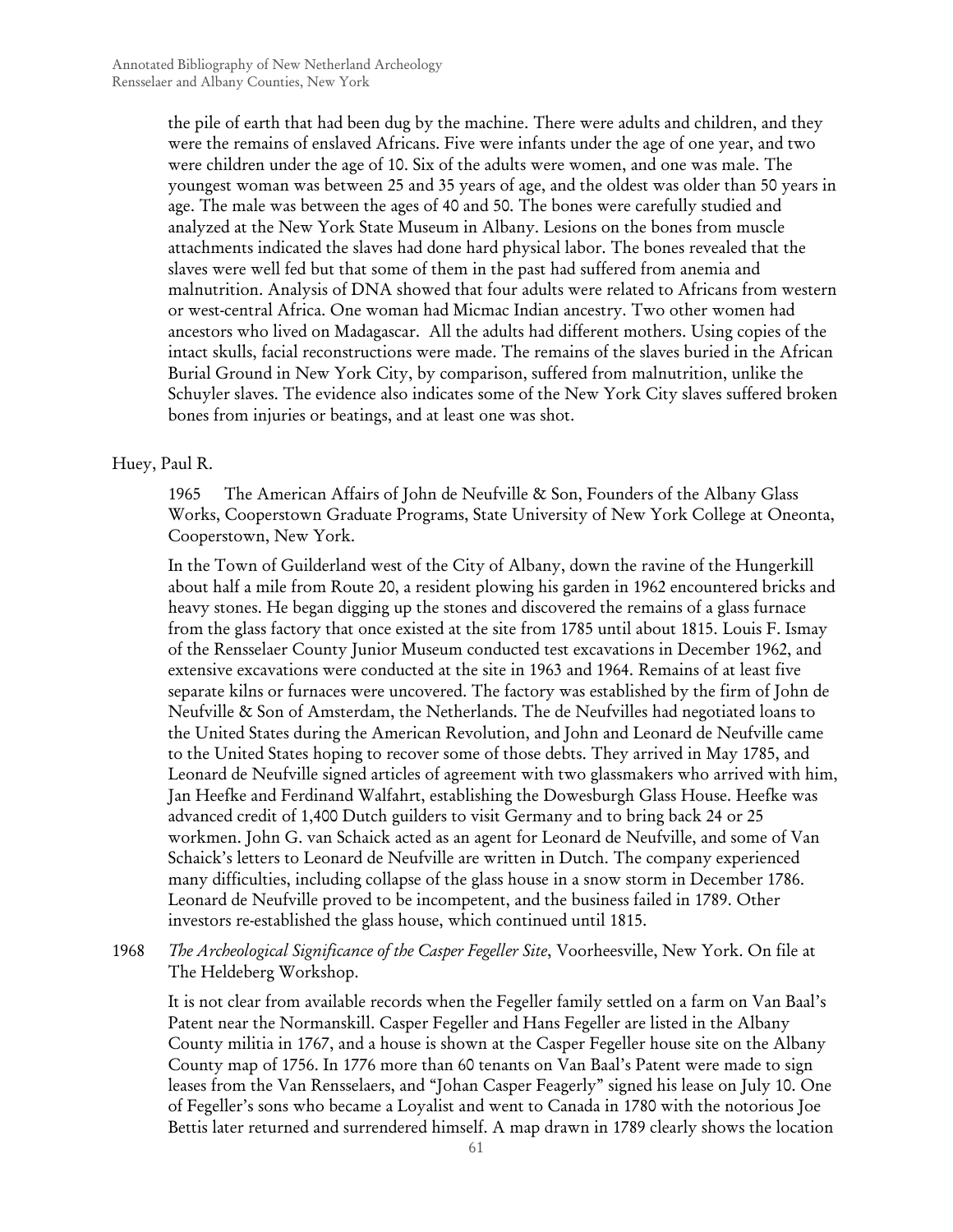of the house and farm of 136½ acres of Casper Fegeller. A portion of modern Font Grove Road in New Scotland follows the original northeast boundary of the farm. The site of the house was discovered in a corn field in 1966. The artifacts, associated with a shallow depression, indicate an exclusively 18th-century occupation. More than half the 70 pipe stems from the site have bore diameters of 4/64 inch. The stems with the largest bore diameter, 6/64 inch, are a little more than 5 percent of the stems. The Binford stem bore formula gives a mean occupation date of 1758 for the site. Creamware sherds are the most plentiful among the ceramics, of which 49 fragments were recovered. Pearlware is the next most frequent, followed by white salt-glazed stoneware, porcelain, and delft. Other ceramics include red earthenware, slip-decorated buff earthenware, and gray salt-glazed stoneware.

1969 *Handbook of Historical Artifacts*. Heldeberg Workshop, Inc., Voorheesville, New York.

Illustrates sherd of barley-pattern white salt-glazed stoneware from Level II of the Lagrange-Oliver site in the Town of New Scotland.

1970 *Summary Report on Archeology for 1969: New York State Historic Trust*, Albany, New York. On file at New York State Historic Trust.

Excavations at the south corners of Schuyler mansion were conducted in advance of the construction of concrete wall braces at the corners to support the foundations. In front of the Mansion an early 19th century drain was found, perhaps installed about 1818 by Philip Hooker. At the rear corner of the Mansion the adjacent flanker was connected to it by a single low wall. Ground levels around the Mansion were once much lower, and more of the stone foundation walls were originally exposed.

1971 *Preliminary Report on Archeological Excavations at the Schuyler Flatts Site, Colonie, New York*, Albany, New York. On file at New York State Historic Trust.

In July 1971 a 10-foot grid system was surveyed with an east-west base line in the area north of the Schuyler house foundation walls at the Flatts. The excavation of 18½ 10-foot grid squares occurred in the area which had been part of a driveway and yard north and west of the rear wing of the house. This revealed walls and partial dimensions of at least two previous structures on the site, as well as remains of a 19th-century brick cistern, a late 18th-century cobblestone paved courtyard, and an 18th-century well. Stratified deposits have produced 17thand 18th-century artifacts. The earliest stratum contained 17th-century Dutch pipe stems, *roemer* glass fragments, and ceramics associated with traces of a foundation wall. Most of the wall had been dug out for the stone in the 1760s for re-use elsewhere. The north wall of the building was about 20 feet in length, and it extended southward at least 25 feet. A trench had also been dug later through the wall, and it was apparently for a bastioned stockade wall from before 1750. A continuous layer of ash and charcoal represents the fire of 1759, described by Anne Grant. Artifacts include shoe buckles, knee buckles, buttons, a fine-toothed bone comb, a brass projectile point, red earthenware with engine-turned decoration, pins, and buttons. Military artifacts, probably British, include buttons, scabbard clips, musket balls, and musket parts. A silver spoon bears the maker's mark CR and has the initials MS scratched on the handle, perhaps for Margarita Schuyler.

1974 *Archeological Exploration of the John Dusenbury Site, Nassau, Rensselaer County, New York*, Albany, New York. On file at New York State Historic Trust.

The Dusenbury-Vredenburg house in the Town of Nassau burned in 1973, and the site was to be graded and filled following the archeological testing. Part of the house was constructed about 1770 by John Dusenbury, a Loyalist in the Revolution, who came from Westchester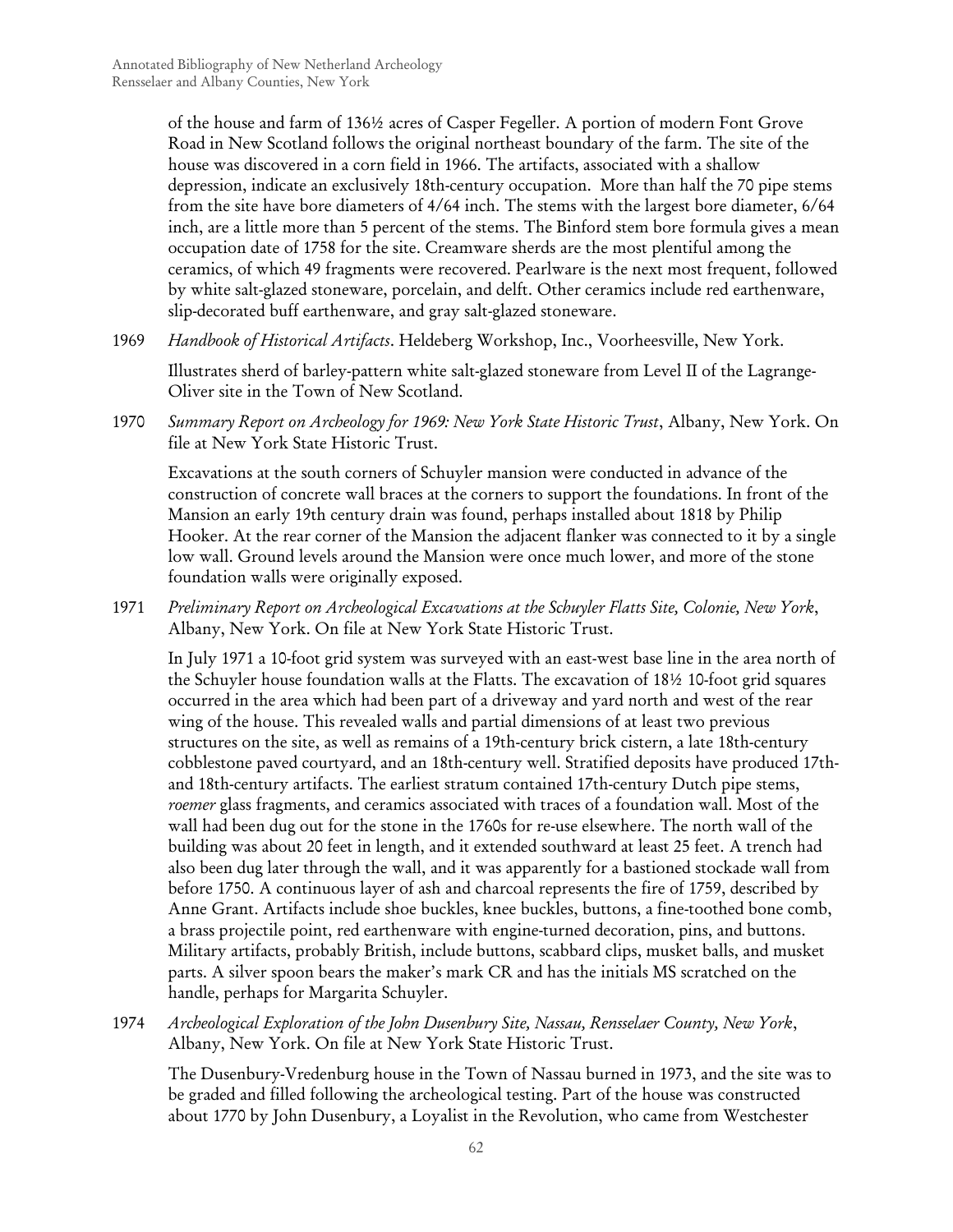County. Three small test units were excavated, and an already-graded area was surface-hunted. The surface hunting recovered 180 ceramic sherds, mostly from the 19th century. Pearlwares perhaps from the late 18th century include green shell-edged rim sherds, polychrome handdecorated sherds, and blue hand-decorated sherds. Less creamware was found; one section of a creamware plate rim is of the "Royal" pattern. One sherd of delft was found. [Note: This sherd may not be tin-glazed delft but instead probably dates from the 19th century.] There was a total absence of red earthenware. There were pieces of hand-wrought iron structural hardware (a gutter hanger and a hinge). The test unit excavations produced an additional sherd of green shell-edged pearlware and hand-wrought iron wedges, one of which is 3½ inches in length.

1974 *Archeology at the Schuyler Flatts, 1974*, Albany, New York. On file at Division for Historic Preservation, New York State Office of Parks and Recreation.

Excavations at the Schuyler Flatts site in 1974 included further uncovering the cobblestone paving that was discovered in 1971. An additional 600 square feet of paving was uncovered with the excavation of six 10-foot squares, with the goal of viewing the paving to detect any possible pattern in the stonework. In one place the stones had been disturbed and crudely replaced where a tree had once stood, and an iron grape shot was found in the disturbance. The earliest artifacts elsewhere above and between the cobblestones appear to date from the 1760s or 1770s, suggesting a date of construction. The cobblestones have been exposed for the first time probably since the early 19th century, and it is now a responsibility to care for this unique feature and to protect it from vandalism. In July and August excavations continued in the 17th-century cellar located to the south of the Schuyler house. This work began in 1972 when heavy machinery used on a sewer line and other construction revealed evidence of 17thcentury occupation. A very deep, filled-in cellar hole with walls made of wooden boards was discovered. The 1974 excavations continued in the remainder of the cellar and revealed that it was an L-shaped structure. On the south wall a set of wooden steps was discovered descending into the cellar. The cellar had been repaired once or twice as the walls caved in, and the final collapse occurred in the late 17th or early 18th centuries. Numerous 17th-century artifacts were recovered. Together with the size of the feature, they suggest that this was possibly the cellar of the house built under the direction of Arent van Curler in 1643.

1974 *Archeology at the Schuyler Flatts: 1971 1974*. Town of Colonie, Heldeberg Workshop, and New York State Division for Historic Preservation.

Philip Pietersen Schuyler acquired the already-established large and valuable Flatts farm from the Van Rensselaers in 1672. It was a natural place for trade with Indians. The historic Schuyler house unfortunately burned in 1962. Because the site was threatened with development, in 1971 the Division for Historic Preservation of the New York State Office of Parks and Recreation undertook rescue excavations in cooperation with the Town of Colonie and the Heldeberg Workshop. Summer field schools were held at the site for high school students and for teachers in an in-service program for teachers from throughout the state. The excavations provided a large amount of data that will help broaden the understanding of the Schuyler family of the Flatts and Albany, which included General Philip J. Schuyler. In addition, the 17th-century material from the site provides a significant comparison with the artifacts excavated at the site of Fort Orange in Albany in 1970 and 1971. A 17th-century stone wall was discovered in 1971 in addition to a trench for the protective stockade built in the 1740s. The 17th-century stone walls appear to be from a structure 20 feet by at least 25 feet in size. The stone foundation of a separate outbuilding, possibly a kitchen, flanking the rear wing of the Schuyler house was also found. It had apparently burned in the fire of 1759. The excavation in 1971 also uncovered about 600 square feet of cobblestone paving to the rear of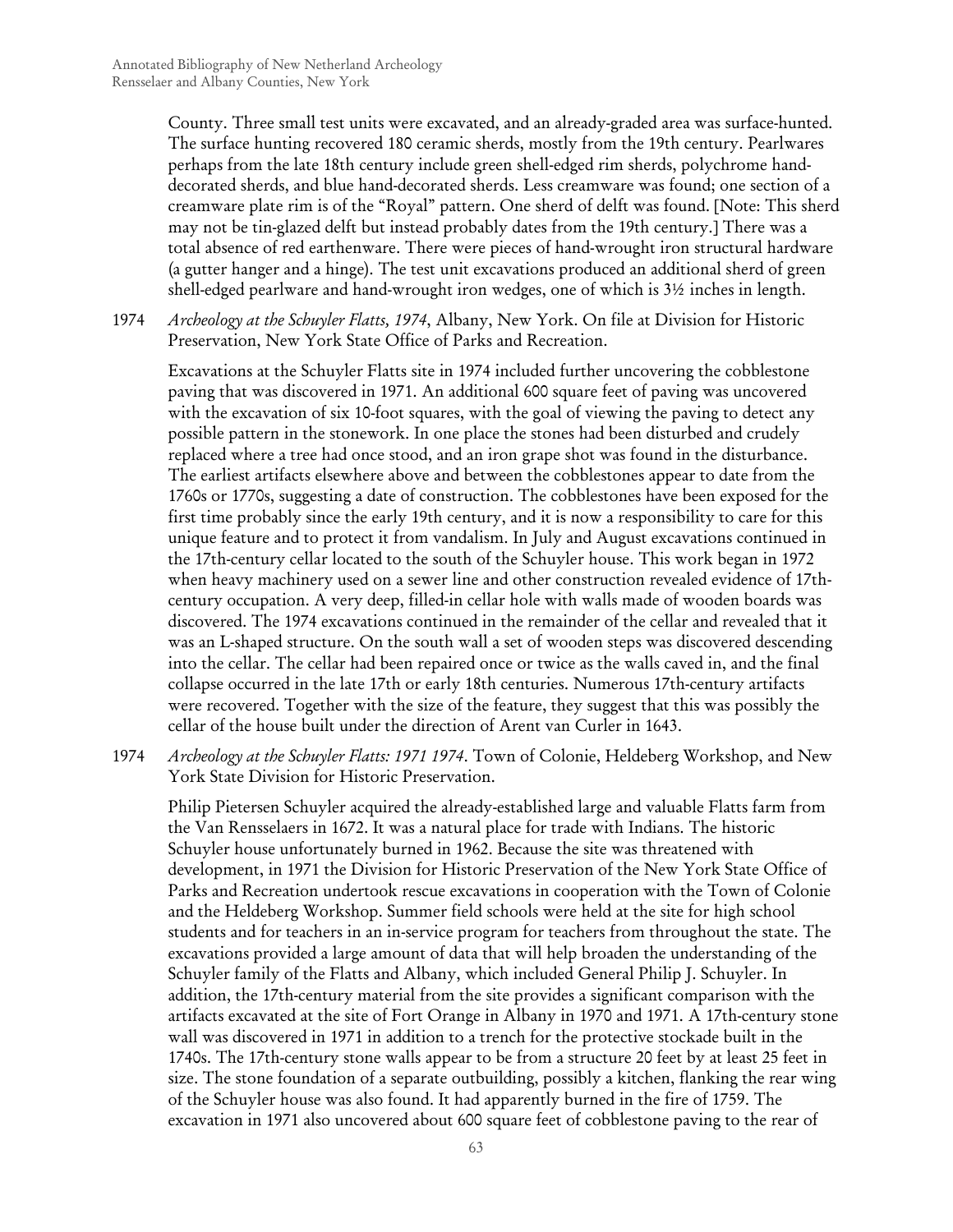the house, and an additional 600 square feet of paving was uncovered in 1974. The earliest artifacts found above and between the stones of the paving date from the 1760s or 1770s, indicating a probable construction period for the cobblestone courtyard. The paving was left intact for possible preservation during future development of the property, or as a possible park. In 1972 excavation commenced in an area to the south of the Schuyler house and continued in 1974. This work revealed a deep L-shaped cellar hole. The cellar had wooden walls and was between 26 and 30 feet in length. An intact set of wooden steps leading into the cellar was found, along with artifacts mostly from the first half of the 17th century. The cellar is possibly the cellar that was built under part of the large farmhouse constructed by Arent van Curler in 1643. It appears the cellar was used until late in the 17th century, with numerous attempts to repair the collapsing cellar walls. Following collapse of the house, the hole may have remained open until about 1730.

1974 Reworked Pipe Stems: A 17th Century Phenomenon from the Site of Fort Orange, Albany, New York. *Historical Archaeology* VIII:104-111.

Excavation at the site of Fort Orange yielded a number of broken 17th-century tobacco pipe stems characterized by the grinding or abrading of notches into each of them as deep as the stem bore to form a series of holes in the side of the stems. They were recovered from contexts dating as early as 1647. Another example was discovered during excavations in Albany, originally the town of Beverwyck laid out in 1652. One possibility is that these stems were fashioned into crude whistles or flutes. Small rustic flutes and recorders are illustrated in many Dutch paintings of the period from ca. 1620 to 1655, suggesting a direct expression at Fort Orange of the current fad in the Netherlands.

1976 *Historical Archeology at Fort Crailo State Historic Site*, Waterford, New York. On file at New York State Parks and Recreation.

Killiaen van Rensselaer established farms in the vicinity as early as 1631. Hendrick van Rensselaer brought his family to live at the Crailo house by 1725. In 1974, when a large sewer line was built under Riverside Avenue in front of the house, excavations revealed 13 pit features containing prehistoric Indian artifacts as well as evidence of 17th-, 18th-, and 19thcentury occupation.

1976 *Historical Archeology at New York State Historic Sites*, Waterford, New York. On file at New York State Parks and Recreation.

A test unit excavated in 1968 at Schuyler Mansion revealed a wall and four soil strata.

1977 Cultural Resource Management at New York State Historic Sites*.* Paper presented at the Spring Symposium of the Council for Northeast Historical Archaeology, Waterford, New York.

In 1969, a major excavation project at Schuyler Mansion rescued valuable research information that otherwise would have been lost.

1980 The Albany Glassworks from 1790 to 1800: A Study of American Industry during the Federal Period. *Journal of Glass Studies* 22:36-52.

The site of the glass factory, located in Guilderland, was tested in December 1962 by Louis F. Ismay. Located on private land, it appeared the site would ultimately be destroyed, and a rescue excavation project was organized. The excavations were conducted during the summers of 1963, 1964, and 1965. At least five separate features were uncovered in the glass factory site. Not only were many fragments of glass, slag, and broken melting pots excavated and collected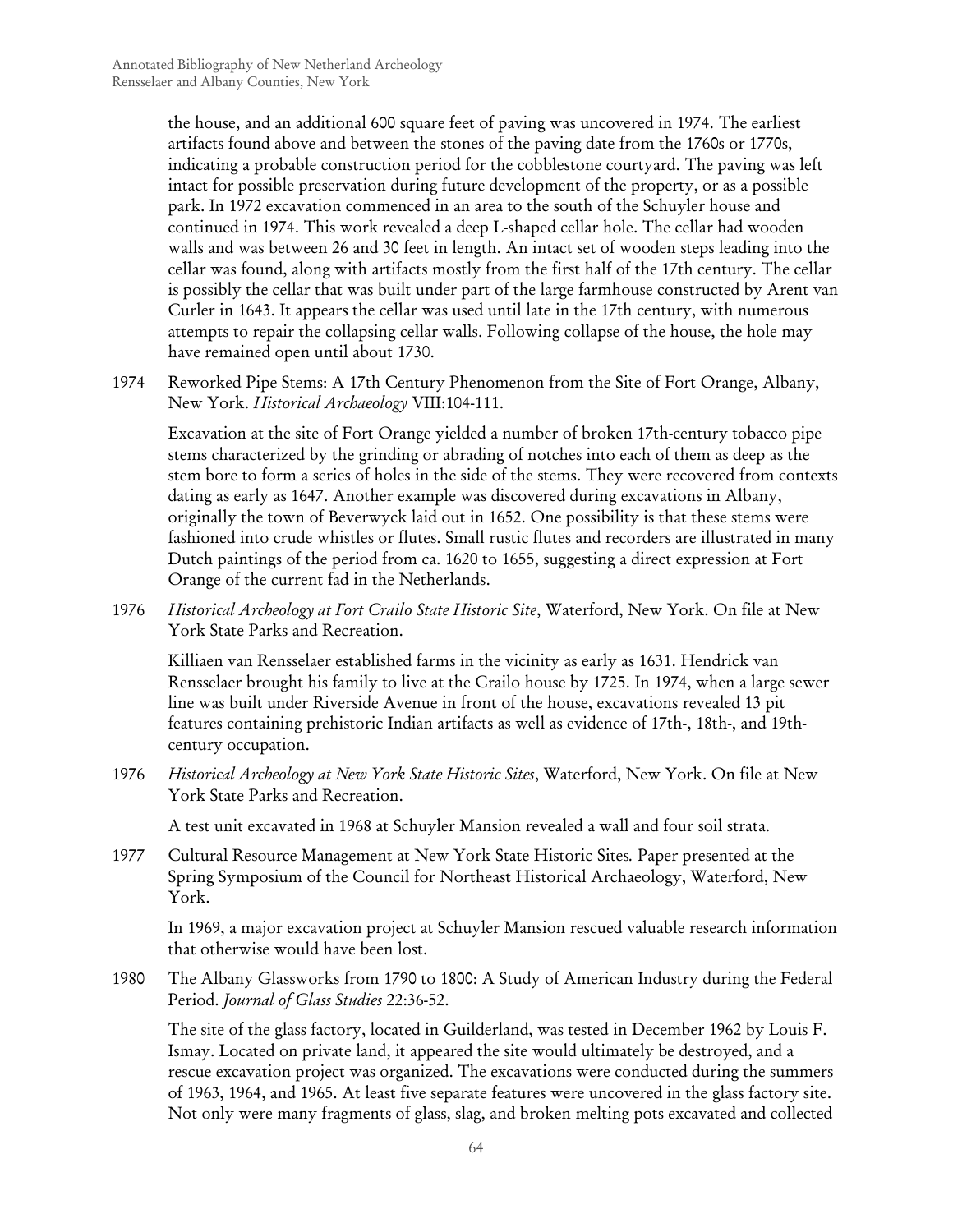but also clay pipes, buttons, garbage bones, oyster shells, and at least one coin that were lost or discarded by workmen. The design and arrangement of the furnaces were found to be nearly identical to the plan of the Amelung glass factory, established in 1784 and excavated in 1962 in Maryland. The glass factory established in Guilderland by Leonard de Neufville of Amsterdam, the Netherlands, in 1785 was abandoned in 1790. De Neufville, deep in debt, was admitted to the Philadelphia Hospital for "madness" in 1797, and he died there in 1812. An Albany merchant and industrialist, James Caldwell, took over the glass factory in 1792. He was owner of a prosperous snuff, chocolate, and mustard factory in Albany, and he apparently needed a convenient source of hand-blown mustard bottles. Others joined the company. The glass factory soon suffered from numerous difficulties and losses. Large quantities of cheap window glass, for example, were being imported from France. The company reorganized in 1795, but friction between the directors developed as early as 1796. By 1800 two rival factions had hopelessly split the company.

1980 *Historical Notes on the Schodack Islands, Located in Rensselaer, Columbia, and Greene Counties, New York*, Waterford, New York.

Profitable agriculture and the proximity of mills for grinding grain combined ideally with opportunities for close trading contacts with the Indians at Schodack at least well into the 18th century. The site of the Indian village in the 18th century apparently represents one of the last traditional habitation sites to be given up by the Mahicans as they dwindled in number. The archeological sites on Schodack Island are vulnerable and fragile resources that must be carefully protected with increased public use of the State Park.

1980 'P.G.' Fleur de lis Pipe Stems. *The Society for Historical Archaeology Newsletter* 13(2):18.

A number of different types of fleur-de-lis marks appear impressed on the Dutch clay pipe stems that have been excavated at the site of Fort Orange (1624-1676). One common type of stamped fleur-de-lis mark, which appears on the stems singly as well as in groupings, is the fleur-de-lis with initials PG incorporated within the mark. Other examples of pipe stems with this distinctive mark have been found at the Stadt Huys site in New York City and in excavations under Riverside Avenue in Rensselaer, N.Y., across the Hudson River from Fort Orange. Information is sought on other occurrences of pipe stems with this mark.

1982 A Brief Survey of Selected Items of Dutch Material Culture of the 17th Century at Fort Orange, in Albany, New York*.* Paper presented at the Society for Historical Archaeology Annual Meeting, Philadelphia, Pennsylvania.

Striped tubular beads of Kidd and Kidd type IIIbb appear at Fort Orange as well as in the Indian contact site at Crailo dating about 1625 to 1650. Cut brass or copper kettle fragments were also found at the Crailo site, but relatively few were found at Fort Orange.

1982 Glass Beads from Fort Orange (1624 1676), Albany, New York*. Proceedings of the 1982 Glass Trade Bead Conference*:83-110.

The Fort Orange excavations produced 324 glass beads, representing 80 Kid and Kidd varieties. Round glass buttons were not included as beads, and a number of crumbly blue-green glass beads were so degraded they could not be retrieved. The Kidd and Kidd bead typology facilitates useful comparative analyses. The most frequently occurring variety of bead at Fort Orange is variety Iva11, circular in shape, of clear glass with an opaque white middle layer. The second most frequent variety, IIIa12, is a tubular bead of transparent navy blue with an opaque white middle layer. The greatest concentration of all tubular beads was north of the fort's east entrance path in front of the Staats-Van Twiller-Van Rensselaer house. The greatest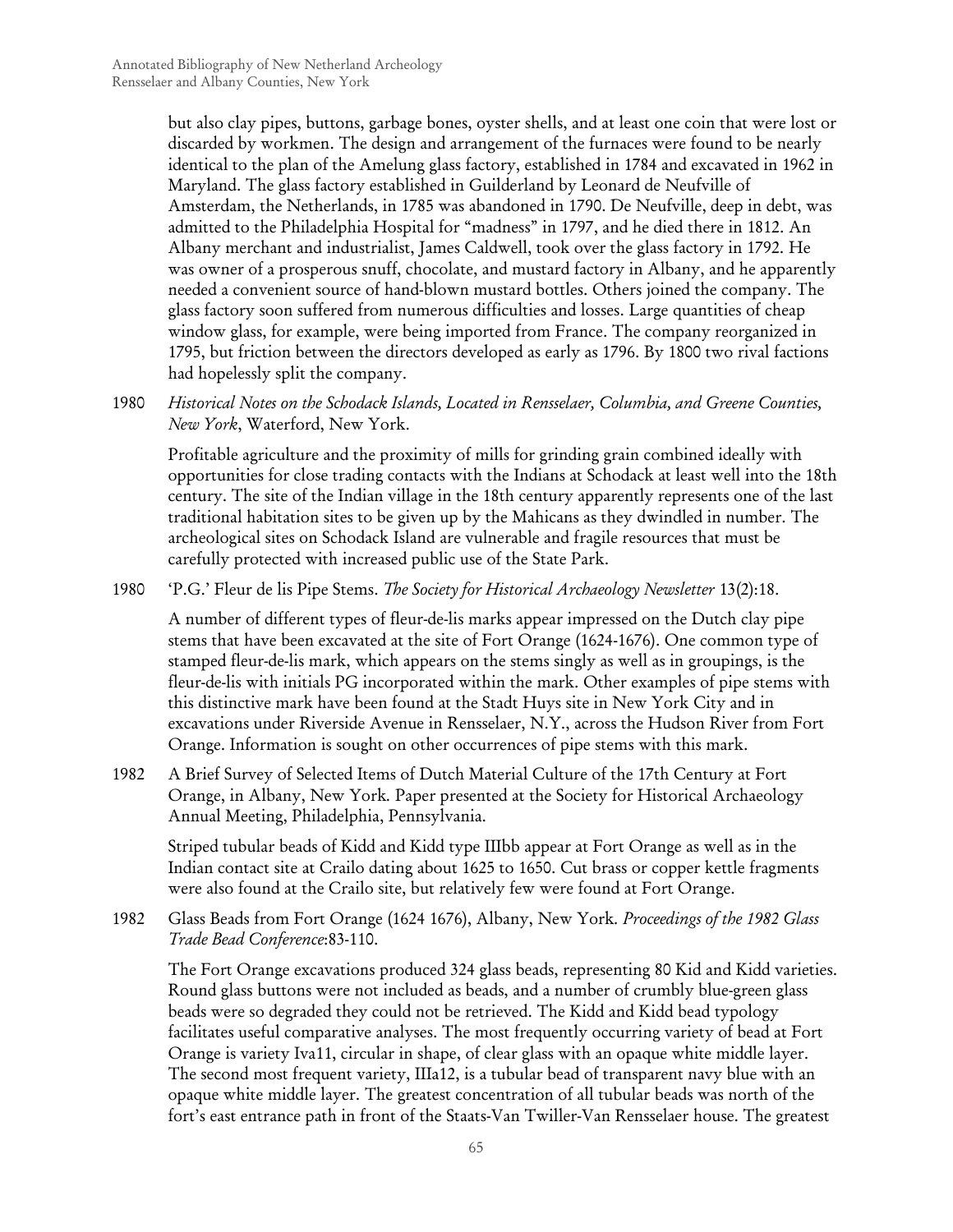concentration of all rounded beads was closer to the entrance path in front of the southwest corner of that house. This suggests the intensified trading activity in this area of the site. South of the entrance path, tubular beads predominated along the south wall of Labatie's house, while farther away to the south there were mostly rounded beads. [Note: Later research has indicated that what was thought to be the south wall of Labatie's house was actually an earlier building in the fort. Instead, south of the entrance of the fort, tubular beads predominated in front of the north end of the Labatie house closest to the entrance, while there were mostly rounded beads farther south in front of the Labatie house.] There were relatively few beads in and around the Van Doesburgh house. At other archeological sites, it is known that tubular beads reached their maximum popularity about 1650. Comparison of the 14 most common bead varieties at Fort Orange (74.99 percent) with the occurrences of those bead types at 21 other excavated sites reveals a uniform chronological progression westward of sites having maximum correlations with the Fort Orange Dutch bead types. Those sites have median occupation dates from as early as 1565 to the most recent date, 1690.

1982 *Van Buren Site, Town of East Greenbush, Rensselaer County, New York*. On file at OPRHP, Waterford, NY, Cultural Resource Information System, http://cris.parks.ny.gov.

The Van Buren site may have been occupied as early as 1631, as per the initial arrival of Cornelis Maesen van Buren. The van Buren house may have been replaced c. 1670 when the property was passed to Cornelis Teunis van Veghten. Archaeological materials, including broken Dutch yellow brick, building stone, 17th Century glass, Westerwald stoneware and other ceramics, etc., corroborate that the site was occupied as early as the early- to mid-17th Century. Patterns on the Westerwald stoneware fragments match those from contemporary Fort Orange. According to land survey records of 1792, a hay barrack is noted at the site. During the 18th Century, the property was owned by the Douw family. An 18th to 19th Century scatter of artifacts was also found.

1984 Chinese Influences and the 17th Century Hudson Valley Dutch*.* Paper presented at the New-York Historical Society

Dutch majolica decorated in blue, copied directly from blue-decorated Wan Li porcelain that began to be imported to the Netherlands in 1602, became very popular, especially after about 1620. One pattern that was copied from porcelain, the "bird on rock," is on at least two fragments of Dutch majolica excavated at Fort Orange. Other majolica sherds recovered from Fort Orange are plate rims with typical Wan Li patterns, including flowers or peach symbols. One Dutch majolica plate excavated at Fort Orange originally had a rim decorated in the Wan Li pattern, but the rim has been carefully chipped away. This left a circular plaque with a crude Chines painting that could be hung on the wall. A very similar Chinese painting is at the center of a majolica bowl excavated in the Netherlands and dating from between 1600 and 1625. A blue-decorated tin-glazed bowl from about 1640 excavated at Fort Orange has tin glaze on front and back, unlike Dutch majolica, and this vessel represents a new development of finer delft ware imitating Chinese porcelain more closely. Some of this ware is so skillfully made that it looks exactly like porcelain; other examples of decoration are simplistic copies of Chinese scenes and include plates from the 1660s or 1670s. Examples of both types were found at Fort Orange. True porcelain was very expensive, and only a few fragments from the 17th century were found at Fort Orange and the Schuyler Flatts. From the Flatts there is a porcelain plate rim with the Wan Li peach symbol decoration. From Fort Orange there are fragments of a Chinese porcelain mustard pot dating from between 1640 and 1660.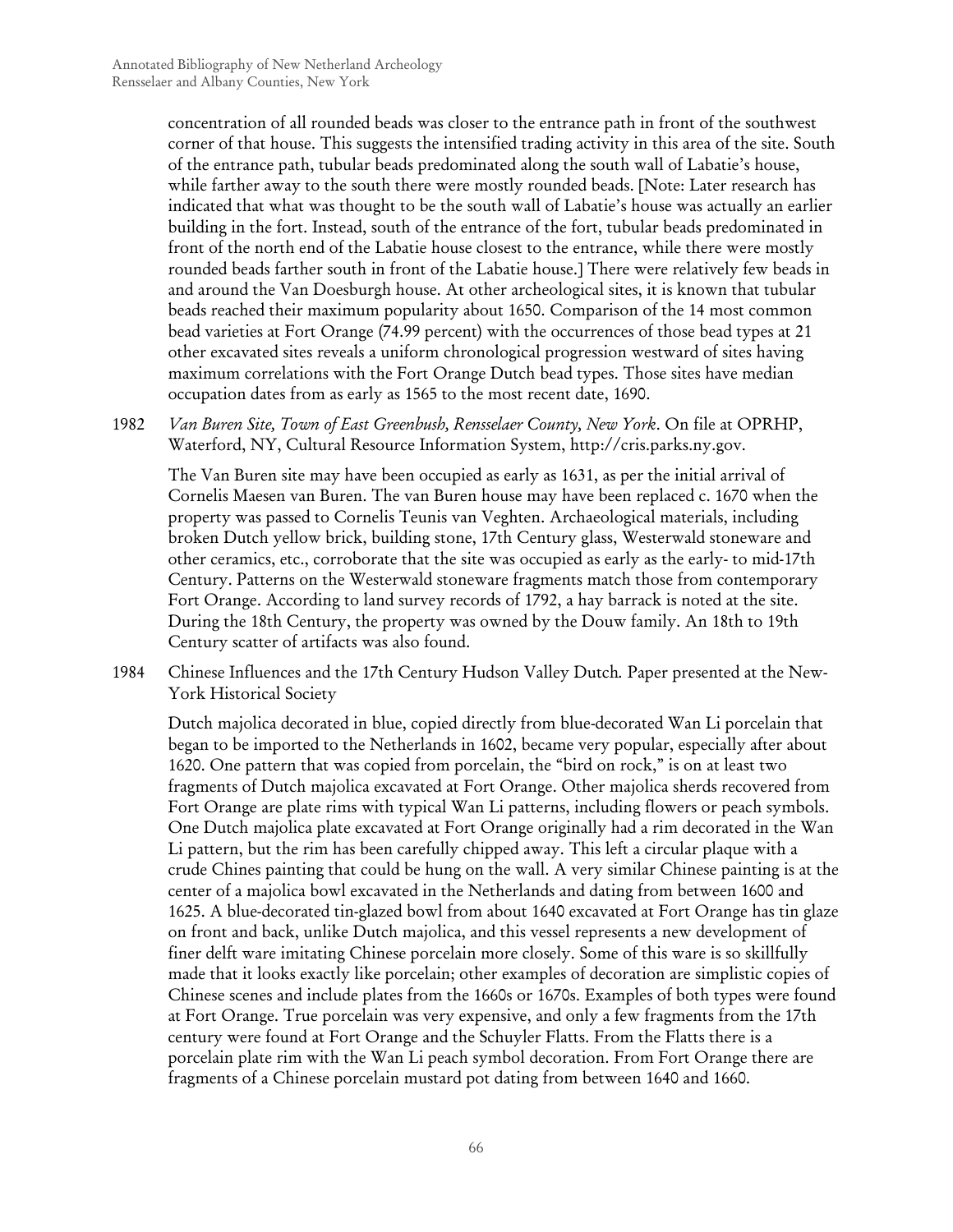1984 Dutch Sites of the 17th Century in Rensselaerswyck*.* In *The Scope of Historical Archaeology: Essays in Honor of John L. Cotter*, edited by D. G. Orr and D. G. Crozier, pp. 63-85. Laboratory of Anthropology, Temple University, Philadelphia, Pennsylvania.

The excavations at the site of Fort Orange continued through the entire winter of 1970 and 1971. The Department of Transportation provided a heated shelter which enabled completion of the rescue excavation so as not to delay construction of the new Interstate 787 highway across the site. This work was followed in 1972 and 1973 with the monitoring of excavations during the installation of power conduits in Albany under Broadway, State Street, and South Pearl Street. Albany, established in 1652 as the town of Beverwyck, and Fort Orange were both under the jurisdiction of the West India Company. Rensselaerswyck, the separate farming colony that was established in the area around Fort Orange in 1630, came into conflict with the West India Company, and sites in Rensselaerswyck offer an intriguing opportunity to make comparisons with West India Company sites. The Schuyler Flatts was perhaps the finest and most extensive Rensselaerswyck farm in the 17th century and was settled by Arent van Curler in 1643. Across the river from and south of Fort Orange is Crailo, a site occupied By Dominie Megapolensis in the 1640s. Farther south is the Van Buren site, the location of a farmhouse built probably by Cornelis Maessen van Buren in 1639 and occupied until perhaps 1696. The Fort Orange excavation exposed features of the fort and a large artifact assemblage from the 1624 to 1676 period of occupation. In Albany the excavations under State Street revealed the original water pipes from Albany's first water system, installed in 1678. Thin cut and worked bark fragments were found under South Pearl Street, and under Broadway in front of Union Station remains of a corduroy street surface were revealed from 3 to 4 feet below the modern street level. The three sites in Rensselaerswyck are the Flatts, the pits under Riverside Avenue at Crailo, and the Van Buren site. Trade goods were found at all three sites, although there are fewer beads. Rhenish stoneware sherds found at the Flatts are from a Westerwald jug with a frieze telling the story of the Prodigal Son. As at Fort Orange, the tinglazed ceramics at the Crailo Riverside Avenue and Van Buren Rensselaerswyck sites outnumbered the red earthenware Dutch utility ceramics, but not at Arent van Curler's farmhouse at the Flatts site. The predominant ceramic type at the Flatts was Rhenish saltglazed stoneware.

1984 Glass Beads from 17th Century Sites in the Upper Hudson Valley*.* Paper presented at the Annual Meetings of the Society for Historical Archaeology and the Conference on Underwater Archaeology, Williamsburg, Virginia.

Of the more than 300 glass beads excavated at Fort Orange, only 36 percent are tubular bead varieties. The varieties of glass beads that were recovered at Fort Orange are not necessarily the types most often found at 17th-century Indian sites. Possibly the beads from Fort Orange include types that were less popular left-overs from the Indian trade, not to mention the possibility that the Dutch also wore beads. Glass beads also have been found at other 17thcentury Dutch sites in the region around Fort Orange, which was the colony of Rensselaerswyck established in 1630. The purpose and function of Rensselaerswyck was intended to be very different from Fort Orange, a trading center. Beads have been recovered from at least three Rensselaerswyck sites: from Crailo and from the Van Buren site across the Hudson River from Fort Orange and from the Schuyler Flatts site about 4 miles north of Fort Orange. However, in contrast to Fort Orange, relatively very few beads have been found at these Rensselaerswyck sites. The greatest number is from the excavation of the cellar of the Van Curler house at the Schuyler Flatts site, dating from 1643, where the bead sample consists of only 20 specimens. Of the beads from this site, 40 percent are tubular varieties. Only 30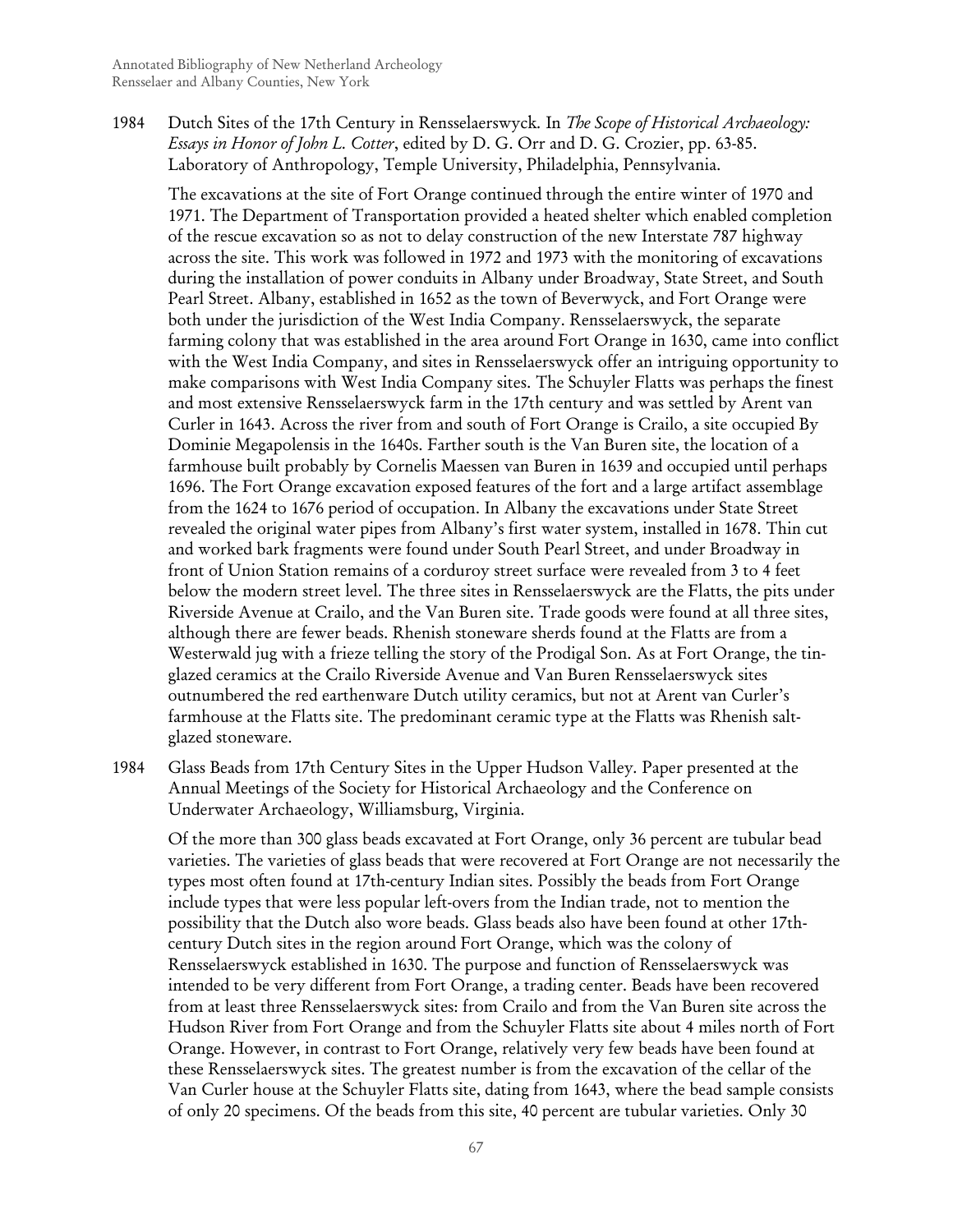percent of the Van Curler cellar beads match any of the 14 most common varieties (75 percent) of the Fort Orange beads. Conversely, the 20 beads from the Van Curler cellar correspond to 32 percent of all the Fort Orange beads.

1985 Archaeological Excavations in the Site of Fort Orange, a Dutch West India Company Trading Fort Built in 1624. *New Netherland Studies: An Inventory of Current Research and Approaches. Bulletin Koninklijke Nederlandse Oudheidkundige Bond* 84(2-3):68-79.

Although at least four of the 34 State Historic Sites maintained, operated, and interpreted by the State of New York from as early as 1850 were initially occupied by the Dutch in the 17th century, and although translations of the colonial New York Dutch records occurred in the 1850s by E.B. O'Callaghan and by A.J.F. van Laer early in the 20th century, it was not until 1970 that archeologists in New York located and carefully excavated the very first extensive colonial Dutch site of the 17th century. The site was Fort Orange, built by the West India Company in 1624 and abandoned by the English in 1676. The site remained relatively intact in a field south of Albany until the construction of a house destroyed part of the site in the 1790s and the construction of a concrete railroad crash wall in 1932 destroyed another part of the site. What remained lay preserved under a city street and a parking lot. In 1970 that area was in the path of a new arterial highway, and rescue excavations were conducted through the cold winter of 1970 and 1971. This work revealed remains of a house that could be identified from the original Dutch deeds as the house of Hendrick Andriessen van Doesburgh, built against the south wall of the fort. Behind the house was uncovered a portion of the south moat of the fort. The south wall of the fort was evidently nothing more than a stack of horizontal logs held up by vertical posts. The south moat also adjoined a stone ravelin. The Van Doesburgh house had a shallow cellar constructed with wooden plank walls about 1651. By 1664, when English soldiers lodged in the house, it was decrepit and ready to collapse. Using the Dutch deeds, it was also possible to identify part of another cellar as the house built by the wife of Abraham Staats in 1642. Remains of another structure are from the brewery of Jean Labatie built in 1647. [Note: The walls that were found were not those of the Labatie brewery but instead were probably part of a guard house next to the east entrance into the fort.] The artifacts include few military items, aside from two cannon balls, a bit of chain mail, gunflints, pieces of small lead shot, and part of a wheel lock firearm. Fragments of ceramics, glassware, and clay pipes were numerous and varied. The excavation produced only a few coins, many glass trade beads, and 57 small wampum beads, of which 30 are white and 27 are purple.

1985 Memorandum re: the Van Buren Site, pp. 3.

During a visit to the Van Buren site on 15 April 1985, a second site, the Papscannee Creek Site, was identified within the immediate vicinity of the Van Buren Site. Surface finds included a scatter of red and yellow bricks, 17th-Century pipe stem fragments, a small fragment of majolica, as well as various 19th Century fragments (e.g. pipe stems, ceramics, and glass). These sites are among the earliest farms of Rensselaerswyck and were closely associated with Greenbush, Crailo, and other farms on the east side of the river.

1986 The Beginnings of Modern Historical Archaeology in the Northeast and the Origins of the Conference on Northeast Historical Archaeology. *Northeast Historical Archaeology* 15:2-15.

Historical archeology entered a remarkable period of growth and development following World War II beginning in the late 1940s and continuing through the 1950s. Early projects in this period included the amateur excavations at the 18th-century Vereberg Tavern site near Albany, discovered during Thruway construction in 1953 and 1954.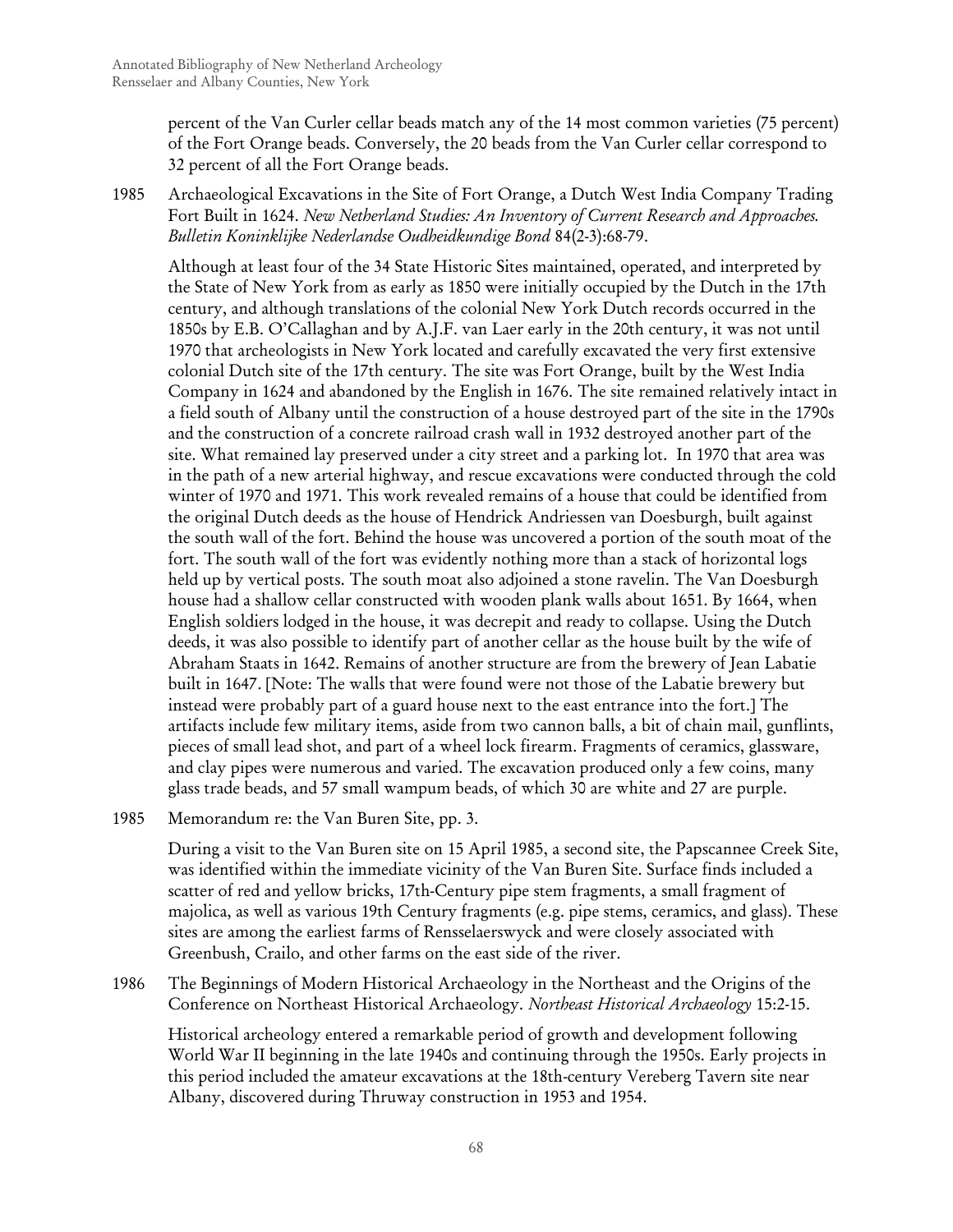1987 Archeological Evidence of Dutch Wooden Cellars and Perishable Wooden Structures at Seventeenth and Eighteenth Century Sites in the Upper Hudson Valley*.* In *New World Dutch Studies: Dutch Arts and Culture in Colonial America, 1609 1776*, edited by R. H. Blackburn and N. A. Kelley, pp. 13-35. Albany Institute of History and Art, Albany, New York.

Excavations in 1966 during a field school sponsored by the Heldeberg Workshop at the site of the Jacobus Lagrange farm house site located in the Normans Kill valley, dating from about 1720, were commenced in an effort to identify distinctive patterns of Dutch cultural behavior from the material at the site. It was found that the stone cellar wall of a later house on the site was built across the filled-in remains of a wood-lined cellar measuring about 9 by 12 feet in size. On the floor of the cellar were found squash, melon, or pumpkin seeds. In Albany, excavations in 1970 and 1971 revealed the remains of wooden cellars, the most intact of which once existed under the Van Doesburgh house of ca. 1651. Excavations followed at the Schuyler Flatts site north of Albany, and remains of a deep wooden cellar were found that corresponded in size to the cellar construction of which was documented by Arent van Curler in 1643. In excavations for a power conduct under State Street and Broadway in Albany in 1972 and 1973, trenching revealed the collapsed walls of at least three wooden cellars. One was in Broadway, one was in State Street just east of Chapel Street, and one was opposite Lodge Street. The cellar opposite Lodge Street was built of pungent yellow pine and may have been from a structure associated with the fort. Excavations in 1986 on Norton Street, at the KeyCorp site, revealed remains of the Volkert Jansen Douw house built possibly as early as 1647. It became the Reformed Church almshouse in 1685. Excavations uncovered stone foundation walls, with a wood plank floor laid directly on the natural clay.

1988 The Archeology of Colonial New Netherland*.* In *Colonial Dutch Studies: An Interdisciplinary Approach*, edited by E. Nooter and P. U. Bonomi, pp. 52-77. New York University Press, New York and London.

The archeology of colonial Dutch sites in New Netherland has emerged in the 1970s as a prolific source of new information. When Simeon De Witt surveyed land south of the city of Albany, laying out new city blocks and streets, he carefully recorded the visible outline of the site of Fort Orange. He purchased for himself the two lots that included much of the site and built his new home there. What he found during the construction or whether he retrieved artifacts remains unknown. Discoveries of colonial artifacts occurred elsewhere in Albany during the 19th century, and Albany City Historian predicted that when construction of the Port of Albany commenced in 1926 there would be the important discovery of evidence that a French fort was built there in 1540. Rescue excavations were conducted by the New York Historic Trust at the site of Fort Orange in 1970 and 1971 and at the Schuyler Flatts site from 1971 to 1974. At the Flatts the cellar of Arent van Curler's farmhouse of 1643 was discovered. In 1972 at the Crailo State Historic Site, excavation of a deep sewer line under the street in front of the house revealed evidence of early 17th-century Dutch-Indian contact and trade.

1988 Aspects of Continuity and Change in Colonial Dutch Material Culture at Fort Orange, 1624- 1664, Department of American Civilization, Graduate School of Arts and Sciences, University of Pennsylvania.

The excavations at the site of Fort Orange during the winter of 1970 and 1971 revealed the partial remains of at least four structures inside the fort, the pathway leading to the east entrance of the fort, the cobblestone-lined south moat, and the corner of a possible stone ravelin on the south side of the moat. The most extensive evidence of a structure was the wooden cellar of the house of Hendrick Andriessen van Doesburgh of about 1651. Remains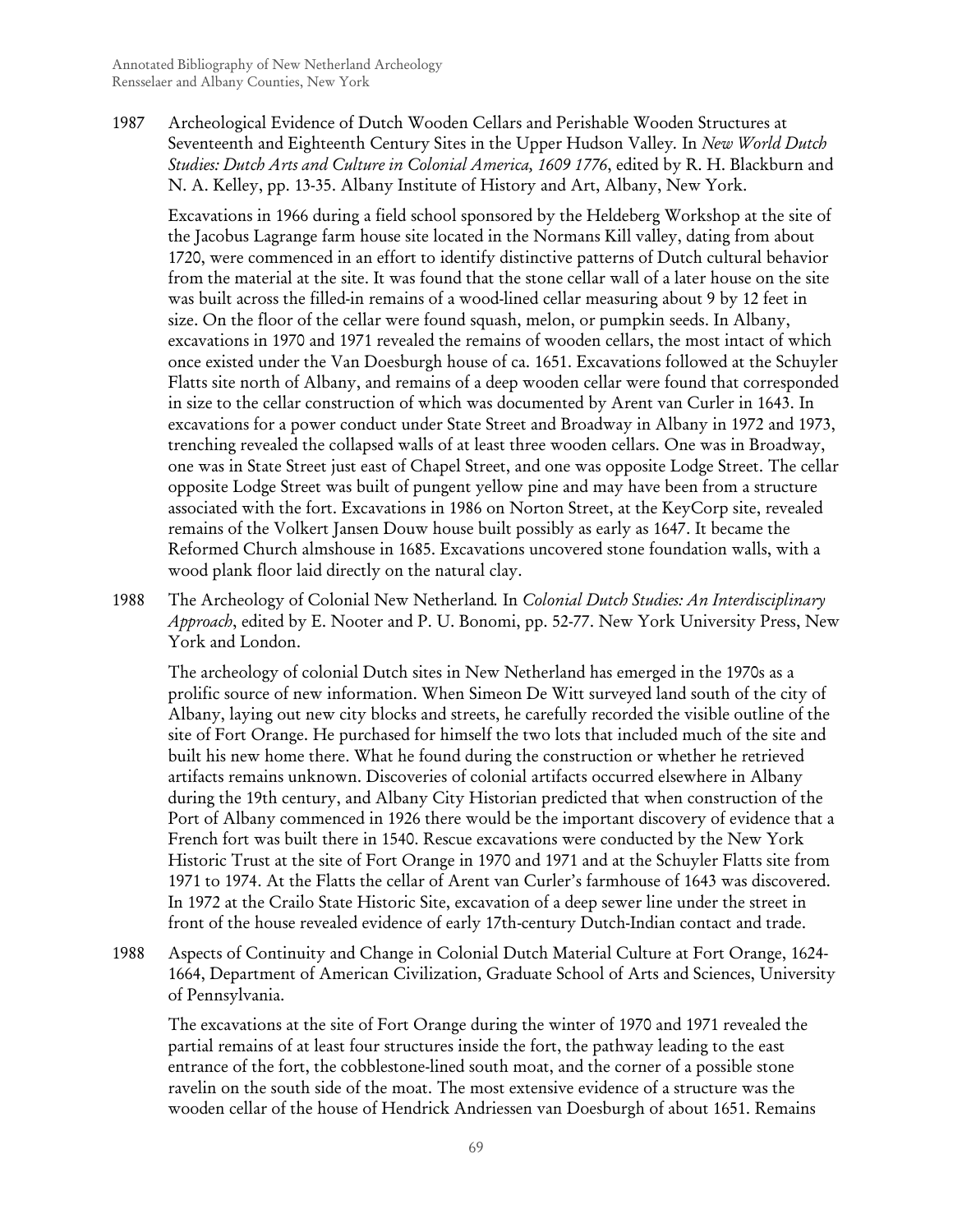were also found of part of the cellar of the house built by the wife of Abraham Staats in 1648. The corner of a third wooden cellar may have been the house of Hans Vos in the 1650s. The brick walls of a fourth structure may have been the brewery built by Jan Labatie in 1647. [Note: Subsequent documentary research has indicated this was not the Labatie brewery but instead the walls of a much earlier building, possibly a guardhouse house adjacent to the east entrance into the fort.] The Indian pits excavated across the river and south from Fort Orange beneath Riverside Avenue in front of Crailo contained 86 percent tin glazed earthenware, compared to amounts between 50 and 71 percent of the total ceramics in features in Fort Orange, except for the Van Doesburgh house and the adjoining tavern dump where there was less. Other 17th-century sites in Rensselaerswyck have only 40 percent or less tin glazed earthenware. The Riverside Avenue pits also produced an iron Jews harp of the same form as one found in Fort Orange in a layer believed to predate 1624. An Indian pottery sherd at Fort Orange with an incised "ladder" design that is characteristic of Kingston Incised pottery dates perhaps from the 15th- or 16th-centuries and is of a type that is found at other sites in the St. Lawrence, Hudson, Mohawk, and upper Delaware Valleys, including the Riverside Avenue site at Crailo. Quartz crystals have been found at Crailo and the Van Buren site south of Crailo as well as in Fort Orange.

1988 Castleton Island State Park: A Discussion of its Historical Significance and Archeological Potential*.* Paper presented at the The Division for Historic Preservation Annual Meeting, Waterford, New York.

Castleton State Park is the new name for the three historic islands that were Upper Schodack, Lower Schodack, and Houghtaling Islands. They have been covered and connected together with dredging spoil from the deepening of the Hudson River channel beginning in the 1920s, although much of Upper Schodack Island is free of dredging spoil. Archeological resources include not only a still standing Victorian house and sunken canal barges but also probably 17th- and 18th-century farms and Mahican Indian sites buried under the dredging spoil. The dredging spoil, while protecting archeological remains, also makes those sites less accessible for archeological research. In any case, the sites of the Mahican Indian village and the colonial house sites, if they can be located, should be protected and sampled if possible rather than extensively excavated. An extensive or total excavation, if properly conducted, would nevertheless destroy these resources and would be extremely expensive.

1990 *Notes on the Garret Cornelise van Ness House Site, 1739, Town of Hoosick, Rensselaer County*. On file at OPRHP, Waterford, NY, Cultural Resource Information System, http://cris.parks.ny.gov.

Gerrit Conelise van Ness was baptized in 1702. He married Sarah van den Bergh in 1724, and shortly thereafter established their home on the Hoosick River. They had eight children; the first was Cornelis, born in 1726, and the last was Nicholas, born in 1744. The 1739 survey for the patent of Walloomsac identified the location of the Van Ness House, which when collated with modern maps, can be relocated. The archaeological integrity of the site has not yet been determined.

1991 The Archeology of Fort Orange and Beverwijck*.* In *A Beautiful and Fruitful Place: Selected Rensselaerswijck Seminar Papers*, edited by N. A. M. Zeller, pp. 326-349. New Netherland Publishing, Albany, New York.

This paper was presented in September 1986. Some of the most important archeological deposits in Albany still exist under the city streets, despite the numerous utility lines that have been installed under them. The construction of large buildings from the late 18th-, 19th-, and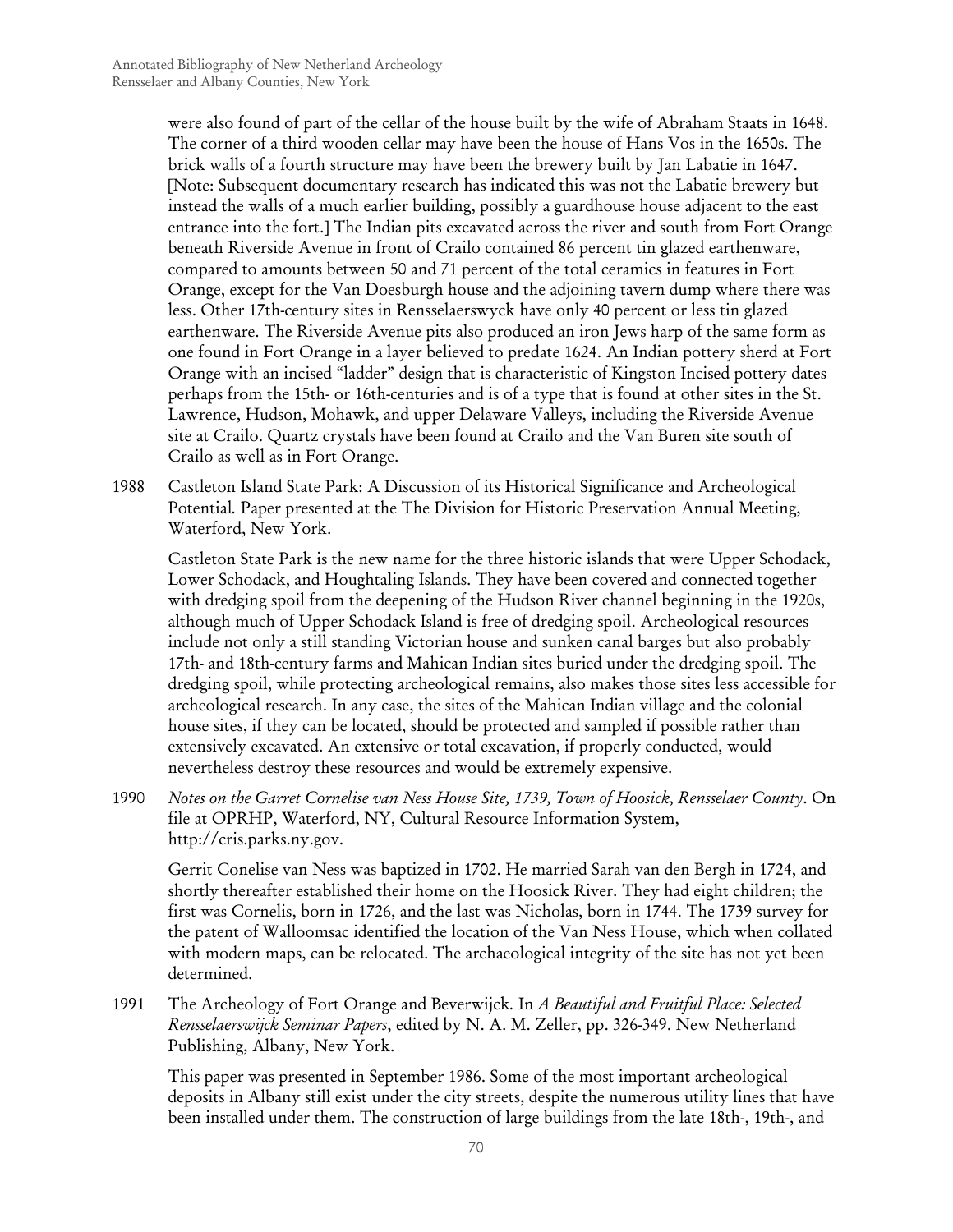20th-centuries have destroyed other remains, except where buildings had no deep cellars. Records of Dutch artifacts that were found during such construction are few, but by 1847 the "little yellow bricks" used by "the Dutch of Fort Orange" were well-known. Remains of the city's stockade wall and human burials were occasionally discovered in the 19th century. The excavation of a part of Fort Orange occurred beginning in October 1970 and continued during the winter. The artifacts provide information on the used by the Dutch in their homes as well as for trade with the Indians. Trenches dug to install electrical conduits under Broadway, State Street, and South Pearl Street in 1972 and 1973 were monitored by archeologists, and many additional artifacts were recovered. Under South Pearl Street, thin bark that had been cut to make small baskets or other utensils was recovered. The KeyCorp site was excavated in 1986, revealing the cellar of the house of Volkert Jansen Douw possibly from as early as 1647, which became an almshouse in 1685. There were stratified deposits, and many Dutch and English artifacts, including extensive evidence of wampum-making. To the south of the site and across Beaver Street was the Dutch burial ground, and excavations there in advance of construction of a parking garage revealed burials.

1991 The Dutch at Fort Orange*.* In *Historical Archaeology in Global Perspective*, edited by L. Falk, pp. 21-67. Smithonian Institution Press, Washington and London.

It is estimated that little more than 5 percent of the original area of Fort Orange was excavated in 1970 and 1971, but an abundance of material for further research was recovered. A larger percentage of the site has been destroyed by the construction in 1932 of a concrete railroad abutment wall and by the building of row of houses in the 1790s along Broadway. Partial remains of four structures in the fort were uncovered, and the translated and published Dutch deeds and court records made it possible to identify three of them, each of which had cellars with wood plank walls. This type of construction clearly was not intended to be permanent, but the houses above those cellars were refined and well finished. The Van Doesburgh house had leaded casement windows with colorful enameled roundels. The roof was a durable pantile roof. Inside, walls were ornamented with delft tiles decorated with blue-painted figures of animals and people. Square, flat, red earthen floor tiles with brown or green lead glazes were used to pave fireplace hearths or floors. Curiously, the cellar below this house was filled with more than a foot of silt and garbage that had accumulated from its construction about 1651 until the house collapsed about 1664. Also, it is curious that overall the ceramics from Fort Orange consisted of a greater number sherds of expensive tin-glazed Dutch majolica and faience (delft) and a lesser number of lead-glazed utilitarian red earthenware sherds. Fragments of Indian pottery were found within the houses and elsewhere at the site, and in the pathway that led from the east entrance into the fort were found fragments of a complete Iroquois smoking pipe with an effigy face on the bowl. It was perhaps acquired by an appreciative Dutch trader or collector.

1993 Early Albany: Buildings before 1790*.* In *Albany Architecture*, edited by D. S. Waite, pp. 21-58. Mount Ida Press, Albany, New York.

Excavations at the site of Fort Orange revealed sections of the foundation of one structure that was probably part of the original fort of 1624 and stood just inside the fort near the east entrance. The foundation consisted of large, soft, crumbly dry-laid red bricks lined on each side with large cobblestones. Later, houses were built inside the fort by private traders, while the moat was lined with cobblestones and a stone ravelin was added. The shallow cellars of three houses were exposed in the excavation, and each cellar consisted only of plank walls and flooring. The cellars clearly were not permanent, but the houses above them were well furnished. The most extensive remains were those of the house of Hendrick Andriessen van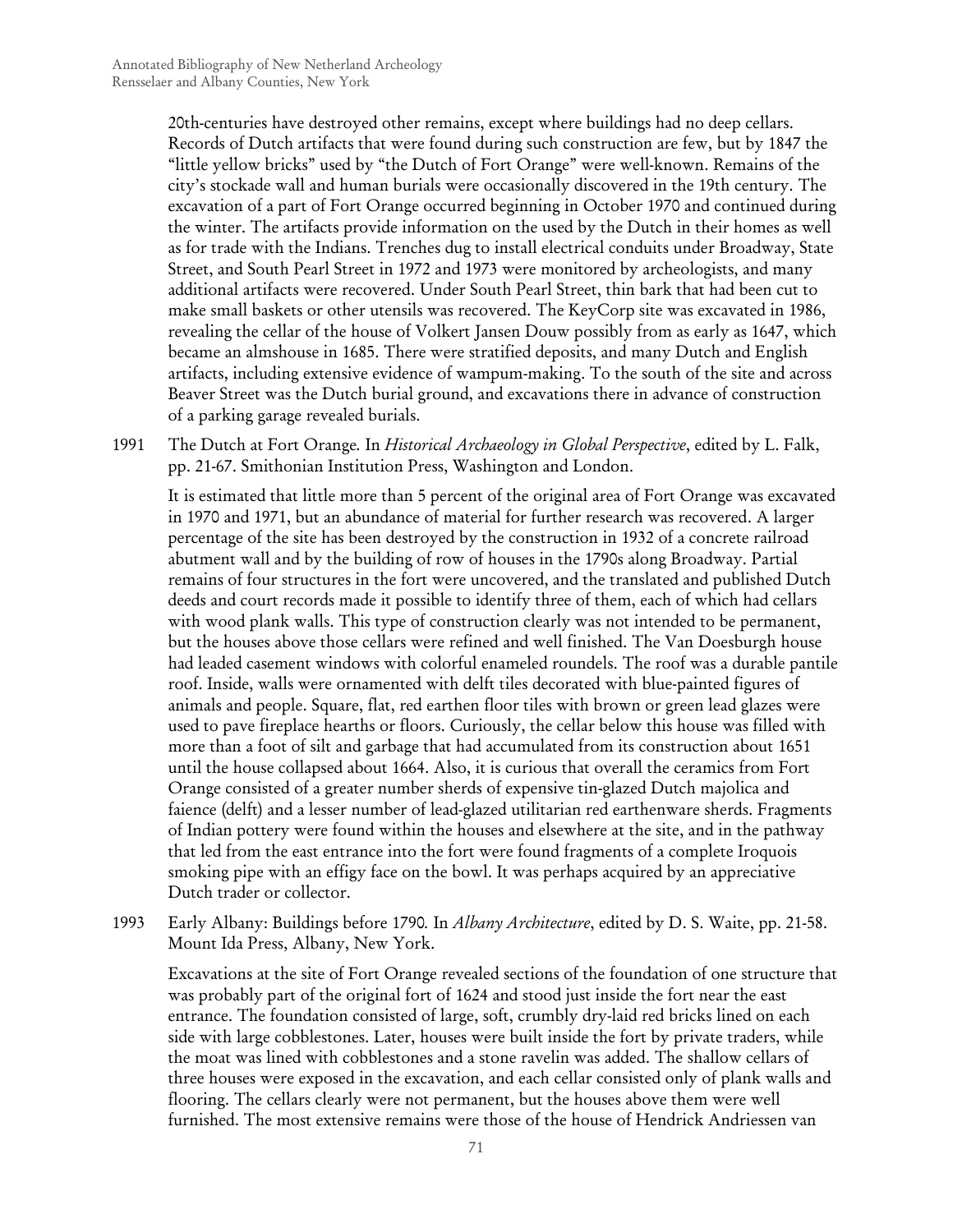Doesburgh. The house had a pantile roof, and inside there were blue-decorated delft tiles lining the walls or fireplace. There were leaded casement windows with fancy roundels that had enameled inscriptions and other decoration. Clear red-glazed square tiles and green-glazed square tiles probably paved a fireplace hearth or may have been used for an entire floor.

1993 The Mahicans, the Dutch, and the Schodack Islands in the 17th and 18th Centuries. *Northeast Historical Archaeology* 21-22:96-118.

The island now known as Castleton Island once consisted of three separate islands, the history of which can be traced from 1609 through the entire colonial period. Despite extensive purchases of land by the Dutch elsewhere on both sides of the Hudson River beginning soon after 1630, the Mahican Indians resisted selling these fertile islands to the Dutch until a period of crisis after 1660. Mahicans continued to occupy the islands. A map dated 1730 shows a cluster of Indian houses on the northeast corner of Moesmans Island, and a traveler in 1744 reported seeing "a small nation" of Mahicans "with a king that governs them" on the same island. Deep deposits of dredged spoil from the Hudson River presently cover the islands and protect archeological resources presumably including the Mahican Indian village site. Castleton Island is currently protected as an undeveloped State Park. [Note: The name has been restored to Schodack Island, and the area has been developed as a State Park.]

1995 The Fort Orange and Schuyler Flatts NHL. *CRM* 18(7):15-19.

Crailo is one of at least three State Historic Sites that represent New York's 17th century Dutch history and that has significant but finite buried archeological resources. The excavations at Fort Orange and the Flatts enabled the effective interpretation not only of Dutch pantiles but also of ceramics, trade goods, and other material from the first half of the 17th century that were subsequently discovered during rescue excavations at Crailo.

1995 Teunis Dircksen van Vechten Site, Town of East Greenbush, pp. 5.

The Teunis Dircksen van Vechten Site was occupied from c. 1639 to 1680. Artifacts found at the site corroborate the span of occupation and are distinct in comparison to other 17th-Century Dutch sites, e.g. the Van Buren sites, Schuyler Flatts, Crailo, and Fort Orange. The site's assemblage includes red brick (but no Dutch yellow brick fragments), very few tin-glazed delft of faience fragments, and although 20 pipe stem fragments were found dating to the 17th Century, none were found to display a fleur-di-lis mark. Two marked heel fragments were found, which include the RW monogram (Fort Orange mark #36, post-1648) and the Tudor Rose mark (similar to Fort Orange #25, c. 1657-1664). One of the stems was filed and ground into a whistle or small flute. Overall, the assemblage was found to be similar to that found at Van Buren Site #2, which is also adjacent to the Papscanee Creek. Aside from the removal of its foundation stones, the Teunis Dircksen van Vechten Site remains largely undisturbed and maintains significant research integrity.

1995 A Tribute to Charlotte Wilcoxen*.* In *Through an Antiquarian's Eye: The Writings of Charlotte Wilcoxen*, edited by, The Friends of New Netherland and The New Netherland Project, pp. 1- 4. New Netherland Publishing, Albany, New York.

Research that was completed as early as 1966 indicated that a new arterial waterfront highway in Albany would pass directly across the site of Fort Orange. Consequently, the New York State Department of Transportation arranged for the New York State Historic Trust to conduct rescue excavations at the site during the winter of 1970 and 1971. Washing, cataloguing, researching, identifying, and interpreting the vast collection of artifacts that resulted from the excavation presented an immense challenge. When Charlotte Wilcoxen at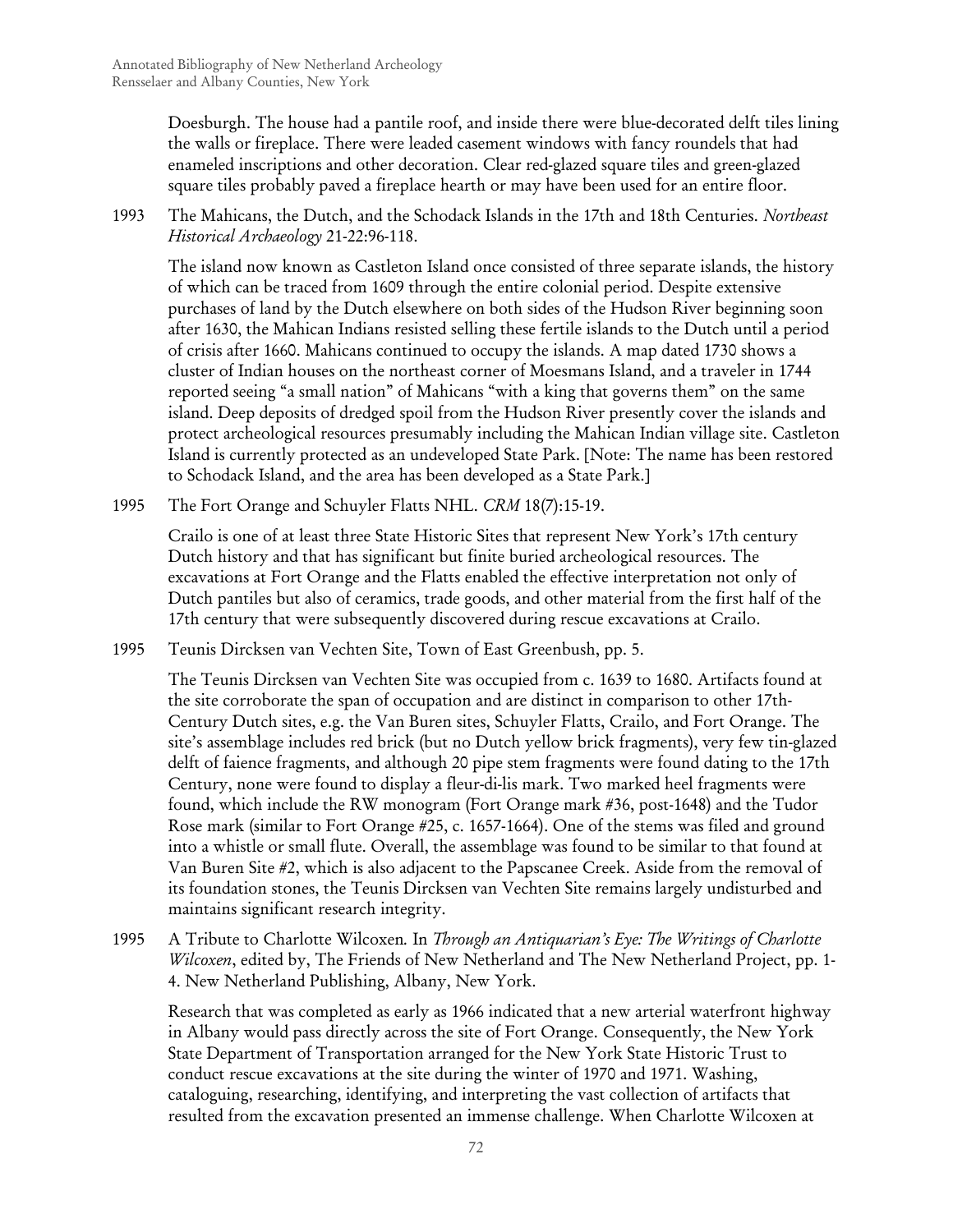the Albany Institute of History called and expressed an interest in seeing the ceramics, a visit was arranged. Her special interest was Dutch and Hispanic tin-glazed earthenwares, and in 1980 she travelled to Amsterdam with pictures of some of the sherds from Fort Orange. She met scholars and archeologists including Jan Baart, who explained the important typological difference between Dutch faience and Dutch majolica, both of which are represented by the Fort Orange sherds. Charlotte was now working one day a week as a volunteer in the lab of the State Historic Sites Archeology Unit in the office at Pebbles Island in Waterford, New York. She assigned catalogue numbers to all the artifacts from Fort Orange and from the Schuyler Flatts site. She put catalogue numbers on the sherds, and she listed 970 catalogue numbers for Fort Orange and even more for the Flatts. She was able to use information from her cataloguing in her publications, and her work has enabled the effective use and management of those collections.

1996 *An Archeological and Documentary History of Peebles Island State Park, Waterford, N.Y.*, Waterford, New York. On file at New York State Office of Parks, Recreation & Historic Preservation, Bureau of Historic Sites, Peebles Island.

On the north end of Van Schaick Island, an 8-inch iron axe head was found at the location of the planer in the Matton Shipyard. The axe head is of typical French design and dates probably from the 17th century. Many similar axes have been found at 17th-century French sites and Iroquois village sites along with other French trade goods.

1996 Fort Orange: An Archeologist's Perspective*.* In *Visions of New York State: The Historical Paintings of L.F. Tantillo*, edited by L. F. Tantillo, pp. 48-49. The Shawangunk Press, Wappingers Falls, New York.

Traces of Fort Orange, built in 1624 and abandoned in 1676, remained clearly visible in the open pastures south of the town of Albany for almost 140 years after it abandonment. A British engineer measured the outline of the fort in 1766 and found that it was 140 feet, 6 inches in length along the river and 125 feet in depth. The people of Albany refused to allow the British military to disturb the site, and the site held very strong symbolic meaning. Simeon DeWitt, the State Surveyor General, however, built his new house on the site in the 1790s. Part of the site remained buried under the pavement of Steamboat Square, but in 1932 a concrete abutment for the Delaware & Hudson Railroad was constructed which destroyed the buried remains of the eastern two bastions of the fort. In 1970, excavations sponsored by the New York State Historic Trust and the Department of Transportation were commenced at the site to rescue the remaining portion of the site that was in the path of Interstate 787, then under construction. The excavations from October 1970 to March 1971 revealed remains of three houses in the fort with wooden cellars, the brick and stone foundation of a probable guard house adjacent to the pathway from the east entrance of the fort, the cobblestone-lined south moat, and part of an adjacent stone ravelin. The Tantillo painting of Fort Orange in 1635 depicts the fort as it might have looked before houses with wooden cellars were built in the fort in the 1640s and 1650s, but the excavations provided the artist with information that had not been available to any previous artist. Not only was the general size and probable plan of the fort confirmed, but the excavations also confirmed that the fort was no crude frontier outpost. It was clear that the Dutch spared no effort in bringing high-quality building material and other artifacts to the site in an effort to recreate the life they had known in the Netherlands.

1996 "A Short History of Cuyper Island, Towns of East Greenbush and Schodack, New York, and its Relation to Dutch and Mahican Culture Contact." *A Northeastern Millennium: History and*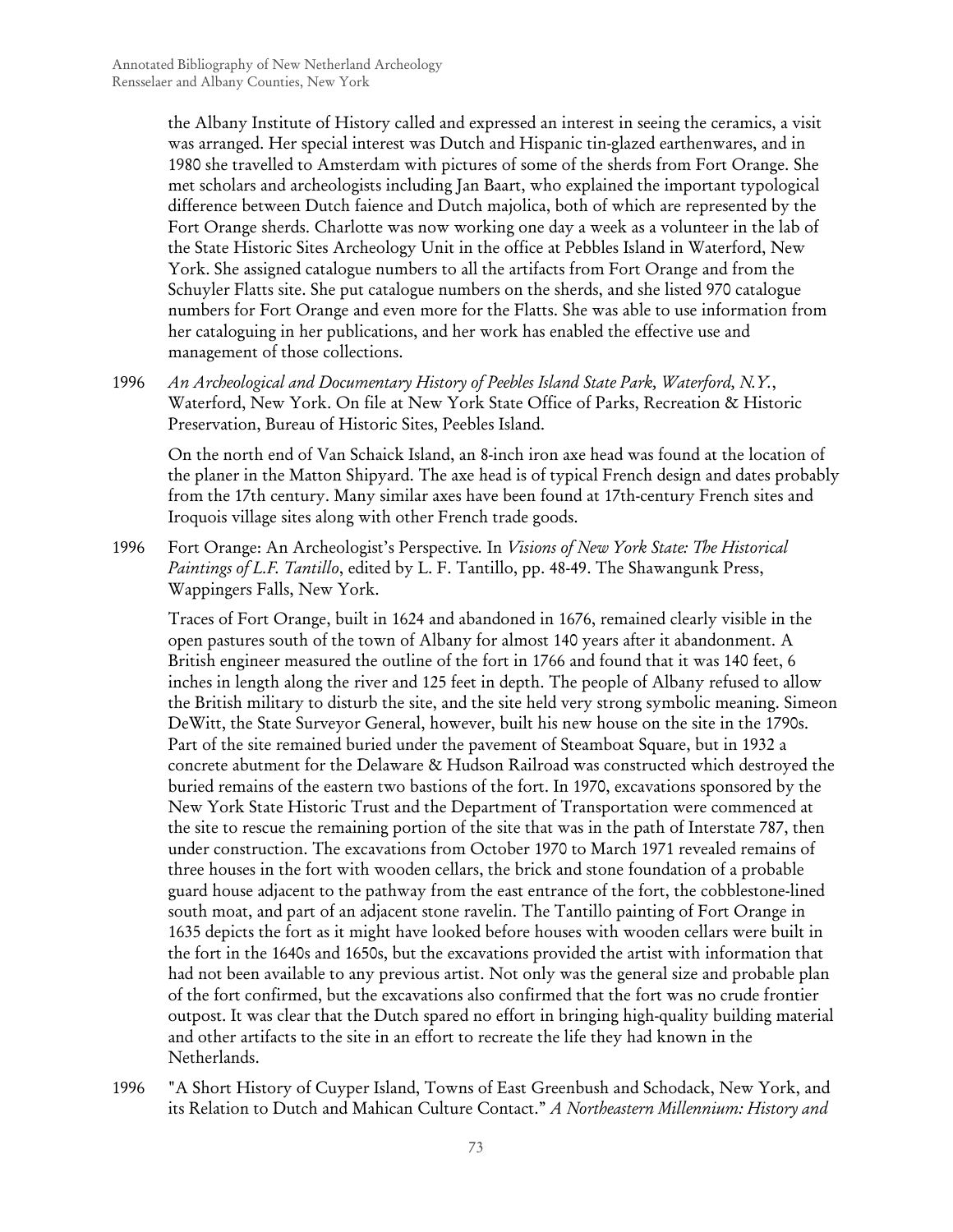*Archaeology for Robert E. Funk* ed. by Christopher Lindner and Edward V. Curtin. *Journal of Middle Atlantic Archaeology* 12:131-147.

Although the Mahican Indians sold Papscanee Island to Kiliaen van Rensselaer in 1637, they resisted selling Cuyper Island to the Dutch until 1660. Dutch farms were soon developed on Papscanee Island, and just to the north of Papscanee Island there is archeological evidence that before 1650 a group of Indians lived in close proximity to the Dutch (probably Dominie Megapolensis) at Crailo. Research suggests that the Mahicans finally sold Cuyper Island and other islands of traditional significance to them during the 1660s, a period of crisis for the Indians of the Northeast in New England as well as the Hudson Valley, coinciding with Jeremias van Rensselaer's construction of a new farm and estate at Crailo.

1997 The Archeology of 17th Century New Netherland Since 1985: An Update*.* Paper presented at the Conference on New York State History, Saratoga Springs, New York.

While urban archeology of 17th-century sites in Albany and elsewhere declined between 1985 and 1992, research at other sites such as Crailo continued. In 1988 further evidence, including ceramics and a Pine Tree Shilling from New England, was found at Crailo supporting the hypothesis that Jeremias van Rensselaer built a new house there in the 1660s. In 1990 Dutch majolica was found suggesting occupation of the site before 1650, perhaps by Dominie Megapolensis beginning in 1642. Efforts in 1988 also focused on interpreting the excavations to the visiting public.

1997 The Origins and Development of Historical Archaeology in New York State. *The Bulletin: Journal of the New York State Archaeological Association* (113):60-96.

In the 18th century, remains of Fort Orange were clearly visible in the pasture south of the town of Albany, and the celebration in 1788 of the ratification of the Constitution included a ceremony at the site. At the same time, traces of the British hut camp from 1755 were still visible across the Hudson River a short distance south of Albany. Remains of part of Fort Orange in Albany were uncovered in 1970 and 1971. In 1974, directly in front of Crailo State Historic Site, across the river and south of Fort Orange, rescue excavations revealed extensive remains of Indian occupation during the 17th century, providing additional evidence of the Mahicans in that period. Farther south, on the east side of the river in the Town of East Greenbush, excavations in 1993 revealed remains of an Indian occupation site from the very early 17th-century. Postmolds from a rectangular structure 36 feet in length and from an ovoid structure about 26 by 36 feet in size were exposed. Two fragments of sheet brass were recovered from a hearth radiocarbon dated at 1699 +/-50 years. About 1830 human bones were excavated at Bennington Battlefield State Historic Site by a relic hunter. By 1850, so many artifacts had been collected from the Battlefield that no more could be found.

1998 Fort Orange Archaeological Site National Historic Landmark. *The Bulletin: Journal of the New York State Archaeological Association* 114:12-23.

The Fort Orange Archaeological Site, a small single-component archaeological property in the City of Albany, was designated as a National Historic Landmark in 1993. It is one of 17 properties designated for their significance in documenting the relations between Indians and colonists in the Northeast identified in the Historic Contact Theme Study by the National Park Service. The location of the site was confirmed with excavations that began in October 1970. The excavations continued until March 1971 in mitigation of adverse impact from the construction of Interstate 787. Remains of structures in the Dutch fort, built in 1624, together with thousands of artifacts were uncovered. Below the Dutch occupation strata was found evidence of prehistoric Indian occupation, dated from charcoal at A.D. 960  $+/-$  60. Surviving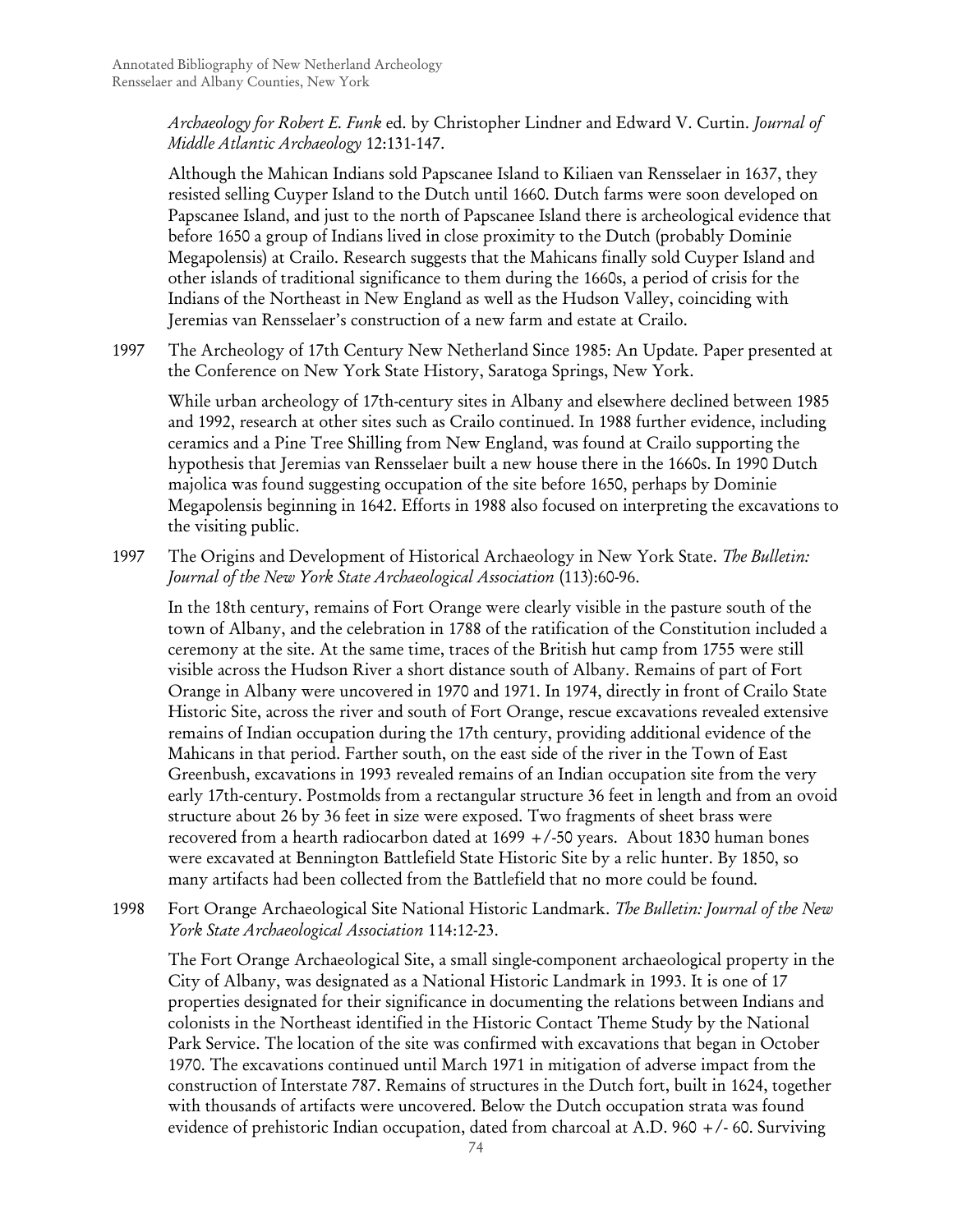portions of Fort Orange undoubtedly lie buried and preserved under city streets and blocks just west of Interstate 787. Fort Orange is the type site for 17th-century Dutch material in New Netherland, and analysis of the ceramics, glassware, and metal wares contained in this assemblage has provided and retains the potential to provide further information on the nature and effects of technology transfer to native people.

1998 *Narrative Report on Archeological Investigations in Albany, New York, September and October 1969*, Waterford, New York. On file at New York State Office of Parks, Recreation and Historic Preservation, Bureau of Historic Sites, Peebles Island.

A visual survey of archeological features and deposits in the area along what was once Montgomery Street between Steuben and Columbia Streets in Albany was conducted in September and October 1969. The area was disturbed during construction of Interstate 787, which included the installation of a deeply-buried sewer line under what had had been the railroad yard east of Broadway and Union Station since 1853. Buried walls were observed and recorded, and artifacts were retrieved from this area as well as from an area north of Orange Street. There were concentrated deposits of late 18th-century wine bottle fragments as well as entire, thick strata of nothing but ceramic sherds of that period. One such deposit was in the vicinity of Water Street between Columbia and Steuben Streets and consisted of sherds of plain creamware and polychrome hand-decorated pearlware. Another dense deposit was on the east side of Montgomery Street. Soil profiles visible on the sides of the sewer line trench indicated that extensive archeological deposits still remained and have likely survived the construction. The highly concentrated deposits of ceramic sherds are probably from cargoes of ceramics that arrived damaged and were used for street surface fill. Wealthy merchants such as William James, Thomas Gould, and John Jauncey owned waterfront property in this area. Jauncey bought a house north of Columbia Street in 1793, and he had a store house on the south side of Columbia Street. According to Munsell, the row of residences along the east side of Montgomery Street between Steuben and Columbia Streets was known as "quality row" and were occupied by some of the wealthiest families of Albany.

1998 Schuyler Flatts Archaeological District National Historic Landmark. *The Bulletin: Journal of the New York State Archaeological Association* (114):24-31.

The Schuyler Flatts Archaeological District, a small multi-component archaeological property in the Town of Colonie, was designated as a National Historic Landmark in 1993. It is one of the best preserved and most intensively documented historic contact period archaeological sites in upstate New York, meeting the criterion as a property that has "yielded or may be likely to yield information of major scientific importance." Excavations at the site revealed the cellar of the residence built by Arent van Curler in 1643, located near where Adriaen van der Donck had built an unauthorized house in 1642. Other excavations revealed strata of charred wood and fire-reddened soil from the fire of 1759 which badly damaged the house built by Philip Pietersen Schuyler about 1672. An extensive cobblestone courtyard was also uncovered.

2000 *The Possible Site of Kaunameek, a Mahican Indian Village in the Town of Nassau, Rensselaer County, New York*. On file at OPRHP, Waterford, NY, Cultural Resource Information System, http://cris.parks.ny.gov.

The Contact Period village of Kaunameek (or "Kanamoack") is situated on the Kinderhook creek. The site is named after the Mahican chief who may have established or lived at the village, and is thought to have been occupied from c. 1685 onward. Rev. Sargeant prosthelytized to the village inhabitants from 1737 to 1739. In 1743, he was replaced by David Brainerd, who constructed a house in the village but left the following year due to the threat of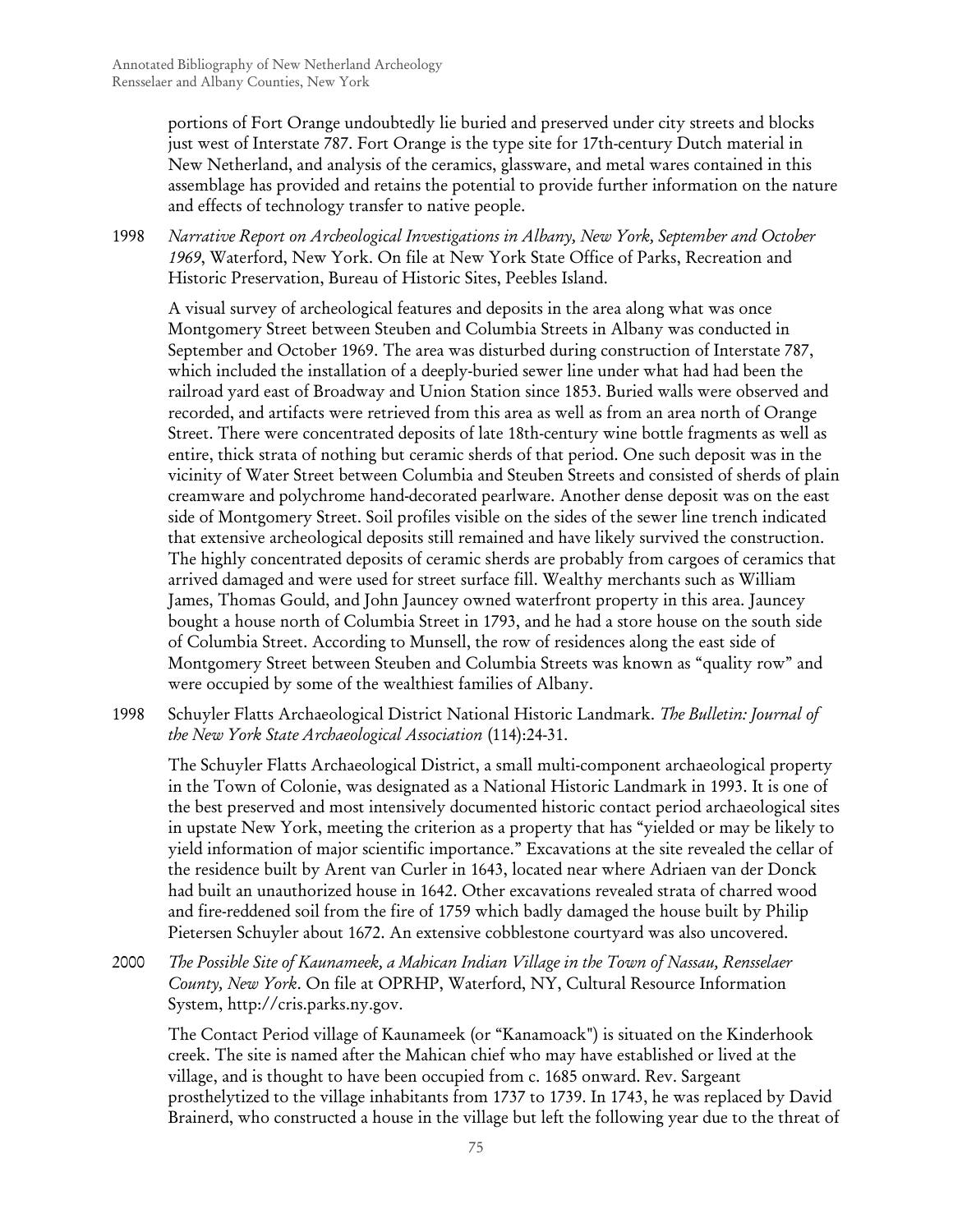war. He and his converts then relocated to Stockbridge; those who did not convert most likely remained (as their community was closely tied to another at Schodack Island). A 1752 map of the area identifies the location of "Caunemeuk" on the south side of the Kinderhook Creek, whose location can now be extrapolated. The site was most likely abaondoned during the French and Indian War from 1755-1760.

2000 *A Preliminary Survey of Potential Archeological Sites Within the Area of Beverwyck and Colonial Albany*. On file at Peebles Island, Waterford, New York.

A preliminary survey of ten archaeologically-sensitive areas within the former stockaded town of Beverwyck and colonial Albany: 1. The Stadt Huys and 17th Century breweries (located within the Plaza at the foot of State Street along the east side of Broadway); 2. The Delavall House, Glenn House, etc. (on the northwest corner of Broadway and Hudson Street); 3. The VanNoorstrant House and a possible brewery (on the northeast corner of Green and Beaver Streets); 4. The Van Valkenburgh House, Pease-Weed House, and Dutch Reformed Church (on the southwest corner of Beaver and Green Streets); 5. The Tontine Coffee House, Mansion Hotel, and Smith Community (located between Broadway, State Street, and James Street); 6. The Viele House, Cuyper House, and Van Benthuysen House (located within the triangular park north of Maiden Lane between James Street and Broadway, and Pine Street); 7. The Bradt/Folsom/Bogardus House and Kleyn Tavern (located within Tricentennial Park, the entire block between James Street and Broadway from Steuben Street north to Columbia Street); 8. The Matthew Klein House Site (located within open lot on the south side of Columbia Street, formerly number 50 Columbia Street); 9. The Johannes Cuyler, Jr. House Site (located within the south part of the block between Columbia, Steuben, Lodge, and Chapel Streets); and 10. The British Hospital and Lutheran Church (located within the east half of the block of Lodge Street between Pine and former Steuben Streets).

2001 The Almshouse in Dutch and English Colonial North America and its Precedent in the Old World: Historical and Archaeological Evidence. *International Journal of Historical Archaeology* 5(2):123-154.

Remains of the Albany almshouse of 1686 were discovered in 1986 during an early phase of construction of a new KeyCorp Bank building. Rescue excavations were conducted by Hartgen Archeological Associates, with the assistance of the Archeology Unit of the Bureau of Historic Sites, New York State Office of Parks, Recreation and Historic Preservation. Stone foundation walls and a wood plank cellar floor of the structure were uncovered. Part of the structure was a house built in the late 1640s. In the northern section of the site excavation revealed six clearly stratified cultural deposits. The earliest stratum represented the initial occupation as an almshouse in 1686 and included both Dutch clay pipes and English browncombed buff earthenware sherds, as well as a bear tooth and a clasp knife. This stratum had accumulated above a wood floor laid on the natural clay. On the surface of this stratum lay a pewter spoon. Above this earliest stratum was a succession of wooden floors separated by fill strata. In the excavation of one upper stratum the first fragments of Chinese porcelain and English white salt-glazed stoneware began to appear, in addition to a post-1729 halfpenny. There were also many broken clam and conch shells clearly left from the manufacture of wampum; the almshouse may have functioned as a workhouse. Above this stratum, in an even more recent context, the first creamware began to appear, and this context dates probably from about 1740 to 1760.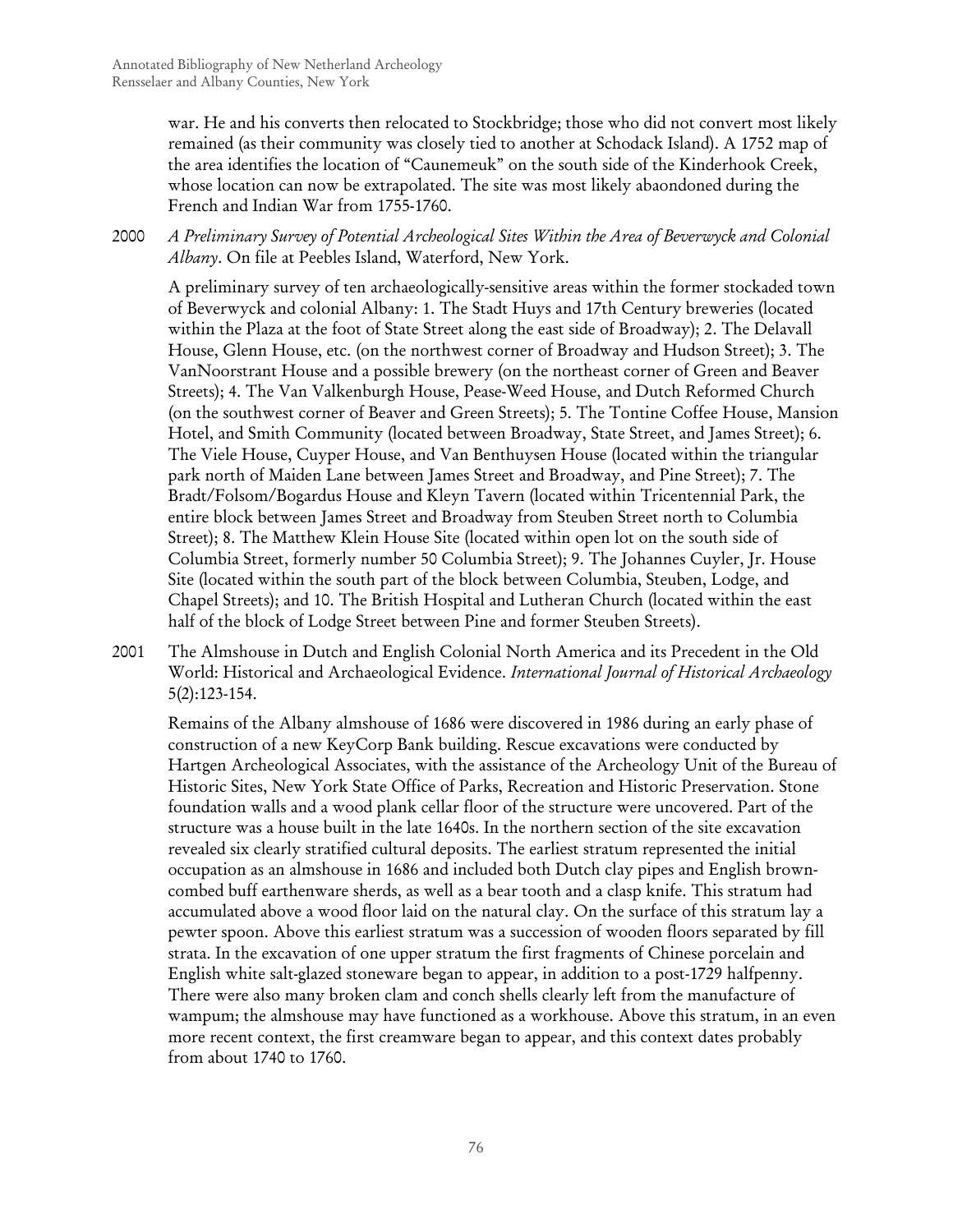2001 *The Johannes Ecker Site, Town of Berne, Albany County, New York*. On file at OPRHP, Waterford, NY, Cultural Resource Information System, http://cris.parks.ny.gov.

The site of the Johannes Ecker house is a cellar hole overgrown with brush. Topographic maps as late 1990, however, show the house. Johannes Ecker (1737-1817) was probably a son of Nicholas Ecker, who settled in Albany County in 1711. The farm evidently passed after 1817 to Margaret, a daughter of Johannes Ecker. The 1790 census lists one slave, but in his will probated in 1817 Johannes gave his "black girl Deena" plus 44 acres to his daughter Catherine. He gave freedom to his "black woman Betsey" on the day of his widow's death.

2002 Dutch Colonialism*.* In *Encyclopedia of Historical Archaeology*, edited by C. E. Orser, Jr., pp. 161-164. Routledge, London and New York.

Crailo and the Schuyler Flatts are among four 17th-century Dutch sites where excavations have occurred and that represent the Colonie of Rensselaerswyck, which was separate from Fort Orange and Beverwyck.

2002 *The Patroon's Garden and Liberty Park, Albany, New York*, Waterford, New York. On file at New York State Office of Parks, Recreation & Historic Preservation, Bureau of Historic Sites, Peebles Island.

It is not likely that the "patroon's garden" of the 17th-century later became Liberty Park. The street pattern around what became Liberty Park existed as early as 1770, and a map dated 1848 clearly identifies the space as a park. It may have been a park as early 1808. As a lot of ground in a busy city on which no new building has been constructed for probably more than 250 years, and perhaps on part of which no building has ever been built, the park is highly unique and potentially very important for archeological resources that exist there. The "patroon's garden," where Jeremias van Rensselaer was buried in 1674, was probably a small cemetery that still existed in 1819 near the intersection of Broadway and Pruyn Street.

2003 Thirty Years of Historical Archaeology in the City of Albany, New York*.* In *People, Places, and Material Things: Historical Archaeology of Albany, New York*, edited by C. L. Fisher, pp. 11- 21. New York State Museum Bulletin 499. The University of the State of New York, The State Education Department, Albany, New York.

Construction projects beginning early in the 20th-century prompted the first efforts to conduct archeological excavations at historic sites in Albany. City Historian Cuyler Reynolds in 1926 announced that construction of the Port of Albany on Castle Island would result in a discovery proving that the first fort there was not Fort Nassau, built in 1614, but instead a French fort built in 1640. Apparently nothing was found from any fort, and the legend of the French fort of 1540 is baseless. In 1953 and 1954, as construction of the New York State Thruway proceeded through the Pine Bush area, the discovery of British coins and other artifacts in the vicinity of the Verebergh Tavern site resulted in the excavation of that site by William D. Mohr and Edward Brooks. A tavern was established at the site as early as 1704. The New York State Historic Trust contracted with J. Glenn Little to conduct excavations on the grounds of Schuyler Mansion State Historic Site in 1968, and this work revealed foundations of the two flanking rear wings of the mansion, built in 1762. Further excavations at Schuyler Mansion by Historic Trust archeological staff occurred in 1969 in advance of foundation repairs. Also in 1969 the excavation of deep trenches for sewer line construction from behind the Quackenbush house southward to the former railyard area behind Union Station was monitored. This was followed in the winter of 1970and 1971 by the excavation at the site of Fort Orange. In 1972 and 1973, deep trenches dug under Broadway, State Street, and South Pearl Street for an electrical conduit were monitored, and in 1973 and 1974 the City of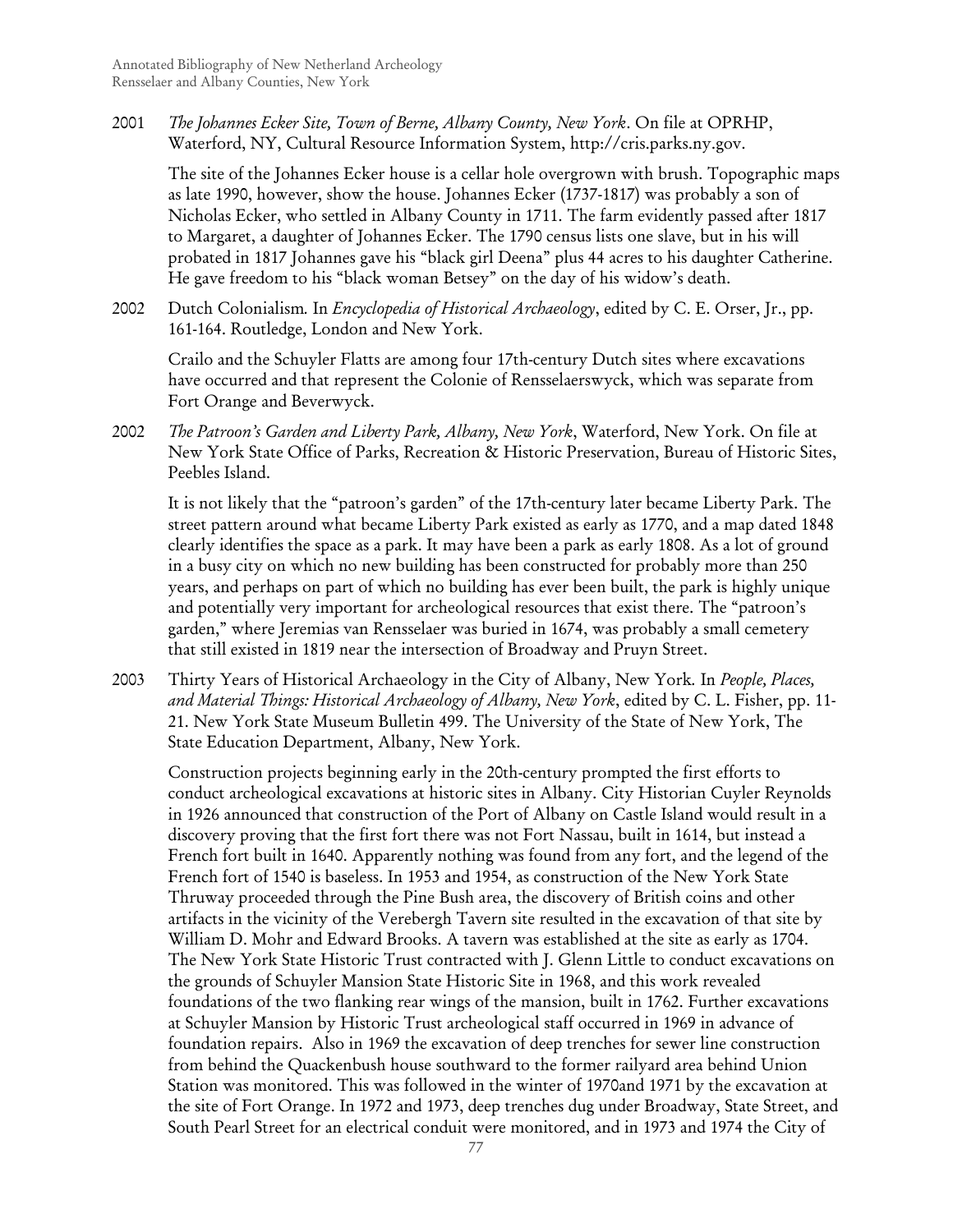Albany Bureau of Cultural Affairs excavated at the Quackenbush house. Excavations also were conducted at the Isaac Truax, Sr. and Jr., tavern sites in the Pine Bush area. In the late 1970s extensive testing occurred at the rear of the Schuyler Mansion prior to grading and construction of the parking lot. Excavations after 1980 included work at Cherry Hill, a second tavern site in the Verrebergh area of the Pine Bush, the less than adequate excavation of the Dormitory Authority block, the Lutheran Church burial ground under South Pearl Street, and the Dean Street Parking Garage site.

2003 Under the Parking Lots: Archeological Remains of Beverwijck and Colonial Albany Waiting to be Found. *de Halve Maen* 76(1):3-8.

Vacant lots in Albany, where city buildings that once filled those lots have been demolished, offer opportunities for archeological research in advance of future construction. While those vacant areas are presently used for much-needed parking space, it is only a matter of time before new buildings are erected on those lots, even if the new buildings are nothing more than more efficient parking garages. A survey of the vacant lots in the city within the area enclosed by the Albany stockade of the 1690s reveals at least five open areas where archeological excavations that would make significant contributions to research could be conducted. One large parking lot is north of State Street, and four open lots are south of State Street. Of the four lots south of State Street, two are east of Green Street and two are west of Green Street. The buildings constructed in the 19th century on those lots did not necessarily disturb or destroy all archeological evidence from the 17th- and 18th-centuries. Research by Joel Munsell, Jonathan Pearson, and Janny Venema has formed the basis for more detailed analysis of the history of each parking lot. The two lots south of State Street and east of Green Street were parts of the patents granted originally to Sander Leendertsen Glen and to Jacob Jansen van Noorstrant. One of the two lots west of Green Street was occupied apparently by Lambert van Valkenburgh in the 17th century. The other lot was occupied probably by Jacobus Hilton, a "wampum maker," in the 1730s; test excavations on the lot in 1999 actually revealed extensive evidence of wampum making there. The fifth open lot is north of State Street and west of Broadway. The map of early property owners published by Pearson and Munsell is useful as a basis for research on the history of the lot, but their information needs to be verified. This large lot may have included parts of original patents to Carsten Fredricksen, Adriaen Jansen van Ilpendam, Gerrit Jansen Cuyper, Michiel Ryckertsen, Thomas Sandersen, Albert Gerritsen, and Pieter Loockermans. The great fire of 1793 started in a building that stood on this lot. [Note: See the abstract for the 2013 publication of this article for corrections.]

#### 2004 A New Look at an Old Object. *New York State Preservationist* 8(2):22.

New technology and sources of information enable the identification of previously unidentified artifacts. A coin has been identified that was excavated in 1972 from an 18thcentury soil layer deep under State Street in Albany. It is among other 17th- and 18th-century artifacts recovered during excavations for a trench to install new electrical conduits under Albany streets. The coin is from Brazil and is dated 1736. It is a 10-réis coin with a prominent X on one side, and it has two holes in one edge to enable a person to wear the coin on a string so that it always faced forward. It was found in the street directly opposite the lot on which stood the home of Albany merchant Simon Veeder (1709-1786) and later of his son Volkert. The Roman numeral X on one side could have had a different meaning to the wearer, since American Indians and enslaved Africans often believed the symbol "X" had supernatural power. Volkert Veeder, in fact, owned one slave in 1800.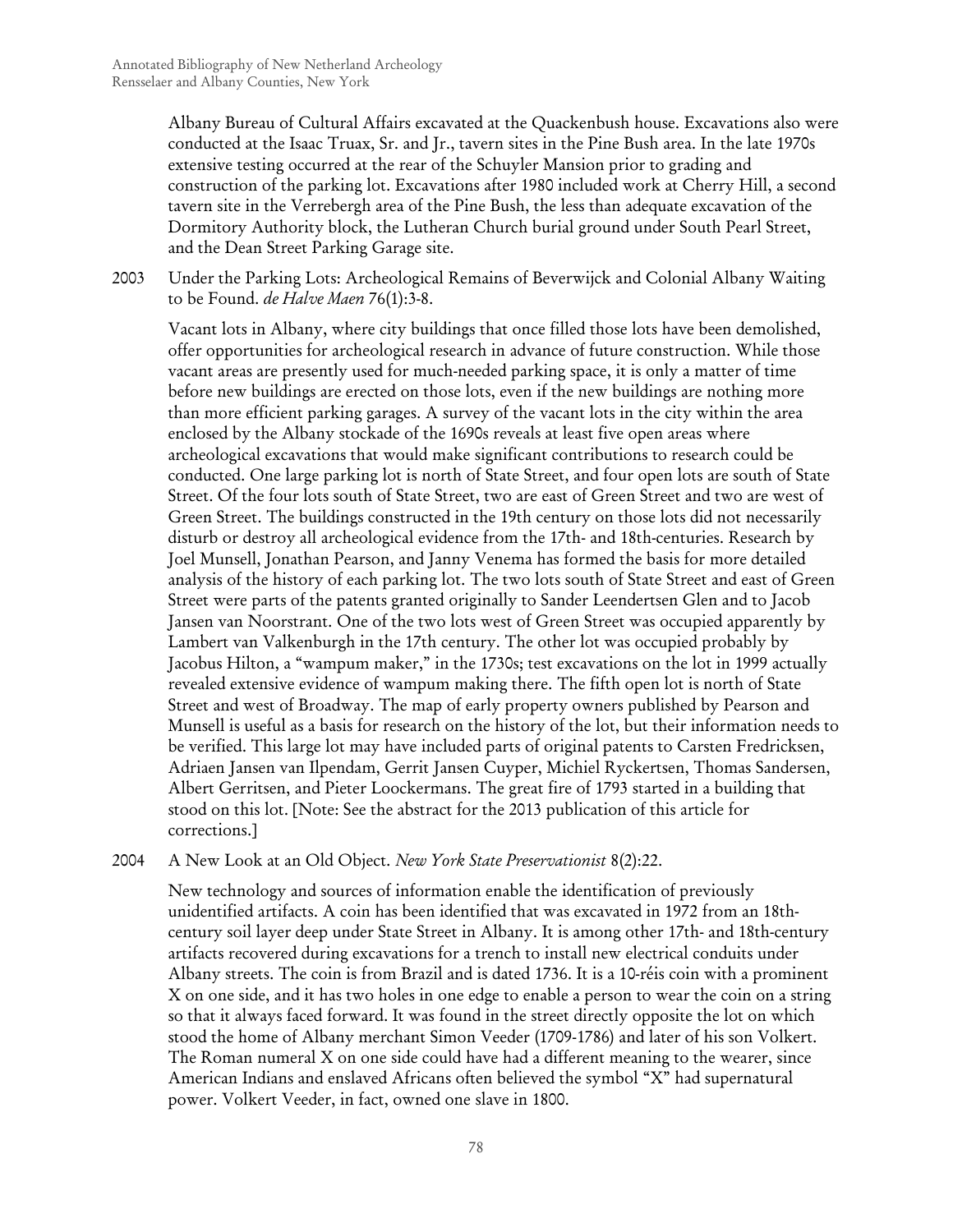2005 "The Archaeology of 17th-century New Netherland Since 1985: An Update." *From the Netherlands to New Netherland: The Archaeology of the Dutch in the Old and New Worlds*, ed. by Paul R. Huey. *Northeast Historical Archaeology* 34:95-118.

It was appropriate that Albany celebrated its 300th anniversary in 1986 at the same time excavations occurred at the KeyCorp site in the city. It was the site of a house built probably by Volkert Jansen Douw possibly as early as 1647 on the south side of the Rutten Kill in the area that would become Beverwyck. It became the almshouse for Albany in 1685. Stone foundation walls and a wood plank cellar floor were revealed. There was extensive evidence of wampum making, probably after the structure became an almshouse. South of this site, on Beaver Street, burials in the original Dutch Church burial ground were discovered and excavated. Other excavations were started but not necessarily completed in Albany in 1987. At 104 State Street a trash deposit was discovered that was perhaps left by Myndert Harmensen van den Bogart, a gun stock maker and trader. At 540 Broadway test excavations revealed Dutch artifacts, such as a fragment of a delft (faience) plate decorated in blue with a fruit design. It came from the lot that was the site of the house of Teunis Teunissen de Metselaer. Farther north, on the east side of Broadway, test excavations revealed features with glass trade beads as well as leather and bark possibly from early tanneries. At Crailo State Historic Site excavations in 1988 and 1990 provided evidence of occupation of the site in the 17th century. A fragment of pre-1650 Dutch tin-glazed majolica indicated evidence of occupation of the site probably by Dominie Megapolensis. In 1993 excavations south of Albany east of the river on Cuyper Island revealed remains of a Mahican Indian settlement probably from the very early 17th century. In 1996 there were excavations that produced colonial Dutch artifacts in the block on the east side of Broadway north of Maiden Lane. To the north, in 1998, on the east side of Broadway at 625 Broadway, excavations uncovered pre-1664 features, including glass debris and a wood-lined cellar left by Juriaen Teunissen Tappen, a glazier and trader there in the 1650s. This location may have been just beyond the north limit of Beverwyck, the jurisdiction established by Pieter Stuyvesant around Fort Orange in 1648. Nearby, a little farther north on the east side of Broadway, excavations in 2000 revealed remains of another house with a wooden cellar together with evidence of a mid-17th-century brickyard. In 1998 another entire block east of Dean Street and south of Maiden Lane uncovered the entire 18thcentury waterfront of Albany as well as remains of the late-17th-century stockade wall along the river. Artifacts from the site include a Gunter quadrant dated 1650. Excavations at the Van Buren farm site near the north end of Papscanee Island in 2001 revealed a wood-lined cellar with wall footings of stone dating probably before the flood of 1648.

2005 Fort Orange*.* In *The Encyclopedia of New York State*, edited by P. Eisenstadt and L.-E. Moss, pp. 592. Syracuse University Press, Syracuse, New York.

The excavations in 1970 and 1971 of part of the site, now under I-787, revealed an area within the east curtain wall of the fort as well as part of the south moat and a ravelin added in 1648. The area of excavation was about 2,700 square feet and measured 170 feet in length, north to south. The excavation area was 10 feet wide at the north end and 30 feet wide at the south end. There was evidence of three wood-lined cellars of houses and the foundation of a probable guardhouse from the 1624 fort adjacent to a packed entrance pathway.

2005 Historical Archaeology*.* In *The Encyclopedia of New York State*, edited by P. Eisenstadt and L.- E. Moss, pp. 721-722. Syracuse University Press, Syracuse, New York.

Archeological studies of the Oneida, Onondaga, and Mohawk Iroquois published between 1976 and 1995, were followed by excavations revealing Mahican sites of the 16th and 17th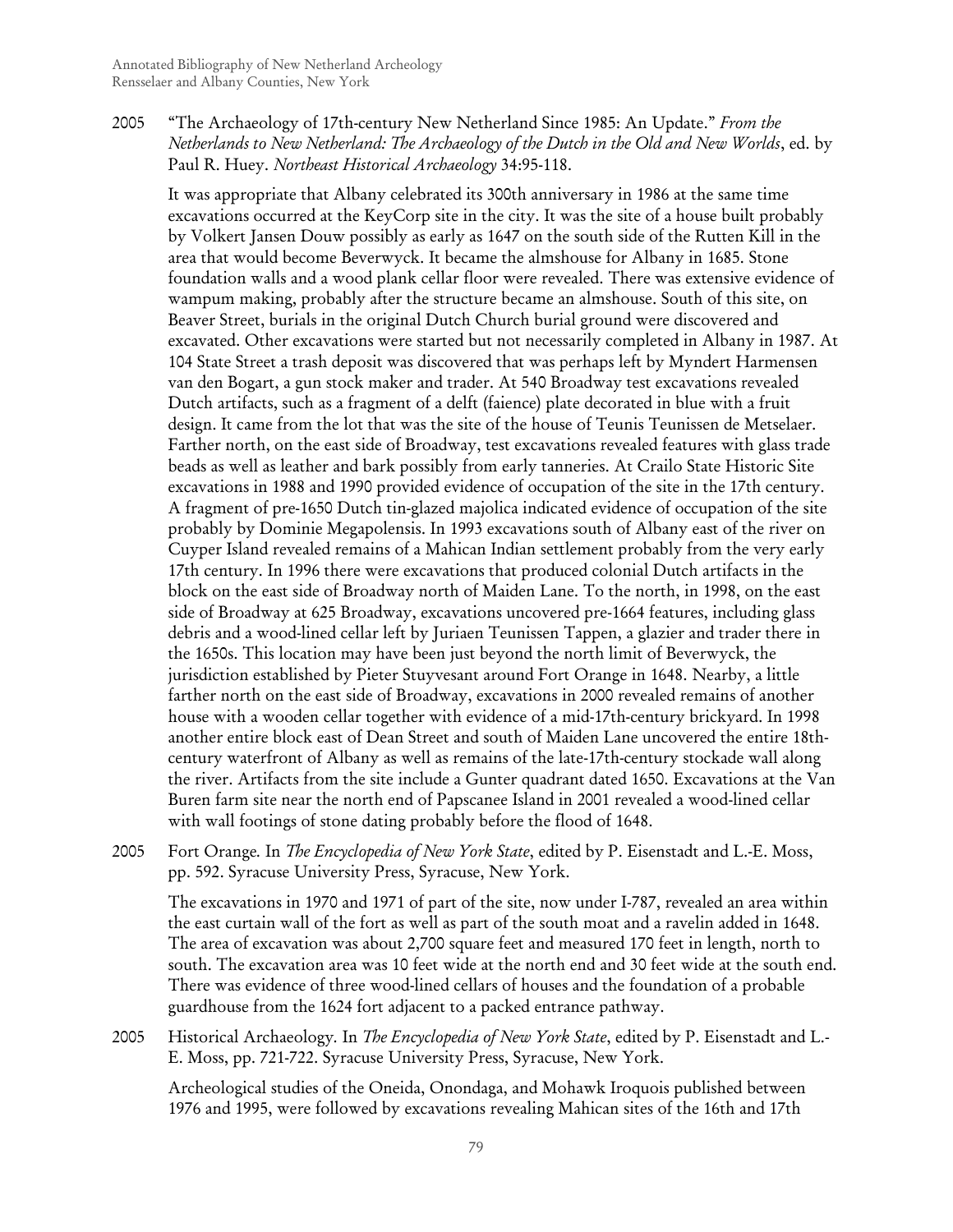centuries in the Albany and mid-Hudson regions. The New York State Historic Trust excavated part of the site of Fort Orange in 1970 and 1971, and in 1986 a significant project in Albany was excavation of the KeyCorp site dating from the 17th century. Other excavation projects at colonial sites in Albany followed with work for the New York State Dormitory Authority, the Department of Environmental Conservation, and the Dean Street Parking Garage. In 2001 remains of a mid-17th-century brickyard and a complete 18th-century distillery were uncovered. Outside of Albany excavations have occurred at the site of the Daniel Pieter Winne house, firmly dated to 1751 through dendrochronology.

2007 Archeological Evidence of Utility Stoneware Made in the Greater Albany Area, c. 1780 to 1850*.* In *Paul Cushman: The Work and World of an Early 19th Century Albany Potter*, pp. 41-56. Albany Institute of History and Art, Albany, New York.

A stoneware fragment excavated at Crailo in 1993 is decorated with a stamped circle, inside of which are an incised scallop pattern and a face. This "man in the moon" face is highlighted in blue. The reverse, or interior, has a typical dark reddish-brown Albany slip glaze. There is some possibility this is a fragment of a jug made in Troy by partners Branch Green and James Morgan, Jr., between 1799 and 1805. In 1805, they left Troy and established a pottery at Old Bridge, New Jersey; their stoneware made at Old Bridge was noted especially for incised designs such as the "man in the moon" face.

2008 From Bird to Tippet: The Archaeology of Continuity and Change in Colonial Dutch Material Culture after 1664*.* In *From De Halve Maen to KLM: 400 Years of Dutch-American Exchange*, edited by M. B. Lacy, C. Gehring and J. Oosterhoff, pp. 41-53. Studies in Dutch Language and Culture, M. B. Lacy, general editor. Nodus Publikationen, Münster, Germany.

Fort Orange became Fort Albany with the English taking of the fort in 1664. The Dutch town of Beverwyck became Albany, which received its English charter in 1686. Architecture demonstrates the continuity of traditional Dutch styles in the English colony through the remainder of the 17th-century and well into the 18th-century, while archeological evidence from sites occupied before and after 1664 provides insight into the actual process of cultural change and the transition from Dutch to English material culture. White clay pipes made by numerous Amsterdam pipe makers were shipped to Dutch New Netherland by the thousands both for trade with the Indians and for local consumption as well. A single Amsterdam pipe maker, Edward Bird, dominated the export of pipes to North America by 1650. Pipes with his EB mark had the bulbous-shaped bowl that was typical of the 17th century. However, beginning in the 1640s, some of the pipes excavated at Fort Orange had heel-less bowls with a unique straight-sided elbow shape. Archeological evidence at sites in the Netherlands and in North America shows that these pipes were made specifically for the American trade, of a pattern probably invented by Bird. Other Amsterdam pipe makers also soon produced pipes of this design for export to America. The shipment of both styles of pipes to America from Amsterdam continued after 1664, and as Gouda gradually replaced Amsterdam as the center for Dutch pipe making, the export of both styles to America continued into the late 1670s. At the same time, Bristol, England, was becoming the center of English pipe making and the export of pipes to America. Bristol pipe makers such as Llewellyn Evans began deliberately copying the popular Dutch heel-less pipes for trade specifically to America. Robert Tippet of Bristol next continued to make the heel-less pipes in the late 17th-century, and his son and his grandson continued to send many thousands of heel-less pipes to America through the remainder of the colonial period. Heel-less pipes with the RT or R TIP PET mark became as ubiquitous at colonial American sites in the 18th century as the Dutch pipes marked EB in the 17th century. They were typical English pipes, but they had Dutch origins.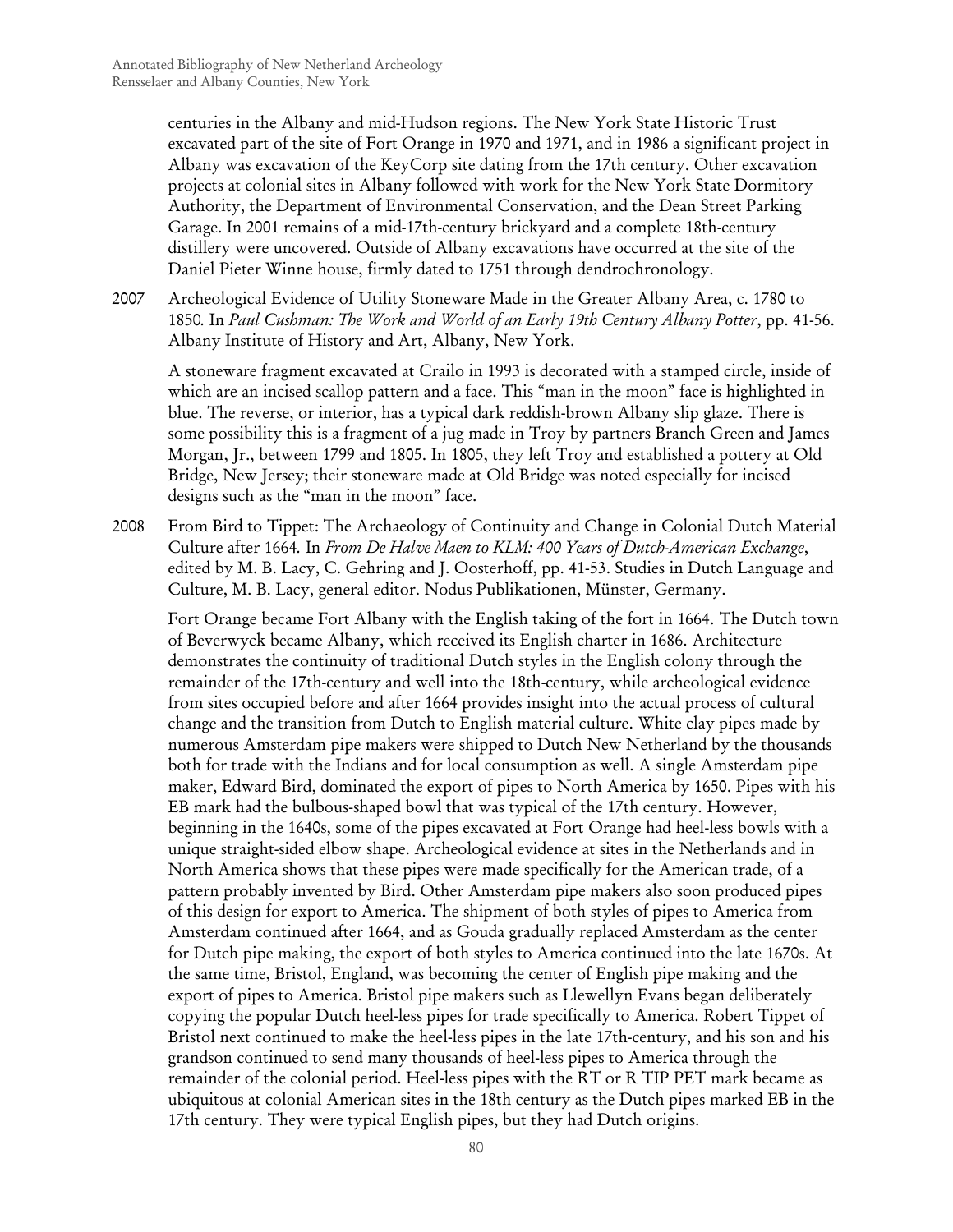2010 Dutch Colonial Forts in New Netherland*.* In *First Forts: Essays on the Archaeology of Protocolonial Fortifications*, edited by E. Klingelhofer, pp. 139-165. History of Warfare. Brill, Leiden and Boston.

In 1993 a new park, Island Creek Park, was opened close to what was the north end of Castle Island and the probable site of Fort Nassau in 1614. Excavation by machine in 2001 of three test units through deep fill deposits reached depths of between 6.9 feet (2.09 meters) and 13 feet (3.95 meters) below the ground surface. A fourth test unit was excavated to a depth of 8.8 feet (2.68 meters). No evidence of the remains of Fort Nassau was observed. During excavations at the site of Fort Orange during the winter of 1970 and 1971 parts of three shallow house cellars built of wood planks were uncovered. Remains of a fourth structure with a shallow brick foundation and the remains of the south moat and a possible ravelin were also discovered. A hard-packed clay pathway, evidently connected to the original entrance of the fort, was also discovered. The east curtain wall, entrance, and two eastern bastions were destroyed during construction of a concrete crashwall in the 1930s. A large portion of the wood-lined cellar of the Hendrick Andriessen van Doesburgh house was uncovered built adjacent to the edge of the south moat. A space of 2 or 3 feet between the upper edge of the moat and the Van Doesburgh cellar must have been the location of the south wall of Fort Orange. There was no line of stockade post holes. Instead, the wall of the fort must have been constructed of large, horizontally-laid logs.

2013 The Beam-Dusenbury Farmstead, Town of Brunswick, Rensselaer County, New York. *Dutch Barn Preservation Society Newsletter* 26(2):1-6.

The Beam-Dusenbury house in the Town of Brunswick is one of the few colonial-era stone houses in Rensselaer County. Adam Beam and his family moved to the farm about 1761 from Rhinebeck, Dutchess County, and they likely occupied a house which was already built. It is possible the house had been constructed about 1724 by Teunis Viele, a cousin of Adam Beam's father-in-law. If the house was built as early as 1724, careful archeological testing might provide evidence in support of this interpretation.

2013 Current Research: Northeast. *The Society for Historical Archaeology Newsletter* 46(3):22-23.

Copies of the report on the excavations at Crailo State Historic Site from 1974 to 1994, with detailed analysis and interpretation, will be in the New York State Library collection and will be available on-line in pdf for download from the State Library catalogue.

2013 *History and Archeology of the Martin Gehler, Jr., Site (A08313.000261), Town of Schodack, Rensselaer County, New York*, Waterford, New York.

Excavations beginning in 1959 produced artifacts indicating the occupation of the site began about 1775 or 1780. Of Palatine German origin, the Gehlers migrated to Schodack from Dutchess County, and initially during the Revolutionary War they were Loyalists. Fragments of an engine-turned lead-glazed red earthenware teapot excavated at this site, occupied beginning about 1775 or 1780, are identical to fragments of a teapot of this type excavated at Crailo State Historic Site. A piece of a porcelain cup has overglaze enamel decoration in red, green, brown, and pink and is a good example of porcelain with *famille rose* decoration, dating from about 1750 to 1800. The shape of a handle from a two-tined fork is pistol-handled, which was a style gradually phased out in the 1770s. On the bone handle, with two pins between them, are scratched three X marks, which were intended to personalize this object for a specific individual. A clock mechanism, probably German, dates from about 1780 to 1820. Coins include a 1781 Spanish real and a 1787 Connecticut coin.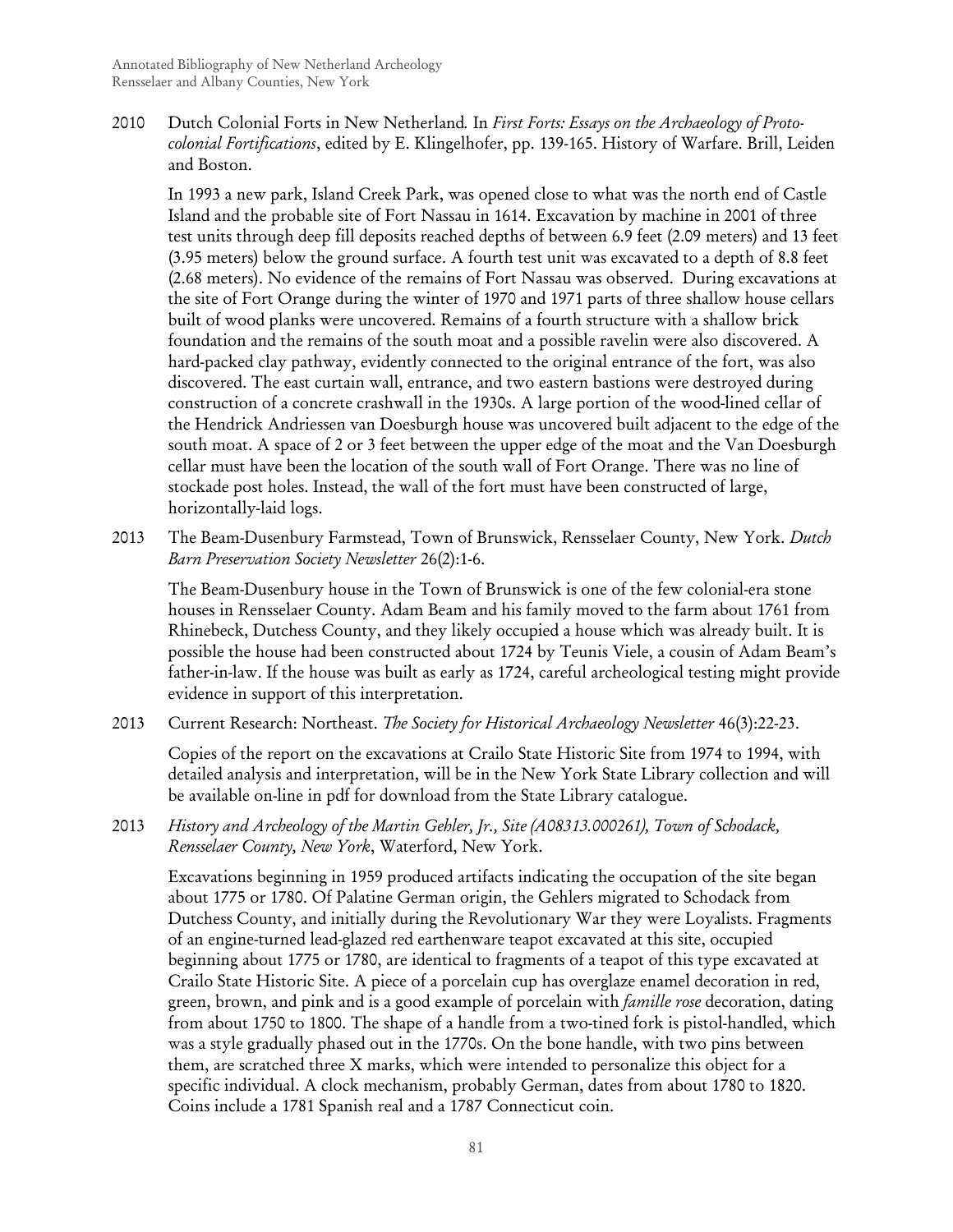2013 *A Short History of the Henry Hoff Site, Waterbury Road, Town of Schodack, Rensselaer County, New York*, Cohoes, New York.

A visit in 1965 to the Henry Hoff site, located in the Town of Schodack near the Valatie Kill, revealed the presence of a well-preserved cellar hole with dry-laid stone walls intact on all four sides. By 2013, the walls had caved in, but the site is otherwise an intact archeological resource. A Rensselaerswyck survey map of about 1790 shows the house located on the farm of James Peters. Documentary evidence that Peters actually settled on or occupied his farm has not been found, and his identity is difficult to establish. The farm surveyed for Peters was instead leased in 1791 to Thomas Wallace, a merchant from Dutchess County. Wallace's wife was the niece of Thomas Tobias, who by 1794 owned the farm. Tobias also paid rent to the Van Rensselaers. Henry Hoff, who was married in 1824 in Nassau, next settled on the farm and lived there with his wife until they sold it in 1866.

2013 Under the Parking Lots: Archeological Remains of Beverwyck and Colonial Albany Waiting to be Found*.* In *A Beautiful and Fruitful Place: Selected Rensselaerswijck Papers*, edited by M. B. Lacy. vol. 3. New Netherland Institute, Albany, New York.

The research by Janny Venema has completely revised the identification by Pearson of the early property owners in the block north of State Street and west of Broadway. Evert Jansen Wendell was granted the patent north of State Street and east of James Street. One of the lots in this patent passed to Simon Veeder (1709-1786), whose tax assessment in 1767 was one of the highest in the city. To the east of the Wendell patent was that of Michiel Ryckertsen, a gunstock maker from France, and this lot was subsequently owned by Hendrick Andriessen van Doesburgh, also a gunstock maker. The patent next to the east, numbers 49 through 55 State Street, was later acquired in 1671 by Philip Pietersen Schuyler, a gunstock maker, who in 1679 sold it to Maria van Rensselaer, widow of Jeremias van Rensselaer. The house there became her home, evidently at numbers 53 and 55 State Street, and later it was the home and store of Leonard Gansevoort, behind which, in a stable, the great fire of 1793 was started. Along Broadway, land within the open lot in this block was patented to Willem Jansen Stoll and to Dirck Bensingh. The block has a complicated history, but important archeological evidence remains probably exist in some areas of the open lot.

2015 The Archaeology of New Netherland: Why It Matters. *New York History* 96(3-4):374-393.

Excavations beginning in the early 1970s at sites including Fort Orange and the Schuyler Flatts showed that life in New Netherland was no crude struggle for survival, but instead that the Dutch had managed to import the essentials of their "Golden Age" material culture largely intact. For the first time since Van Laer translated and published Dutch documents in the 1930s, scholars were able to study and understand the Dutch experience in a new way. One hypothesis is that in New Netherland, more than in any other of all the Dutch colonies worldwide, the Dutch in New Netherland were able to establish a way of life that most closely resembled that of the home country in the 17th century. Among the few archeological sites of New Netherland that have been set aside, preserved, and protected from new development are the Schuyler Flatts and Crailo State Historic Site. Any further excavation at those sites should be conducted only with proper funding and based on specific research questions, with excavations carefully limited to what is necessary to address the questions and designed with regard to managing the total remaining non-renewable resource. Deep testing in 2001 at a location believed to be near the site of Fort Nassau on Castle Island failed to reveal any indication of Dutch occupation. The site may still exist deeply buried, but locating it will be physically and technically very difficult and expensive. Artifacts found in large quantities at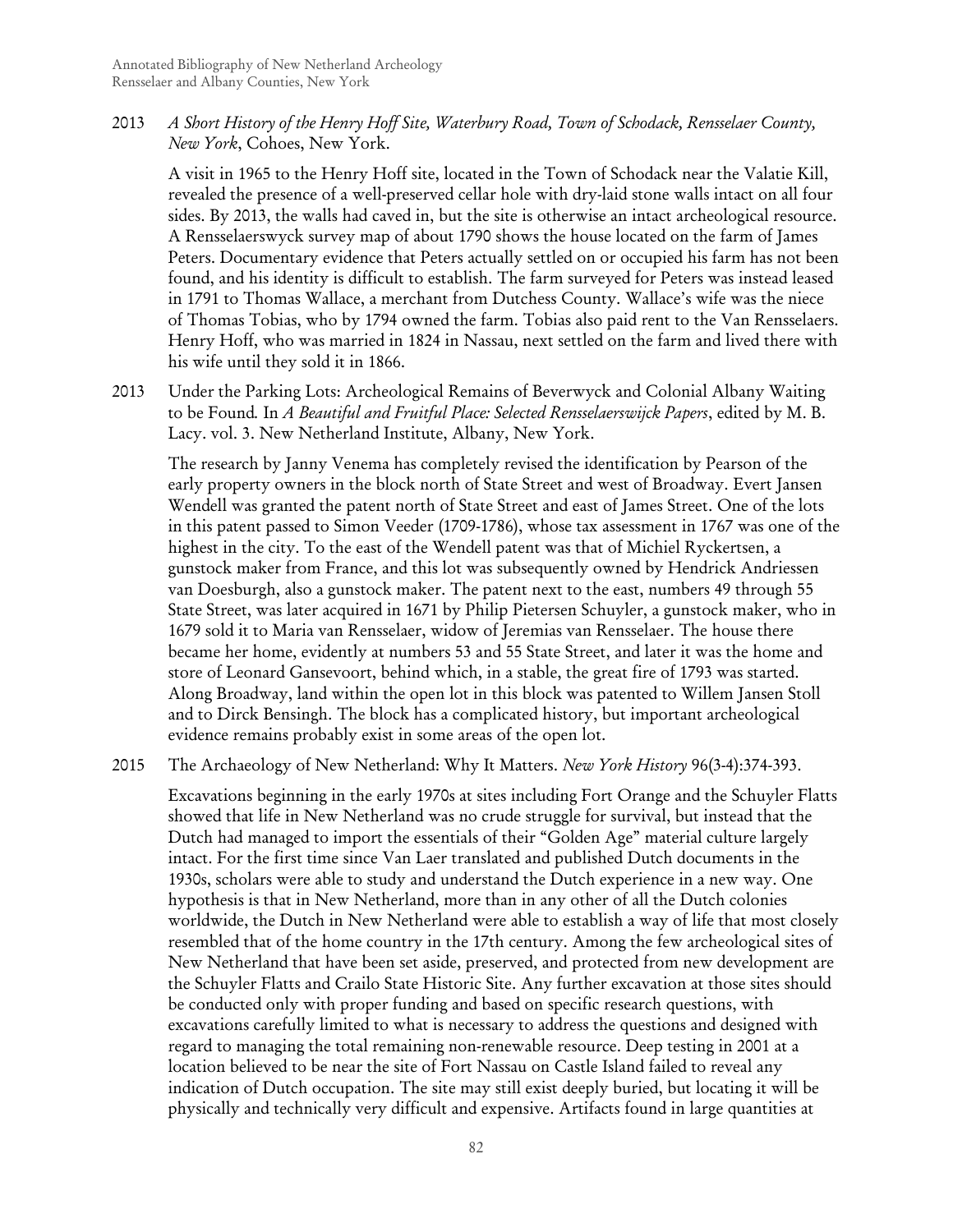sites and which can be easily categorized by type or maker, such as glass trade beads and clay tobacco pipes, offer important opportunities for research. The trade beads excavated at Fort Orange, for example, when quantified by type, reveal the wave of impact of these trade goods at Indian sites progressively from site to site westward. Among the makers of the clay pipes found at Fort Orange, identified by the marks on their pipes, is found a group of at least a dozen who were English and emigrated to Amsterdam before 1640. Most of this group, as well as some Dutch pipe makers, were in some way related or interconnected to each other. Their marks are on about 40 percent of the pipe bowls from Fort Orange, suggesting a loose partnership rather than competition. An anomaly from the archeological evidence is the extensive use of plank-lined wooden cellars, a form of construction not generally observed at sites in the Netherlands. Another anomaly is the observed in the ceramics excavated at Fort Orange, where there are high percentages of expensive tin-glazed majolica and delft (Dutch faience). In the Netherlands, utilitarian red earthenware ceramics are usually predominant from excavations.

2015 Fort Orange Coins, Beverwyck Clay Pipes, and Gordon DeAngelo. *The Bulletin: Journal of the New York State Archaeological Association* (129):11-18.

Excavations at the site of Fort Orange and in Beverwyck have produced a wealth of information about the Dutch material culture of colonial New Netherland. Identifying some types of artifacts present a challenge when paintings or documents do not provide answers. Gordon DeAngelo, with his extensive knowledge of trade artifacts recovered from contactperiod Indian sites in central New York State, was a most valuable resource in identifying trade axes, coins, lead bale seals, and clay pipes. He identified coins excavated at Fort Orange and elsewhere and the mark on a clay pipe excavated at a Beverwyck site. Two Dutch *duits*  were excavated at Fort Orange. One, dated 1628, was thought initially to be from Gelderland, but it is more likely from Overijssel. The other duit is dated 1627 and is marked HOLLANDIA. A third coin had been cut in half and was especially difficult to identify. Gordon finally was able to identify it as an English James I sixpence struck in Ireland probably in 1605. Another *duit*, dated 1624, was recovered from a Rensselaerswyck site near Crailo and was identified by Gordon as a *duit* from Utrecht. A heel-less Dutch pipe that was found has a "post horn" maker's mark, a mark not previously seen. It was found at the Quackenbush Square site in Albany by Hartgen Archeological Associates and was identified by Gordon as dating from the 1670s. It was made probably by Abraham Danielsz van Hoorn of Gouda.

#### Huey, Paul R., Lois Feister, M. and Joseph E. McEvoy

1977 Archeological Investigations in the Vicinity of "Fort Crailo" During Sewer Line Construction Under Riverside Avenue in Rensselaer, New York. *The Bulletin: Journal of the New York State Archaeological Association* 69:19-42.

Archeologists with the Division for Historic Preservation in May 1974 monitored the construction of a sewer line in a deep trench under Riverside Avenue in front of Fort Crailo. It was a 30-inch pipe laid in a trench 20 to 30 feet deep. The first day of monitoring, human bones were unfortunately lifted out of the trench in a single backhoe bucketful of soil. It was determined they were from a burial at the eastern edge of Riverside Avenue precisely in line with the north wall of Fort Crailo, 39 feet, 6 inches westward from the northwest corner. Examination of the remains at the State Museum revealed that they were from a young male between the ages of 20 and 40 years, probably not an Indian. On the opposite side of Riverside Avenue a stratified trash pit was discovered. It was filled probably soon after 1790 or 1800, probably when John J. van Rensselaer made repairs to Fort Crailo. At least 13 other pits were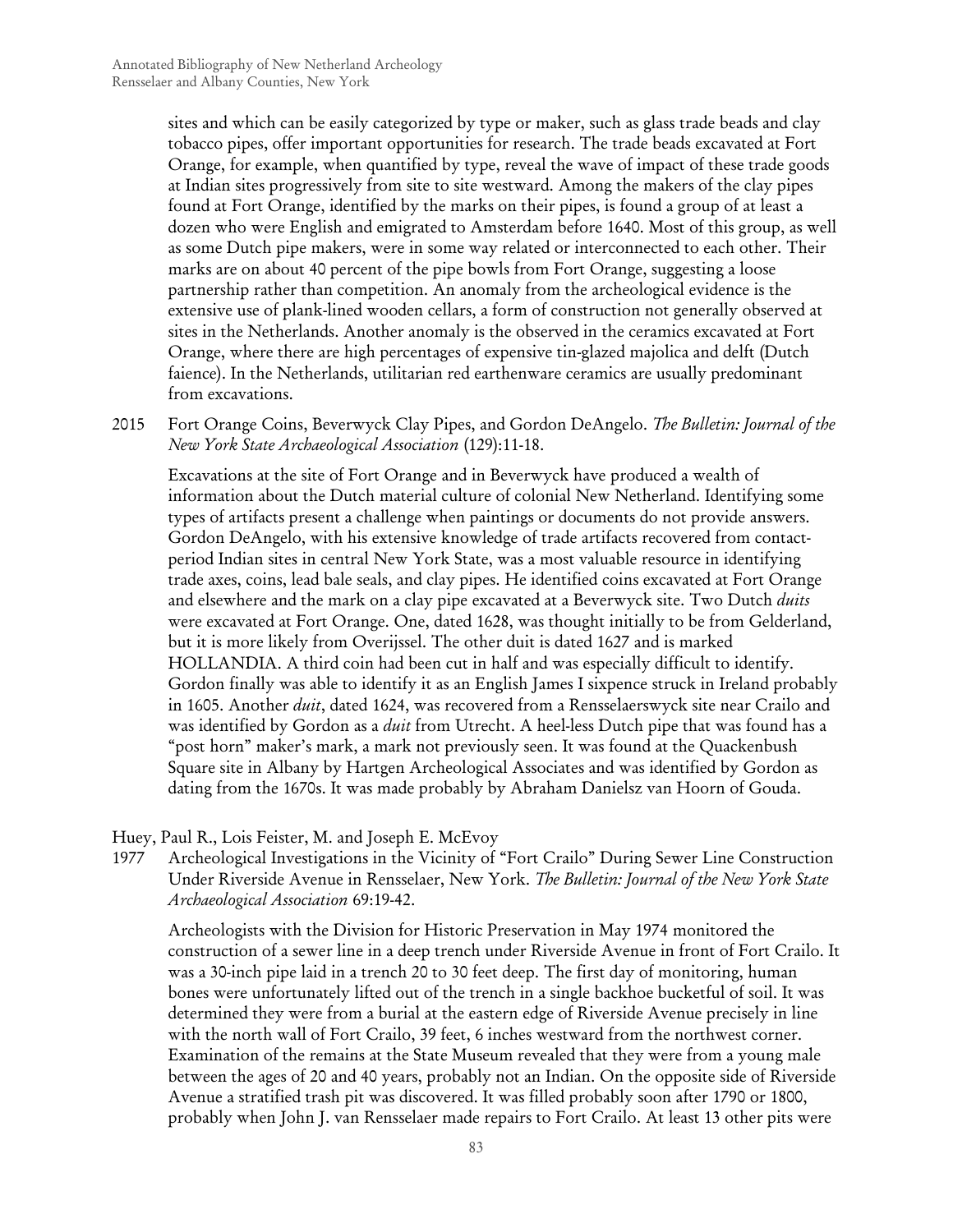discovered and recorded during the monitoring process. They contained a mixture of prehistoric projectile points, net sinkers, Middle Woodland and Late Woodland Indian pottery, delft tile fragments, mussel shell fragments, mammal bones, fish bones, the base of a square case bottle, a *roemer* glass prunt, Dutch majolica sherds, a brass lace tip, an iron Jews's harp, a glass bead, and Dutch pipe fragments. The European artifacts and the Late Woodland Indian pottery suggest a period of occupation in the second quarter of the 17th century, when Dominie Megapolensis lived at Crailo. The trench also revealed a line of 19th-century pilings that marked the original east shoreline of the Hudson River, before fill was deposited westward to the present east shoreline. Fort Crailo was thus once much closer to the river and was located on a rounded point of land projecting into the river.

#### Huey, Paul R. and Lois M. Feister

1977 *Archeological Excavations at Hyde Hall for the Laying of Drainage Tiles, May 1974*, Waterford, New York.

A layer of crushed stone was laid down as a ground surface at Hyde Hall in the 19th-century to the rear of the house. This ground surface treatment is similar to the evidence of the 18thor early 19th-century ground surface that has been uncovered at Schuyler Mansion.

1998 New York State: Current Research. *Council for Northeast Historical Archaeology Newsletter*  $(12):7-8.$ 

Trenches were excavated at Crailo State Historic Site to accommodate new electrical conduits, revealing data on occupation of the site from the 17th- to the 19th-centuries. The foundation of an 18th-century rear wing was found. It is believed the site was the location of a house built early in the 1660s by Jeremias van Rensselaer.

#### Huey, Paul R. and Adam T. Luscier

2004 Some Early Rensselaerswijck Farms: A Documentary and Archeological Review. *de Halve Maen* 77(4):63-73.

The rich, fertile, alluvial flat land of Papscanee Island on the east side of the Hudson River below Fort Orange was noticed by Dutch traders and was described in the book Nieuvve Wereldt by Johannes de Laet in 1625. Among the colonists who arrived in the new Colonie of Rensselaerswijck in 1635 was Cornelis Maesen van Buren, who was contracted by Kiliaen van Rensselaer in 1636 to establish a farm on Papscanee Island. Van Buren and his wife died in the flood of 1648, but his farm was taken over and operated by other tenant farmers until perhaps 1688. Two sites have been located near the north end of Papscanee Island that were probably occupied by the Van Burens and their successors. Artifacts from these sites include glass beads and other trade goods but also Dutch ceramics and other artifacts of the 17th-century. Excavations at one of the sites in 2001 revealed evidence of a wood-lined cellar and stone footings. It was possible to distinguish a pre-1648 flood deposit from later occupation. In addition, the site of the farmhouse of Teunis Dircksen van Vechten has been located.

2013 Some Early Rensselaerswijck Farms: A Documentary and Archeological Review*.* In *A Beautiful and Fruitful Place: Selected Rensselaerswijck Papers*, edited by M. B. Lacy, pp. 187-198. vol. 3. New Netherland Institute, Albany, New York.

[Reprint of an article published under the same title in *de Halve Maen*, Volume 77, Number 4, Winter 2004.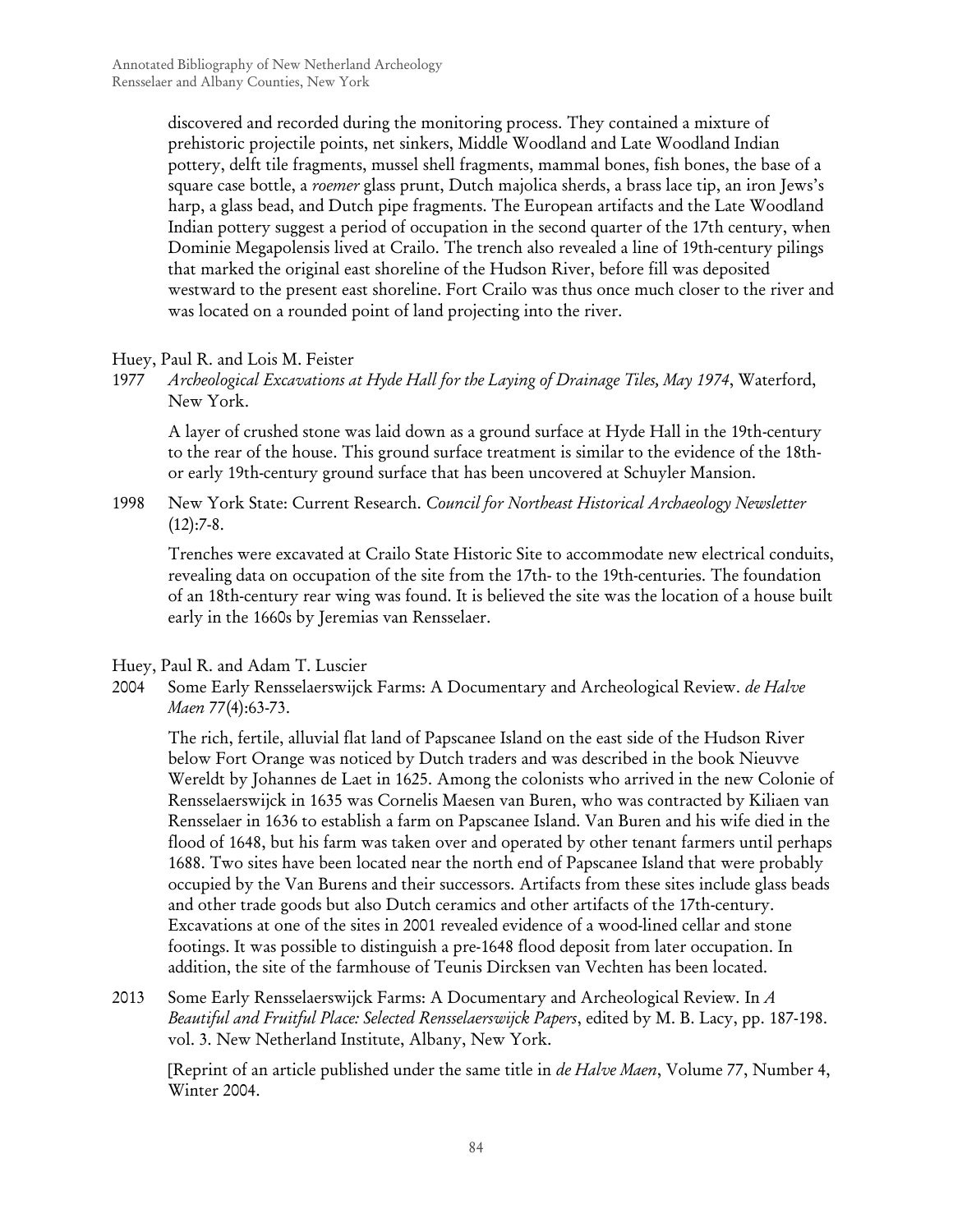Annotated Bibliography of New Netherland Archeology Rensselaer and Albany Counties, New York

Hutton, George V.

2003 *The Great Hudson River Brick Industry: Commemorating Three and One Half Centuries of Brickmaking*. Purple Mountain Press, Ltd., Fleishmanns, New York.

The Fort Orange excavations revealed evidence of some of the earliest known use of brick in the Hudson Valley. A dry-laid brick foundation from the 1630s was revealed. [Note: This early red brick foundation actually may date from the original construction of Fort Orange in 1624.]

#### Jacobs, Jaap

2009 *The Colony of New Netherland: A Dutch Settlement in Seventeenth-Century America*. Cornell University Press, Ithaca and London.

Information on commodities for trading imported to New Netherland is provided by archeological excavations. Glass beads find little mention in the archives but come to light to a greater extent in excavations.

2015 *Dutch Colonial Fortifications in North America, 1614-1676*. New Holland Foundation, Amsterdam, Netherlands.

The village of Beverwijck was established in 1652 within the immediate vicinity of Fort Orange. Among the earliest buildings constructed at the site was the guardhouse (*kortegaard*), which was built by 1654. The plans for a blockhouse (*gebinten*) were drafted in 1655, and was constructed the following year. Following a battle with the Esopus Indians in 1659, the Dutch planned and built a stockade later the same year. By 1670, the stockade had fallen into disrepair. In 1715, the blockhouse was replaced with a stone building.

#### Janowitz, Meta F.

1993 Indian Corn and Dutch Pots: Seventeenth-Century Foodways in New Amsterdam/New York. *Historical Archaeology* 27(2):6-24.

Traditional Dutch food-ways were modified in New Amsterdam through changes in use of European domestic plants and animals; a parallel trend is observed in neighboring British colonies. 17th Century Dutch archaeological assemblages commonly include: coarse earthenware pots (*grapen*) and skillets (*steelpan* or *bakpan*), and faience and majolica plates. All of these elements are also found in Dutch-American assemblages. According to Adriaen Van der Donck's *A Description of the New Netherlands*, the Dutch preferred English cattle and pigs (due to their resiliency), and cared for other European livestock including: goats, sheep, chicken, domesticated rabbits, turkeys, geese, and duck. The Dutch also consumed local wildlife including buffalo, raccoon, beaver, wild rabbit, deer, wild turkeys, as well as coastal fish and shellfish, e.g. sheepshead, blackfish, striped bass, salmon, drum, sturgeon, weak-fish, herrings, and halibut, etc. The Dutch grew European plants such as cabbages, parsnips, carrots, lettuce, onions, beets, radishes, and adoped local squashes. The Dutch cultivated European grains, wheat and rye, in addition to local maize. After the British annexation of the colony in 1664, Dutch ceramic types remained distinctively Dutch, as did their food-ways.

Jones, Karen M., ed.

1982 A Tory Shoe Buckle. *The Magazine Antiques* 121(2):496-497.

A silver shoe buckle marked C-O-B has been found in excavations near the site of the tavern and house built sometime after 1756 by Isaac Truax (1726-1808), located in the Albany Pine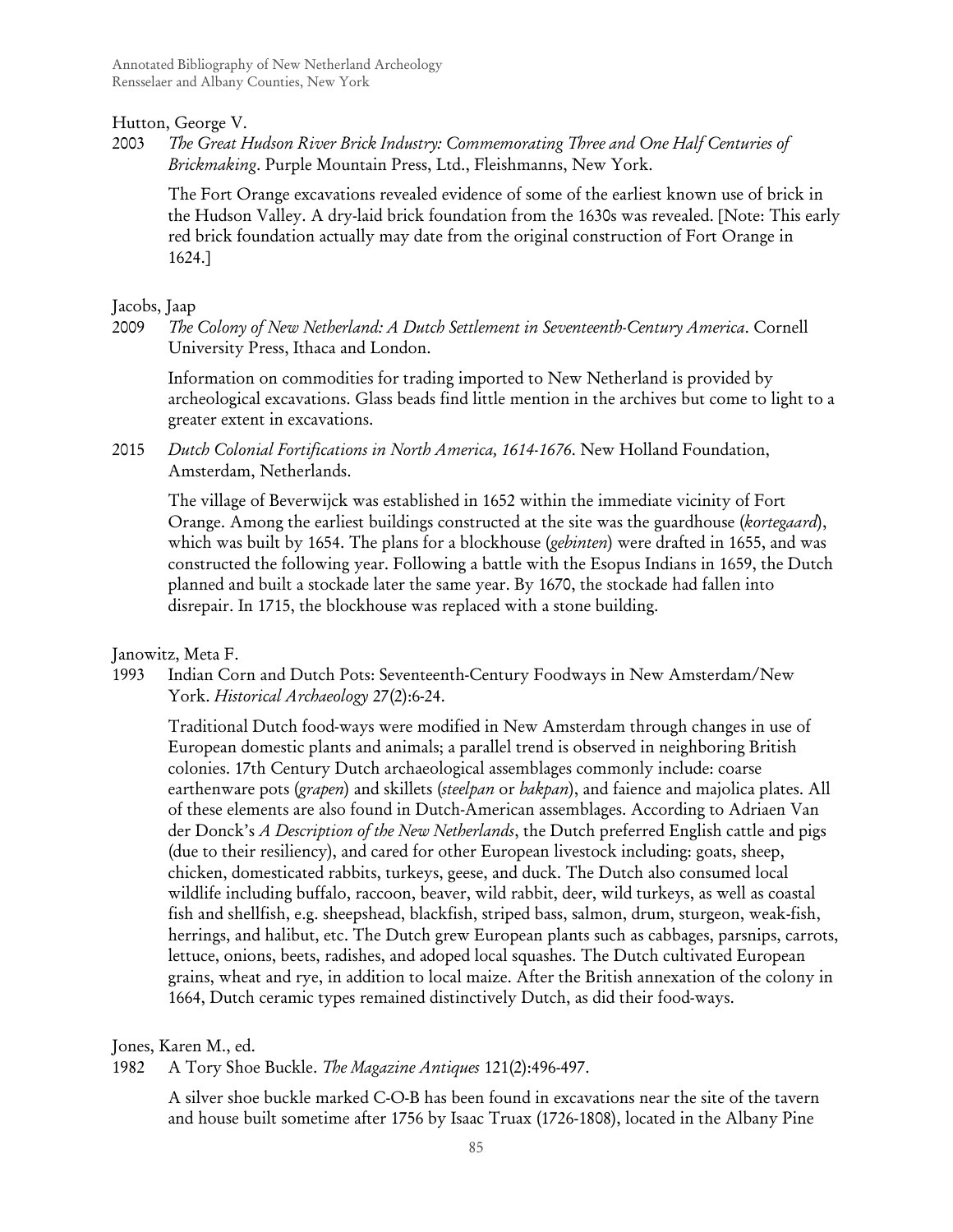Barrens between Albany and Schenectady, 12 miles northwest of Albany. The excavations were sponsored by the American Pine Barrens Society, Inc. The tavern had a reputation as a meeting place for Tories through the Loyalist activities of Isaac's brother, Jacob, between 1777 and 1780. The maker of this shoe buckle was Charles Oliver Bruff, a New York City silversmith who fled to Nova Scotia as a Loyalist in 1783 or 1784.

### Jordan, Stacey and Carmel Schrire

2002 Material Culture and the Roots of Colonial Society at the South African Cape of Good Hope*.* In *The Archaeology of Colonialism*, edited by C. L. Lyons and J. K. Papadopoulos, pp. 241-266. Getty Publications, Los Angeles, California.

The incidence and nature of coarse earthenwares recovered from Dutch colonial sites in the South African Cape contrast with those qualities in ceramics found at other Dutch colonial sites. Enormous amounts of utilitarian pottery were produced in the Netherlands, and European red earthenware alone constitutes 39 percent of the excavated ceramic assemblage at Fort Orange, the West India Company post in New Netherland. Only meager amounts of such pottery were exported to the Cape. New Netherland was the destination for West India Company ships, and there was no disadvantage to carrying mundane goods like earthenware to New Netherland to exchange for furs. For the East India Company, however, it was more cost-efficient to produce coarse earthenwares at the Cape station and to save the space in the outbound ships for the goods needed for the lucrative trade with the East.

## Kaktins, Mara and Sharon Allitt

2009 The Early Poor in Philadelphia: A Preliminary Report on the Philadelphia City Almshouse Privy Excavation*.* In *Historical Archaeology of the Delaware Valley, 1600-1850*, edited by R. Veit and D. Orr, pp. 249-272. The University of Tennessee Press, Knoxville, Tennessee.

To date, the Albany almshouse and the New York City Almshouse are the only two colonial American almshouse sites that have been excavated. The artifacts excavated from the Philadelphia almshouse privy represent the period of almshouse operation from 1732 to 1767. Almshouse inmates were assigned task work to produce income. The recycling of old pewter that was sold for scrap to be melted down and reused may have been one form of task work at the almshouse. Four pewter spoon fragments, some partially melted, were found in the privy. A pewter spoon was found in excavations at the New York City almshouse, and two pewter spoons were recovered from the Albany almshouse site. It is unusual to find pewter at archeological sites. Valuable pewter would not have been discarded. A total of 18 percent of the total identified vessels in the privy are creamware, porcelain, and white salt-glazed stoneware teawares (teacups, teapots, and saucers). At the New York City almshouse site, 18 percent of the tableware ceramics were teawares, and high-status ware such as porcelain and scratch-blue white salt-glazed stoneware were present at the Albany almshouse site.

## Kelley, J.M., Ltd.

2003 *Report on the Documentation of the Daniel Peter [sic] Winne House, Bethlehem, New York*. J.M. Kelley, Niskayuna, New York.

Photographic documentation of the Daniel Pieter Winne House in the Town of Bethlehem.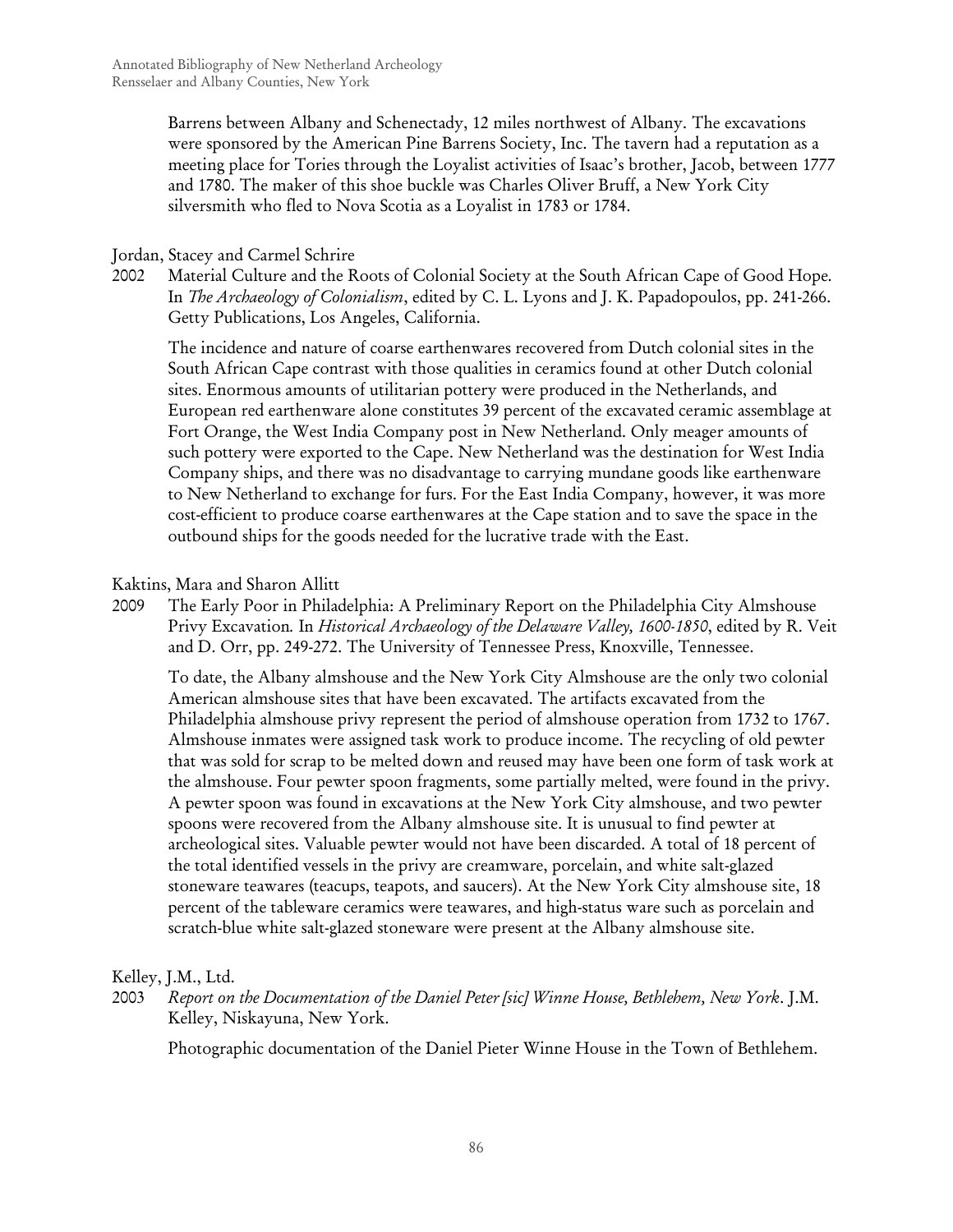#### Kelly, Frank J. and Frederick J. Holman Associates

1989 *Master Plan for Castleton Island State Park, Located on Schodack Island: Recreation Needs Assessment*, Marietta and Williamsville, New York.

The site of the Mahican Indian village should be protected and preserved. The old house that could have been restored as a museum has been almost totally destroyed by fire.

#### Kenney, Alice P.

1975 *Stubborn for Liberty: The Dutch in New York*. Syracuse University Press, Syracuse, New York.

Archeology has recently become a valuable tool in uncovering information about colonial Dutch culture and history in America. Archeological excavations are undertaken at sites where construction is or will be occurring in order to rescue information. This is necessary because the principal Dutch settlement sites are mostly located in repeatedly rebuilt center city areas. Most of this work has been done so recently and under such pressure that the field reports have not yet been published nor have the significance of the discoveries been assessed. Discoveries at the site of Fort Orange in Albany include the moat of the fort and traders' houses in the fort built with board-lined cellars. Excavations in downtown Albany in the streets revealed some of the city's earliest water pipes, part of a system dating from 1678. Other excavations have occurred at the site of the substantial country home of the Douw family at Wolvenhoeck, in Rensselaer, and at the Flatts, where Arent van Curler built a house in 1643.

1985 Neglected Heritage: Hudson River Valley Dutch Material Culture. *Winterthur Portfolio* 20(1):49-70.

Archeological investigations are revealing entirely unsuspected dimensions of Dutch material culture, especially from the 17th-century, at sites in Albany and other places. Discoveries at rural locations include remains of an 18th-century distillery at Wolvenhoeck and ruins of farmhouses at the Schuyler Flatts. In Albany remains of Fort Orange and the 17th-century town water system have been uncovered. Since reports on these projects have not yet been published, their effects on future studies cannot be accurately estimated. Charlotte Wilcoxen has recently pointed out the significance of Dutch majolica, which has not found its way into American museums. Nevertheless, the numerous fragments found at Fort Orange and at sites in tidewater Virginia reflect the wide range of Dutch trade, which prompted the restrictive British Acts of Trade of 1651 and 1660. The same traders at Fort Orange who complained bitterly of economic hardship were eating from elaborately decorated dishes and drinking from fine glassware, attempting to maintain their accustomed European standard of living in the colonial wilderness.

Kenny, Peter

2006 A New York Dutch Interior for the American Wing. *The Magazine Antiques* 169(1):178-185. Article about the Daniel Pieter Winne House, formerly in Bethlehem.

## Kirk, Matthew

2003 Out of the Ashes of Craft, the Fires of Consumerism: A 1797 Deposit in Downtown Albany*.* In *People, Places, and Material Things: Historical Archaeology of Albany, New York*, edited by C.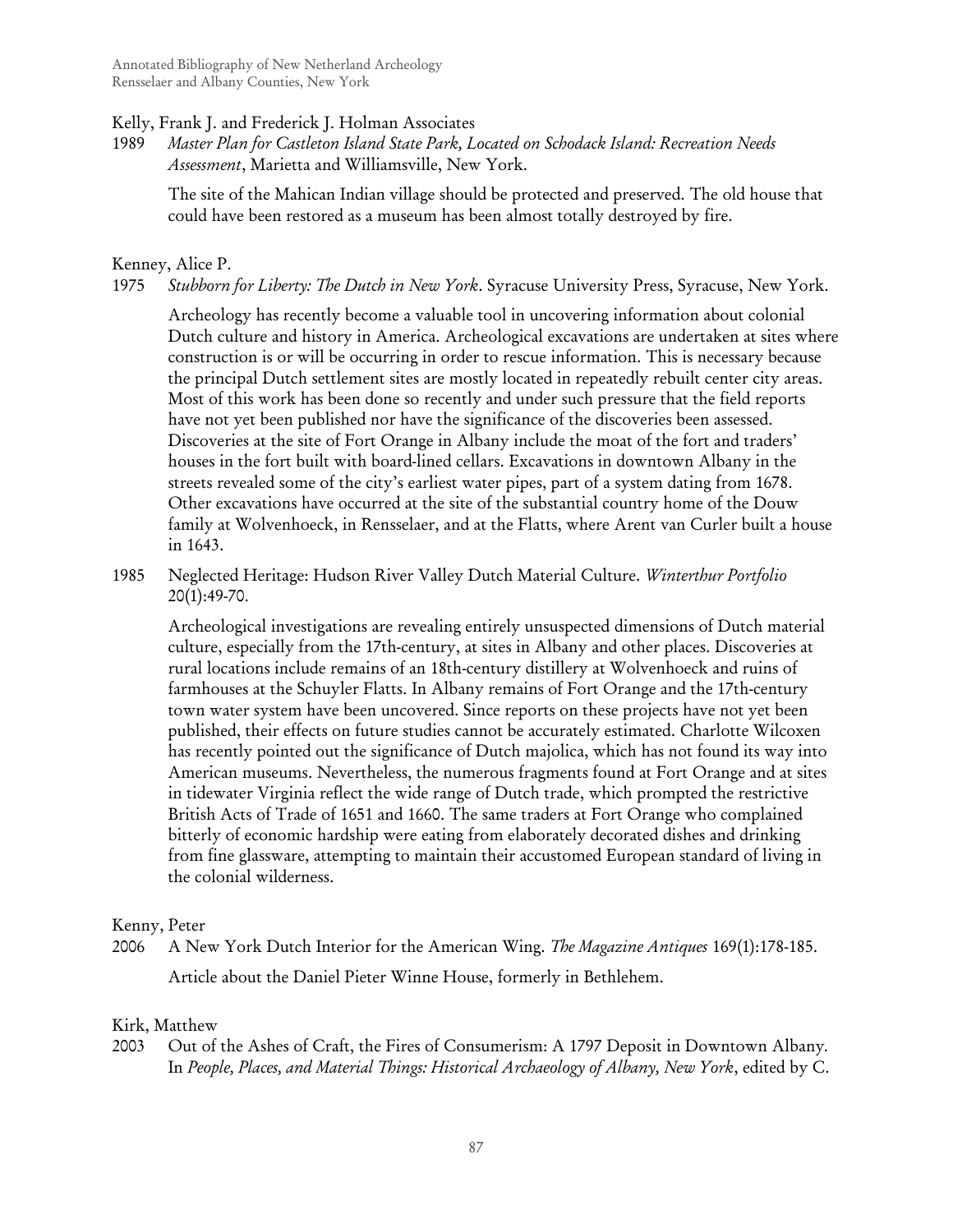L. Fisher, pp. 47-56. New York State Museum Bulletin 499. University of the State of New York, The State Education Department, Albany, New York.

A tremendous fire swept through three city blocks in August 1797, consuming 216 structures. No one was killed, but nearly 1,000 people were left homeless. Evidence of this fire was an important component in the excavations at the site of the new Department of Environmental Conservation building in Albany in 1998. Remains of three pre-1797 structures were identified at what became 611 to 613 Broadway. One was the house of John Bogart, on a lot sold after the fire to Philip J. Schuyler. Remains of the house consisted of a stone foundation, brick and mortar exterior walls, charred wood flooring, and interior walls, and a possible fireplace base. A small pit feature in an interior wall contained remains of a small wood barrel. The function of this feature is undetermined, but artifacts within it included a bone-handled knife, chain links, an axe head, a well hook, a crushed pocket watch, and ceramic sherds. About 50 feet northeast of the house was a wood-lined privy which had also burned. A mean ceramic date of 1794 was calculated from the 277 ceramic sherds in the privy. Ceramics from within the Bogart house include French faience, English delft, Chinese porcelain, white salt-glazed stoneware, creamware, Jackfield ware, engine-turned red earthenware, Westerwald stoneware, and decorated pearlware. The decorated pearlware included fragments with blue and brown underglaze transfer printing. There are fragments of wine and case bottles, decorated wine glasses, and a Turlington's "Balsam of Life" medicine bottle dated 1754. Personal items include decorated shoe buckles, Revolutionary War buttons marked USA, jewelry, thimbles, finetooth lice combs, and a broken calumet pipe carved from red stone. The red stone pipe is inscribed "Johannes De Graef Syn." Such pipes are associated with the Indian trade.

2010 Stewart Dean: The Archaeology of a Pilot, Privateer, and Entrepreneur*.* In *Soldiers, Cities, and Landscapes: Papers in Honor of Charles L. Fisher*, edited by P. B. Drooker and J. P. Hart, pp. 151-174. New York State Museum Bulletin 513. The New York State Education Department, Albany, New York.

Maryland-born Stewart Dean, an Albany merchant, was celebrated for his voyages to China from 1784 to 1787, in 1797 and 1798, and in 1800 and 1801. Excavations prior to construction of a new parking garage for the State University Construction Fund revealed remains of Dean's house built in 1776, several of his warehouses, his waterfront wharf, and his well. The foundation of his house was built of cut stone laid on a wooden footing consisting of two parallel wooden planks above large timber footers. The east wall of the foundation rested on the wooden posts of the former Albany riverfront stockade wall. The well was constructed in 1786 near the kitchen wing of the house. The fill within the well consisted of household trash and the contents of chamber pots but also many items that Dean brought back from his Far East travels such as tea, silk, and porcelain. Two types of small Chinese cricket cages were found at the site. A significant amount of Chinese porcelain was found in the well. Most of the porcelain was either underglaze blue-decorated or plain white with overglaze polychrome decoration. Common creamware and pearlware comprised the majority of the ceramics in the lower portion of the well. Garbage bones were mostly sheep or goat, with lesser numbers of cow, pig, and bird bones. Fish bones included those of cod, salmon, bass, and sturgeon. Seeds, pits, and rinds from the well are those of apples, figs, blackberries, blueberries, cherries, dock, elderberries, grapes, huckleberries, peaches, plums, pumpkins, squash, raspberries, watermelons, strawberries, and coconuts.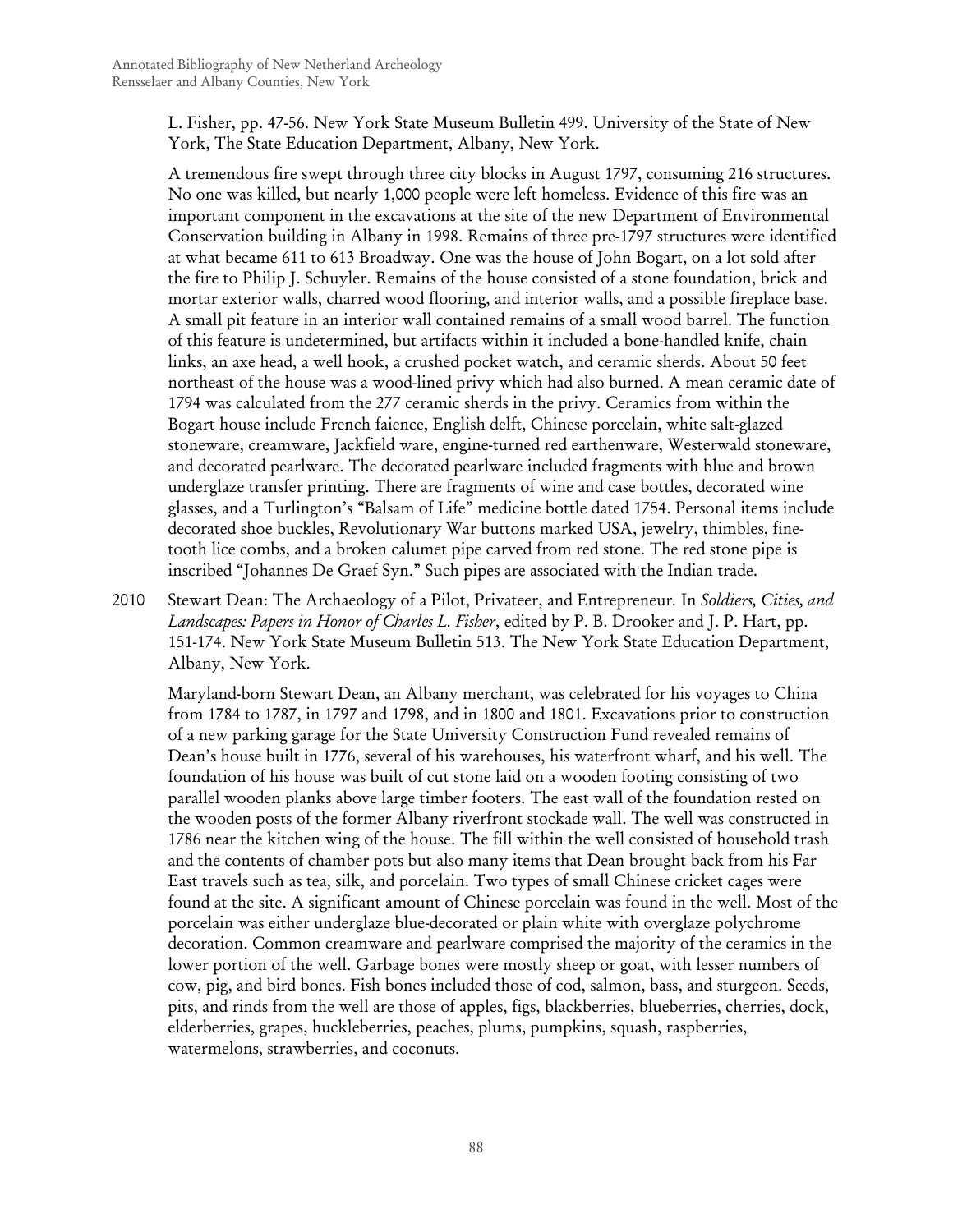### Kleeberg, John M.

2009 *Numismatic Finds of the Americas: An Inventory of American Coin Hoards, Shipwrecks, Single Finds, and Finds in Excavations*. Numismatic Notes and Monographs 169. The American Numismatic Society, New York, New York.

Artifacts from excavations in Albany in August 2001 north of the Albany stockade include a 17th-century Dutch half *duit*, a 1749 British farthing, five British George II halfpence, and a Hibernia halfpenny from the 1720s. In 1972 on State Street near James Street, a 1736 coin from Brazil was excavated. Excavations at the Schuyler Flatts site in 1971 and 1972 produced a British William III halfpenny and three British halfpence, one dated 1738 and two dated 1749, with evidence of burning. In addition, a Hibernia halfpenny dated 1723, a Connecticut copper dated 1787, and a French colonial nine-*denier* coin dated 1721 with the La Rochelle mint mark were recovered in the Flatts excavations. At Crailo State Historic Site, excavations have produced a Massachusetts Pine Tree shilling dated 1652 and a British halfpenny dated 1774. Coins from nearby Douw's Point excavated in 1971 include a British halfpenny dated 1720, a Hibernia halfpenny of 1723, and a Connecticut copper dated 1787. From the Papscanee Island area there is Dutch two-*stuiver* coin from Utrecht. At the site of Fort Orange, a Dutch two*stuiver* coin from Holland dated 1626, a James I farthing token of the "Harrington" type dating 1613 to 1614, a George I halfpenny, a George II halfpenny dated 1736, and a coin dated 1628 with a hole in the middle were excavated.

### Kochan, James L.

2007 *Don Troiani's Soldiers of the American Revolution*. Stackpole Books, Mechanicsburg, Pennsylvania.

Illustrates a Brunswick bayonet captured at the Battle of Bennington which was a copy from a Prussian pattern in use since the 1730s. Also illustrates a Brunswick musket captured in the battle which differs from the Prussian form more commonly associated with the Brunswickers, known from other captured muskets of the battle and from fragments excavated on the Battlefield.

Kuhn, Robert D.

# 1994 The Cromwell Site (NYSM 1121) Including a Brief Treatise on Early Seventeenth-Century Mohawk Pottery Trends. *The Bulletin: Journal of the New York State Archaeological Association* (108):29-38.

The Cromwell Site may be "Onekahoncka," the Mohawk village that was visited by Harmen Meyndertsz van den Bogaert in 1634-1635. European trade goods comprise less than 1% of the assemblage, and include: five scraps of brass (recycled from a brass kettle), three glass beads (IIa1 and IVk3), a lead fragment, and two cut nails (one of which appears to be intrusive). Other artifacts found at the site include: pottery, ceramic pipes, chert and quartz projectile points and other lithics, ground stone artifacts, other stone materials (e.g. feldspar), shell and bone artifacts, and subsistence remains.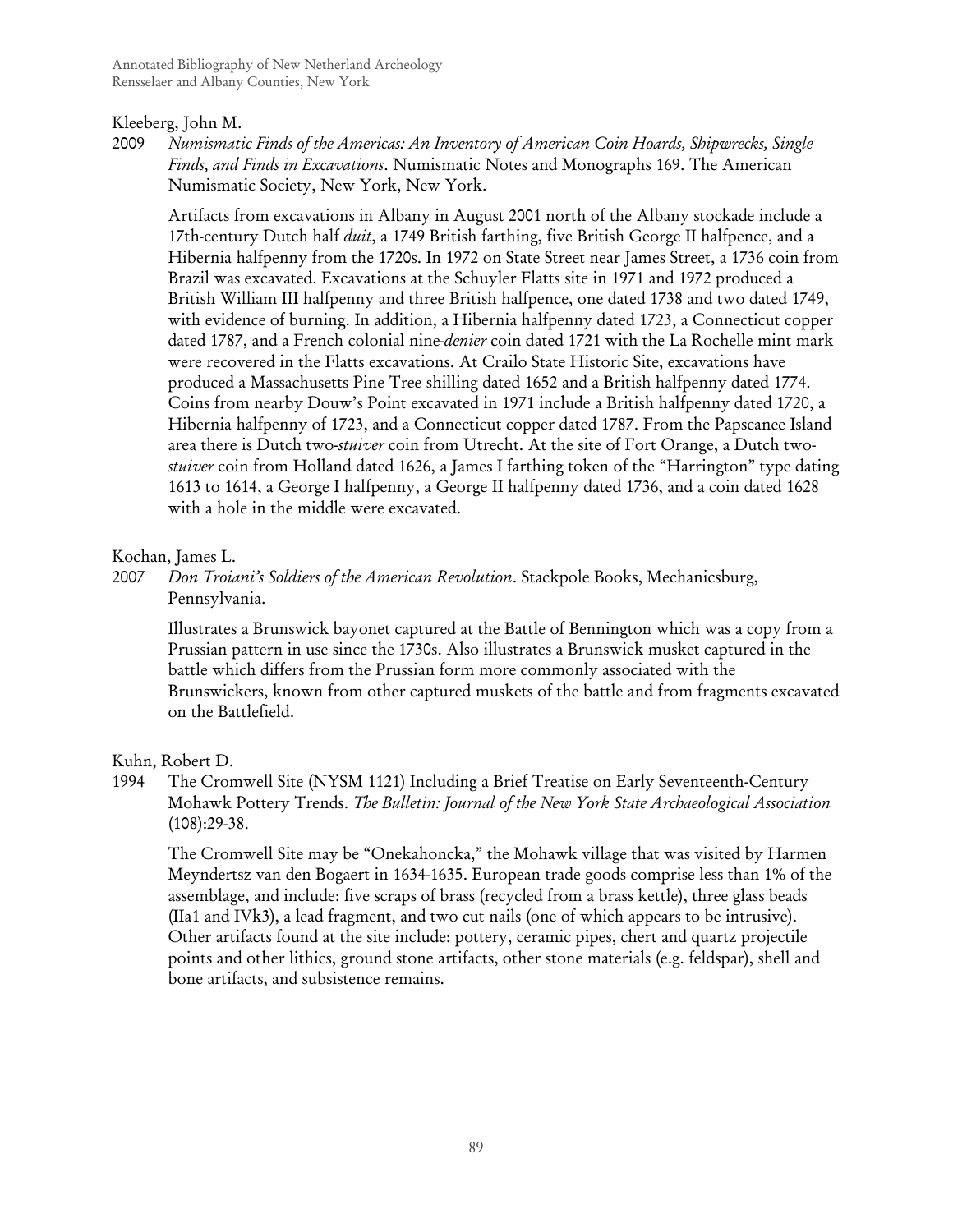### Landmark Archaeology, Inc.

2006 *Phase II Investigations of Five Archaeological Sites within the Van Dyke-Spinney Senior Residential Project, Town of Bethlehem, Albany County, New York*. On file at OPRHP, Waterford, NY, Cultural Resource Information System, http://cris.parks.ny.gov.

A Phase II investigation of five archaeological sites within the Van Dyke-Spinney Senior Residential Project, No. 265 Van Dyke Road, in the Town of Bethlehem, for which fieldwork occurred from July through August 2006. The Bradt-Oliver Historic Site, previously identified by Hartgen Archeological Associates, Inc. during a Phase I archaeological survey in 2005, underwent further investigation. The farmstead consists of an 18th Century stone house (with 20th Century addition) and two outbuildings. Although ownership of the property could not be traced through deed records prior to 1859, the structure is shown on the 1767 Bleecker map associated with the name Adrian Bratt. By 1854, the property is associated with a J. Oliver. In 1859, Peter H. Bradt acquired a right-of-way through the property of Valentine Oliver. In 1878, John H. and Hester Bradt sold the property to another family. The house has been continuously occupied to the present time. The artifact assemblage found at the site is consistent with archival research and dates from the 18th Century to the modern era. However, Landmark did not determine the site to be eligible for listing on the National Register, and did not recommend any further archaeological work on the site.

[Annotator's Note: Arch Tech (2008) identified an 18th-Century structure at 421 Orchard Street as the homestead of Adrian Bratt as it appears on the 1767 Bleecker map; the property was later transferred to the Slingerland and Fisher families. Although the structure was identified as dating to the 18th Century, the artifacts recovered from the survey area date to the 19th and 20th Centuries. It has been unresolved as to whether or not the structure at 265 Van Dyke Road or 421 Orchard Street was the ancestral home of Adrian Bratt; it is also possible that both structures were constructed in the 18th Century on the same tract of land that was owned by Adrian Bratt].

2009 *Phase IB and II Archaeological Investigations of the Town of Poestenkill Water District 1, Rensselaer County, New York. LA 201*. On file at OPRHP, Waterford, NY, Cultural Resource Information System, http://cris.parks.ny.gov.

Report on the Phase I archaeological survey for the proposed water line in the Town of Poestenkill for which fieldwork occurred from May to June 2006. The survey identified a total of eight sites (seven historic sites and one precontact stray find). Historic Site 1, located in front of a historic structure at 148 Plank Road, dates to the late 18th Century and later. Artifacts found at the site include: creamware, black-glazed redware, refined earthenware, a kaolin pipe stem fragment, a fragment of clear flat glass, a hand-wrought nail, and rusted metal objects. The remaining six historic sites date to the 19th Century. The Hoag Site and the Union Hotel Site were further explored with a Phase II site evaluation that occurred from June to July 2008. Although the Hoag Site is attributed to the mid-19th Century, its artifact assemblage contains material dating from the late 18th Century to the present, e.g.: pearlware, whiteware, ironstone, stoneware, redware, yellowware, refined earthenware, a ceramic game token, glass, metal, kaolin pipe fragments, animal bone, brick fragments, shell fragments, and plastic. Similarly, the Union Hotel Site is designated as 19th Century although its artifact assemblage contains much earlier material, e.g.: creamware, pearlware, whiteware, Jackfieldlike, ironstone, porcelain, semi-porcelain, slipware, stoneware, terracotta, redware, refined earthenware, glass, metal, kaolin pipe fragments, animal bone, brick fragments, shell fragments, and plastic. Neither the Hoag Site nor the Union Hotel Site were recommended for National Register eligibility.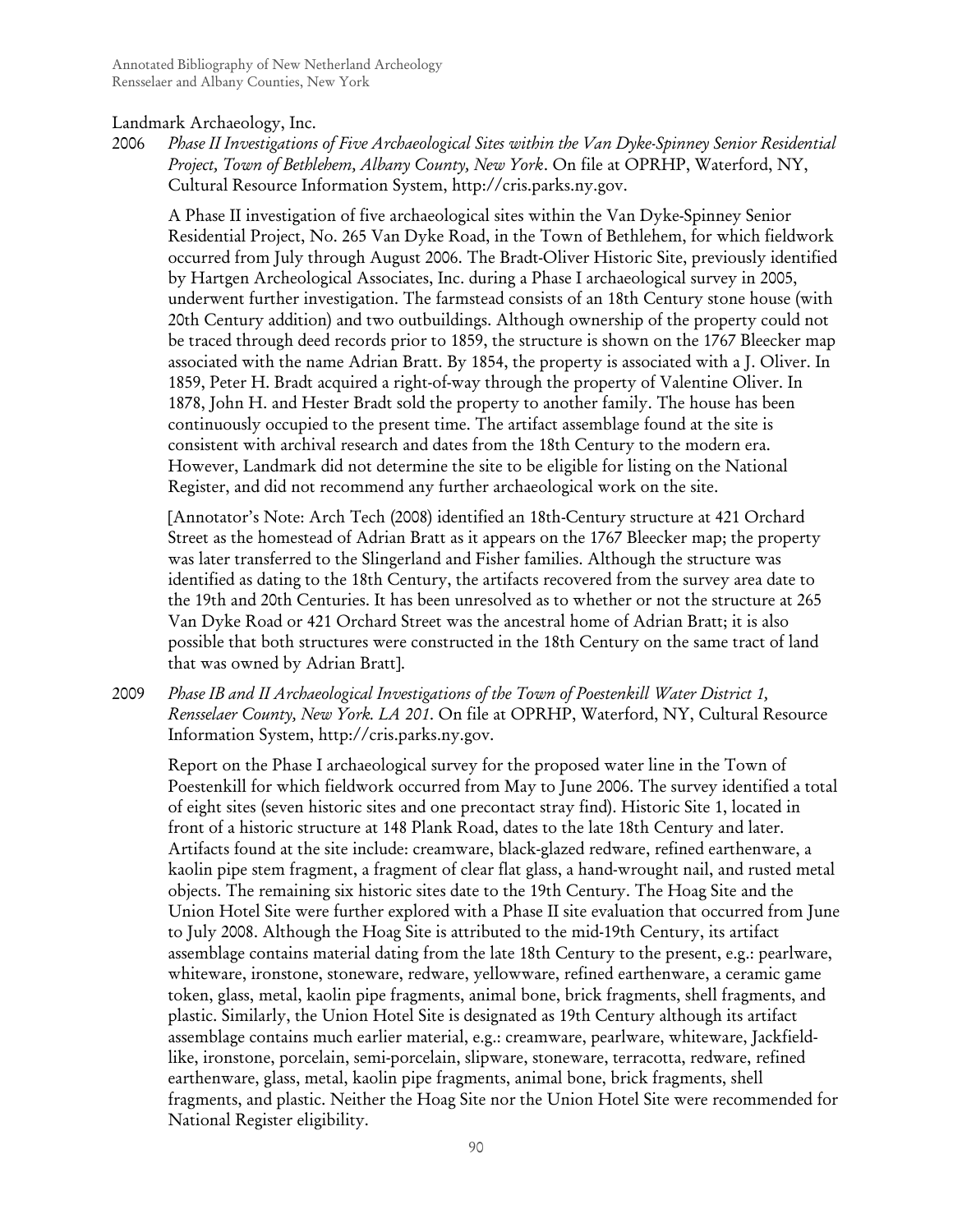2009 *Phase II Archaeological Investigations of the Town of Poestenkill Water District 1, Rensselaer County, New York*. On file at OPRHP, Waterford, NY, Cultural Resource Information System, http://cris.parks.ny.gov.

Report on the Phase II site evaluation of eight sites that were initially identified during the Phase I archaeological survey for the proposed water line in the Town of Poestenkill, for which fieldwork occurred from May to June 2009. Five of the sites contain artifacts dating to the 18th Century; the remaining three date to the 19th Century. Site A08310.000010 comprises three discrete areas, the first of which dates to the 19th Century. Area 2 is located within the front yard area of two structures (9-11 Main Street) that appear on historic maps dating from the mid- to late-19th Century. The artifact assemblage, however, suggests an occupation as early as the 18th Century. Artifacts found include: pearlware, creamware, refined earthenware, whiteware, redware, glass, hand-wrought nails, machine-cut nails, wire nails, kaolin tobacco pipe fragments, animal bones and teeth (of horse, sheep, and pig), a leather button, and various plastic items. The integrity of the site is compromised by a roadside ditch that has since been filled, and as such, no further work was recommended for Area 2. Area 3 is located within the front yard area of two structures, a residence and a blacksmith shop, which appear on mid- to late-19th Century maps; today only one structure remains extant (at 11 Plank Road). Artifacts found include: Creamware, pearlware, whiteware, tin-enameled coarse earthenware (c. 1640), Nottingham-type stoneware (c. 1700), Jackfield-like earthenware (c. 1740), glass, machine-cut nails, kaolin tobacco pipe fragments, as well as animal bone fragments with butcher marks. Site A08310.000011 is located at 148 Plank Road, which is not illustrated on any historic maps from the area. The artifact assemblage includes: creamware, refined earthenware, pearlware, whiteware, stoneware, white salt-glazed stoneware, redware, glass, wire nails, and kaolin tobacco pipe fragments. Site A08310.000012 is associated with an extant historic structure at 1647 Spring Avenue. Artifacts recovered from the site include: stoneware (one with Albany slip), creamware, pearlware, whiteware, terracotta, refined earthenware (one Jackfield-like), redware, porcelain, glass, metal fragments (including nails, a hoe blade, a buckle fragment, and an unidentified pewter item - possibly a utensil handle), kaolin pipe fragments, animal bones with butcher marks, as well as animal teeth. Site A08310.000013 is located on the eastern corner of Weatherwax Road and Route 355, and is associated with the foundation of a historic structure shown on mid- to late 19th Century maps. The site includes a feature constructed of handmade bricks (unspecified color), and an artifact assemblage including: pearlware, terracotta, whiteware, refined earthenware, stoneware, redware, semi-porcelain, porcelain, Jackfield and Jackfield-like, white granite china, yellowware, coarse earthenware, slipware, ironstone, glass (primarily flat glass as well as two glass buttons), machine-cut nails, wire nails, two brass buttons, a brass cufflink button (c. 1726- 1776), kaolin pipe fragments, animal bones with butcher marks, as well as animal teeth. Site A08310.000015 is associated with a historic structure that is still extant at 208 Weatherwax Road. Two stone features were found that are associated with a retaining wall in the front yard of the house, parallel and next to Weatherwax Road. Artifacts found include: creamware, pearlware, redware, stoneware, terracotta, ironstone, whiteware, glass (including one prescription style bottle dating to c. 1820-1870), machine-cut nails, one wire nail, and animal bones. No further work was recommended for any of these sites, nor were they found to be National Register Eligible.

Latham, Roy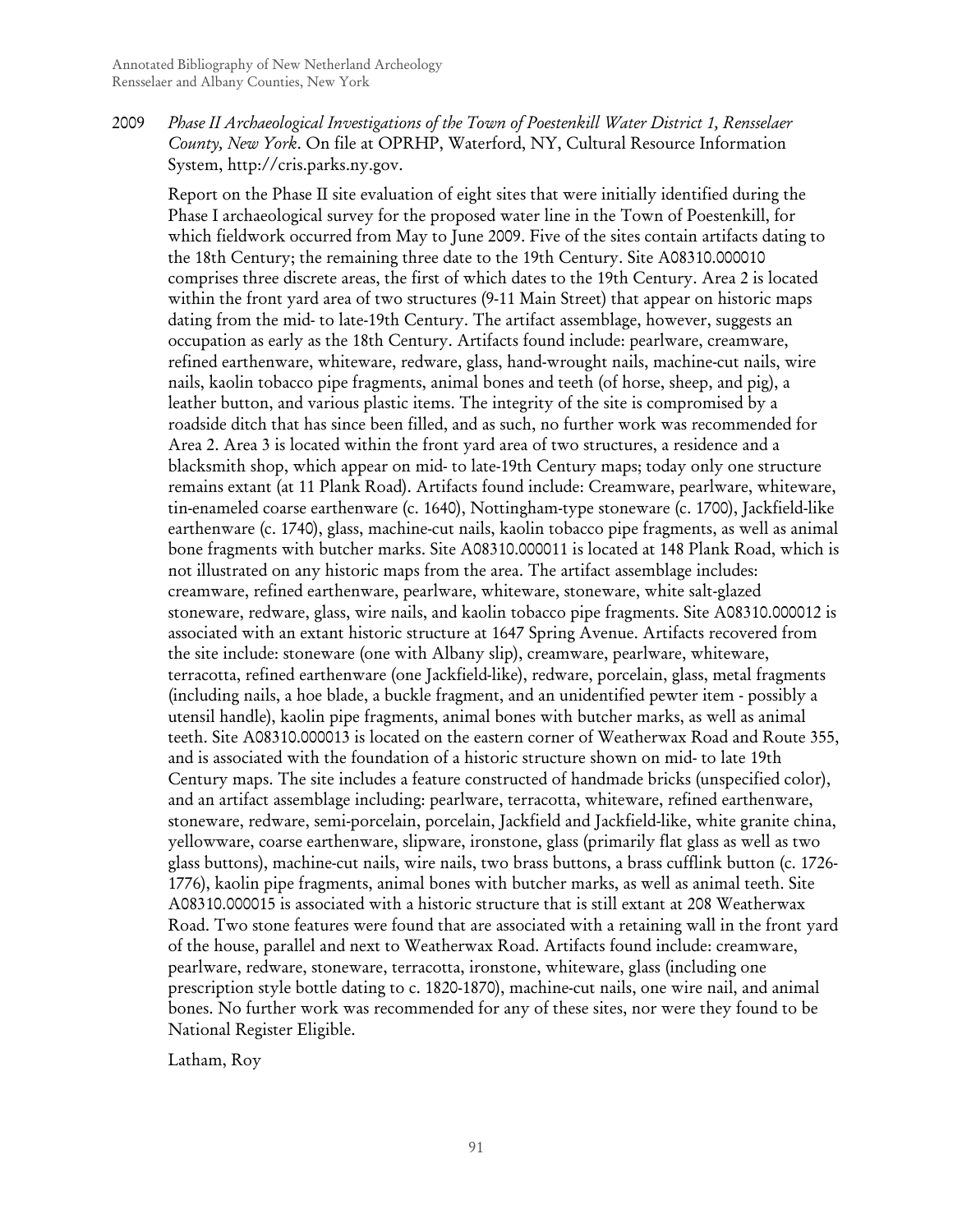1957 Seventeenth Century Graves at Montauk, Long Island. *The Bulletin: Journal of the New York State Archaeological Association* (9):5-6.

In 1928, two Contact Period burials were uncovered during a construction project on Burial Point, Long Island. Both burials are associated with the East Hampton settlement, from c. 1650 to 1750. The first burial contained the remains of an adult male with wood, nails, textiles, and shoe buttons; the second burial contained the remains of another adult male with leather, fabrics, and bark on the bottom. The latter burial contained 6,000 wampum beads that formed a broad belt or vest over the chest of the person. The beads were arranged in alternating groups of white (from Whelk) and purple (from Quahog) in color; a portion of the beads were worked kaolin trade pipe stems. Other burial items included 32 shoe-button type copper buttons coated black, three flat pewter buttons with square shanks, 20 small tubular beads on one strand, small brass and shell disk beads, glass beads of various sizes and colors, part of a brass ring and a small brass chain, as well as a bore knife handle (for which the iron blade had since decomposed). The latter burial also included a dog burial with red pigment (that was not identified as ochre) and two spines of spined dogfish. Larger grave goods were looted by residents of Amagansett, Long Island. The fate of either burial was not stated.

Lee, Esther J., Lisa M. Anderson, Vanessa Newell Dale and D. Andrew Merriwether

2009 MtDNA Origins of an Enslaved Labor Force from the 18th Century Schuyler Flatts Burial Ground in Colonial Albany, NY: Africans, Native Americans, and Malagasy? *Journal of Archaeological Science* 36(12):2805-2810.

The burial ground located at the Schuyler Flatts in the Town of Colonie, Albany County, revealed fourteen individuals dating from the 17th- through the early 19th-centuries. Bioarcheological analysis suggested some of these individuals were of African ancestry who had worked and died on the property owned by the prominent Schuyler family. Mitochondrial DNA (mtDNA) analysis was carried out on skeletal remains of seven adults using restriction fragment length polymorphism typing and direct sequencing of the control region to infer their origins and relatedness. Results show that none of the individuals were maternally related, with four individuals identified as African haplogroup L, one identified as Native American haplogroup X, and two identified as haplogroup M and M7. Individuals of African ancestry correlate with published mtDNA data on African Americans and their geographical origins corroborate with the various exit points during the African slave trade to New York State. Individuals identified as haplogroup M7 and M resemble lineages found in Madagascar. Historical documents suggest several hundred people were imported from Madagascar through illegal trading to New York by the end of the 17th century. The study of the remains highlights the diverse origins of the enslaved labor force in colonial New York and contributes to the understanding of African American history in the northeast.

#### Lesniak, Matthew

2003 New Evidence of Wampum Use and Production from Albany, New York*.* In *People, Places, and Material Things: Historical Archaeology of Albany, New York*, edited by C. L. Fisher, pp. 129-134. New York State Museum Bulletin 499. University of the State of New York, The State Education Department, Albany, New York.

Excavations at the Department of Environmental Conservation building site, the Dean Street Parking Garage site, the KeyCorp site, a site on Howard Street, and the Lutheran Church site on South Pearl Street have revealed evidence of wampum making in the 18th-century. In the 17th-century strata at the Department of Environmental Conservation building site, any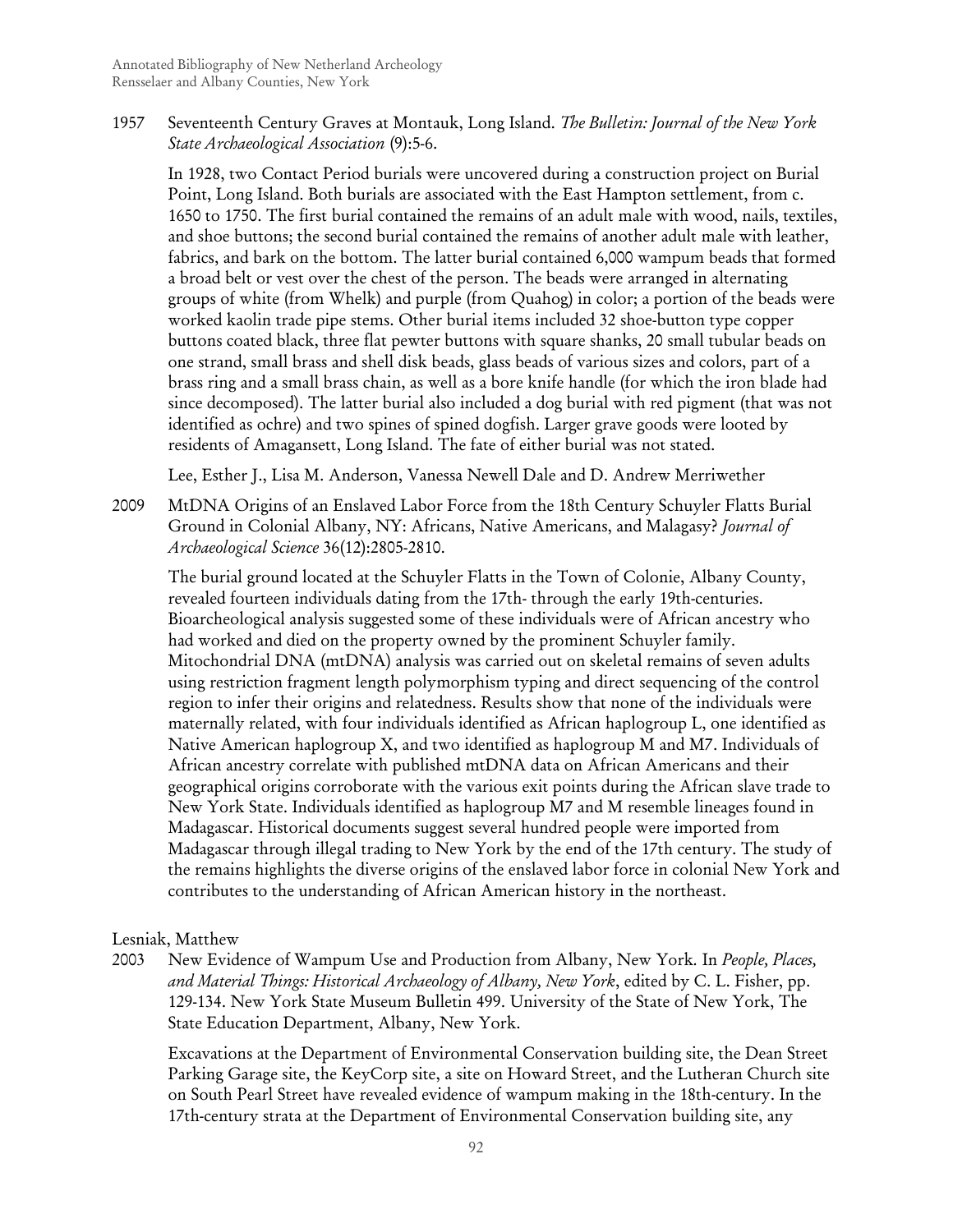evidence of wampum or wampum making was entirely absent. These strata contained sherds of Westerwald stoneware, tin-glazed ware (delft), pipe stems with fleur-de-lis marks, pipes with the EB mark, and tubular glass trade beads. Only a fragmentary awl was found in a hearth. In contrast to these strata, in the 18th-century deposits wampum, both finished and unfinished beads, was abundant. Conch shell cut into strips and cut clam shell fragments were found, and many of the unfinished beads are wasters, broken during manufacture. At Fort Orange in the 17th-century and at the Department of Environmental Conservation building site in the 18thcentury, most of the wampum was found within house cellars or near structures rather than scattered in a traffic area or in back yards.

#### Little, J. Glenn

1974 *Preliminary Archaeological Testing: Schuyler House*, Alexandria, Virginia. On file at Contract Archaeology, Inc.

The area directly west of the house has been heavily disturbed. The disturbances have destroyed most of the stratigraphy relating to the Schuyler family occupation, and the ground surface level has been raised considerably since ca. 1800. In the testing, more than 200 feet of soil profiles were recorded. The east wall of the southwest corner wing was located in a test trench. The foundation is considerably wider at bottom than at the top and appears to have been battered. The well was partially excavated and cored to a depth of 4 feet. It appears to date from the 19th century. Sections of foundations uncovered to the north and west correlate with structures shown on the Dripps map of 1857. [Note: Contract Archaeology, Inc., lost all the artifacts from this project.]

#### Little, Keith J.

2010 Sixteenth-Century Glass Bead Chronology in Southeastern North America. *Southeastern Archaeology* 29(1):222-232.

For many years researchers have contended that Nueva Cadiz and faceted chevron glass beads did not circulate later than 1600 in Spanish contexts. The first hints of contradictory data come from sites in northeastern North America, with occurrence of beads comparable to those from Spanish contexts at early 17th-century sites in western New York. It was suggested these beads indicated trade with Spaniards or the beads were hand-me-downs. However, they have also been found at 17th-century sites in Ontario, and the 17th-century Fort Orange site in New York yielded a fragment of a facetted chevron bead. They have also been recovered from 17thcentury Mohawk sites.

#### Lopez, Julius and Stanley Wisniewski

1971 The Ryders Pond Site, Kings County, New York. *The Bulletin: Journal of the New York State Archaeological Association* (53):2-21.

The Canarsee, part of the Matouack Confederacy, occupied the western end of Long Island and the eastern side of Staten Island throughout the Contact Period. The tribe's prinicpal settlement site of the same name, "Canarsee," means "the fenced place" by which the Native American lands were divided from that of the Dutch and English colonists. According to Dutch accounts, the Canarsee paid an annual tribute of dried clams and wampum to the Mohawk. The Dutch advised the Canarsee to discontinue the tribute, and as a consequence, the Mohawks retaliated with violence. In 1655, the Iroquois raided Staten Island and Long Island and killed 67 Canarsee as further recompense. Afterward, the Consistory of the Dutch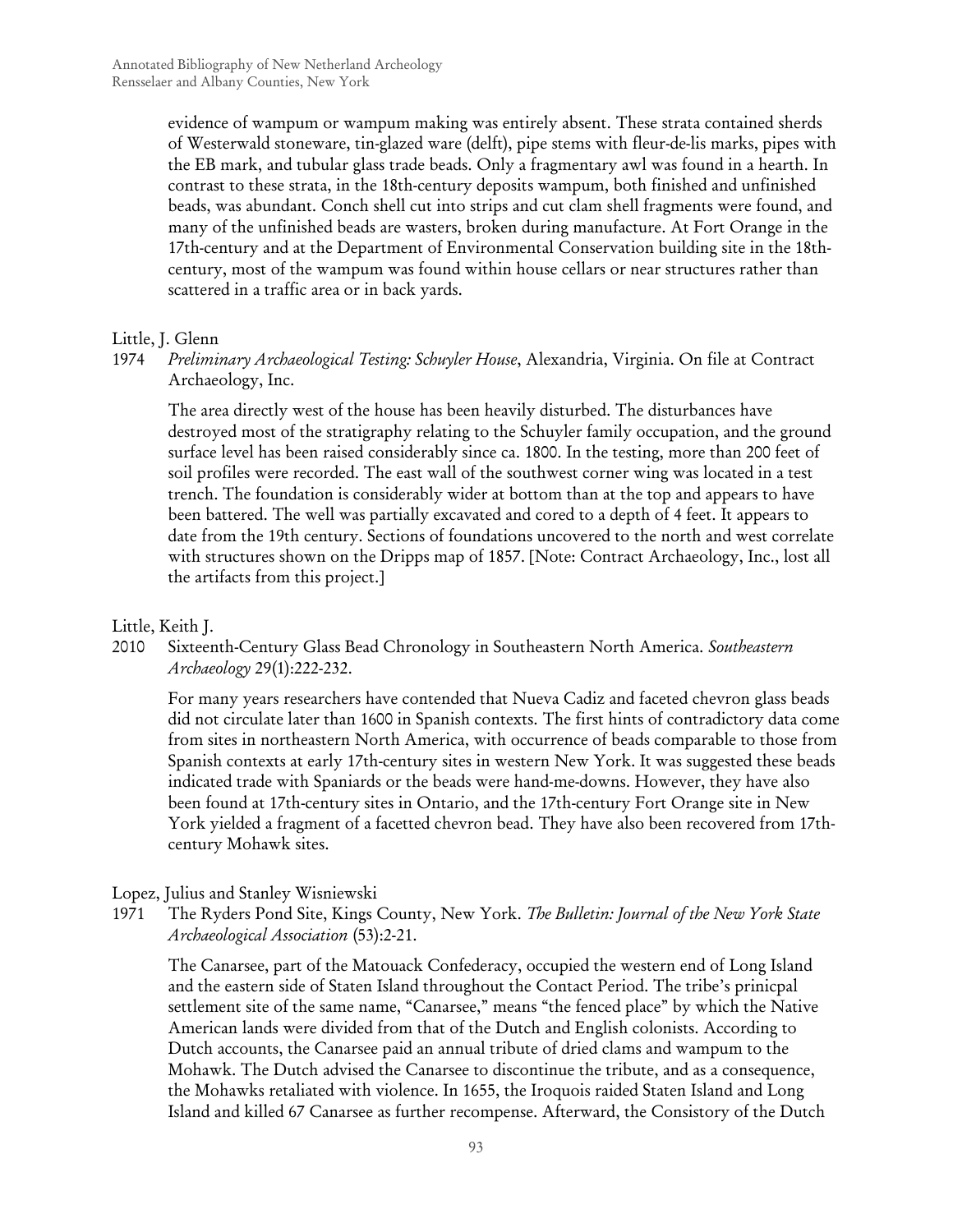Church at Albany ensured that the Matouack Confederacy paid tribute to the Iroquois. The last member of the Canarsee died in 1832. The remainder of the article discusses the lithics recovered from the Ryders Pond Site; no artifacts of European origin are mentioned.

1972 The Ryders Pond Site II. *The Bulletin: Journal of the New York State Archaeological Association*  $(55):6-20.$ 

Continued description of the Contact Period Ryders Pond Site and its components. Pottery types span from Middle to Late Woodland, and include: Eastern Incised, Van Cortlandt Stamped, Clasons Point Stamped, Complete Interior Cord Marked, Modified Interior Cord Marked, and Interior Bossed. Faunal remains found at the site include those of: land turtle, box turtle, sea robin, sturgeon, blackfish, porgy, land snail, cockle shell, mud snail, razor clam, half razor, deer bone and antler fragments, and dog bones. Trade items include: an iron point, a perforated triangular copper point, two glass beads, an iron axe, pierced oval spoon bowls, four white kaolin pipes with barrell-shaped bowls and flat heels (and others that are later in date), gun-flints of dual French- and British-origin, a British coin minted during the reign of King George III, and a brass medallion commemorating the British capture of Louisberg, Cape Breton on 26 July 1758.

# Lord, Philip, Jr.

1989 Report and Proposal: Tory Fort Hill, Bennington Battlefield 1777, Town of Hoosick, Rensselaer County:19.

The Tory Fort Hill is in the southeast quadrant of Bennington battlefield and was a position partially occupied and fortified by Loyalist troops during the battle. There was a brief but intense military confrontation on the site. A root cellar on the hillside was used as a grave for 17 Loyalist dead. A preliminary survey of the site has been conducted by Robert Shuey. The site should be protected, preserved intact, and stabilized, and it could become an interpretive focus for the battlefield area. The purchase by the State of 10 to 20 acres, preferably 30 acres, to preserve and interpret the site as part of Bennington Battlefield is an urgent priority.

1989 *War Over Walloomscoick: Land Use and Settlement Pattern on the Bennington Battlefield - 1777*. New York State Museum Bulletin 473. The State Education Department, Albany, New York.

Esquire Barnet in 1850 reported that on the crest of the Tory hill, in front of and somewhat below the breastwork, several years previous a woodchuck had turned up human bones. Plowing deeply revealed more bones. An eyewitness to the aftermath of the battle said there had been a small structure there built of boards into the earth before the battle and that this structure had caved in. Consequently, 17 bodies left after the battle were thrown into the cellar hole and were buried there. It was said in 1850 that lead balls and other relics of the battle used to be found often, but they were scattered and lost and nothing of the kind was found any more. During a field survey of the cultivated fields east of Hessian Hill in 1987, a clump of brush and saplings was noted in approximately the location of a building shown on the Durnford map drawn soon after 1777. However, a 1927 highway survey map shows a barn in that location, and an inspection of the site confirmed that it is a barn site, probably of 19thcentury origin. It is possible the barn stood on the site of an earlier structure.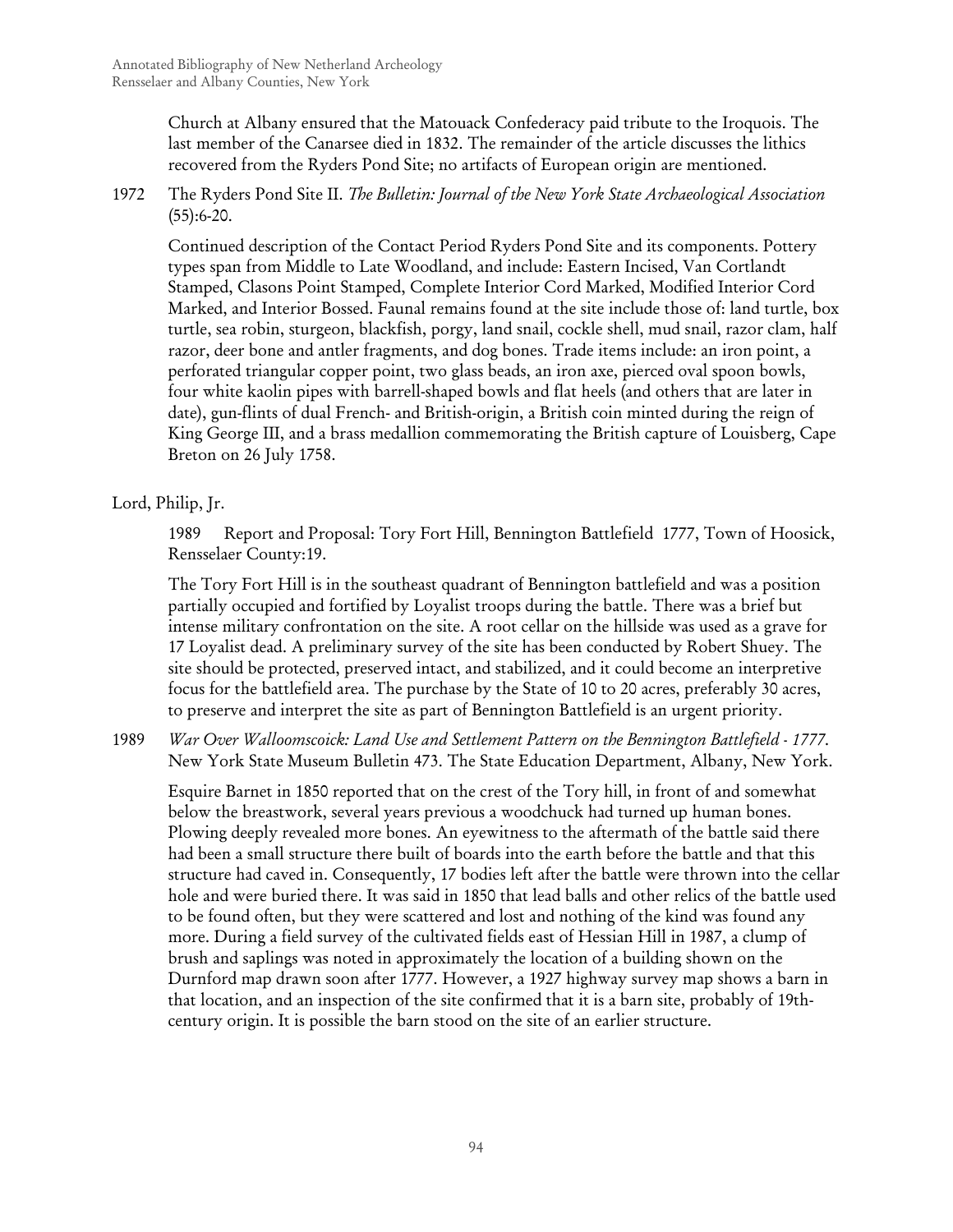2002 Opportunities Lost: Preservation and Interpretation of the Bennington Battlefield*.* Paper presented at the American Battlefield Preservation Program 6th National Conference on Battlefield Preservation, Albany, New York.

The Tory Fort was the site of a major part of the Battle of Bennington. An archeologist was able to map the outlines of the redoubt based on the artifacts found there. The site is still an important, unmatched archeological resource.

Loren, Diana DiPaolo

2010 *The Archaeology of Clothing and Bodily Adornment in Colonial America*. University Press of Florida, Gainesville, Florida.

Glass beads and wampum were the most frequent items of adornment recovered from the excavations at Fort Orange. However, there were also black glass buttons, brass buttons, aglets, and hooks and eyes as well as lead seals for fabrics.

#### Lossing, Benson J., ed.

1855 *The Military Journals of Two Private Soldiers, 1758-1775, with Numerous Illustrative Notes to Which is Added, a Supplement, Containing Official Papers on the Skirmishes at Lexington and Concord*. Abraham Tomlinson, at the Museum, Poughkeepsie, New York.

A Hessian camp kettle dug up on Bennington Battlefield by Charles Hoag of Dover, Dutchess County, is in the collection of Revolutionary War artifacts in the Poughkeepsie Museum.

#### Lossing, Benson J.

1855 *The Pictorial Field Book of the Revolution* I. Harper Brothers, Franklin Square, New York, New York.

Upon the slopes of the hills where the battle occurred and where the Hessians were entrenched, now cultivated, musket balls and other relics of the battle have been plowed up.

#### Matejka, Gail Klimcovitz

1974 *Archeological Testing at Arryl House, Clermont State Historic Site, New York State Historic Trust, Albany, N.Y.*

The sample of artifacts excavated at Arryl House includes ceramics that correspond closely to the ceramics excavated from a trash pit west of Crailo in 1974. The Crailo pit, however, did not contain ironstone, whiteware, and black basaltes among the ceramic types.

#### McCashion, John H.

1975 The Clay Tobacco Pipes of New York State, Part One: Caughnawaga 1667-1693. *The Bulletin: Journal of the New York State Archaeological Association* (65):1-19.

Clay pipe bowls with plain EB and plain HG heel marks have been excavated at both the Schuyler Flatts and at Fort Orange. The EB marks are on bulbous pipe bowls as well as funnelshaped pipe bowls. The plain HG mark on pipe bowls at the Flatts and at Fort Orange is found only on funnel-shaped bowls. [Note: The comprehensive inventory of all marked pipe bowls at Fort Orange did not include a single plain HG-marked pipe bowl at that site. There were, however, funnel- or elbow-shaped pipe bowls at Fort Orange with the crowned HG mark.] Pipes marked EB have been attributed to Edward Battle, a pipe maker of Bristol, but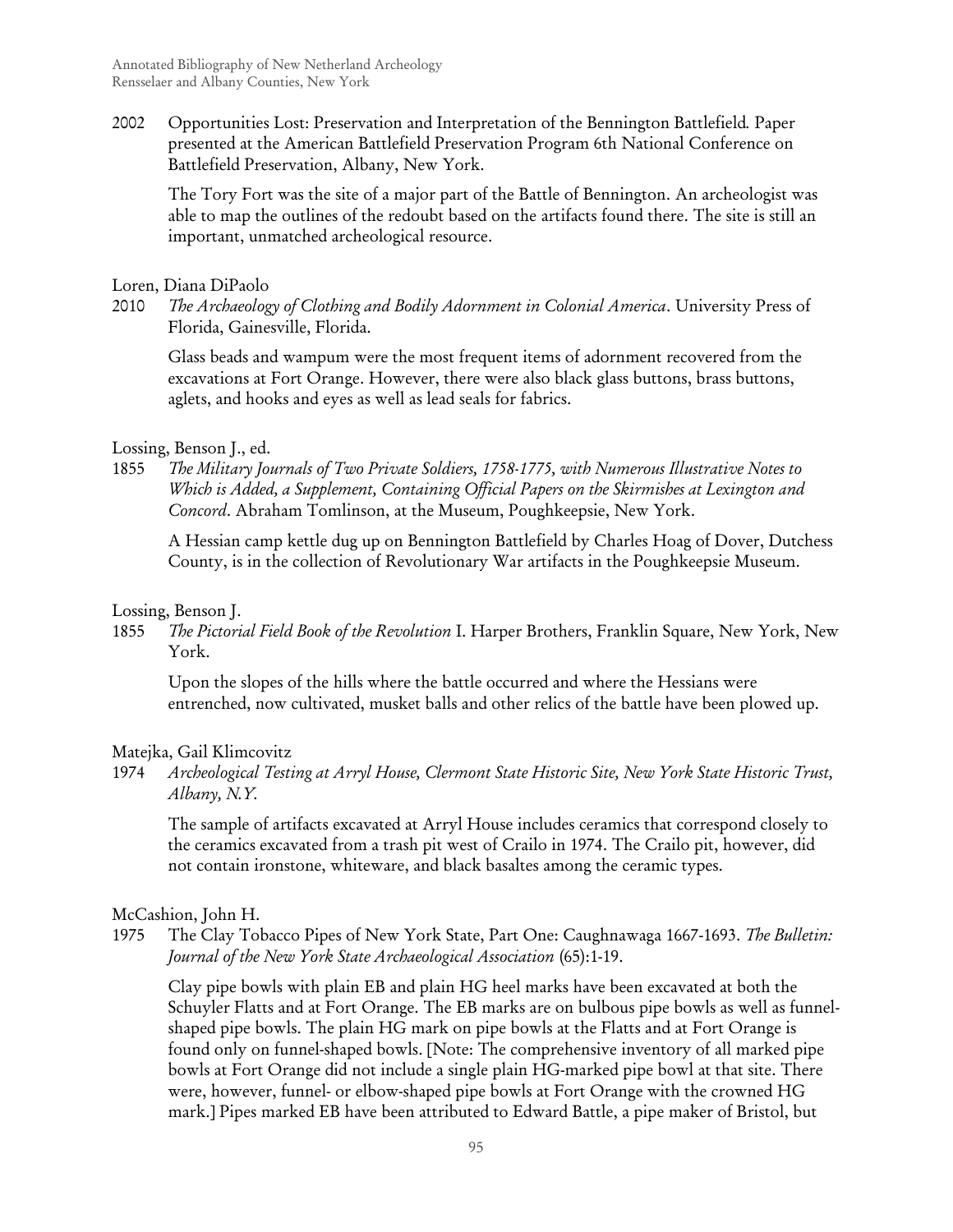this is doubtful. In a letter sent to the author in April 1975, Simon Hart of the Amsterdam archives identified the EB pipe maker as Edward Burt [Bird].

1994 The Clay Pipes of New York State, Part V: Analysis of the Clay Tobacco Pipes from the White Orchard Mohawk Site (CNJ-3). *William M. Beauchamp Chapter Bulletin* 6(1):1-81.

A reworked clay pipe stem whistle similar to those excavated at Fort Orange is among the clay pipes from the Mohawk Oak Hill site of about 1626 to 1645. A reworked pipe stem whistle that was found in a trench dug under a street in Albany, part of a clay pipe with an elbow- or funnel-shaped bowl, has a plain HG mark. No clay pipe with the plain HG mark was officially recorded from the Fort Orange site, but one example was recovered by Fran McCashion from an upper level pit at the Fort Orange site in October 1970. Located north of the village of Nelliston in the Mohawk Valley, The White Orchard site dates from about 1667 to 1689. At least eight pipe stems from this site have a diamond-shaped mark enclosing four fleur-de-lis marks. The mark dates from 1677 to 1680 and occurs on pipe stems from at least 11 other New York State sites including the Schuyler Flatts. One variety of the EB heel mark on a pipe bowl found at the White Orchard site but not at other contemporaneous Mohawk sites was also predominant in component 78 at Fort Orange, dating from ca. 1657 to 1664.

### McEvoy, Joseph E.

1973 *1973 Archeological Excavations at the Schuyler Mansion Vestibule*, Albany, New York. On file at New York State Historic Trust.

In preparation for rebuilding the front steps and porch of the Schuyler Mansion entrance vestibule, masons had already trenched around the front steps when the archeologists arrived. The foundation for the front steps was built separately from the vestibule foundation and consists of mortared rough-cut stone. The builders' trench for the steps and porch was uncovered. The artifacts in the trench indicate that construction of the porch was associated with a period of remodeling. They include brick, mortar, interior plaster fragments, nails, gray slate, delft tile fragments, pieces of wheel-engraved frosted glass, pearlware fragments, and pieces of lead. The engraved glass fragments are decorated with a diamond and dot pattern, and they may have been part of the globe of a lamp.

1997 A Marked Iron/Steel File Fragment from Crailo State Historic Site, Rensselaer. *Council for Northeast Historical Archaeology Newsletter* (37):10.

A file fragment excavated in 1988 was found to have a mark with the letters CAM at the base of the tang. The same mark has been found on files from the French River rapids in Ontario, where they were lost from goods that were destined for the fur trade at western outposts. The files were probably made by a file maker of Sheffield, England, James Cam, who was working before 1797.

McEvoy, Joseph E. and Rich Goring

#### 1976 *A Survey of Bennington Battlefield State Historic Site and Its Environs*, Waterford, New York.

A brief survey of Bennington Battlefield was conducted in 1975 to re-examine whether the traditional location of the battle has been properly identified. Extensive previous development may have destroyed much of the original topography. A low, linear mound and shallow depression was observed but could not be tested due to wet conditions. A test unit excavated on top of the hill revealed a fragment of coal and traces of charcoal. A metal detector survey was also undertaken on top of the hill, but this did not produce any evidence of the battle. A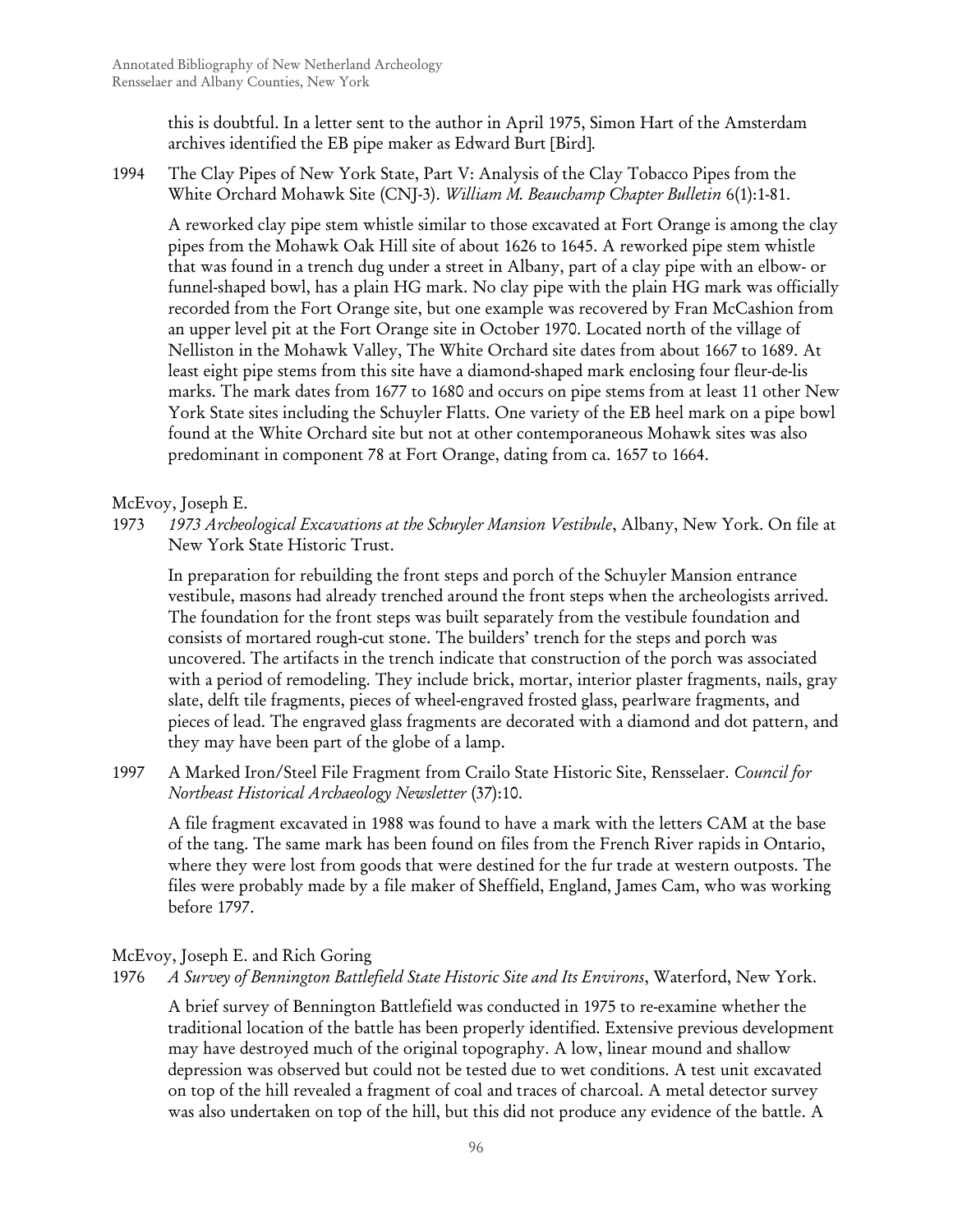metal detector and visual survey was also conducted on a hill to the northwest, producing only a hand-wrought iron horse shoe and a .38 caliber cartridge case. The horse shoe probably represents farming activity. Careful examination of maps leads to the conclusion that the battle indeed occurred at its traditional site, and further survey work there is recommended.

### McLaughlin, Pegeen

2003 Painted Pearlware from the Picotte Site*.* In *People, Places, and Material Things: Historical Archaeology of Albany, New York*, edited by C. L. Fisher, pp. 135-149. New York State Museum Bulletin 499. University of the State of New York, The State Education Department, Albany, New York.

Excavations at the site of the new Department of Environmental Conservation building in Albany in 1997 and 1998 uncovered extensive deposits of hand-decorated pearlware and other English ceramics. In one area adjacent to Montgomery Street between Columbia and Orange Streets, the deposits of ceramics were so dense that there was no soil mixed with them. A deposit of burned ceramics was below the deposits of unburned ceramics. It was deposited probably after the great fire of 1797 by John Fondey, Jr., who had "large crockery and glass ware stores" that were destroyed in the fire nearby on Broadway. Predominant among the burned ceramics was blue-decorated pearlware, in addition to other pearlwares, creamware, and slip-decorated red earthenware. The unburned ceramics most likely were deposited in the first decade of the 19th century, when Fondey co-owned much of the area.

### Miroff, Laurie E.

2011 *Data Recovery Investigation of the Colonie Shaker Creek II/III Site: OGS 43297, State Police Headquarters Campus, Town of Colonie, Albany County, New York*. On file at New York State Museum, State Education Department.

The Colonie Shaker Creek II/III site is located in the Town of Colonie, Albany County. The site is approximately 8.4 kilometers (5.2 miles) west of the Hudson River and approximately 3.5 kilometers (2.2 miles) south of the Mohawk River. The rivers join approximately 8.4 kilometers (5.2 miles) to the northeast of the site. Additional drainage is provided by Shaker Creek, a small meandering Mohawk River tributary which is approximately 145 meters (476 feet) south of the site and merges with the Mohawk River to the north. The site lies at an elevation of approximately 79.3 meters (260 feet) to 88.4 meters (290 feet) asl and is situated on a terrace above the Shaker Creek and Mohawk River floodplains. A prehistoric and a historic component are present at the site. The historic component of the site consists of sheet midden and midden feature deposits associated with a house site dating from the late 18th into the early 19th century. William Orlop and his family moved from the Mohawk valley to the Albany area between 1757 and 1759. A lease from Catherine van Rensselaer to William Orlop is dated 1771, and that may be the date the house at the site was constructed. William's son, Frederick Orlop, married Hannah Reese in Schenectady in 1780. The 1800 census indicates the family owned one slave. The dwelling was occupied probably by the Orlops until 1850, when the Hocknells purchased the property. The Orlop family was of German origin, probably from Ducal Saxony in central Germany. Artifacts from the 18th century recovered from the site include many decorated pipe bowls, some with Masonic decoration, and one bowl with a heel, with a leaf design along the mold seam, and with the maker's initials IH in a round cartouche on the side of the bowl, typical of Bristol pipes of the colonial period. Eleven gunflints were recovered, dark gray to black in color. Most are of the blade type, but at least one is a spall. Colonial-period ceramics include tin-glazed delft and buff-bodied comb-decorated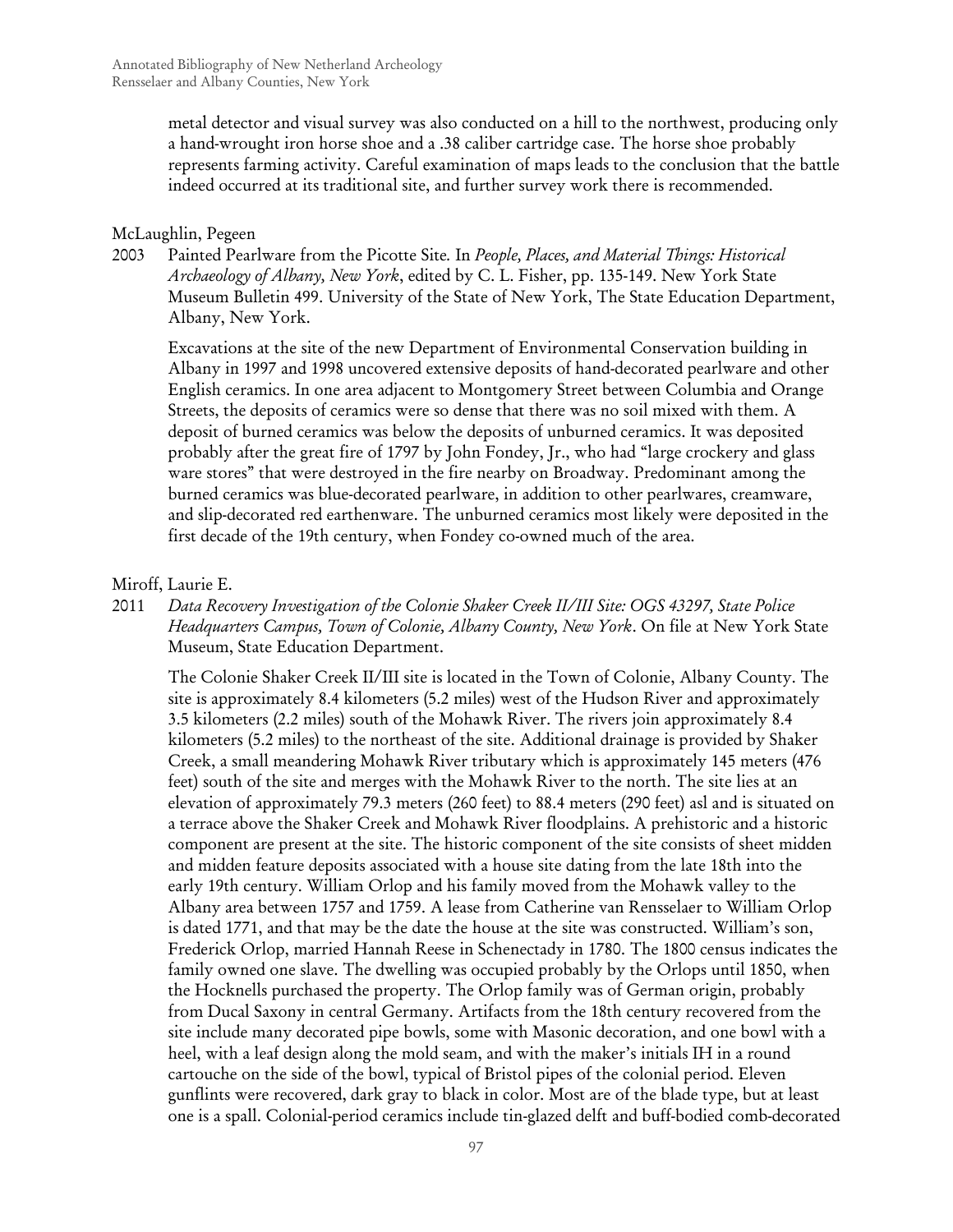yellow ware. There is slip-decorated red earthenware and creamware, as well as pearlware. There are fragments of dark green glass hand-blown case bottles and cylindrical wine bottles.

## Moody, Kevin

1983 *The Strauss Property in the Battle of Bennington*, Waterford, New York.

The discoveries of battle artifacts in the vicinity indicate that the location of Baum's redoubt has been properly identified. Aerial photos, however, seem to show a horseshoe-shaped feature on the hill to the west, similar to the shape of Baum's redoubt as depicted on the battle map. This western location is more logical as the site of Baum's redoubt than the one that has been identified previously.

2003 Traders or Traitors: Illicit Trade at Fort Orange in the Seventeenth Century*.* In *People, Places, and Material Things: Historical Archaeology of Albany, New York*, edited by C. L. Fisher, pp. 25- 38. New York State Museum Bulletin 499. University of the State of New York, The State Education Department, Albany, New York.

Excavations at the site of the new Department of Environmental Conservation building in Albany in 1998 revealed remains of a pre-ca. 1650 wood-lined pit or cellar feature. Apparently it was the remnant of a house that was destroyed by the great flood of 1648 or was demolished by order of Pieter Stuyvesant. It was close to the confluence of Fox Creek with the Hudson River, and it was more than 2,300 feet north of Fort Orange. The structure was a stronglybuilt post-and-beam structure, with finished dimensional lumber rather than rough timbers or logs. The sheathing was affixed to the outside of the 4- by 4-inch posts, which were spaced 35 inches apart on center. There was no builder's trench to accommodate in situ construction. The structure was 9 feet wide, east-west. It was at least 10 feet long. The floor boards of the cellar were from 8 to 12 inches in width. The sleepers were hand-hewn, aligned north-south, and spaced 8.8 feet apart on center. Clay pipes from the site include fragments with the common EB mark for Edward Bird. Of the ceramic sherds, 56 percent are tin-glazed Dutch delft or majolica. Red earthenwares form 23 percent of the sample, while there are only a few sherds of white-bodied earthenware or of German stoneware. There are also gunflints, glass *roemer* prunts, straight pins, decorated buttons, a lace tip, and glass beads. The eight beads are all tubular varieties. Two stone or stoneware marbles and two small quartz crystals were recovered from the site. After the cellar collapsed or was demolished and filled, there was evidence that Indians occupied or camped on the site. The illicit Dutch trader who occupied this site evidently continued a trade relationship here with the Indians after ca. 1650. [Note: It is probable the cellar was a house built by Juriaen Teunissen Tappen, a glazier and trader at this location.]

Moser, Jason D., Al Luckenbach, Sherri M. Marsh and Donna Ware

2003 Impermanent Architecture in a Less Permanent Town: The Mid-Seventeenth Century Architecture of Providence, Maryland*.* In *Constructing Image, Identity, and Place: Perspectives in Vernacular Architecture*, edited by A. K. Hoagland and K. A. Breisch, pp. 197-214. vol. IX. University of Tennessee Press, Knoxville, Tennessee.

Three varieties of Dutch yellow brick were recovered at the Town Neck site. A number of examples exhibit evidence of *dodekop* staining, with iron oxide applied for decorative effect. Dutch bricks with similar staining have been identified at the Fort Orange site in Albany.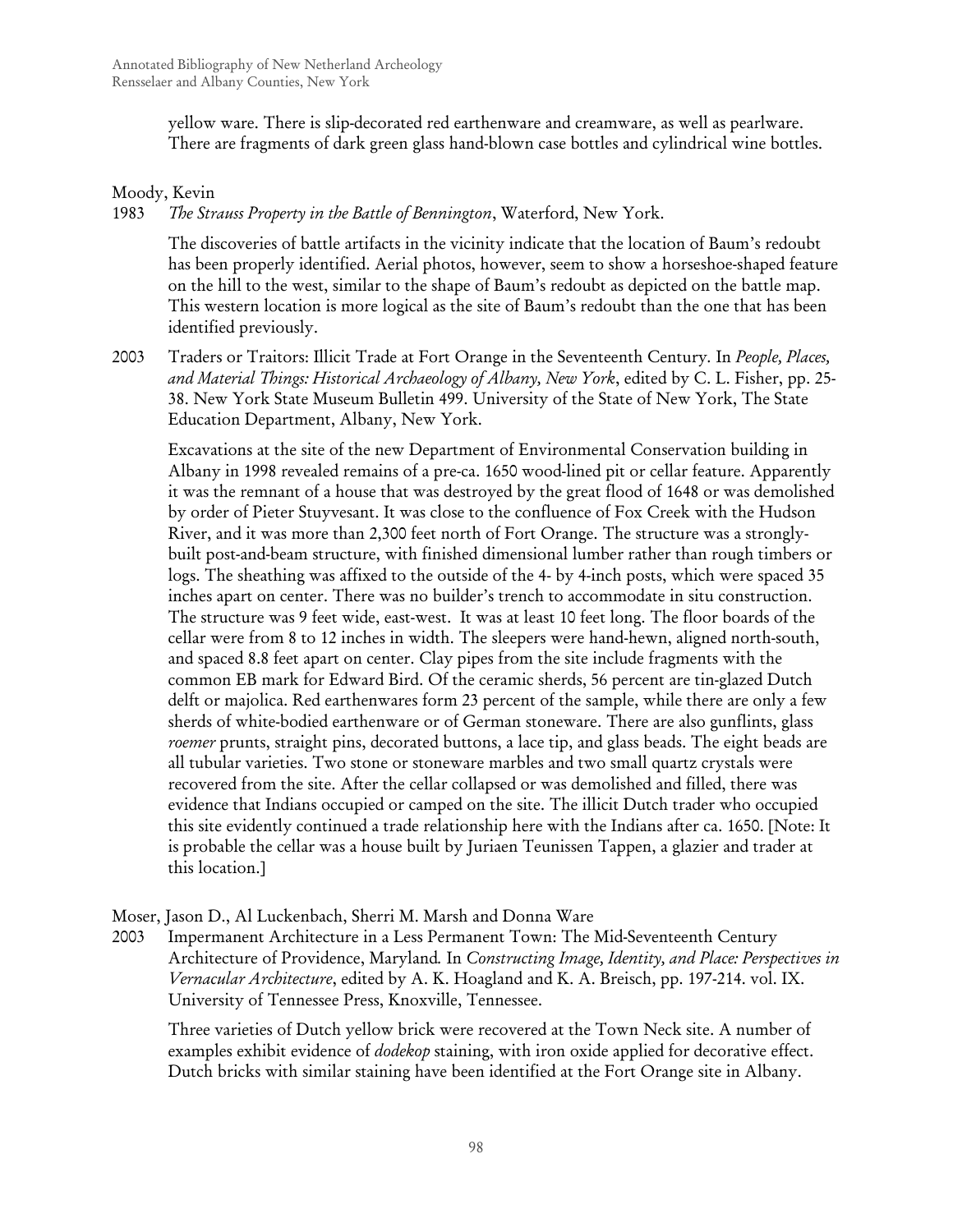#### Moyer, David, Anna Blinn Cole and Holly K. Norton

2010 *Archaeological Investigations at the Peter McCutcheon Farm Site, Town of Bethlehem, Albany County, New York*, Gilbertsville, New York. On file at Birchwood Archaeological Services.

A Phase III cultural resources data recovery was conducted at the Peter McCutcheon house site, located in the Towns of Bethlehem and New Scotland. The site dates from the 18th century. Analysis from the Cornell Dendrochronology lab dated a small group of assorted timbers from ruins of the brick portion of the house to ca. 1735. Two additional periods, ca. 1764 and 1786 to 1787, were identified in the dating process. In correlation with documentary evidence, these dates suggest the site may have been occupied in the first half of the 18thcentury by either the Radcliffe or the Sixby families. Whether or not Peter McCutcheon built the brick house on the site, he was likely responsible for the third and final building period identified by the dendrochronology. The brick house stood upon a small knoll approximately 77 feet (24 meters) above a small nearby pond. A partially exposed foundation of uncoursed fieldstone supported the brick walls composed of bricks of a large size. The bricks are handmade of soft mud and clay and appear to have been sand struck, as demonstrated by the impressions along the face of the Brick. An informal average brick size measures approximately 9.0 by 4.0 by 2.5 inches (22.8 by 10.1 by 6.3 centimeters). In some cases leaves and twigs are visible on the brick surface from where they were left to dry prior to firing. Ceramics from the site include sherds of red-bodied tin-glazed plain white delft or faience. Other red-bodied ceramics consist of black-glazed Jackfield ware and lead-glazed red earthenwares, some with trailed buff slip decoration. Peter McCutcheon was born around 1760 to parents Andrew McCutcheon and Jane Adair, who had sailed from Kirkmaiden, Wigtown, Scotland, to New York City. However, the house may have been built by Evert Sixby, born in 1715, who married Elsje Egmont Sagar in 1737. Evert's brother Willem also was married in the same year to Annatje Radcliffe. The brothers are known to have lived in the West Manor of Rensselaerswyck. Garret Sixby, a son of Evert Sixby, became a Loyalist and member of Butler's Rangers in the Revolution. Colonel Garret Sixby married Mary Miller in Canada in 1782. She was a sister of Capt. Charles Miller, who married Margaret McCutcheon, Peter's probable younger sister. Peter McCutcheon returned to Albany County. He leased the farm in 1787 and 1790. In 1837 Aaron Radcliffe and his wife, Emeline, purchased the McCutcheon house and farm from Stephen Van Rensselaer, III.

#### Mudge, Jean McClure

1986 *Chinese Export Porcelain in North America*. Clarkson N. Potter, Inc., Publishers, New York, New York.

The excavations within the site of Fort Orange uncovered three matching rim sherds of porcelain from a deposit dating from ca. 1650 to 1660 in the house that belonged to trader Hendrick Andriessen van Doesburgh. As an example of Transitional export ware, the symmetrical, scroll-leaved pattern on the rim indicates it was from a mustard pot, can, tankard, or chamber pot. These sherds are firm evidence of the presence of porcelain in New Netherland when the colony's population was at last growing.

## Munsell, Joel

1850 *The Annals of Albany I* I. J. Munsell, 58 State Street, Albany, New York.

When the basement of the house of E.H. Pease in Albany was excavated, coffins were discovered in which bodies were buried one above the other. The burials were those of Revolutionary War soldiers.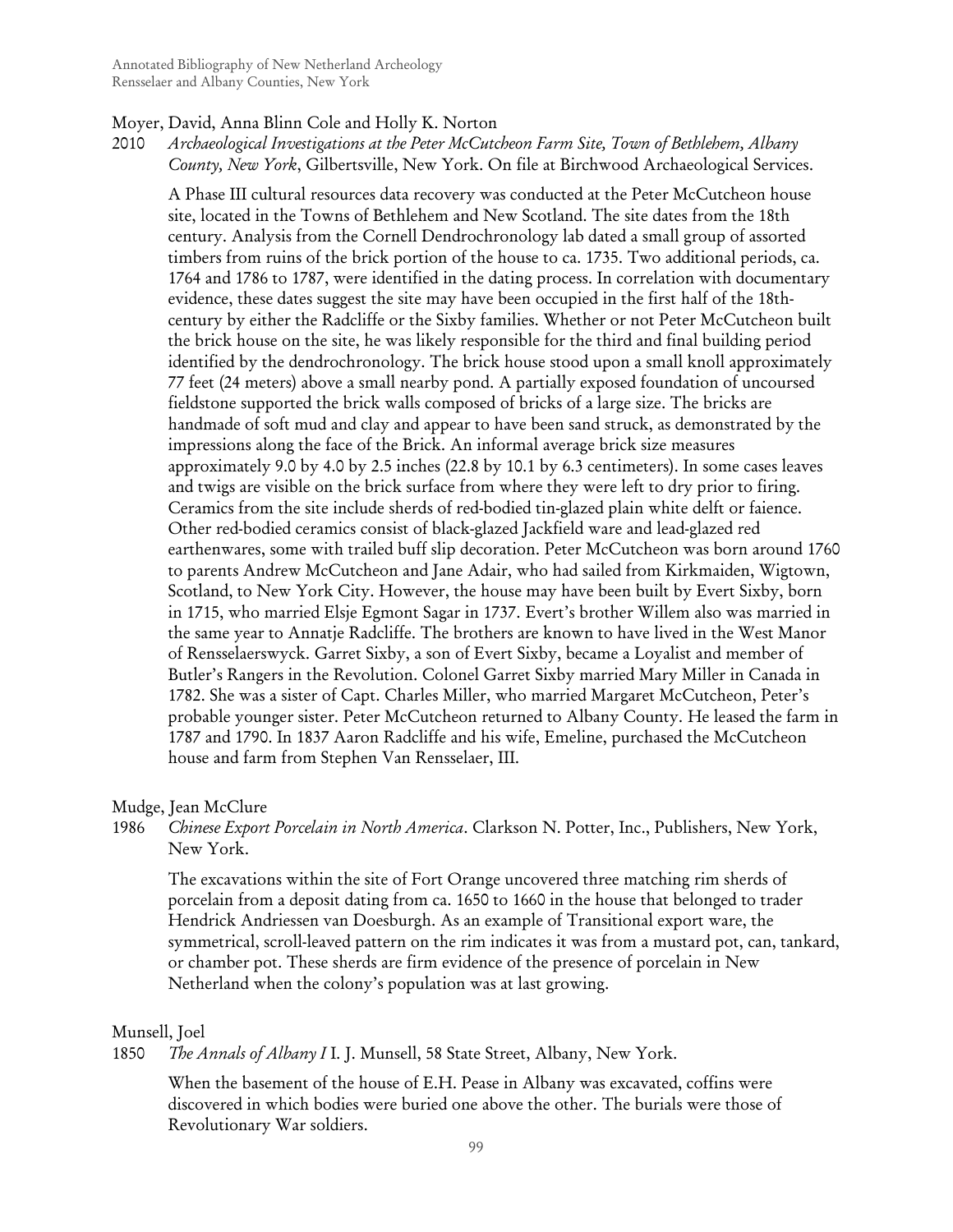1850 *The Annals of Albany II* II. J. Munsell, 58 State Street, Albany, New York.

On the property of Jeremiah van Rensselaer on the east bank of the Hudson River, a little south of Albany, can still be seen remains of camp fires and other vestiges of the British army camp of 1755.

1858 *The Annals of Albany IX* IX. Munsell & Rowland, Printers, Albany, New York.

Digging for the foundations of a new livery stable for Wasson & Jewell on Middle Lane in Albany revealed live mortar shells from the Revolutionary War, when the site was a military storehouse owned by Philip van Rensselaer.

1869 *The Annals of Albany I*. 2nd ed. Joel Munsell, 82 State Street, Albany, New York.

When the basement of a house was excavated at the northeast corner of the ancient burial ground near the Middle Dutch Church, coffins were discovered in which bodies were buried one above the other.

### New York State Museum

1986 *PIN 1528.30: Rapp Road Monitoring Project, Albany County, New York*. On file at OPRHP, Waterford, NY, Cultural Resource Information System, http://cris.parks.ny.gov.

An initial survey of October 1982 determined that the 18th Century Pickard/Van Valkenburgh/McMichael Tavern was buried under the northern bridge embankment for Rapp Road. Subsequent archaeological monitoring occurred for the removal of the Rapp Road embankment for a new thruway entry/exit ramp in September 1986. Excavations uncovered an intact dry-laid stone well that had been filled-in during multiple historic episodes, the last of which was likely related to the tavern's destruction. The builder's trench of the well contained several early 18th-Century artifacts including: white salt-glazed stoneware, Westerwald stoneware, Chinese blue underglaze porcelain, delftware, lead-glazed slipware (early yellowware), creamware, pearlware, refined redware (e.g. Jackfield), kaolin pipe stem fragments (yielding a median date of 1763), flat and curved glass, hand-wrought nails, a buckle, a two-piece gilded convex copper button, red bricks, oyster and clam shell, as well as modern c. 1952 construction inclusions associated with the construction of the Rapp Road bridge. The well was covered in plastic wrap and left in situ; it is plausible that additional sub-surface features associated with the Tavern remain intact under the ground-surface.

1994 *Cultural Resource Survey of PIN 1006.08.101: Rte. 143, Coeymans Hollow to Rte. 9W, Town of Coeymans, Albany County, New York ADDENDUM*. On file at OPRHP, Waterford, NY, Cultural Resource Information System, http://cris.parks.ny.gov.

Report of a survey along Route 143 in the Town of Coeymans. The survey identified 72 residential and commercial buildings, which span the 18th-, 19th- and 20th Centuries (23 buildings date to post-1945). The survey identified a historic cemetery, for which the earliest internments occurred in 1796/1797, and the latest internments occurring in the 1880s. A recently erected marker commemorates early settlers in the area.

1997 *Cultural Resources Reconnaissance Survey Report PIN 1111.30.101 BIN 1-01599-0: US 20 Over the Valatie Kill, Village of Nassau, Towns of Schodack and Nassau, Rensselaer County, New York*. On file at OPRHP, Waterford, NY, Cultural Resource Information System, http://cris.parks.ny.gov.

Report on a Phase I archaeological survey for the proposed replacement of bridge BIN 1- 01599-0 over the Valatie Kill in the Towns of Schodack and Nassau. The survey identified the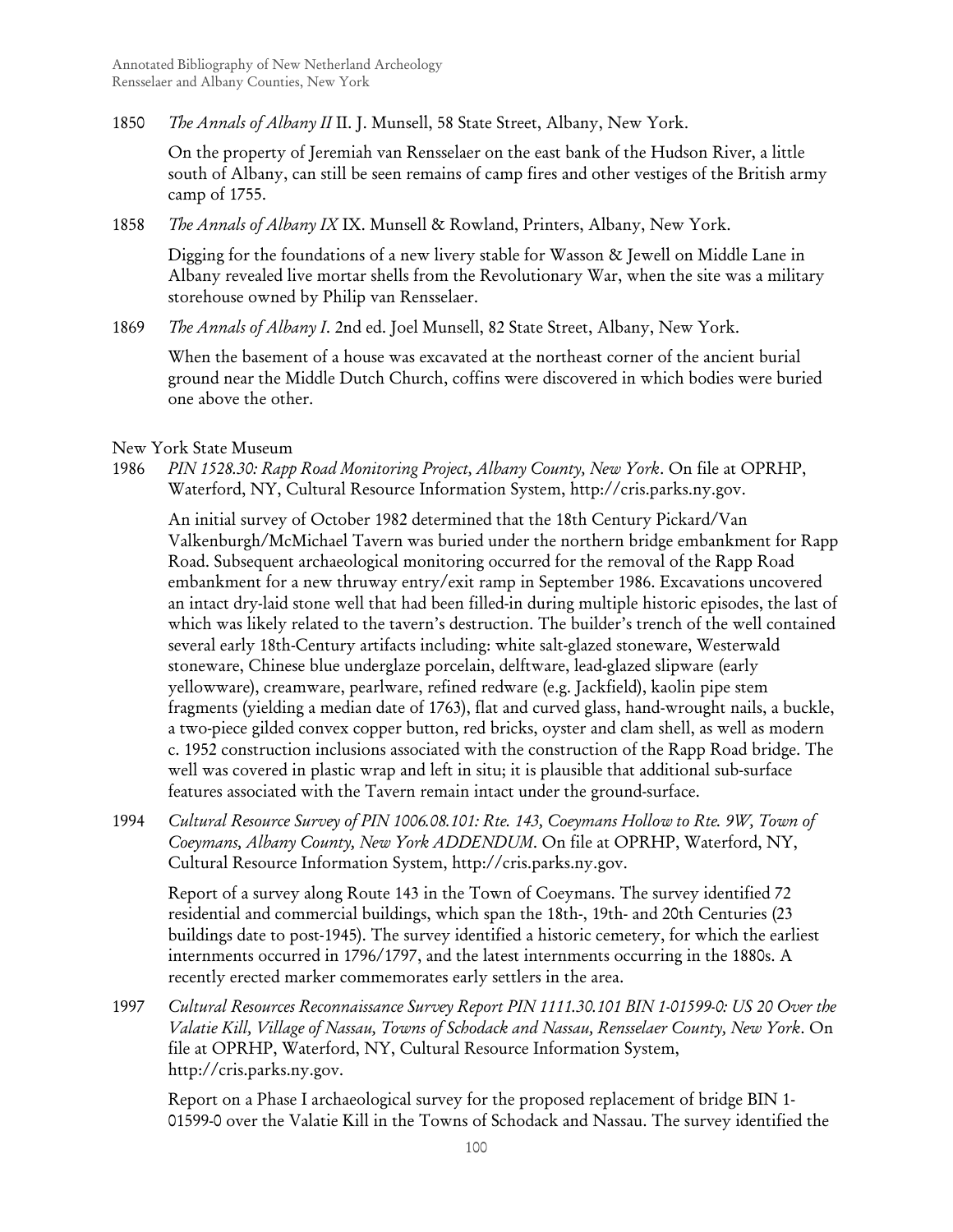Galer Site (NYSM 10584), a farmstead site that was built by Martin Galer in c. 1775. During the American Revolutionary War, Martin Galer was arrested for Loyalist activities and held in Albany County jail until he was cleared of charges. The Galer family sold the farm in the late 18th Century, after which it was occupied by various owners. Artifacts recovered from the site include: redware, creamware, pearlware, bones, clam shell, coal, clear leaded table glass, olive green bottle glass, green bottle glass, a wrought nail, cut nails (burned), and brick fragments. The site represents the early pre-Revolutionary War settlement in the Town of Schodack, and was determined to be National Register Eligible. The survey also identified the McClellan Site (NYSM 10585), which consists of three separate structures: 3500 US 20, MDS 3, and MDS 7 (85 McClellan Road). 3500 US 20 was constructed by Elaphalet Reed in c. 1790. In the early 19th Century, the property was sold to Peter Van Valkenburgh, who operated the house as an inn or tavern from c. 1800-1815. MDS 7 is a c. 1789-1795 barn that was used as a place of worship by the Dutch Reformed congregation until a church was constructed in the Town of Nassau. In 1824, the portion of the property containing MDS 7 was sold to the Trustees of the Methodist and Episcopal Churches for a place of worship. The Church continued to own the property until 1833, when construction of the Methodist Church was completed in the Town of Nassau; the barn was demolished prior to 1854. MDS 3 is a pre-1862 structure that was converted into a doctor's office in the mid-19th Century, and into a law office by the early 20th Century. Artifacts recovered from the site include: redware, salt-glazed stoneware, creamware, pearlware, bone fragments, pig tusks, oyster shell fragments, clam shell fragments, coal, charcoal, kaolin pipe fragments (one of which bears the initials "IC" on the bowl), clear leaded table glass, a wrought nail, cut nails, square nails, brick fragments, window glass, a wire clip, and an unidentified piece of iron; the latter construction debris is associated with the mid-19th Century modification of MDS 3. Artifacts associated with MDS 7 include: redware, under-glazed blue porcelain, bone and clam shell fragments, pressed glass, coal, a wrought nail, a wrought staple, cut nails, square nails, wire nails, window glass, small brick fragments, mortar, and cement. Modern artifacts include: clear and green bottle glass, mussel shell fragments, and the bones from a recent cat burial. The site represents the development of a late-18th Century tavern (3500 US 20) on the outskirts of the village as well as the post-Revolutionary War settlement of the Town of Schodack, and was determined to be National Register Eligible.

1999 *Cultural Resource Reconnaissance Survey of PIN 1347.07.122, Selkirk Bypass: NY 396 from NY 144 to NY 9W, Town of Bethlehem (MCD 001-02), Albany County, New York*. On file at OPRHP, Waterford, NY, Cultural Resource Information System, http://cris.parks.ny.gov.

The addendum to a Phase I archaeological survey for the reconstruction of NY 396 on a new alignment from NY 9W to NY 144, for which fieldwork occurred in 1999. The survey identified five precontact sites and three historic sites, the latter of which includes: The Winne/Creble Site (NYSM #10934), the F. & J. Shafer Site (NYSM #10915), and the Job Corps Site (NYSM #10943). The Winne/Creble Site is characterized by a dual early Late Woodland (c. 1000-1100 AD) component as well as a Flemish component dating to the 17th Century. The first mill on the Vlomankill was erected by Andries deVos and subsequently leased in 1677 to Pieter Winne, known by his Flemish origin as "de Vlamingh," for whom the Vlomankill was named. The Winne/Creble House initially appears on the 1767 Bleecker map as belonging to "Old Pieter Winne," and remained within the Winne family throughout the mid-19th Century, after which it was sold to the Creble family; at the time of writing, the house was vacant. The Winne family cemetery is also located nearby. Archaeological deposits from the Winne/Creble Site date from the 18th to late 20th Century. Although the parcel containing the F. & J. Shafer Site (NYSM #10915) and the Job Corps Site (NYSM #10943)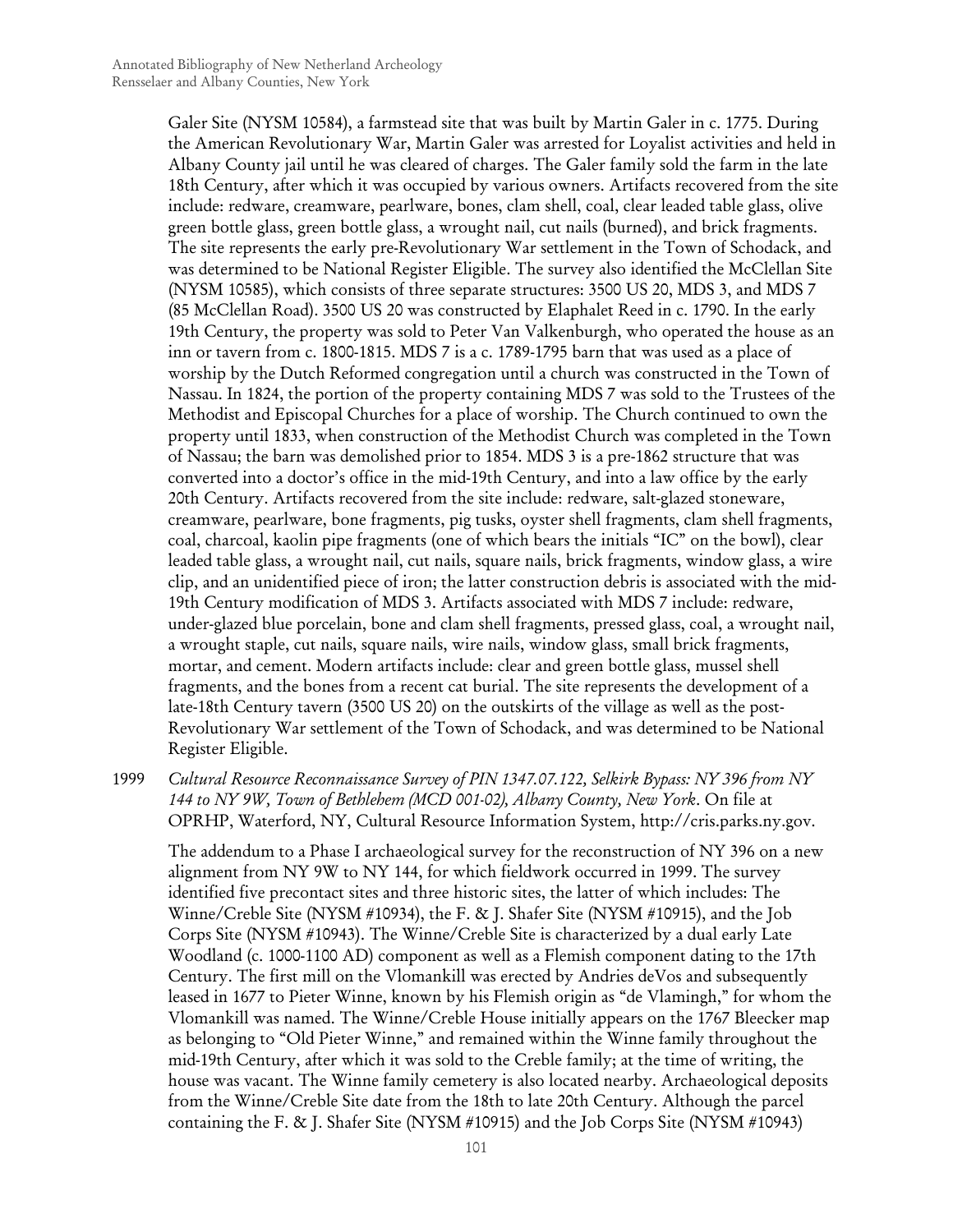were originally owned by the Winne family in the 18th Century, the latter two farm sites (and their associated archaeological deposits) were not established until the early- to mid- 19th Century.

2004 *Cultural Resources Survey Report for PIN 1753.58.121, Pearl Street Reconstruction Part I: Archaeological Mitigation Report, Pearl Street from Madison Avenue to Pine Street, City of Albany, Albany County, New York*. On file at OPRHP, Waterford, NY, Cultural Resource Information System, http://cris.parks.ny.gov.

The first (of three) reports on the archaeological monitoring of a segment of Pearl Street from Madison Avenue to Pine Street. Significant features were discovered in the historic Lutheran Church House lot (NYSM 10963), including: the wooden floor of a cellar associated with the Church House built in 1742, burials of three adults (one female and two male) of European ancestry who were interred from the early- to mid-18th Century, two barrell privies that predate the widening of Pearl Street in the 1790s, artifacts from the 17th and 18th Century occupation of the site, a brick drain dating to the late-18th to early-19th Century, and the foundations of buildings associated with the city market constructed during the mid-19th Century. An 18th-Century artifact deposit was identified in the area of the former British Guard House (NYSM 10964), which contained creamware and pearlware, both of which indicate that occupation of the site continued after 1763. Objects dating to the American Revolutionary War indicate that American soldiers occupied the Guard House during this conflict, e.g. blue, hand-painted pearlware in "chinoiserie" style and a "USA" button of the continental army. Additional sites were identified dating to the turn of the 19th Century, including Norton Street (NYSM 10965) and Pearl Street (NYSM 10966).

2005 *Cultural Resources Survey Report for PIN 1754.38.321, Pearl Street Reconstruction Part II : Archaeological Mitigation Report, Pearl Street from Steuben Street to Livingston Avenue, City of Albany, Albany County, New York*. On file at OPRHP, Waterford, NY, Cultural Resource Information System, http://cris.parks.ny.gov.

The second (of three) reports on the archaeological monitoring of a segment of Pearl Street from Steuben Street to Livingston Avenue. Isolated features (including two buried stone foundation walls, a stone drain, a brick drain, wooden water pipes, and a privy) and artifacts (including a rim sherd of lead-glazed red earthenware made during the 1600s, creamware, animal bone, clam shell, etc.) comprise the North Pearl Street Monitoring Site (NYSM 11558). A granite block that formerly held a plaque commemorating the home of De Witt Clinton was also found; the historic marker was erected during the bicentennial of the city's charter in 1886. An intact buried A-horizon (topsoil) was not found, and is thought to have been removed over the course of various construction projects. Historic Clinton Square (NYSM 11559) was found to contain historic ground surfaces dating to the early 19th Century and artifacts spanning the late-18th and early-19th centuries, including: architectural materials (e.g. nails, brick fragments, mortar, roof tiles, tarpaper, sewer pipe fragments, and tile fragments), ceramics (e.g. redware, buff earthenware, creamware, pearlware, whiteware, ironstone, yellowware, porcelain, and salt-glazed stoneware), bone and shell fragments (e.g. clam, oyster, mussel, cow, sheep, fish, and sturgeon), bottle glass, a piece of lead shot, clay tobacco pipes, coal, slag, cinder, as well as a number of modern items (e.g. bottle caps and plastic). Most importantly, a section of the city's stockade wall that was constructed during the early 1700s (NYSM 11560) was found, along with several 18th Century artifacts, including: architectural materials (e.g. nails, flat glass, floor tiles, a hinge, a piece of door hardware, and tin-glazed buff earthenware (delft) wall tiles), evidence of food preparation and consumption (e.g. animal bones, calcined (baked) bones, animal teeth, horn, fish bones (including sturgeon); shells of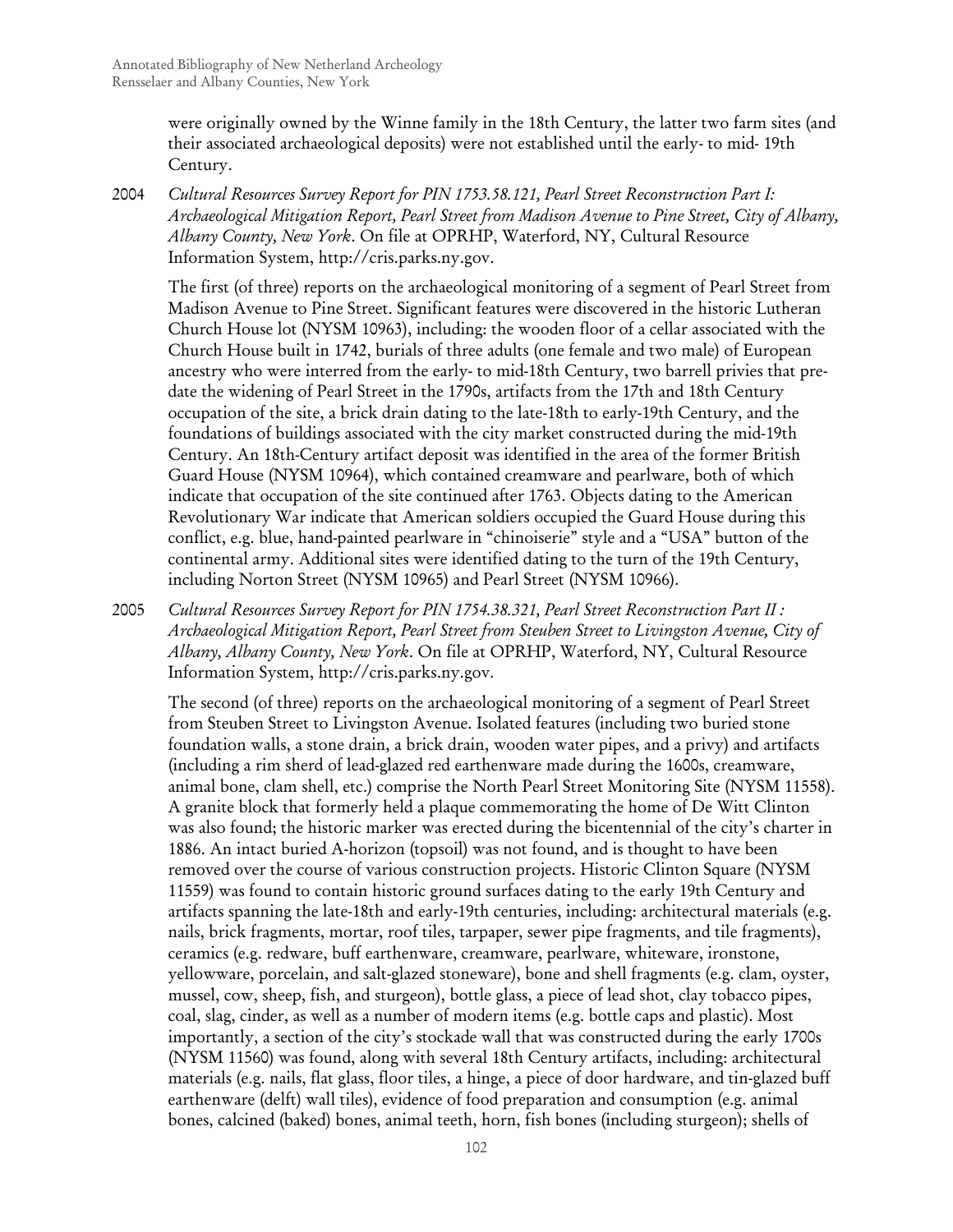clams, oysters, and mussels; and pits and shells of fruits and nuts (including plum, cherry, and peach pits and hicory, hazel, and acorn nutshells)), ceramics (e.g. pearlware, creamware, white salt-glazed stoneware, Chinese export porcelain, lead-glazed buff earthenware, gray salt-glazed stoneware, and red-bodied lead-glazed earthenware), glass (e.g. aqua-tinted bottle glass, dark green wine bottle glass), other artifacts related to food preparation and consumption (e.g. utensils), personal items and small finds (e.g. glass beads, wampum, buckles, buttons, shoe leather), tools (e.g. a scissor fragment, and a lead fishing weight or sinker), a fragment of gunflint/shot, a comb, marbles, and tobacco pipes (with makers' marks). Archaeoparasitological samples were found to contain *Ascaris* (roundworm) and *Trichuris*  (whipworm). A soil stratum containing charoal is thought to date to either the fire of 1793 or 1797. [Annotator's Note: The 18th-Century street surface was also identified, consisting of a blue-gray clay with wood chips, and is analogous to that described in reports by Hartgen (1983) and (2000)]. Other features found in the vicinity include: a trash pit, wooden water pipe, brick drains, and the Fox Creek stone arch culvert.

2005 *Cultural Resources Survey Report for PIN 1754.38.321, Pearl Street Reconstruction Part III: Archaeological Monitoring Report: Pearl Street from McCarty Avenue to Madison Avenue, City of Albany, Albany County, New York*. On file at OPRHP, Waterford, NY, Cultural Resource Information System, http://cris.parks.ny.gov.

Third (and final) report of the archaeological monitoring of a segment of Pearl Street from McCarty Avenue to Madison Avenue. Six features were recorded, three of which were street entrances to buildings, basements, or cellars, whereas the other three were small sections of brick drains that carried watewater into larger street drains. The majority of archaeological deposits consisted of ceramics (e.g. creamware and pearlware) dating to the early- to mid-19th Century; the few ceramics (e.g. ironstone and salt-glazed stoneware with Albany slip) that were found dating to the 18th Century may have been discarded at a later date. Other artifacts found include: clam and oyster shell, food bone waste, clay tobacco pipes, leather tanning waste, fragments of hand-made bricks, a thimble, nails, a button, leather shoe parts, modern ceramic tiles, and a variety of bottle glass. This assemblage was considered representative of the domestic refuse that was discarded in the late-18th and early-19th Centuries in Pearl Street and along the southern boundary of the colonial settlement of Albany, and was designated the Memorial Hospital Site.

Niles, Grace Greylock

1912 *The Hoosac Valley: Its Legends and Its History*. G.P. Putnam's Sons, The Knickerbocker Press, New York and London.

In 1838, bones of the heroic Hessians killed during the Battle of Bennington were unearthed in a potato field near the present Barnet house.

Nooter, Eric

1982 The Archaeology of Dutch New York*.* In *The Birth of New York: Nieuw Amsterdam, 1624- 1664*, edited by R. van Gelder, pp. 22-25. The Municipal Archives and the Amsterdam Historical Museum, Amsterdam, Netherlands.

Excavation at the site of Fort Orange occurred when the site was threatened by highway construction. Archeologists uncovered remains of four buildings that stood inside the fort and also found traces of the moat. A large number of Dutch 17th-century artifacts were also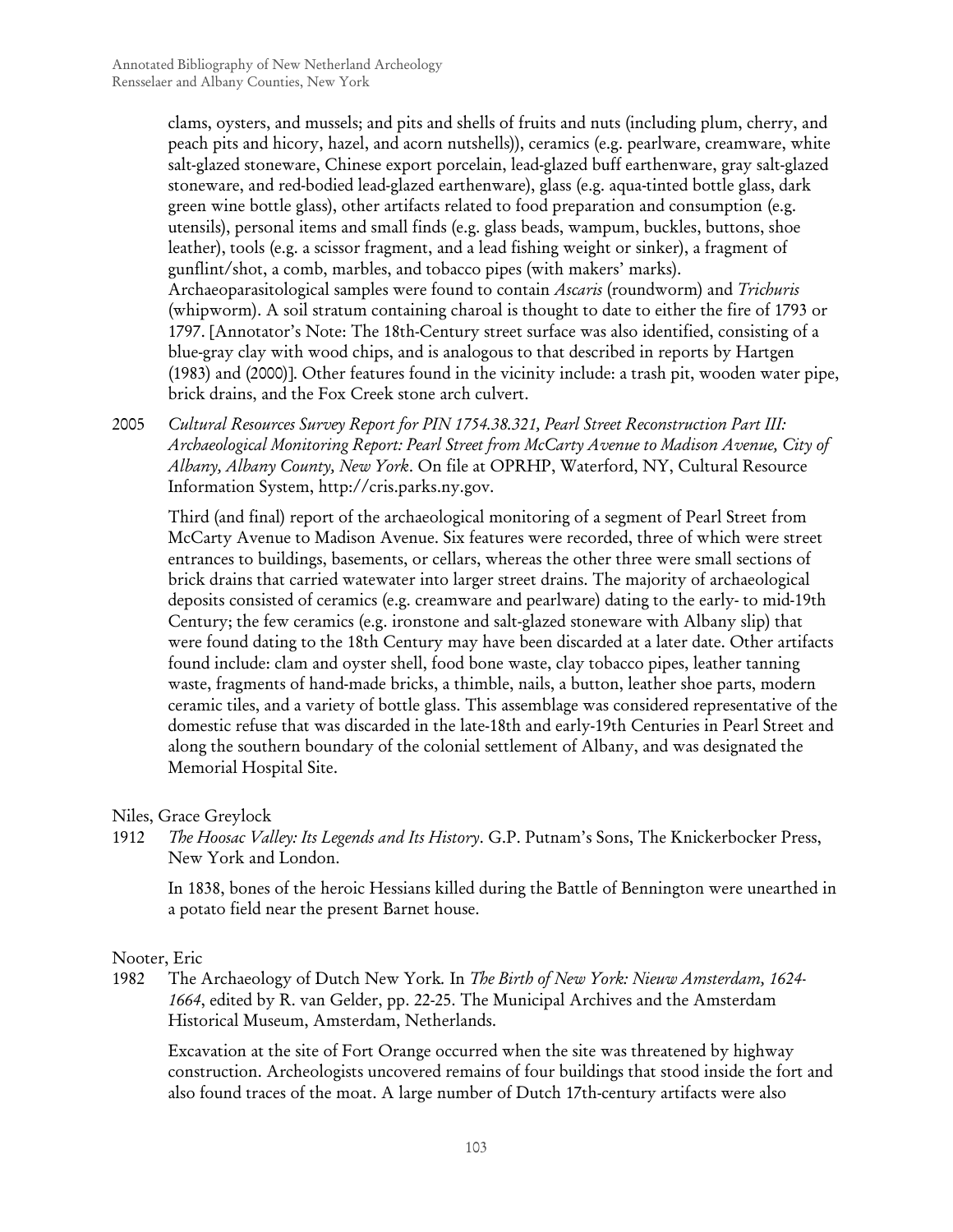recovered. Illustrates a nearly complete reconstructed delft plate of ca. 1650 to 1670 excavated at Fort Orange.

### Omwake, H. G.

1972 Report on the Examination of Four White Kaolin Pipes from the Ryder's Pond Site, Brooklyn, King's County, New York. *The Bulletin: Journal of the New York State Archaeological Association* (56):23-24.

This article is the third (and final) part of Lopez and Wisniewski's report, which details the four kaolin pipes found at the Ryder's Pond Site in Brooklyn. The first (I-197) is a broken effigy pipe, which may have been produced by the French during the mid-19th Century (although a more precise date could not be achieved due to the fragmentary condition of the pipe). The second (I-198) and third (I-199) resemble types manufactured in England during the mid-17th Century, and may have been trade items. The last (22943a) was produced by William White's Corporation of Tobacco Spinners of Glasgow, Scotland and dates to from the early 19th to early 20th Centuries, and post-dates the Contact Period.

## Orser, Charles E., Jr.

## 2012 An Archaeology of Eurocentrism. *American Antiquity* 77(4):737-755.

The artifacts excavated at Fort Orange are pan-European in nature. The ceramics include majolica and delft manufactured in the Netherlands but also ceramics from Italy, England, the Iberian peninsula, China, and Germany. The glassware was made in the Netherlands, Venice, and Germany. These finds are duplicated from excavations in other Dutch house sites of the 17th-century in the area. The global expression of Dutch Eurocentrism is demonstrated by the presence of identical artifacts excavated at sites of the same period in the Netherlands. The only variation is the presence of Indian artifacts. At the site of a brick maker's house in Rensselaerswyck, the artifacts included a bear effigy smoking pipe having an Iroquois affiliation, as has another pipe recovered from the Fort Orange site.

#### Palmer, Arlene

1993 *Glass in Early America: Selections from the Henry Francis du Pont Winterthur Museum*. Henry Francis du Pont Winterthur Museum, Winterthur, Delaware, Distributed by W.W. Norton, New York and London.

Excavations at Fort Orange and at St. Mary's City, Maryland, have yielded fragments of sophisticated table glass made in either Venice or the Netherlands in the 1650 to 1700 period. Fragments of Venetian façon de Venise stemmed glassware of elaborate styles have been recovered from St. Mary's City, Fort Orange, and sites in Virginia.

## Pauley, Jean W.

## 1970 *Flesh on the Bones of History*. Heldeberg Workshop, Inc., Voorheesville, New York.

Historical archeology has been an important part of Heldeberg's "Adventure in Learning" since 1964. The "Heldeberg and Historic Site Archeology" program began as a proposal to the New York State Historic Trust for completion of a pilot project at Schuyler Mansion in August 1969. The proposal is justified on the basis of Heldeberg Workshop's experience and preservation philosophy. Heldeberg conducted a field school for students at the Lagrange site near the Normanskill from 1966 to 1968. The site is within the controversial Van Baal Patent of 1672, and the site was the farm of Jacobus Lagrange beginning about 1720. Excavations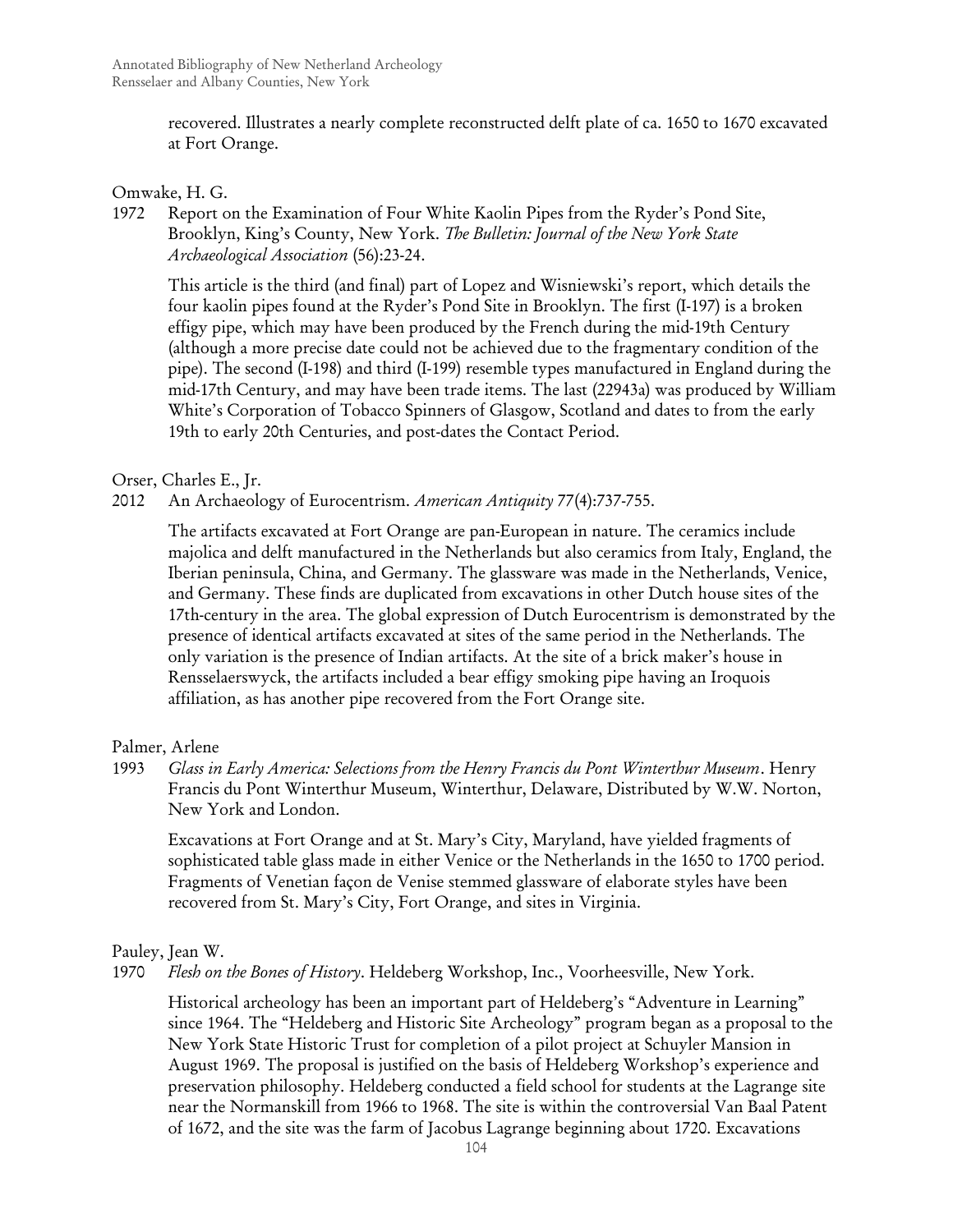revealed remains of an early wood-lined cellar that was replaced probably in the 1740s with a stone-built cellar. There was a fire about 1780, but Lagranges continued to live there until 1836, when the farm passed to the Oliver family. Explorations in the vicinity resulted in the discovery of another early site near a small creek flowing toward the Jacobus Lagrange farm. This is the Casper Fegeller site, also on Van Baal's Patent south of present Font Grove Road. Casper Fegeller settled there perhaps as early as 1756. No excavation has occurred there. Also nearby, the Christian Lagrange house site has been discovered near the Normanskill. The house was built after 1767 but was occupied only until about 1789. It has not been excavated. Another site that has been identified is the Jacob Cooper site, occupied probably by 1766 on the 270-acre Heldeberg Workshop property almost directly under the towering Helderberg escarpment. Other research has identified the location of Fort Orange in downtown Albany. The site is threatened by highway construction, and at the request of Mayor Erastus Corning, Heldeberg submitted to him a proposal to test the site, assuming it was city land. Because the site is on state land, the mayor forwarded the proposal to the New York State Education Department where, after brief correspondence, the matter was dropped. The Department of Transportation, however, has maintained contact with the Historic Trust regarding the site, and has assured the Historic Trust that an opportunity to investigate the site will be provided. In the fall of 1969, Heldeberg sponsored an excavation at Douw's Point south of Rensselaer, New York. It was the site of the home of Petrus J. Douw in 1724 and later of Volkert P. Douw, mayor of Albany. In August 1969, Heldeberg Workshop conducted a field school with high school students under careful supervision to rescue archeological information that would otherwise be lost during necessary structural work on the south and east sides of Schuyler Mansion State Historic Site.

Peña, Elizabeth S.

1990 Wampum Production in New Netherland and Colonial New York: The Historical and Archaeological Context, Graduate School, The Department of Archaeology, Boston University.

Six wampum production sites in Albany form the core of this study. Also, the KeyCorp site collection of 17,300 artifacts was catalogued. The analysis reveals, contrary to archeological assumptions, that all of the wampum production debris was associated with 18th-century contexts dating from as late as the 1760s. The same was found to be true from the analysis of material from four smaller excavations in Albany in 1972 and 1973; the wampum production occurred in the 18th century. Only Fort Orange is among the Albany sites with possible evidence of wampum making in the mid-17th century.

2001 The Role of Wampum Production at the Albany. *International Journal of Historical Archaeology* 5(2):155-174.

The excavations in 1986 of the Albany almshouse, used from the 1680s into the 18th century, produced abundant evidence of wampum making by the residents. A variety of shells and shell fragments was present. There were conch shells, clam shells, cowrie shells, and the shell of a Barbadian keyhole limpet. Totals of 56 wampum blanks, 49 unfinished wampum beads, and 22 finished beads were recovered. Of the 56 wampum blanks, which were shaped but not drilled, 49 are of purple clam, three are of white clam, and four are of conch shell. From the unfinished beads, broken during manufacture, it would appear there was considerable wastage in the simple manufacturing process that was used. The purple shell examples are more numerous probably because the denser purple shell was more difficult to work.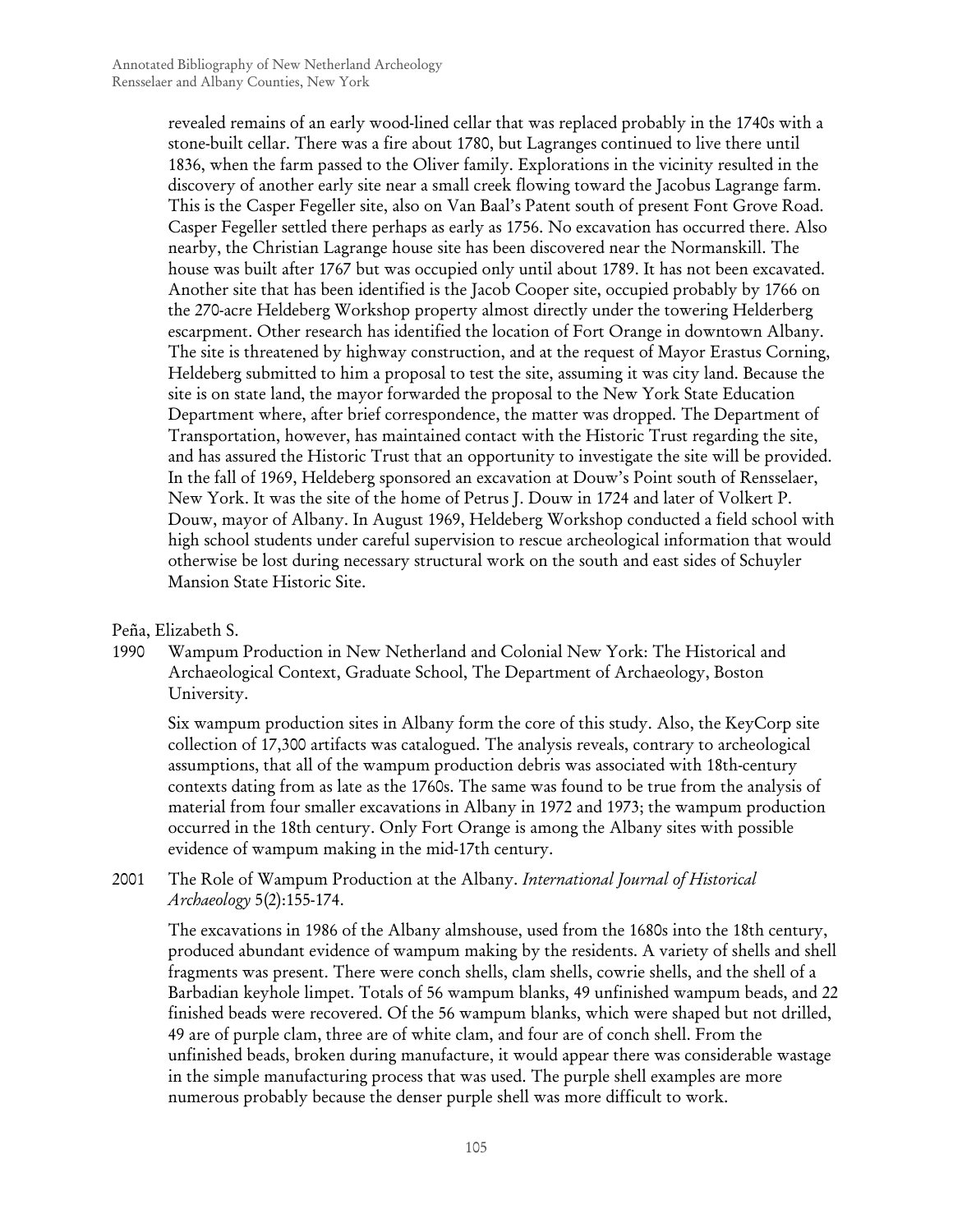2003 Making 'Money' the Old-Fashioned Way: Eighteenth-Century Wampum Production in Albany*.* In *People, Places, and Material Things: Historical Archaeology of Albany, New York*, edited by C. L. Fisher, pp. 121-127. New York State Museum Bulletin 499. University of the State of New York, The State Education Department, Albany, New York.

An examination of the artifacts excavated at the KeyCorp site revealed two major phases. The first phase was from ca. 1650 to 1680, with strata containing glass trade beads, ceramics, and glassware in the southern area of the site. Wampum beads were also found associated with these artifacts, but wampum-making debris was not present. Evidence of the second phase of occupation, from the mid-18th century, was restricted to the northern area of the site. This area contained all of the evidence of wampum-making, consisting of more than 2,000 fragments of cut clam and conch shell and nearly 200 partially-formed wampum beads. Whetstones, awls, and drills were found, and there are five coins minted between ca. 1728 and 1755. The wampum-making evidence is very similar to material from four other wampummaking loci discovered in Albany probably from the 18th-century.

## Perry, Clay

1948 *Underground Empire: Wonders and Tales of New York Caves*. The American Cave Series. Stephen Daye Press, New York.

Bear's Den cave is located on the southwest side of Butternut Hill near the headwaters of the Kinderhook Creek. According to local oral history, the cave was used as a refuge by beavertrapper Paul Braham in c. 1770. Shortly thereafter, he constructed a log cabin near the source of a spring at Eagle Rock. There is a vague account of the cave being used by European settlers before Braham.

## Phillips, Shawn M.

2003 Skeletal Analysis of the Human Remains from the Lutheran Church Lot, 1670-1817*.* In *People, Places, and Material Things: Historical Archaeology of Albany, New York*, edited by C. L. Fisher, pp. 57-62. New York State Museum Bulletin 499. University of the State of New York, The State Education Department, Albany, New York.

Remains of five individuals were discovered in excavations at the Lutheran Church lot in 1998 on Pearl Street in Albany. Three individuals, adults, were within separate wooden coffins, and two individuals are represented only by a single bone each. The burials date from before ca. 1750. The first burial was a female in her early 40s. A facial reconstruction was created based on the skull. Her dental health was poor, and she had suffered from tooth loss, dental disease, and abscesses. She had been sick with a childhood disease and rickets. She had a sinus and upper respiratory infection as well as, apparently, syphilis and gout. The second burial was male in his late 20s. He also suffered from poor dental health, and he had tuberculosis. During his life he had survived other infections and injuries. The bones indicate he had engaged in some form of heavy, routine labor or exertion. The third burial was a male in his early 40s. Like the other two individuals, this person suffered from an upper respiratory infection. A broken left wrist had healed well before death.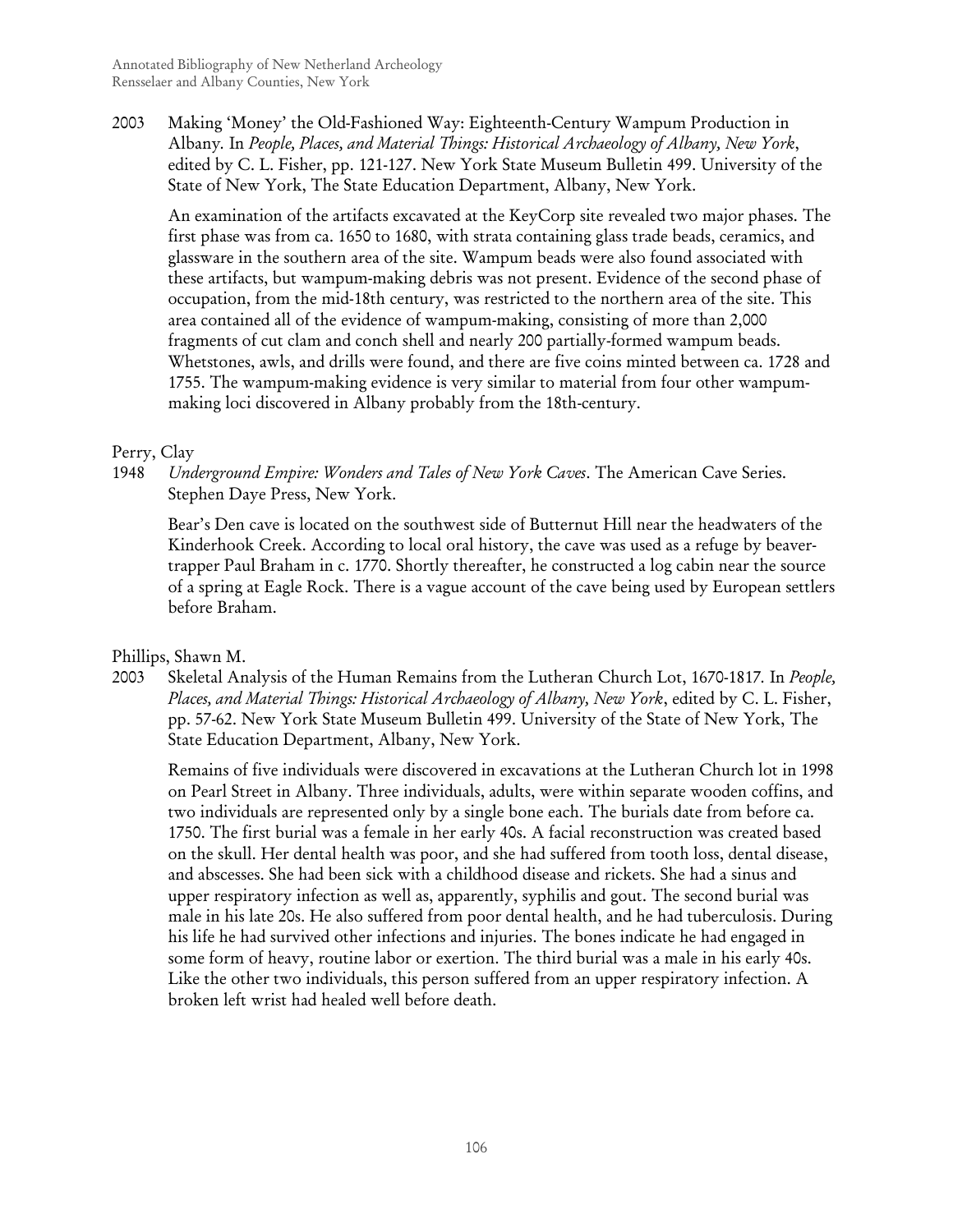#### Pilcher, L. F.

1917 *Annual Report of the Department of Architecture for the Fiscal Year Ending June 30, 1916*. P. J.B. Lyon Company, Albany, New York. On file at Transmitted to the Legislature February 26, 1917.

Window wells with gratings have been built around the cellar windows at Schuyler Mansion to conform to what was found during the excavation.

#### Pipes, Marie-Lorraine

2010 *Schuyler Flatts: Analysis and Interpretation of a Mid-Seventeenth Century Colonial Dutch Faunal Assemblage from Upstate New York. Draft*.

A large and well-preserved faunal assemblage was recovered from midden refuse deposits in and around the wooden cellar of the mid-17th-century farmhouse of Arent van Curler. The greatest densities of faunal refuse were found in excavation units along the northwest wall and inside corner of the cellar hole. The area of the cellar west of the wooden cellar steps yielded little bone, where there may have been a bulkhead or partition. Much of the recovered faunal material had slumped into the cellar from outside. The faunal remains represent a wide variety of species. There is a minimum of 39 bird, mammal, fish, and reptile species. Mammal and fish remains are by far the most common, followed distantly by bird. A single wing fragment from a turkey vulture was recovered, and unlike the other bird remains the turkey vulture would not have been food. Pigeon remains are the most frequent in the bird category. Turkey bones are not frequent, however, in the sample. Domesticated bird species include chicken, duck, and goose. The chickens evidently included egg-laying hens. Domesticated mammal species include cat, dog, horse, goat, sheep, and pig. Only cattle, sheep, and pig are present in high frequencies. The cat remains represent at least three individuals, two adults and a juvenile. The hip bone of one cat was arthritic and indicates an aged individual. A dog mandible is from a robust breed of dog, probably a mastiff. There is a single horse incisor. A goat mandible is from a very old individual, and the mandible was chopped, indicating removal of the tongue. Sheep remains are far more common than goat, with a minimum of eight sheep. The assemblage represents at least 13 cattle. With a minimum of at least 20 individuals, pigs were almost as common as cattle. A wide range of wild mammal species is represented and includes chipmunk, mouse, rat, woodchuck, rabbit, squirrel, raccoon, fox, beaver, elk, bear, and deer. With the exception of bear and deer, wild species are present in low frequencies and were uncommon. Woodchuck remains exhibit butcher marks, indicating food use. Beaver bones also indicate butchering. Bear remains were found in most of the excavation units, indicating at least two individuals, and most of the long bones were butchered. Deer is the most abundant mammal species, with a minimum of at least 16 individuals. Fish remains are from catfish, freshwater drum, pike, rock bass, smallmouth bass, striped bass, sturgeon, walleye, and yellow perch. All are freshwater fish. Snapping turtle is represented by enormous carapace segments indicating a measurement of more than 3 feet in length.

Prendeville, Harriette W.

1972 Everything's Coming up History: Relics of the 17th and 18th Centuries are Uncovered around Colonie, New York. *Holiday Inn Magazine for Travelers* July-August:41-42.

About 500 yards from the front entrance of the Holiday Inn in Menands, New York, there is the excavation, interpretation, and recording of archeological data from a site where British and colonial troops camped in the 18th-century and a site occupied by the Dutch in the 1640s. In a cooperative effort last summer by the Town of Colonie, the Heldeberg Workshop, and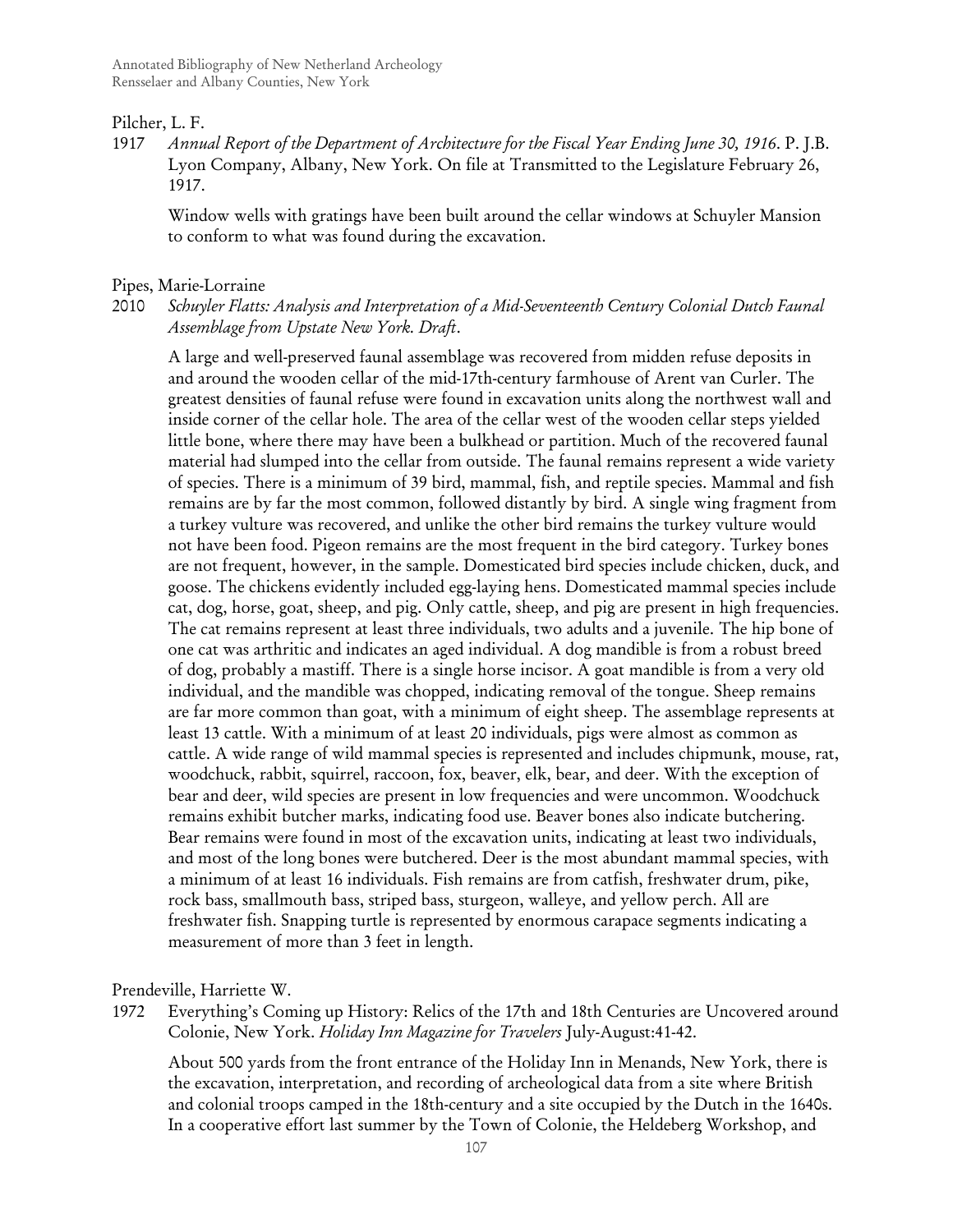the New York State Historic Trust, a field school was held for teachers in July and for serious high school students in August. An extensive cobblestone courtyard has been uncovered, disclosing what appears to be an "M" set in the patterned stones. The artifacts from the site will be studied in relation to the artifacts recovered from the 17th-century Fort Orange and 18th-century Schuyler Mansion archeological sites in Albany. There is the possibility the historic site will eventually be established as a historic park.

## Raesly, Ellis L.

1945 *Portrait of New Netherland*. Columbia University Press, New York.

Basic source for the Dutch period; cited in NYSAA Bulletin 69 (1977): 17.

#### Reid, Sharon B.

1995 *Cultural Resources Survey Report: PIN 1130.45.102, Route 22/village of Hoosick Falls, C140094/Route 67, Town of Hoosick, Rensselaer County. Volume 1*, Albany, New York. On file at New York State Museum Anthropological Survey.

Proposed replacement of a culvert under Route 67 just east of the Battlefield initiated shovel testing. A total of 21 shovel test pits was excavated on the south and north sides of Route 67. No artifacts were identified.

Rose, Peter G., trans. and ed.

1989 *The Sensible Cook: Dutch Foodways in the Old and the New World*. Syracuse University Press, Syracuse, New York.

The 1668 edition of De Verstandige Kock (The Sensible Cook), first published in 1667, is translated into English. It is a cookbook that must have been used by Dutch settlers. The excavations at Fort Orange yielded ceramics that are comparable to similar ceramics excavated at mid-17th-century sites in Amsterdam, and this has aided immeasurably in the understanding and appreciation of this period. Dutch records of New Netherland mention the abundant water fowl, and the bird bones excavated at Fort Orange confirm the extensive consumption of these birds. Some of the bird bones are from long-legged birds, perhaps herons. Other excavated bones were butchered with an axe, which would have resulted in large portions to be roasted, boiled, or stewed. Recipes in The Sensible Cook fit well into this tradition.

### Rose, Peter G.

- 2009 *Food, Drink, and Celebrations of the Hudson Valley Dutch*. The History Press, Charleston, South Carolina.
- Beer and taverns were a significant part of life in New Netherland, as indicated in many court cases. Archeological excavations have provided additional evidence of drinking. Glassware sherds include pieces of *roemers* with raspberry prunts have been found at sites such as the one at the corner of Whitehall and Pearl Streets in New York City. From Fort Orange there are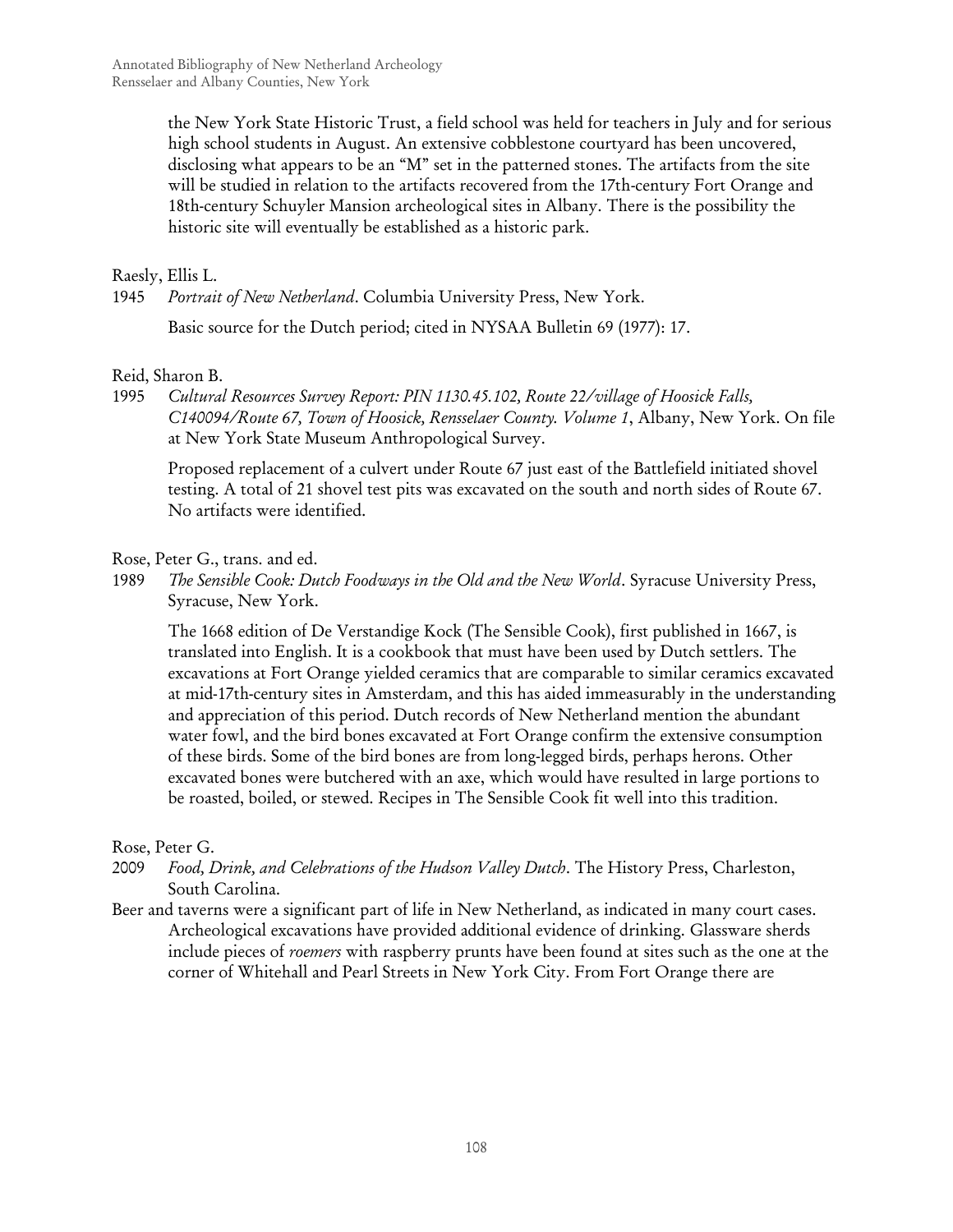fragments of a type of tall glass drinking vessel called a *pasglas*, which had rings encircling the glass for measurement of beer consumption in a drinking game.

# Rothschild, Nan A.

2003 *Colonial Encounters in a Native American Landscape: The Spanish and Dutch in North America*. Smithsonian Books, Washington and London.

The few Indian pipes and pottery fragments recovered in excavations at Fort Orange indicate that Mohawk Indians evidently were allowed to trade within the walls of the fort. Analysis of the Dutch artifacts shows that there was a strong and rapid transfer of the entire Dutch material culture to the New World. The study of the changing importance of deer to pig as meat sources at Fort Orange was monitored in the analysis of the excavated artifacts by the ratio of teeth of deer and pig. However, pigs have 44 teeth, and deer have 32, so any ratio of pig teeth to deer teeth should be standardized accordingly by multiplying deer teeth quantities by 1.375 or pig teeth by .727. Nevertheless, the data indicate that both species were crucial at Fort Orange in the Dutch period. In the deposit dated 1657 to 1664, with a sample of 60 teeth, deer and pig teeth represent each 50 percent, but a standardized ratio is 1.37 deer to one pig.

2006 Colonialism, Material Culture, and Identity in the Rio Grande and Hudson River Valleys. *International Journal of Historical Archaeology* 10(1):73-108.

Archaeological research provides information concerning the adoption of Indian food resources by the Dutch and British settlers of the Hudson Valley and Mohawk area. Food remains excavated at Fort Orange show a diet dominated by deer and pork. The latter was imported and raised by the Dutch. Deer were acquired from the Indians by trade, especially in winter, in addition to fish, wild fowl, squash, maize, beans, tobacco, and wild fruit. The Dutch, however, seem to have preferred to maintain a diet as similar as possible to their traditional one and were not particularly interested in Indian foods. They grew their own produce and meat, supplemented with corn, venison, and other indigenous foods probably prepared in mimicry of traditional Dutch dishes.

# Rothschild, Nan A. and Diana diZerega Rockman

1982 Method in Urban Archaeology: The Stadt Huys Block*.* In *Archaeology of Urban America*, edited by R. S. Dickens, Jr., pp. 3-18. Academic Press, New York and London.

It is presumed that urban sites will yield a higher proportion of locally-made products than sites in rural areas. Manufacturers of goods would tend to set up businesses near the large-scale local market of a city in order to economize on the transportation costs of importing materials and moving finished goods. In analyzing the artifacts from the Stadt Huys block in New York City, it was originally predicted that New Amsterdam, being a higher-order central place, would have a higher proportion of imported to locally made ceramics than Fort Orange, a smaller contemporary Dutch settlement in present Albany. As it happened, the opposite is true. The Stadt Huys block yielded a higher ratio of red earthenware to delft than did the excavations at Fort Orange. Delft was imported, whereas the red earthenware is assumed to have been locally made. New Amsterdam, with its larger population and local market, seems to have attracted more potters than the more remote settlement of Fort Orange.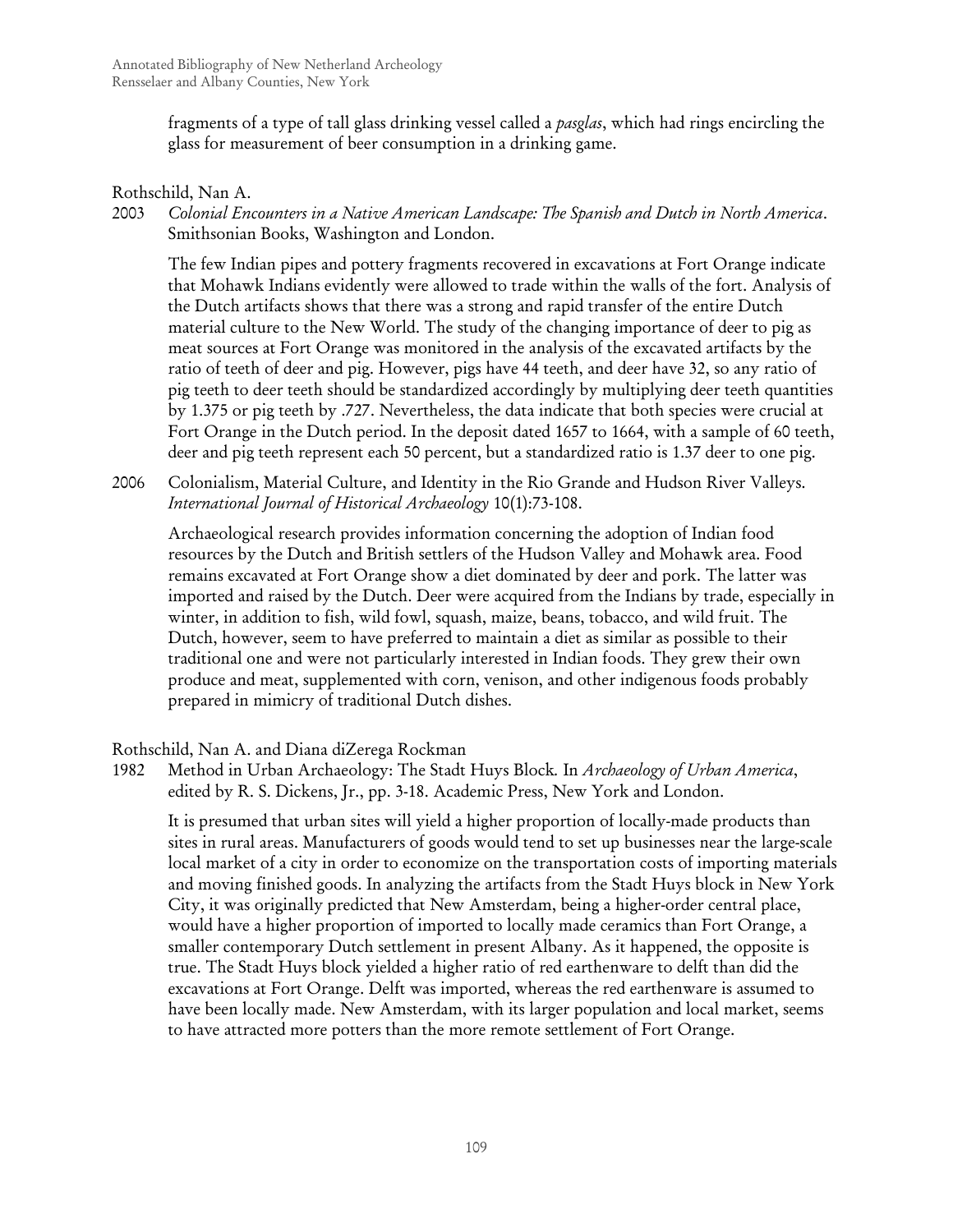#### Rumrill, Donald A.

1985 An Interpretation and Analysis of the Seventeenth Century Mohawk Nation: Its Chronology and Movements. *The Bulletin: Journal of the New York State Archaeological Association* (90):1-39.

This article entails an inventory of Mohawk sites, a number of which contain artifacts of Dutch origin or transfer. The Martin Site (c. 1600-1630) contained a 1615 French copper coin, a c. 1585 German counter or jetton, Weserware fragments (c. 1570-1620), which arrived at the site via direct or indirect trade with the French on the St. Lawrence River or the Dutch on the Hudson River. Other artifacts found at the site include: pottery, lithics (e.g. projectile points, drills, scrapers, reamers, knives, etc.), nails, brass scraps, iron axes, brass and copper projectile points, gun parts (a serpentine from a matchlock and a frizzen from an early doglock), gunflints (local and French gunspalls), musketballs, and trade beads (IIIa12). The Wagner's Hollow Site contained glass trade beads (IIb18, IIbb1, IVb32, IVb34, IVg1, and IVk3) and a kaolin pipe bowl with tulip heelmark. Based on this find, the site was likely occupied c. 1610- 1630. From c. 1630 onward, the Mohawk transferred their villages from the north to the south side of the Mohawk River in order to facilitate trade with the Dutch at Fort Orange. The Cromwell Site was occupied c. 1624-1636, and later visited by van den Bogaert in 1634-1635 as per his historical account. The site contained two French gunflints that were likely brought to the site by the Dutch. Other artifacts found at the site include: Cayadutta- and Fonda-Incised pottery, chert Madison projectile points, hand-wrought rose-head nails, and trade beads (IVa7, IVb34, and IVk3). The Van Evera-McKinney Site (c. 1636-1642) contained two diagnostic artifacts: a brass Jew's harp with a stylized "R" trademark that belonged to a manufacturer in Amsterdam who was active from 1640-1680, and a high-profile heel of a kaolin pipe bearing the insignia of a galloping horse ridden by a figure brandishing a sword with the initials "VO" underneath; this insignia has yet to be linked to a specific maker. Other artifacts found at the site include: nails, brass scraps, two trade axes, brass projectile points, and a trade knife (type H). From c. 1640 onward, firearms appear on Mohawk sites. The Bauder Site contains four middens that indicate a long span of occupation, from c. 1625-1650. Objects of probable Dutch origin include a kaolin pipe with the insignia of a diamond-enclosed fleur-di-lis on the stem and a tulip on the heel, for which analogous examples have been found at Fort Orange (1624-1675). Additional kaolin pipes recovered from the site bear makers' marks of "HF" and "RH." A Campen tube-type bale seal bears a resemblance to another seal found on the Carley (Onondaga) Site (c. 1640-1650). Additional artifacts found at the site include: iron trade axes, knives (one type D, seven type G, and two type H), iron pintles, iron Jew's harps, iron hoes, iron awls, iron buckles, iron scissors, iron nails, an iron key, iron gun parts, lead musket shot (taking the form of gaming pieces, pendants, and a bear effigy), pewter spoon handles, a round pewter brooch, a pewter cup, incised and collar base-notched pottery, chert scrapers, Madison chert projectile points, brass projectile points, a brass rear-sight from a flintlock musket, a plethora of trade beads (If, IIa1, IIa40, IIb56, and IVa13), wampum, and opaque black cassock buttons. The Rumrill-Naylor Site (c. 1630-1640) contained 39 kaolin pipe stems. Some of the pipe stems bear the initals "PG" over three horizontal rows of diamond-enclosed fleur-di-lis; analogous pipe stems have been found at Fort Orange (c. 1630-1645). Others display a diamond-shaped grouping of four diamond-enclosed fleur-di-lis with rouletting along the stem. Three kaolin pipe bowls with heelmarks resembling swasticas (for which the Dutch manufacturer remains unknown) were also found; analogous examples have been found at the Stadt Huys in New York City c. 1625. Other artifacts of Dutch origin include: a large dumbbell-type Campen bale seal (with "PEN" still visible) and two tube-type Campen bale seals, two snaphaunce lockplates produced by the Dutch firearms authority in Amsterdam, as well as three solid cannonballs from Fort Orange. Additional artifacts found at the site include: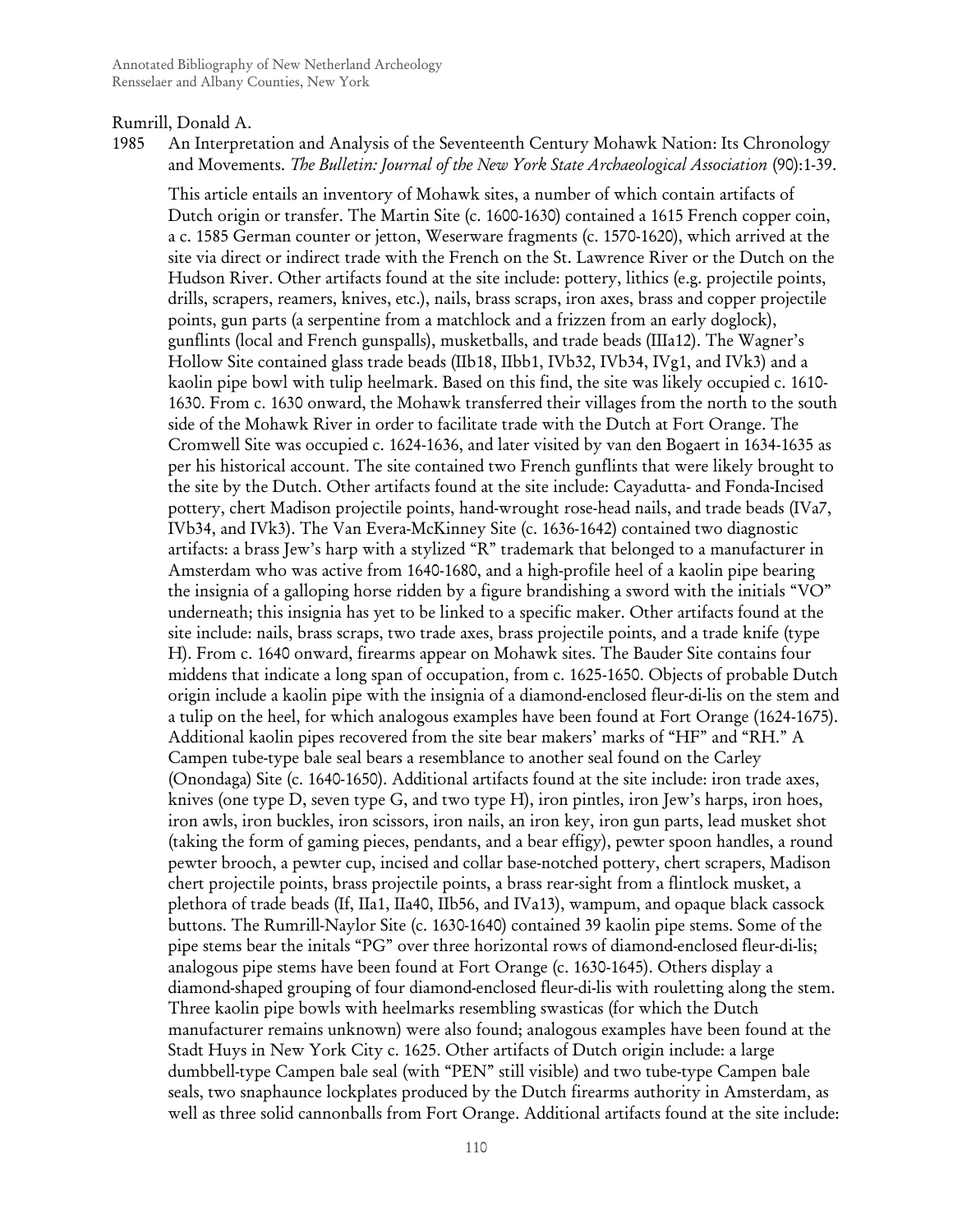beads (a variant of IIa1, IIb12, IIb56, and IVb36), two Rhenish drinking glass fragments, opaque black glass cassock buttons, artisan brass pipe-liners, pewter pipe stems, pottery pipe stems, fragments of a polished gray slate pipe bowl with a inlaid lead letter "X" facing the smoker, one Susquehanna broad projectile point, six Madison projectile points, various pottery fragments (Otstungo Incised, Fonda Incised, Garoga Incised, Chapin Crisscross, and others that have yet to be identified), a granite celt (with sparkling garnet), graphite paint stone, hematite, yellow ochre, five small bale seals without impression, a lead effigy of a leaping female white-tailed deer, pewter spoons, pewter buttons with six-sided stems (or "stellas"), a cast pewter brooch in elongated form, brass kettle lugs (and other fragments), brass bangles or tinklers, a brass pestle, brass tobacco box tampers, brass thimbles, brass bracelets, fleur-di-lis musket stock escutcheons, brass square stock Jew's harps with the stylized "R" trademark, 60 brass projectile points (one of which was still shafted), hand-wrought nails (mostly rose-head), iron pintles, eight iron axes (many of which have makers' marks), eight iron hoes, an iron adze, iron kettle bails, iron medial-ridged sword remnants (including shaft, point, and handle sections), iron fishhooks, iron needles, iron scissors, flat and half-round iron files, iron awls, trade knives (22 type E, nine type G, 39 type H, and six of variant styles), 20 iron Jew's harps (14 rounded-back and seven straight-back), iron ice creepers, an iron locking hasp, iron projectile points, iron scrapers (small, medium, and large), drill-bits, five chisels, two punches (or drifts), a small pocket anvil, two drawshave blades, a locally-made gunflint, various gun parts (including two batteries from Spanish miquilets and a wheelock spanner), a spontoon, and a rapier hilt. The Oak Hill No. 1 Site (c. 1640) contained a large kaolin pipe with Dutch tulip heelmark analogous to those found at the Bauder Site, Rumrill-Naylor Site, Fort Orange, and the Thurston (Oneida) Site, all of which date from 1625-1637. Other artifacts found at the site include: nails, brass trade knives, brass projectile points, trade beads (a variant of IIa1, IIa7, IIa40, IIb56, and IVa13), opaque black glass cassock buttons, and a small brass religious medal (probably from a rosary). From c. 1660 onward, objects of Jesuit origin become prevalent at Mohawk Sites. The Printup Site (1647-1660) contained kaolin pipes with the initials of Edward Bird ("EB") of the Netherlands, whose pipes appear within Iroquois sites from 1650 onward. Two dumbbell-type and two tube-type Campen bale seals were also found, analogous to those found at Fort Orange (1648-1682), Onondaga Sites Lot #18, Indian Castle, and Indian Hill (1650-1682). Brass Jew's harps with the stylized "R" trademark (analogous to those found at the Van Evera-McKinney Site) were found as well. Additional artifacts found at the site include: several different gun parts, gunflints (both local and French), iron trade knives (five type F, seven type G, seven type H, two type I, three type J, and one bone-handled clasp knife), iron files, iron cold chisels, iron scissors, iron fishhooks, three iron ice creepers, a belt axe (with a high relief "X" enclosed by a circle on the left side), an iron drill bit, iron sword blade fragments, eight straight iron awls, an iron offset awl, an iron double-curved awl, a pair of sheet metal shears, iron needles, four iron points, over 100 Jesuit rings (and other religious paraphernalia), brass kettle fragments (especially cast, rolled, folded-corner, and clipped-corner lugs), brass projectile points, brass bangles, brass pendants, brass bracelets, brass thimbles, a brass pipe tobacco box tamper, a Venetian coin with the word "SOLDINO" on the obverse and "74" on the reverse, a French silver-alloy douzain with a countermark fleur-di-lis that Louis XIII had impressed on all the preexisting coinage when he initiated a new coinage in 1640-1641, bale seals (bearing the numerals "64," "66," and an embossed "8"), brass and pewter buttons, and 267 glass trade beads (IIa1, IIa6, IIa38, IIa57, IIb36, IIb56, IIb4, IIbb4). The Mitchell Site (c. 1652) contained a kaolin pipe heelmark with the initials for Edward Bird ("EB") of Amsterdam (1655-1665), tampers from Dutch tobacco boxes (similar to those found at the Printup Site) and several Campen bale seals, one of which is a counterseal of the numeral "4" over the initials "TB" that could be the mark of Cornelis Teunisz Bos, a magistrate at Fort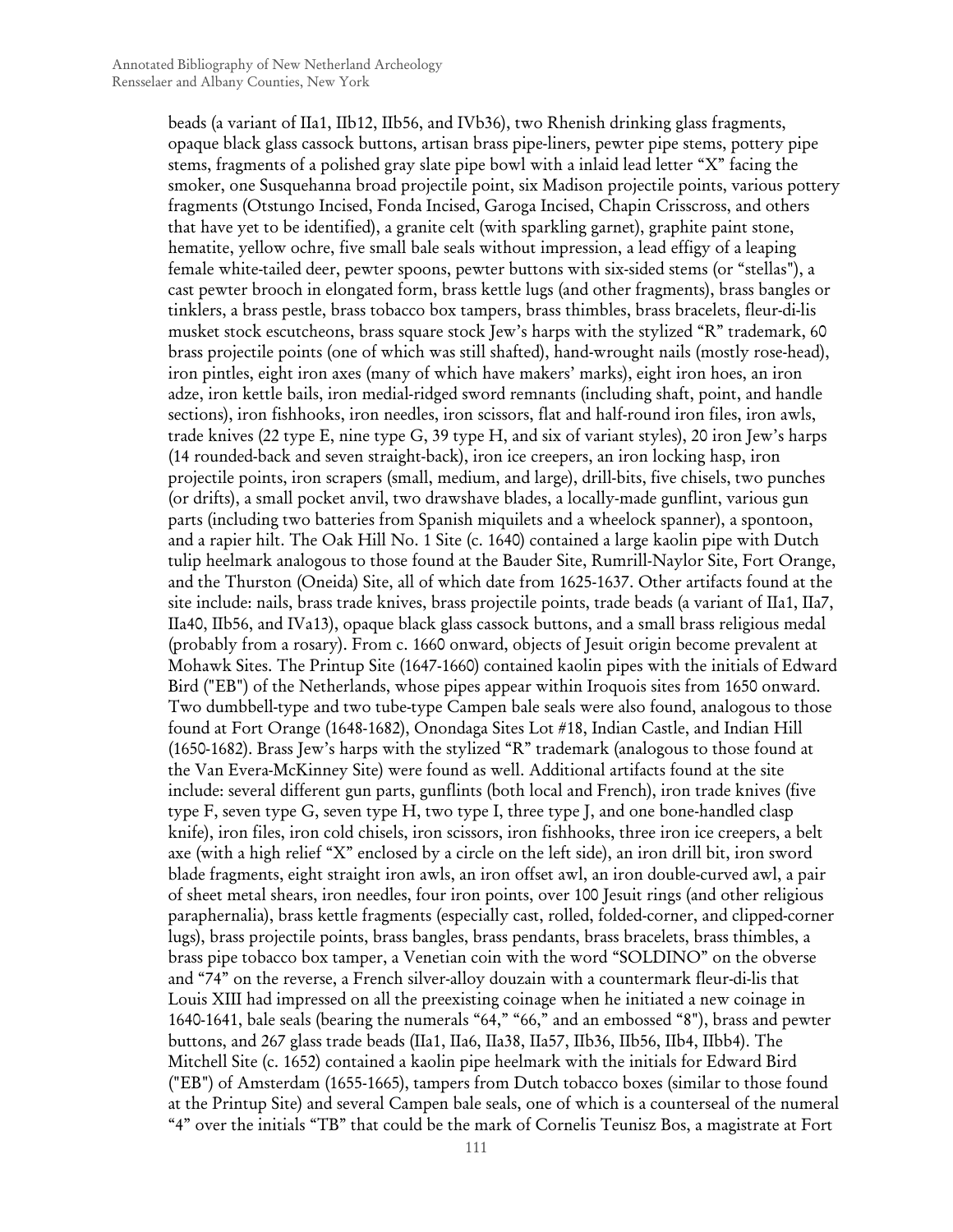Orange, or Cornelis Teunisz van Breukelen, also known as Broer Cornelis. Brass Jew's harps with the stylized "R" trademark (analogous to those found at the Van Evera-McKinney and Printup Sites) were also found at the site. Additional artifacts found include: pottery fragments, lithics (e.g. a drill, side scrapers, and a uniface), a green steatite pipe stem, trade knives (one type E, one type G, six type H, and two other variants), one trade axe (with an "X" enclosed by a circle on both sides of the blade), two large iron pintles, a large iron key, straight iron awls, iron fishhooks, iron points, an iron scraper, seven iron Jew's harps (two straight-back and one curved-back), a brass plate embossed with a scene of a hunter with a flintlock musket and three dogs in pursuit of a leaping stag, a square-cut piece of brass with a circluar laurel (or other floral) impression, brass thimbles, brass projectile points, brass kettle lugs (rolled, cast, and folded), over 12 Jesuit rings, a small religious medallion (similar to that found at Oak Hill No. 1, probably from a rosary), various gun parts, gunflints (two local and one French gunspall), one complete pewter pipe and several pewter pipe stems, pewter buttons, black opaque glass cassock buttons, over eight lead turtle effigies, one otter lead effigy, musket balls of various sizes, metal tableware fragments, and trade beads (IIa40, IIIa12, IIIm1, IIIm\*, and IVn7). The Janie Site (c. 1642-1658) contained a brass duit that reads "TRANSISULANIA" (Lat. "Overyssel," a Netherland province) on the reverse and displays a crown over a rampant lion, and a date of "162[...]." One large dumbbell-type and two tubetype Campen bale seals were also found. Additional artifacts from the site include: 24 beads (IIa37 and IIIa12), one black cassock button, small cast brass button with a five petal floral design, one Jesuit ring, one brass Jew's harps with the stylized "R" trademark, brass pipe bowl liners, brass thimbles, brass projectile points, brass kettle lugs (with folded or clipped corners), an iron drawshave, an iron cold chisel, an iron sword handle, an iron screwdriver, one smalland one medium-sized iron scraper, two pairs of iron scissors, an iron drift (or punch), a few iron awls, an iron projectile point, a complete iron hoe and three eroded hoe-blades, a belt axe, three full felling axes (one without a makers mark, one with an "X" enclosed in a circle, and one with a stylized "X" enclosed in a rectangle), several hand-wrought nails, trade knives (11 type E, 10 type G, 14 type H, and two rattailed), pottery fragments, two bipitted hammerstones, a chert blade, kaolin pipe fragments (one of which has a plain heel), five pewter pipe stems, a pewter pipe bowl with an otter effigy, three lead turtle effigies, one lead hawk effigy, several musket balls (12 of which are tumbled; three are round flat gaming pieces), a small rivet-type bale seal (similar to that found at the Printup Site embossed with the numeral "8"), two whole and one half small dumbell-type bale seals, and a variety of gun parts. The Freeman Site (c. 1659-1666) is identified as "Kaghnuwage," the palisaded castle where meetings took place between the Mohawks and Dutch in 1659, and as "Andaroque" of the Marquis DeTracy's historical account. Kaolin pipe fragments including one with the initials of Edward Bird ("EB") of the Netherlands were found at the site. Other artifacts include: a 1632 double tournois coin, a brass Jew's harp with "R" trademark, brass projectile points, seven Madison chert projectile points, 10 Late Woodland pottery fragments, a fragment of brown-slipped gray stoneware (from a Rhenish Bellarmine bottle), gun parts, and trade beads (Ia5, Ia7, IIa1, IIa2, IIIa3). Sites that did not contain artifacts of Dutch origin or transfer are also described in the article.

#### Ruttenber, Edward M.

1874 *Catalogue of Manuscripts and Relics in Washington's Head Quarters, Newburgh, N.Y., with Historical Sketch*. E.M. Ruttenber & Son, Printers, Newburgh, New York.

A Hessian camp kettle made of brass or bell metal dug up on the Bennington Battlefield is among the miscellaneous relics at Washington's Headquarters. It was among the articles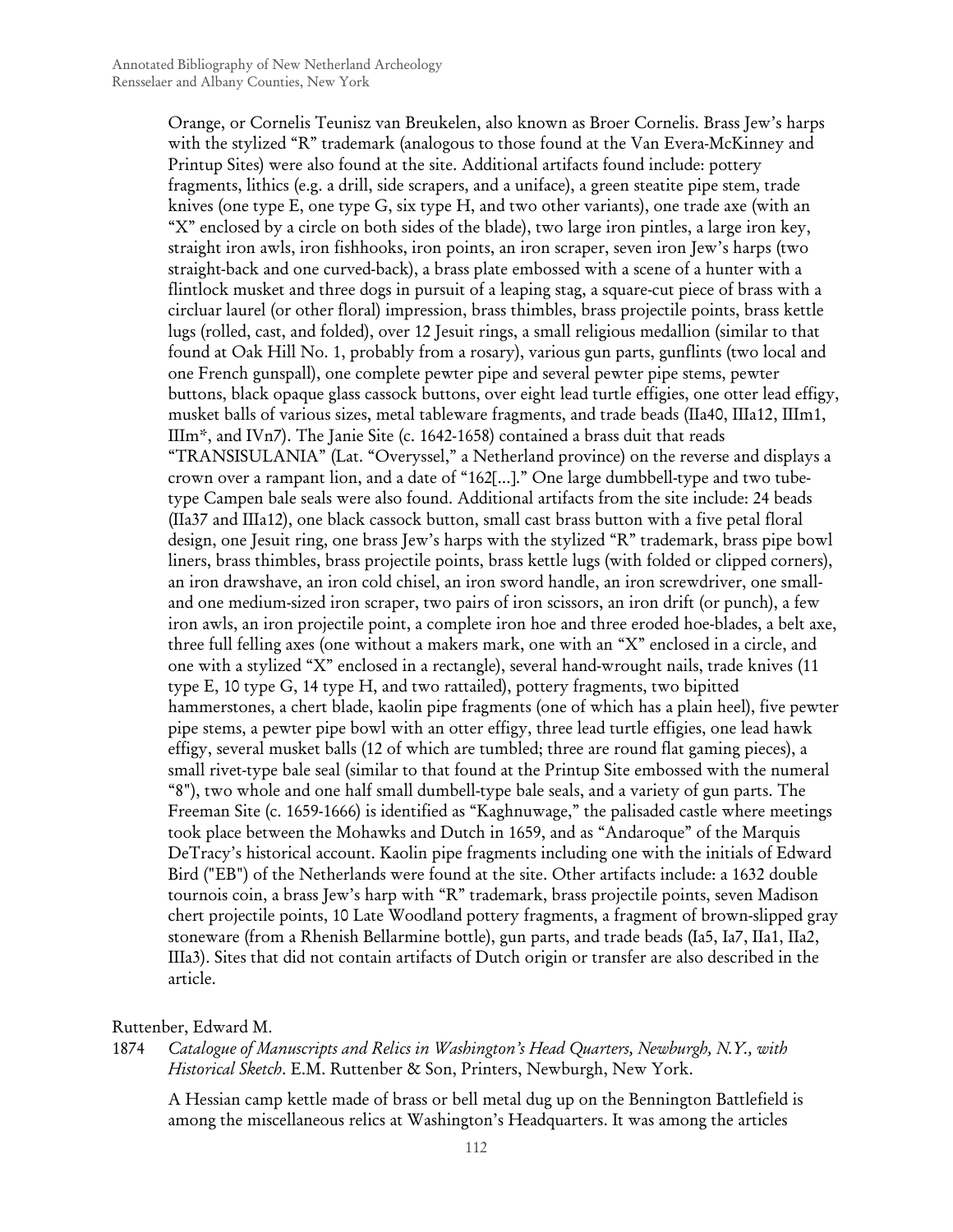belonging to the estate of Enoch Carter and was transferred by the City of Newburgh to the Trustees of Washington's Headquarters on July 7, 1874. [Note: The kettle is in the Washington's Headquarters State Historic Site as catalogue number WH.1971.114.]

# Salwen, Bert

1978 Archaeology in Megalopolis: Updated Assessment. *Journal of Field Archaeology* 5(4):453-459.

It is now evident that useful portions of Indian sites occupied prior to later Euro-American disturbance are still intact below and between the constructions of later inhabitants. In Rensselaer, New York, archeologists observing sewer trench excavations identified pits containing aboriginal materials. Four of these pits, which also yielded European artifacts, constitute one of the few known sources of information about the material culture and subsistence activities of Hudson Valley Indians in the contact period. The features were found under a city street that had been used for more than a century.

1985 The Development of Historical Archaeology in the Coastal New York/Southern New England Region*.* In *The Historical Archaeology of Long Island*, edited by G. Stone and D. Ottusch-Kianka, pp. 10-12. Part 1 - The Sites. Readings in Long Island Archaeology and Ethnohistory VII. Suffolk County Archaeological Association, Stony Brook, New York.

In 1970, in the excavations in Kingston during which remains of the 1658 palisade line were found, one of the greatest difficulties was identifying the sources of the ceramic sherds. Most were clearly of English origin, but it soon became possible to compare the ceramics from Kingston with those excavated at Fort Orange, clearly of Dutch and German origin. The comparisons with the Dutch ceramics from Fort Orange and later from Dutch sites in Manhattan suggests the people of Kingston had greater freedom in their procurement options than the more closely monitored residents of Fort Orange and Manhattan.

# Salwen, Bert, Sarah Bridges and Joel Klein

1974 An Archaeological Reconnaissance at the Pieter Claesen Wyckoff House, Kings County, New York. *The Bulletin: Journal of the New York State Archaeological Association* (61):26-38.

The Pieter Claesen Wyckoff House is located at the intersection of Clarendon Road and Ralph Avenue in East Flatbush in Brooklyn. The house was built c. 1639-1641 and may be the oldest house in New York State. An archaeological survey was conducted on the grounds of the house as well as within its cellar in December 1972. Stratified deposits were found dating to the late 17th Century until the time of its abandonment in the late 20th Century. Artifacts found include: yellowware with comb-and-scallop decoration (c. 1670-1775), English delftware (c. 1660-1750), Chinese "Canton" export porcelain (c. 1792-1850), a clay pipebowl fragment (with molded face on front of bowl and rouletted rim), and a Dutch clay pipestem fragment marked "SP..." and "...DA" (Gouda, 18th Century).

# Scarlett, Sarah Fayen

2011 The Chinese Scholar Pattern: Style, Merchant Identity, and the English Imagination*.* In *Ceramics in America 2011*, edited by R. Hunter, pp. 2-45. Chipstone Foundation; distributed by University Press of New England, Hanover and London.

The most popular decorative motif used on tin-glazed earthenware by English, Dutch, and German potters in the last quarter of the 17th-century was a robed Chinese man among grasses and rocks. Sherds with the Chinese Scholar pattern have been excavated at sites along the coast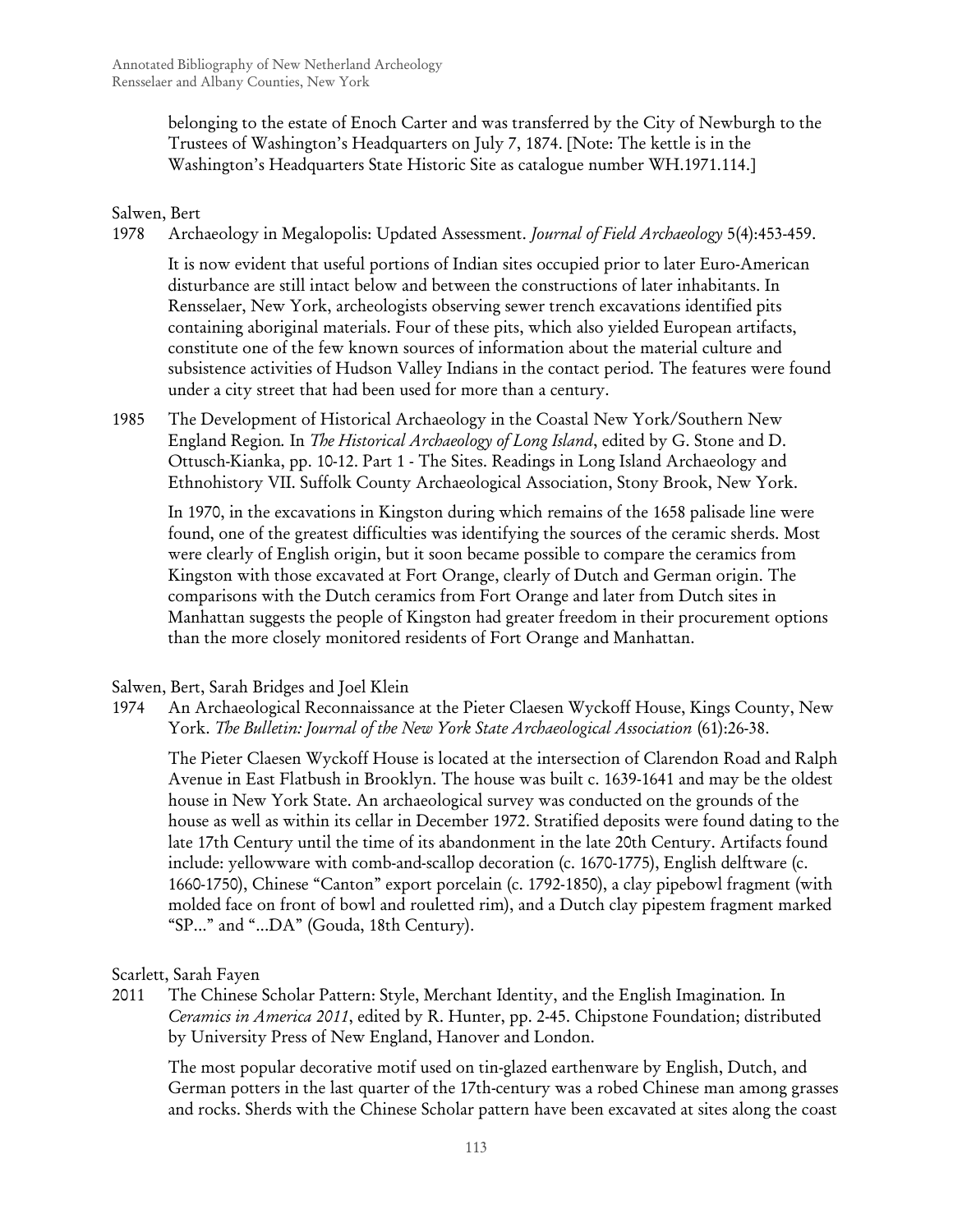of Maine, in New York at Fort Orange, in Virginia at Williamsburg, Hampton, and Jamestown, in Maryland at St. Mary's City, and in Jamaica at Port Royal. Many of the sherds represent products of London and Bristol, while others were made in the Netherlands, France, and German-speaking regions of Europe. The sherds include a rim fragment found at Fort Orange from a dish dating after ca. 1670. Also excavated at Fort Orange is part of a tin-glazed dish with lead glaze on the back, dating from ca. 1600 to 1650. The edges of the plate had been carefully chipped and ground away to remove the rim so that the round central figure decoration could be hung and displayed on a wall. The configuration of a lone Chinese figure in a scrubby landscape played an important role in the perception of China in the popular English imagination.

### Schaefer, Richard G.

1998 *A Typology of Seventeenth-Century Dutch Ceramics and its Implications for American Historical Archaeology*. British Archaeological Reports International Series 702. British Archaeological Reports, Oxford, United Kingdom.

The ceramic evidence from Dutch sites in New Netherland suggests there were factors there that were not operating in the United Provinces. Unusually large amounts of tin-glazed earthenware were noted at Fort Orange, never accounting for less than 50 percent of the ceramics in any component. Red earthenware never made up more than 39 percent of the same assemblages. Similar percentages occurred at other Dutch colonial sites in New York, with the exception of the Schuyler Flatts site, which had only 29 percent tin-glazed earthenware. However, red earthenware at that site still accounts for only 28 percent of the total assemblage, because the percentage of stonewares is unusually high. This is quite unlike the distributions encountered in the wells and privies of the United Provinces, where red earthenware is usually the largest group of ceramics. In English sites in North America, likewise, red earthenwares comprise high percentages of the ceramics. It has been suggested that the Dutch settlers of New Netherland attempted to recreate a life rich in the manufactured goods that they had known in the Netherlands and were unable to reproduce on their own. The full range of documentary and archeological resources were used for the analysis of the dauntingly broad range of Dutch artifacts recovered from the excavations at the site of Fort Orange.

Schuyler, Robert L.

- 1977 Archaeology of the New York Metropolis. *The Bulletin: Journal of the New York State Archaeological Association* (69):1-19.
- Following Henry Hudson's voyage in 1609, a number of European merchant ships were drawn to the Hudson by lure of the fur trade. In 1613, two ships from the Van Tweenhuysen Company landed in the harbor. One of these ships, the *Tijger* under the command of Adrien Block, stayed for a number of months trading for furs. In January 1614, the ship was burned. Block and his crew salvaged parts of the *Tijger* to build another ship, with which they returned to Europe. The 1916 excavation for the Interborough Rapid Transit subway uncovered the burned shell of the ship in addition to a number of artifacts, including: a Dutch broad-headed axe, glass trade beads, clay pipes, a small cannon ball, and European ceramics. The importance of the fur trade coupled with the threat of English encroachment prompted the Dutch to establish the permanent settlement of New Amsterdam on Manhattan in 1624. The colony was centered in the area of modern Wall Street, which have been preserved in stratified deposits below the urban ground surface. Portions of foundations and roofing tiles likely associated with the first Stadt Huis, or City Hall (1653-1699) have been uncovered in this area. In 1630, the Dutch West India Company established patroonships in Staten Island, parts of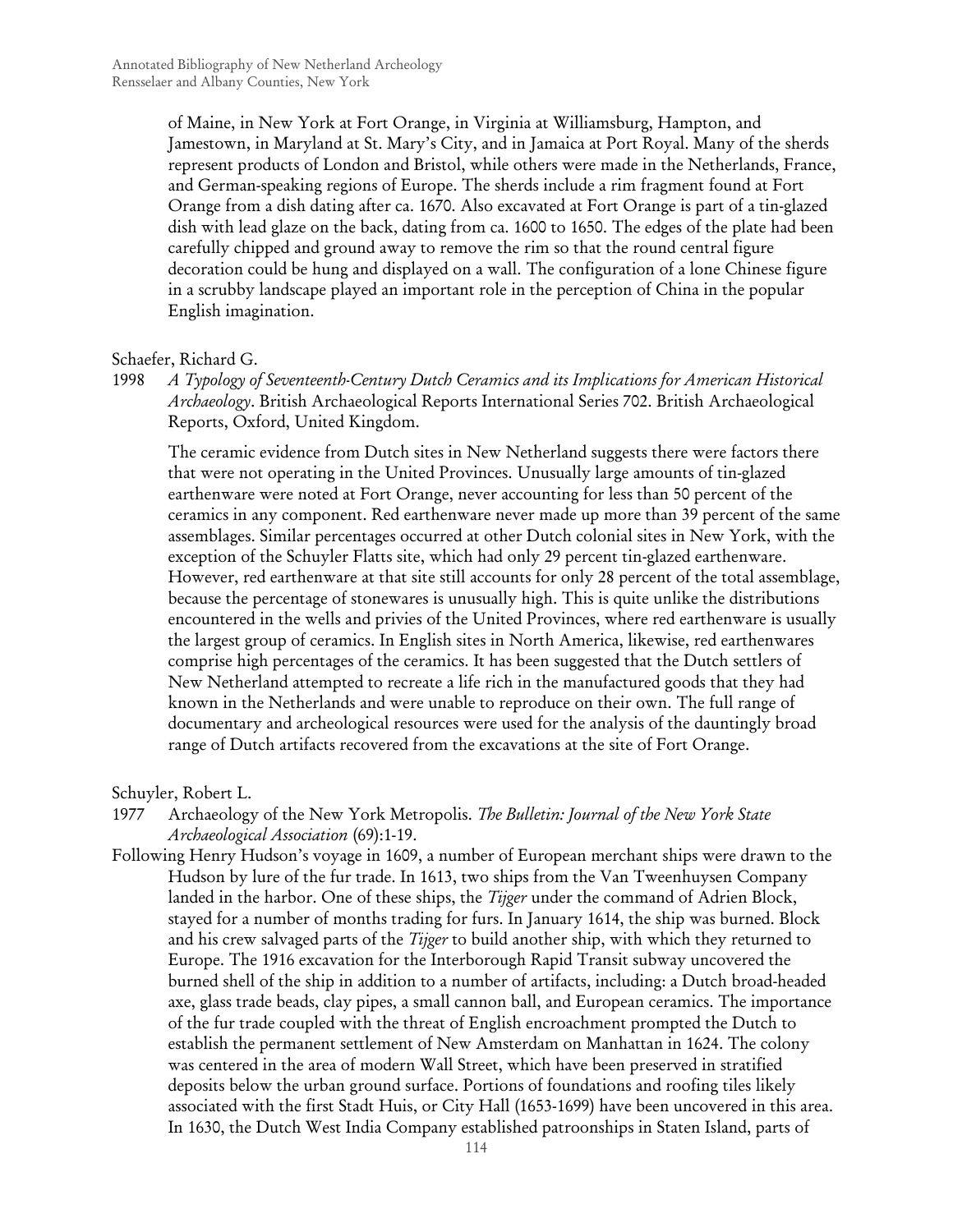New Jersey, as well as throughout the lower- to mid-Hudson River valley. Cornelis Melyn established a farmstead on Staten Island near the Narrows in 1642. It was abandoned the following year, re-established, and completed burned in 1655 during the "War of the Peach." Middens associated with either the first or second occupation of the farmstead have been discovered, which include: a Flemish two-handled jar, German Bellarmine jug fragments, Dutch and English delftware, English slipware, a brass "Latten" spoon, a brass pipe tamper bearing an effigy of Charles I (1625-1649), as well as various Native American artifacts. Other contemporaneous sites include other farmsteads on Manhattan and Staten Island, a 17th Century House/General Store near the North Shore of Staten Island, as well as c. 1640-1650 Pieter Claesen Wyckoff House in East Flatbush, Brooklyn. After the fur-bearing animals were depleted from the environs of New Amsterdam, the focus of the fur trade shifted to Fort Orange (modern Albany). In 1664, New Holland was seized by the Duke of York, re-captured by the Dutch in 1673, and then permanently retaken by the English in 1674. These political vacillations were the underpinnings of later socio-economic expansion that transformed the Town into the City of New York in the early 18th Century.

### Shaver, Peter D.

1993 *The National Register of Historic Places in New York State*. Rizzoli International Publications, Inc., New York, New York.

Bennington Battlefield is the archeological site of the battle of August 16, 1777. It became a National Historic Landmark on January 20, 1961.

### Skerry, Janine E. and Suzanne Findlen Hood

2009 *Salt-Glazed Stoneware in Early America*. Colonial Williamsburg, Williamsburg, Virginia, in association with University Press of New England, Hanover and London.

The Biblical story of the prodigal son was frequently featured on Westerwald stoneware of the early 17th-century. Sherds of vessels with this motif in molded panels have been excavated from at least two American sites. Remains of one such vessel, a large jug of baluster form, were recovered from a brick-lined well at Jamestown, Virginia, used during the first quarter of the 17th-century. An intact jug with this design in a collection bears the date 1618. A few fragments from another large jug with the same prodigal son motif in molded panels were excavated at the Schuyler Flatts site.

### Snow, Dean R.

1995 *Mohawk Valley Archaeology: The Sites*. The Institute for Archaeological Studies, University at Albany, SUNY, Albany, New York.

Diagnostic artifacts at Mohawk Iroquois sites of the 1614 to 1626 period include round polychrome star chevron beads, none of which were found in excavations at Fort Orange.

Solecki, Ralph S. and Robert S. Grumet

1994 The Fort Massapeag Archaeological Site National Historic Landmark. *The Bulletin: Journal of the New York State Archaeological Association* (108):18-28.

White-clay smoking pipe-bowls with heelmarks with the initals "EB" for Edward Bird, an Amsterdam pipemaker active from 1630 to 1683 are similar to those found at contemporary Fort Orange, New York, and the Isaac Allerton Site, a pre-1651 Manhattan warehouse. Two brass mouth harps with an "R" trademark are analogous to those found at the Power House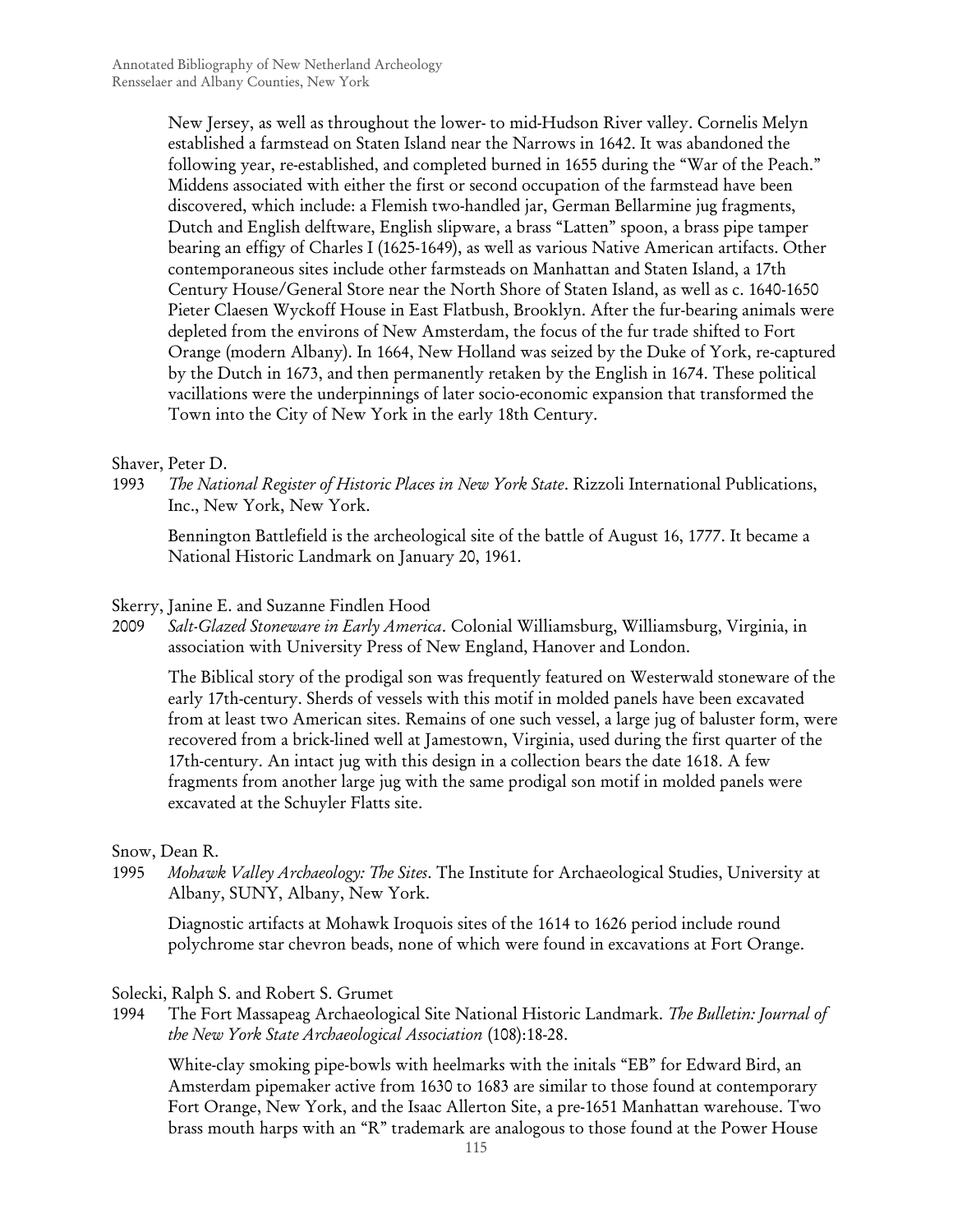Site, a Seneca village occupied from 1640-1655. [These brass mouth harps are of Dutch origin and are present at a number of Seneca Contact Period sites as cited by Rumrill]. Negative evidence (i.e. the absence of gun parts, gunflints, and musketballs) is attributed to the Dutch and English restriction on trade of firearms to Native Americans.

## Sopko, Joseph S.

1982 *An Analysis of Dutch Bricks from a 17th Century Structure Within the Site of Fort Orange at Albany, New York*. On file at New York State Office of Parks, Recreation, and Historic Preservation, Bureau of Historic Sites, Peebles Island, Waterford, New York.

The salvage archaeological excavation of Fort Orange revealed a feature of pan tiles and bricks that were deposited within a cellar hole around the time of the fort's abandonment, c. 1668- 1676. This feature most likely resulted from British renovations following their capture of the fort in 1664, and was later scavenged for intact bricks and/or pan tiles. The earliest bricks in the colony were yellow bricks that were imported from the Netherlands. After a local brickmaking industry was established, the colony produced its own bricks and exported bricks to other parts of North America. Three types of bricks are attested at Fort Orange (small yellow, small red, and large red), which coexisted at the same time yet served different functions. The sample recovered from Fort Orange reflects the historical development of the site. Further study recommended neuron activiation analysis.

1985 Pan Tile Roofing in 17th and 18th Century New York*.* Paper presented at the Society for Historical Archaeology meeting, Boston, Massachusetts.

The manufacture of pantiles in the Colonie of Rensselaerswyck did not occur until 1654. From the excavation of the Van Doesburgh house in Fort Orange 560 pantile fragments were recovered, representing a minimum number of 78 tiles. From the fragments, 13 complete tiles were reconstructed, and at least half of 23 other tiles were also reconstructed. They were all well-fired and uniform in size, averaging 14¼ by 9¼ inches. At Crailo State Historic Site in 1974 and 1975, excavations produced a total of 64 pantile fragments in the northern half of the front yard. In 1977 excavations under the floor of the 1762 wing addition produced 40 pantile fragments.

1987 *Abraham van Gaasbeek's Occupation of the Senate House State Historic Site, Kingston, N.Y. Draft*, Waterford, New York.

Crailo is one of several Hudson Valley sites where buff earthenware is greater than 10 percent of the total ceramic assemblage. It appears this pattern may relate to the Dutch ethnic origins of site occupants.

Sopko, Joseph S. and Joseph E. McEvoy

1991 *X Ray Fluorescence Analysis of 17th and 18th Century Bricks from New York State*, Waterford, New York.

Using x-ray fluorescence, samples of brick were analyzed from the Schuyler Mansion and from the site of Fort Orange in Albany. It is known that the Schuyler Mansion bricks were made in 1761 from clay along the Rutten Kill by local brick makers, Isaac and Lucas Hooghkirk, whose initials and date are carved in one of the bricks in the wall. The Fort Orange bricks are red bricks excavated at the site of Fort Orange (1624-1676), and they were probably also made in Albany. The Schuyler Mansion and Fort Orange brick samples are compared with samples from 18th–century brickyard sites at Crown Point in Essex County and at the John Jay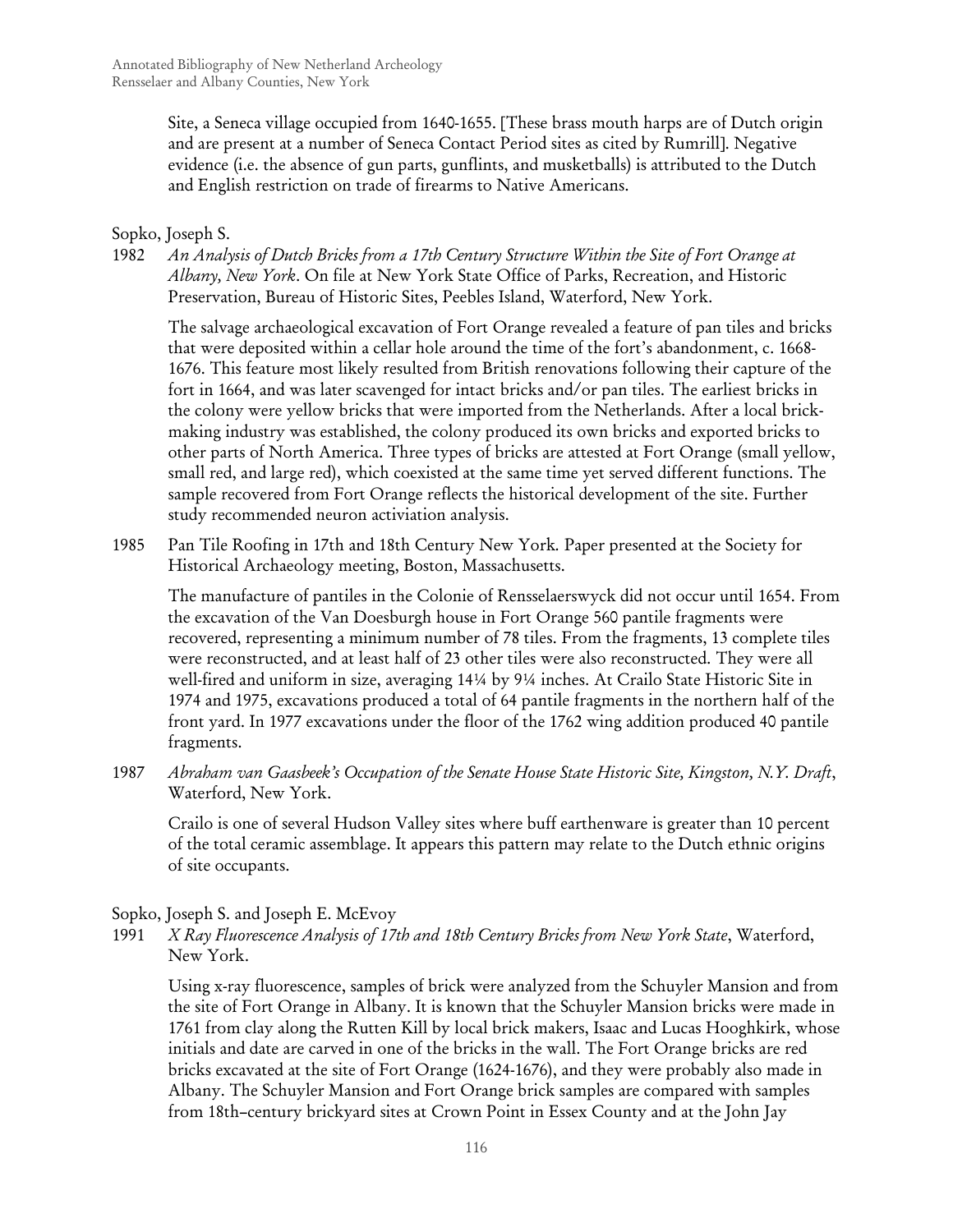Homestead in Westchester County. The analysis indicates a 99 percent probability the Fort Orange and Schuyler mansion bricks are from the same source. Further analysis indicates commonality between the Albany bricks and the John Jay bricks, but a difference between the Albany and John Jay bricks and the Crown Point bricks. A visual comparison of the floor tiles from the Crown Point soldiers' barracks with the Crown Point brick indicates differences. The brick clay has a high amount of lime and the formation of aggregates which formed points of weakness. The floor tile clay, however, is well mixed and blended. The x-ray analysis indicates the Crown Point brick and the floor tiles are from different sources. The Crown Point floor tiles have a greater similarity to the Albany bricks.

Starbuck, David R.

1995 Current Research: Northeast. *The Society for Historical Archaeology Newsletter* 28(1):25-27.

Archeological excavations at Crailo State Historic Site revealed some large early features which will be explored further in future field seasons.

2011 *The Archaeology of Forts and Battlefields*. University Press of Florida, Gainesville, Florida.

At Bennington Battlefield, the New York State Museum has conducted archeological work. Very few artifacts from the period of the battle were recovered, however. [Note: The New York State Museum has not excavated within Bennington Battlefield State Historic Site.]

## Sylvester, Nathaniel Bartlett

1880 *History of Rensselaer Co., New York*. Everts & Peck, Philadelphia, Pennsylvania.

At Bennington Battlefield the second growth of timber has recently been cut from "Hessian Hill." Seymour C. Gooding is the present owner of the farm. Those killed in the first battle were buried near the Barnet house, now owned by Gooding, and in 1838, when potatoes were being dug there, many bones were found.

Talcott, S. V.

1883 *Genealogical Notes of New York and New England Families*. Weed, Parsons and Company, Albany, New York.

In November 1882 excavations for the public market in Albany, at the site of the Middle Dutch Church in Beaver Street, uncovered tombstones and human remains. Among these was the burial of Margaret Oothout, who died in 1770, wife of Henry Quackenbush. The inscription on the stone was written in Dutch. Other burials and tombstones were those of David Van der Heyden, who died in 1770, and of his wife Gertrude, who died in 1784. A small iron cannon was also found. This burial ground was used for many years prior to 1806, when the original Dutch church was demolished and additional burials from under the church were removed to this place. After this burial ground was no longer used, the new church yard was located at the head of State Street. When upper State Street was graded to a lower level, the remains found there were removed to the burial ground in Washington Park.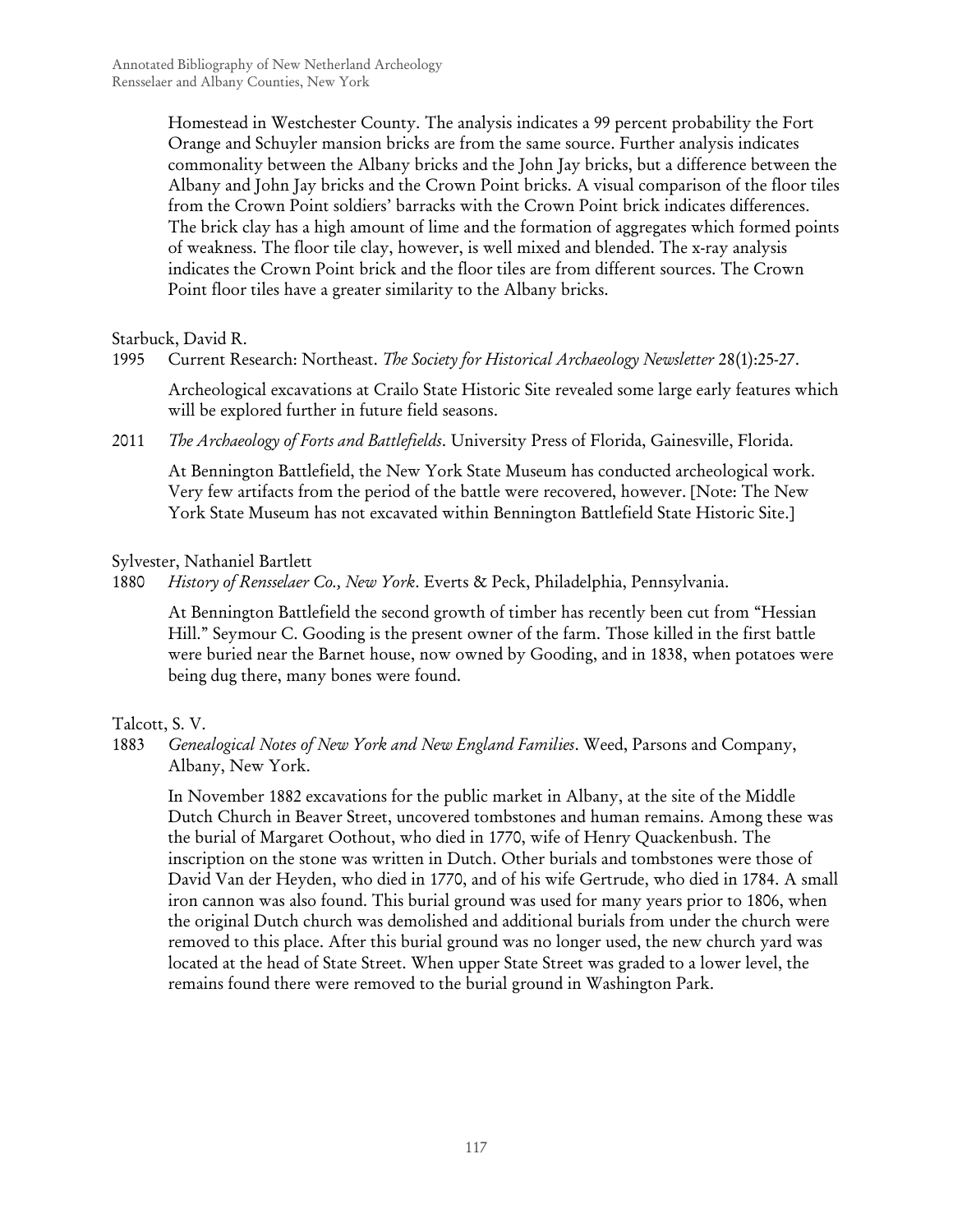### Tantillo, Len F.

2013 Picturing Schuyler Flatts: An Artist's Interpretation of Historical and Archeological Data*.* In *A Beautiful and Fruitful Place: Selected Rensselaerswijck Papers*, edited by M. B. Lacy, pp. 211- 216. vol. 3. New Netherland Institute, Albany, New York.

The archeological evidence and the Van Curler letter of 1643 were used as the basis for conclusions about the appearance of Van Curler's farmstead. The "Little River," the inner channel between the Flatts farm and the island opposite the farm, formed a natural harbor. The excavations revealed the southeast and southwest corners of the structure as well as building materials. Foundation walls indicated an unusual jog at what appears to be the junction of the dwelling section and the barn section. A schematic floor plan of the entire structure was developed. The plan provides only the basic criteria for further interpretation which enters the realm of conjecture as to walls, door and window openings, and roof lines. Surviving examples of similar structures and examples in period paintings and drawings are studied. The end result is part fact and part speculation. It is better to have a flawed scholarly attempt at picturing the past than no effort at all. Images spark discussion that stimulate further research and discoveries.

## The Louis Berger Group, Inc.

2008 *Cultural Resource Reconnaissance Survey: Route 155 and Old Niskayuna Road Intersection Improvements, PIN 1132.15.101, Town of Colonie, Albany County, New York*. On file at OPRHP, Waterford, NY, Cultural Resource Information System, http://cris.parks.ny.gov.

A Phase I archaeological survey for improvements to the intersection of New York State Route 155 and Old Niskayuna Road in the Town of Colonie, for which fieldwork occurred June 2008. Two historic sites were identified: The John Hill/Van Auken House Site and the Shaker/Powell Hotel Site. The John Hill/Van Auken House Site consists of a homestead and farm that was originally constructed in the late 18th to early 19th Century; however, according to this report, the structure is not attested on any historical maps until 1854. The ceramic assemblage found at the site represents an occupation range from the late 18th Century to the early 20th Century. The Shaker/Powell Hotel Site is a mid-19th Century hotel that was later demolished in the 1980s. A Phase II site examination was recommended for both sites if avoidance was not possible.

2008 *The DASNY Site: Evidence for Urban Development in Downtown Albany. Phase II and III Archaeological Investigations, The DASNY Site, 515 Broadway, Albany, Albany County, New York*. Submitted to Dormitory Authority of the State of New York. On file at OPRHP, Waterford, NY, Cultural Resource Information System, http://cris.parks.ny.gov.

Revised report for the proposed construction of the DASNY headquarters. The unit excavated within Lots 495/499 uncovered the remains of the Merchant and Broadway Central Hotels of 1892 and 1908, respectively. Three units excavated with Lot 507 produced artifacts from the 17th Century in a floor level underlying the Merchant Hotel, the latter of which dates to the mid- to late-19th Century. Early artifacts from the floor level include a fragment of delftware, kaolin pipe stem fragments, creamware, pearlware, and porcelain. Three units within Lot 513 identified 18th Century deposits with a poured concrete intrusion that dates to the early 20th Century; the 18th Century deposits were identified by delftware fragments, creamware, kaolin pipe stem fragments, and a fragment of crown window glass. Two privies were also contained within this lot, one of which yielded 19th to 20th Century deposits (Privy/Midden 5), while the other (Privy/Midden 3) was not described in detail. Five units in Lot 527 uncovered the brick floor of Bleecker Hall, which underwent modifications in the late 19th Century. A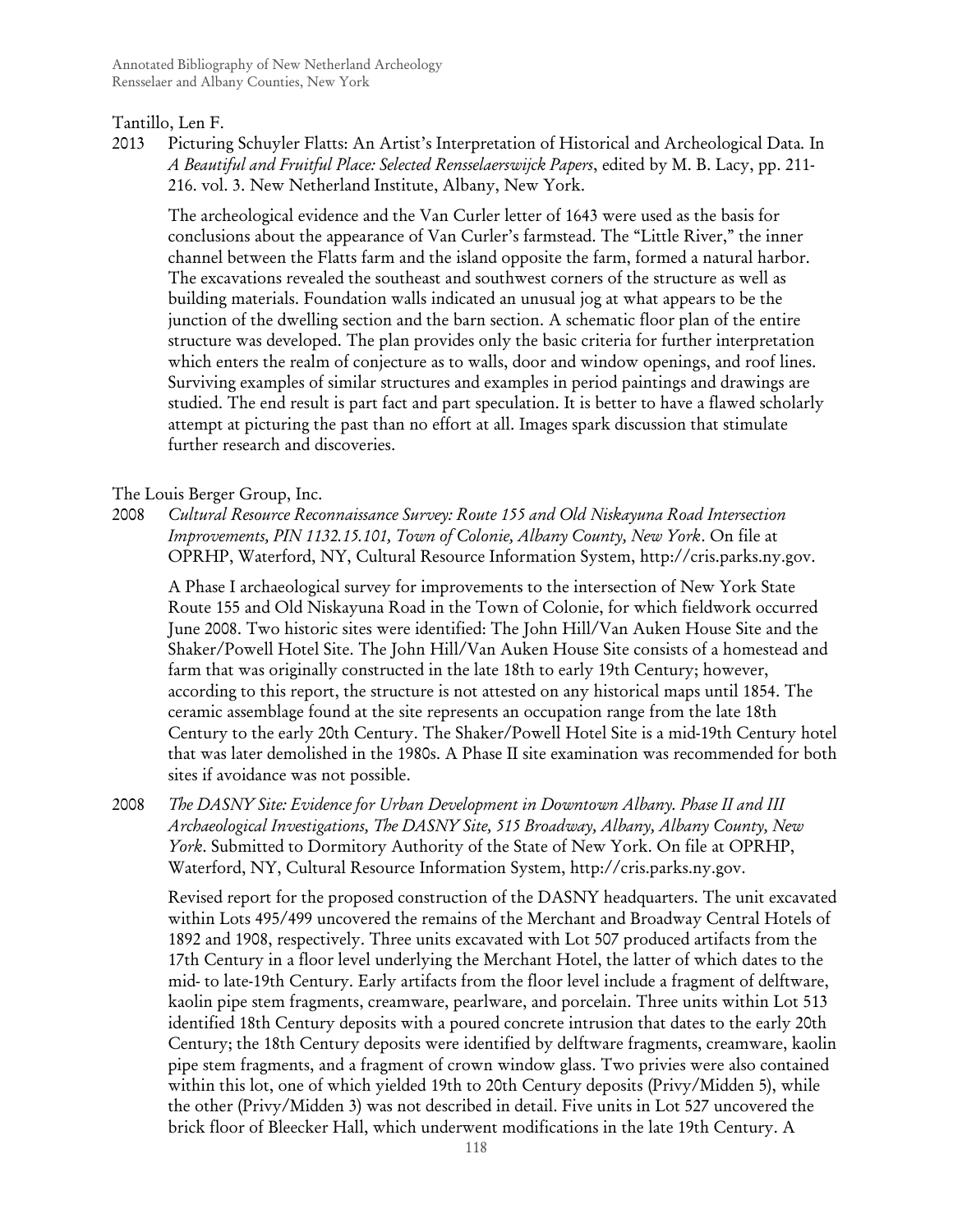mixed artifact assemblage was identified behind Lots 495/499, which is thought to have been disturbed by the railroad. A total of 12 privy/middens were identified behind Lot 513, which span the late 18th to early 19th Centuries. Two units behind Lot 531 recovered an artifact assemblage spanning the 17th- to 19th-Centuries, including delftware, stoneware, creamware, pearlware, yellowware, wine and beer bottle fragments, and architectural materials (e.g. brick). The six units behind Lot 545 recovered a large artifact assemblage that includes: both red and yellow bricks, glass, delftware, creamware, pearlware, kaolin pipe stem and bowl fragments, leather shoe fragments, precontact lithics, trade beads, and a wide variety of animal bones (including cow, pig, sheep/goat, cat, dog, bird, and fish).

2008 *Site Examination Report: Route 155 and Old Niskayuna Road Intersection Improvements, PIN 1132.15.101, Town of Colonie, Albany County, New York*. On file at OPRHP, Waterford, NY, Cultural Resource Information System, http://cris.parks.ny.gov.

A Phase II site examination of the John Hill/Van Auken House Site (herein designated as the Orlop/Hill House) and the Shaker/Powell Hotel Site, both of which were identified as part of the Phase I archaeological survey. Further deed research identified William and Jacob Orlop as the earliest leasees of property from Stephen Van Rensselaer in 1790. By 1830, the property was leased to John Hill (or "Hills"). His son, John A. Hills, resided at the Orlop/Hills House in addition to owning and operating the nearby Shaker/Powell Hotel. In 1887, he sold the Shaker Hotel to George and Mary Minks, who in turn renamed the building to the Minks Hotel. The ownership of the hotel continued to change steadily thereafter. Archaeological excavation of the Orlop/Hills House uncovered a buried A-Horizon (topsoil) with artifact deposits ranging in date from 1795 to 1800; this component of the site was sealed beneath later fill episodes. Archaeological excavation of the Shaker/Powell Hotel identified artifact deposits dating to 1831, which may be associated with the John A. Hills ownership of the site. The assemblages of both sites were found to be quite different, despite having the same owner: "A relatively low occurrence of alcohol- and tobacco-related items were found within the stratum associated with the nineteenth-century hotel. This may suggest that alcohol was not served at the hotel and that smoking may have been discouraged, possibly in deference to Shaker clientele" (p. 57). Both sites were recommended for listing on the National Register of Historic Places.

2011 *Archaeological Investigations: Wellington Place Project and Wellington Place Historic Site (A00140.004772), City of Albany, Albany County, New York*. On file at OPRHP, Waterford, NY, Cultural Resource Information System, http://cris.parks.ny.gov.

Phase I archaeological survey and monitoring for the proposed Wellington Place development from 60-64 and 132-140 State Street and 67 Howard Street in downtown Albany, for which fieldwork initially occurred in 2007 and then again in 2009-2011. Two historic sites were identified over the course of the fieldwork: the 67 Howard/140 State Street Historic Site and the Wellington Place Historic Site (134-136 State Street). The Wellington Place Historic Site was defined by eight fragmentary wooden posts and a brick-and-wood drain capped with flagstones, underlying a 19th Century structural foundation. Dendrochronological analysis found that the pitch pine posts were felled c. 1677 to 1711. A hand-wrought awl was also found at the site.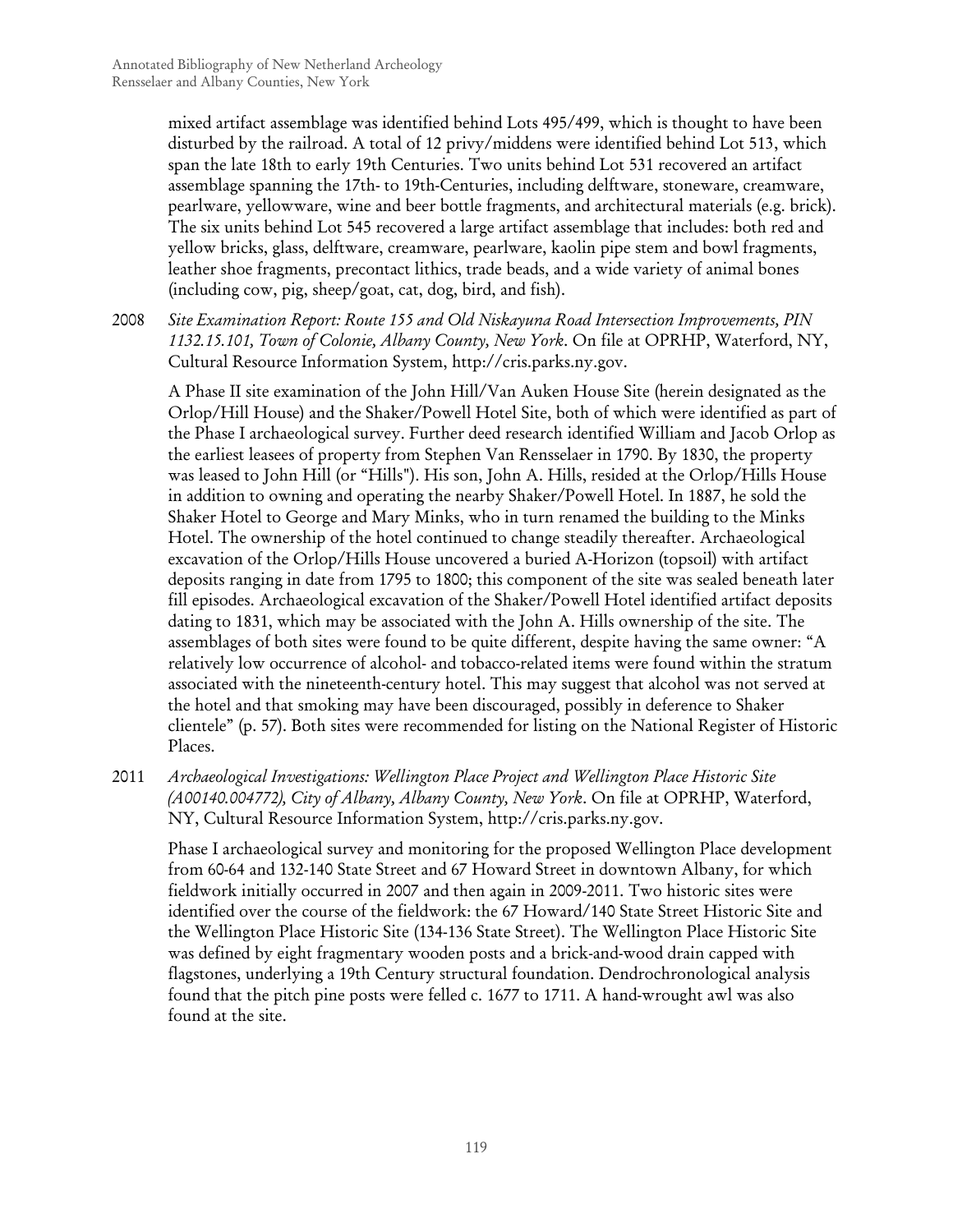2015 *Archaeological Monitoring, Wellington Place Project (06PR06775)*. On file at OPRHP, Waterford, NY, Cultural Resource Information System, http://cris.parks.ny.gov.

Further monitoring of the Wellington Place Project in November 2014 and April-May 2015 recovered one additional wooden post associated with the eight pitch pine posts previously identified at the Wellington Place Historical Site. No other artifacts were noted.

### Thomas, N. D.

1926 *Bennington Battlefield*, Hoosick Falls, New York.

The site of the Battle of Bennington was acquired by the State in 1912. An automobile road has been constructed to the top of the hill where the Hessian entrenchments were. The land has been plowed for more than 150 years, and all traces of the original earthworks have been obliterated. Therefore, markers should be erected showing the location of the entrenchments based on Burgoyne's map; the markers should explain that the location is based on Burgoyne's map, the accuracy of which several historians have questioned.

## Trousdale, Allen

Post-1974? *Architectural Report on the Wyckoff House, Kings County, New York*.

Referenced in NYSAA Bulletin 61 (1974).

## Valosin, Christine

2016 The Saratoga Battles in Fifty Artifacts*.* In *The Saratoga Campaign: Uncovering an Embattled Landscape*, edited by W. A. Griswold and D. W. Linebaugh, pp. 195-228. University Press of New England, Hanover and London.

The analysis of ceramics excavated at the Saratoga Schuyler estate dating from the 1760s to the 1780s is ongoing, but the predominance of creamwares throughout the excavations illustrates the same pattern of ceramic use at both the Albany and Saratoga Schuyler properties.

# Van den Hurk, Jeroen

2006 Imagining New Netherland: Origins and Survival of Netherlandic Architecture in Old New York, 1614-1776, Art History, University of Delaware.

Despite the high groundwater table in the Netherlands, the Dutch used various types of cellars for domestic purposes. Six out of 19 contracts in New Netherland mention a cellar. Archeological evidence has shown the New Netherland settlers used wooden cellars.

# Veit, Richard F.

2002 *Digging New Jersey's Past: Historical Archaeology in the Garden State*. Rutgers University Press, New Brunswick and London.

The excavation by Charles Abbott on Burlington Island in the Delaware River produced fragments of four red clay roof tiles. They strongly resemble the roof tiles recovered in excavations at the site of Fort Orange. Such tiles are commonly used in the Netherlands and are evidence that the site is Dutch.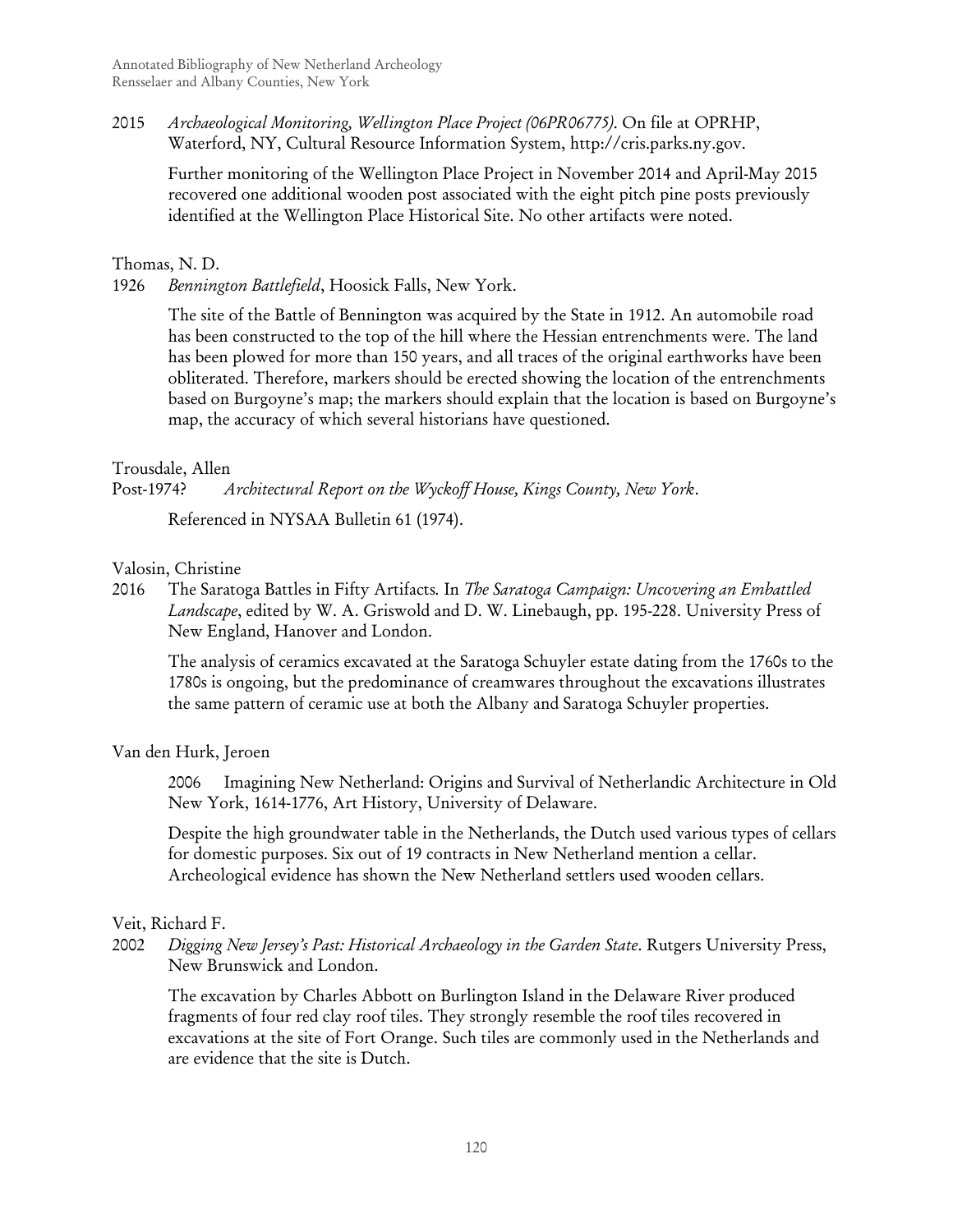# Veit, Richard F. and Charles A. Bello

1999 "'A Unique and Valuable Historical and Indian Collection': Charles Conrad Abbott Explores a 17th-Century Dutch Trading Post in the Delaware Valley." *Contact and Early Historic Period Archaeology in the Delaware Valley* ed. by Richard F. Veit. *Journal of Middle Atlantic Archaeology* 15:95-123.

The roof tiles excavated by Charles Abbott from a Dutch site on Burlington Island in the Delaware River are very similar to those excavated at Fort Orange. Their red color is Munsell color 7.5YR7/8, described as reddish yellow.

Veit, Richard F. and Paul R. Huey

2015 New Bottles Made with My Crest': Colonial Bottle Seals from Eastern North America, a Gazetteer and Interpretation. *Northeast Historical Archaeology* 43:54-91.

Glass bottles with seals or crests applied to necks or shoulders of the bottles, if used by individuals rather than organizations, served as indicators of economic and social capital in early America. They provide insights into various aspects of colonial culture, including the creation and maintenance of male identities, membership in élite groups, and knowledge of proper etiquette. The geographic disparities in their distribution, with many more examples recovered from sites in Virginia, Maryland, and Delaware than at sites farther north, serve to highlight the development of distinctive regional cultures. At the Schuyler Flatts site a bottle was excavated with a seal marked PS, for Pieter Schuyler.

## Venema, Janny

1993 *Kinderen van weelde en armoede: Armoede en liefdadigheid in Beverwijck/Albany (c.1650 c.1700)*. Uitgeverij Verloren, Hilversum, the Netherlands.

Illustrates a string of eight wampum beads excavated *in situ* at Fort Orange in 1970 or 1971. The string of eight beads had the value of one *stuiver*.

2001 The Court Case of Brant Aertsz van Slichtenhorst Against Jan van Rensselaer. *de Halve Maen* 74(1):3-8.

Describes the Patroon's House.

Waite, Diana S.

1976 Roofing for Early America*.* In *Building Early America: Contributions toward the History of a Great Industry*, edited by C. E. Peterson, pp. 135-149. Chilton Book Company, Radnor, Pennsylvania.

Illustrates a complete reconstructed pantile excavated at Fort Orange, from a house built between 1649 and 1651. The tiles were fashioned with lugs with which they were attached to horizontal scantlings, and they were further secured with mortar. It has not yet been established from neutron activation analysis whether such tiles were actually made near Albany. Dutch sites in the Albany area have yielded only pantiles and no plain, or flat tiles.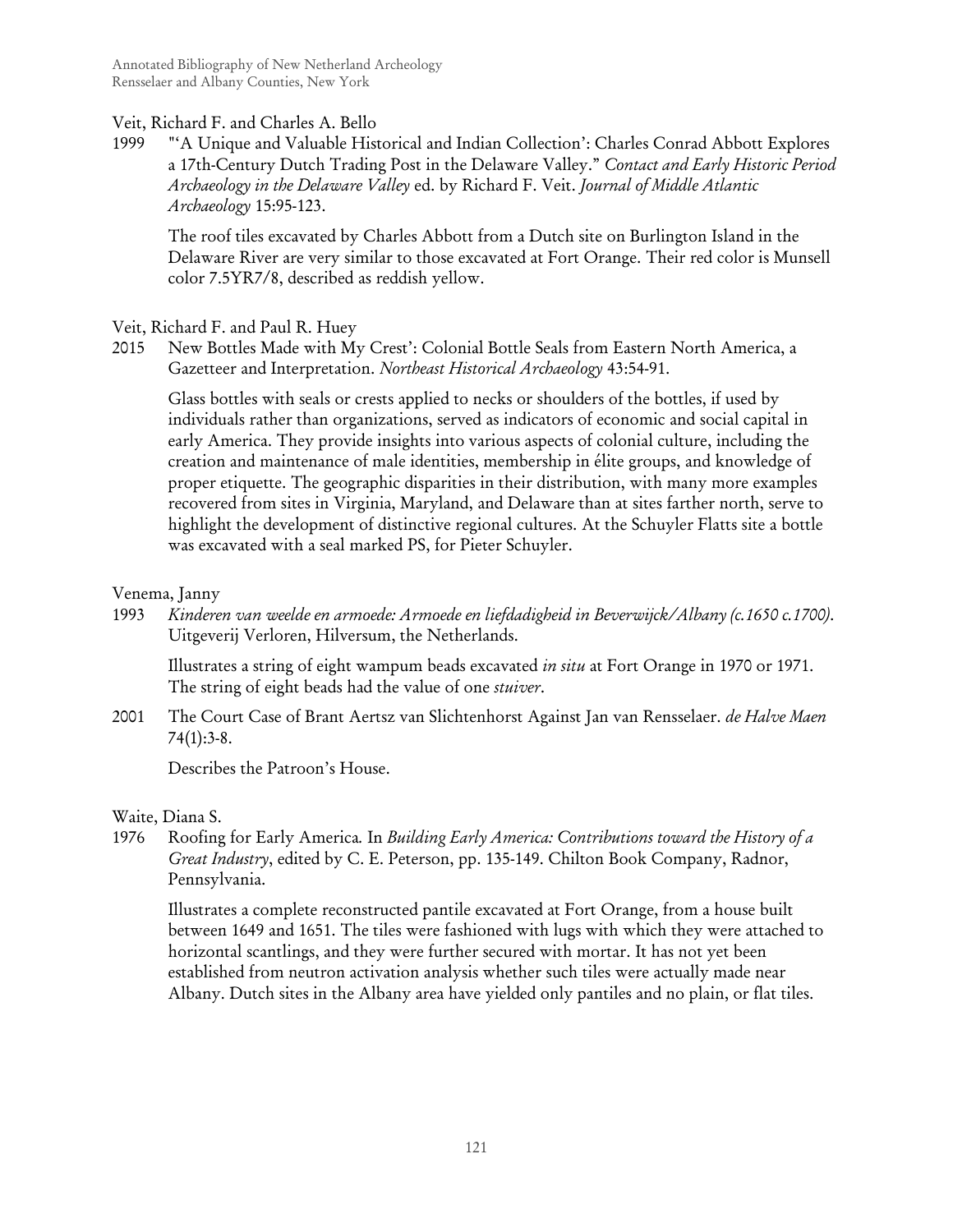### Waite, Diana S. and Paul R. Huey

1972 *Historic Resources Survey Manual*. Board for Historic Preservation, New York State Parks and Recreation, Albany, New York.

Illustrates remains of the Hendrick Andriessen van Doesburgh house built about 1650, uncovered in the southeast corner of the site of Fort Orange. The site had been preserved under 6 feet of fill beneath Broadway in Albany, and it was excavated and recorded previous to construction of the new Albany arterial highway through the site. Illustrates the buried remains of a stockade wall trench dug in the 1740s at the Schuyler Flatts site. The stone foundation of a later structure built in the 1750s crossed the filled-in stockade wall trench. Because of the historical significance of the site and because of the public interest aroused by these and other discoveries, a developer who owned the property agreed to set these remains aside and preserve them in a small historical park.

## Wallace, Dwight D.

## 1969 *Archeological Excavations at the Southeast and Southwest Corners of Schuyler Mansion State Historic Site*, Albany, New York.

Excavations were conducted in advance of the construction of concrete reinforcements at the Mansion corners. At the southeast corner, the stratigraphy was disturbed because of utility lines that had been installed, between which the original natural and undisturbed topsoil stratum above the clay could be discerned. The early topsoil stratum did not contain artifacts. Above the early topsoil is a deposit of clay fill. A brick drain is probably the earliest intrusion. Later drains were made of tile. The foundations of the Mansion were laid directly against the vertical sides of the excavation into the clay for the cellar, leaving no filled wall trench. It can be clearly established the foundations were originally exposed above a ground surface that was some 11 to 14 inches below the present ground surface. Also, parallel with the foundation wall a clear drip line from run off of rain from the Mansion roof could be discerned. Evidently there was a crushed rock ground surface in front of the Mansion. The drip line would predate the installation of gutters and the brick drain. At the southwest corner of the Mansion, the foundation wall of the original wing or flanker was exposed. The foundation wall was not as well constructed. At the southwest corner of the Mansion the depth to the original old topsoil level is even greater than at the front corner, showing that originally the ground surface sloped less toward the front from the rear. The crushed rock of the old ground surface found at the front corner is not present at the rear corner.

# Wheeler, Walter Richard

2010 'Once Adorned with Quaint Dutch Tiles…': A preliminary Analysis of Delft Tiles Found in Archaeological Contexts and Historical Collections in the Upper Hudson Valley*.* In *Soldiers, Cities, and Landscapes: Papers in Honor of Charles L. Fisher*, edited by P. B. Drooker and J. P. Hart, pp. 107-150. New York State Museum Bulletin 513. The New York State Education Department, Albany, New York.

The tile fragments recovered in 1974 during the excavation of a trench in Riverside Avenue in front of Crailo appear to date from ca. 1625 to 1660. One has a dog as a central motif, while another has an ox-head corner design. They match tile fragments found at the Schuyler Flatts. Excavations between 1985 and 1990 produced additional tile fragments, one of which is from a scriptural tile that belongs to the series which was probably installed in the east wing in 1762. The scriptural tiles that were in the "tile room" at Crailo in the east wing are of the same type as an example from the Nicoll-Sill house in Bethlehem. A total of eight tile fragments has been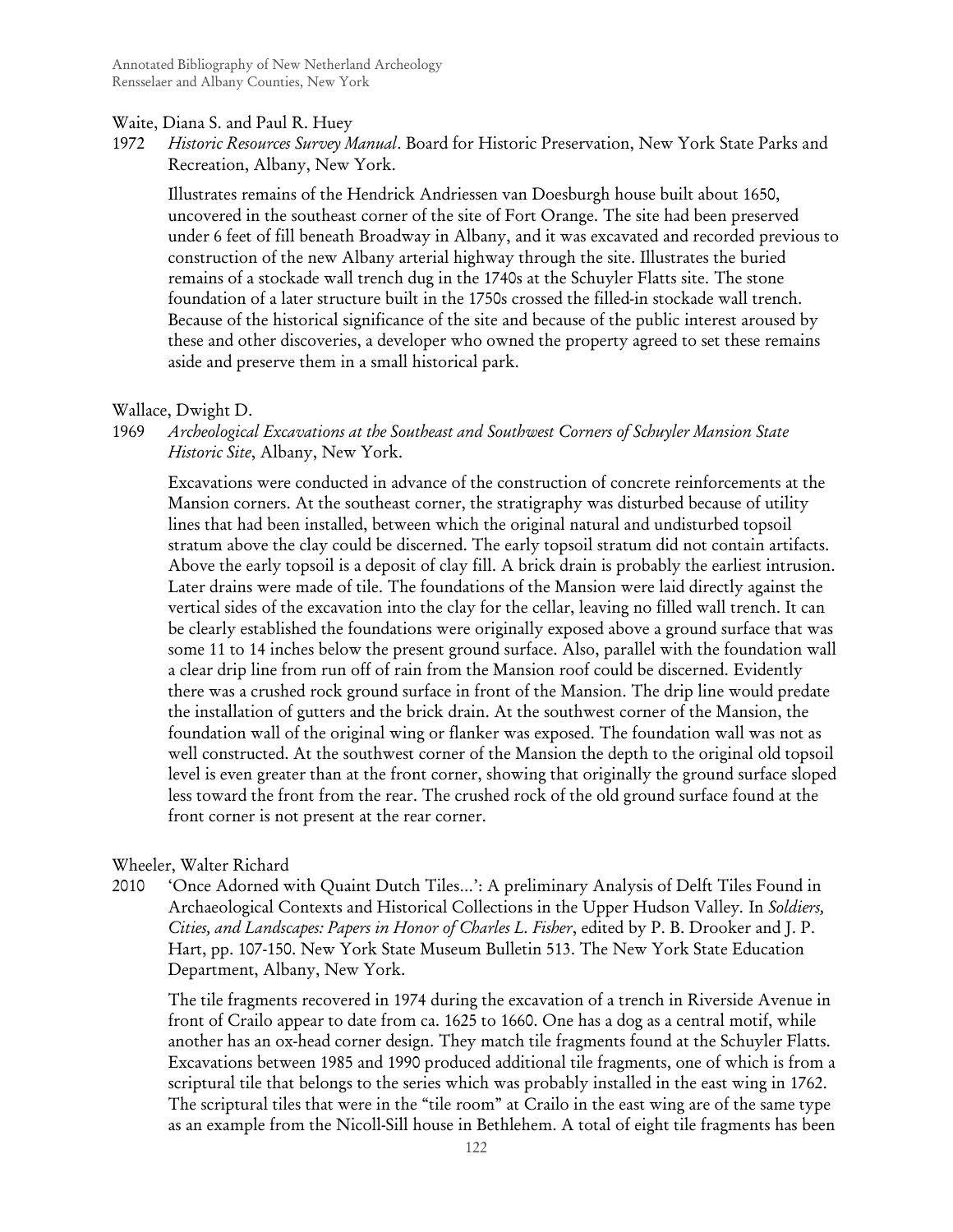excavated at Schuyler Mansion State Historic Site between 1969 and 1994. The four purpledecorated tile fragments were clearly scriptural tiles and are of the same type as those excavated at the Schuyler house site on Eagle Street in Albany and at the Van Schaick house in Cohoes. They were likely made in Utrecht.

2016 *Bibliography of Hudson Valley Built Culture*. On file at The Society for the Preservation of Hudson Valley Vernacular Architecture, West Hurley, New York and Hartgen Archeological Associates, Inc., Rensselaer, New York.

This bibliography presents a comprehensive inventory of the "built culture" of all counties adjacent to the Hudson River in New York and New Jersey. Most useful to the scope of the New Netherland Bibliography are the entries of Albany and Rensselaer Counties.

2017 Magical Dwelling: Apotropaic Practices in the New World Dutch Cultural Hearth*.* In *Ruralia XI: Religious Places, Cults, and Rituals in the Medieval Rural Environment*. vol. XI. Brepols Publishers NV, Turnhout, Belgium.

Late-mediaeval European protective rituals and practices associated with building construction and/or habitation of buildings mixed with Native American and African magical practices in the New World and transformed over time. This apotropaic phenomenon is detailed within the New World Dutch Cultural Hearth. Various types of artifact deposits associated with Euro-Americans include: coins, sharps, shoes, daisy wheels, the Saltire (or St. Andrew's Cross), hearts, diamonds, other inscriptions (e.g. the "Wakon-bird Symbol" or "spirit dove" and other palimpsests), date stones, human remains and their avatars, horse skulls, cats and other quadrupeds, witch bottles, and other types of intentional deposits (e.g. rods and the mixture of hair and plaster in the walls of a house). Deposits associated with Native American practices include: quartz crystals, spirals, corn cobs and moccasins, as well as the daisy wheel. Deposits associated with enslaved Africans (originating from East Africa, West Africa, and Madagascar) include: nkisi (or minkisi) bundles and objects inscribed with a cross or "X" mark. A few of the deposits are not mutually exclusive, which suggest an interaction of slave, Native American and Euro-American practice. These artifact deposits are located in the following areas of a building: entry, threshold, transition spaces; fireplace hearth and flue; roof deposits; and foundation deposits. One example, the Van Loon house in the Town of Athens, contains an assemblage that resulted from multiple depositional episodes that occurred over a period of time from 1724 to c. 1824.

# Wilcoxen, Charlotte

1984 *Seventeenth Century Albany: A Dutch Profile*. Revised from the 1981 ed. Albany Institute of History and Art, Albany, New York.

Excavations at the site of Fort Orange show that Indians lived on the site prior to the arrival of the Dutch. The excavation of part of the site of the fort in 1970 and 1971 revealed remains of structures that could be identified exactly from 17th-century deeds and other records. The artifacts from the site include Dutch pottery and glass. Many of the glassware sherds represent the finer types of drinking glasses.

1985 Household Artifacts of New Netherland, from its Archaeological and Documentary Records. *New Netherland Studies: An Inventory of Current Research and Approaches. Bulletin Koninklijke Nederlandse Oudheidkundige Bond* 84(2-3):120-129.

Fragments of Bartmann jugs from Frechen, Germany, found at Fort Orange and the Schuyler Flatts are similar in every respect to those found on the wreck of the Dutch ship, Vergulde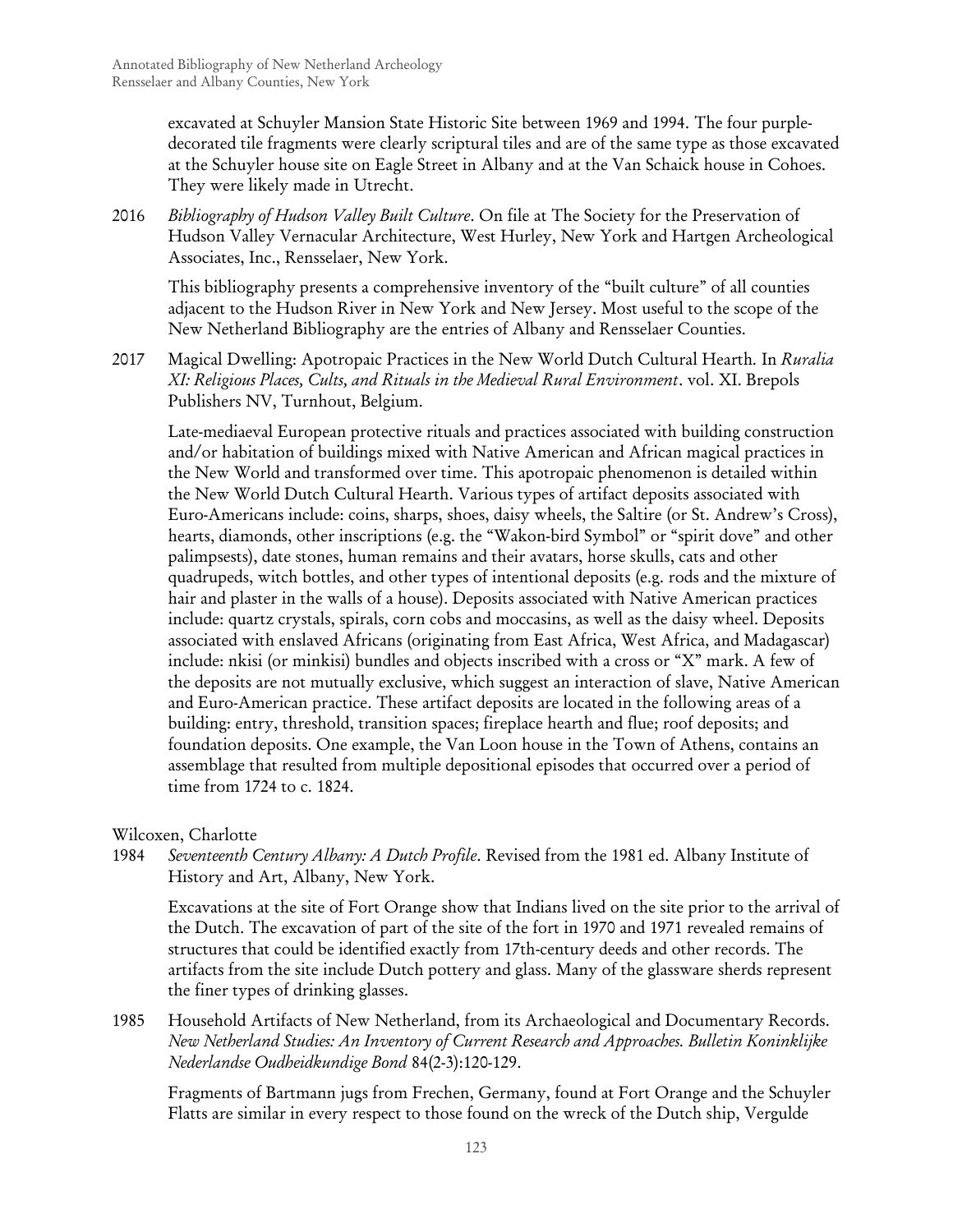Draeck, sunk in 1656. They have a mottled buff and dark brown surface appearance. At these sites, however, there were only minimal traces of Siegburg-type stoneware. Dutch majolica of the first half of the 17th century was plentiful at both Fort Orange and the Schuyler Flatts. Wan-li border designs are numerous, and most of the majolica patterns can be identified by examples in Dingeman Korf's book on Dutch majolica. Wan-li designs are common on sherds of Dutch faience as well. A small bowl from Fort Orange with this decoration appears to be a transition piece between majolica and faience. Several large sections of faience plates from Fort Orange from ca. 1650 to 1670 also have a transitional character. The decoration occupies only the center portion of the plates, which have plain white rims. Evidence of cups is rare among the sherds from Fort Orange, although examples from the second half of the 17th century have been excavated at the Schuyler Flatts.

1987 *Dutch Trade and Ceramics in America in the Seventeenth Century*. Albany Institute of History and Art, Albany, New York.

In a sense, the excavations at the site of Fort Orange were a milestone in American archeology since it was the first time an important 17th-century Dutch site in America had been carefully studied. The work produced a large body of artifacts from a tight date range of 1624 to 1676. The 12 years between 1664 and 1676 was a time during which most of the site was occupied by the British, but the import and use of Dutch goods evidently continued. The English commercial world was not yet equipped to meet the challenge of supplying the province of New York with consumer goods of the type to which it had become accustomed under Dutch rule. The evidence at Fort Orange indicates the housekeeping of the small English garrison was spartan, as indicated by the dearth of English ceramic wares of the period found there. The ceramics recovered from the site of Fort Orange fall into five distinct groups: Dutch ceramics, German salt-glazed stonewares, Iberian and Italian wares, Chinese porcelain, and English earthenwares. At the Schuyler Flatts site, the Dutch faience and majolica sherds display the same patterns as those from Fort Orange. Westerwald stoneware sherds include those from frieze on a jug telling the story of the Prodigal Son. Several sherds of what appears to be Italian faience were excavated at the Flatts site. They are from a lobed dish with a light turquoise blue tin glaze. Similar sherds have been noted at an early Virginia plantation site and at Massachusetts sites. The Van Buren site is the site of an early Dutch farmstead near Albany. As yet it has been only tentatively explored, but it has produced significant sherds of Dutch majolica and faience, German stoneware, and Dutch utility wares corresponding to types found at Fort Orange.

1987 New Netherland Ceramics: Evidence from Excavations of Fort Orange, 1624-1676*.* In *New World Dutch Studies: Dutch Arts and Culture in Colonial America, 1609 1776*, edited by R. H. Blackburn and N. A. Kelley, pp. 37-42. Albany Institute of History and Art, Albany, New York.

The excavation at the site of Fort Orange in the winter of 1970-71 was the first professional excavation of a Dutch site in America, and the artifacts are, in effect, a time capsule. The ceramic artifacts from the site fall into five distinct groups: Dutch ceramics, German stoneware, Iberian and Italian wares, Chinese porcelain, and English earthenware. The Dutch majolica from the site dates, stylistically and archeologically, from 1600 to 1675, with most of from between 1629 and 1650. The decorative pattern on majolica that was most frequent at Fort Orange was the Chinese Wan-li design. The Dutch tiles are a common type, while there are no examples of the expensive polychrome tiles of the first half of the 17th century. Utility wares at the site are represented by many sherds of red-bodied earthenware with a cinnamonbrown lead glaze. Another type is of a coarse, whitish body with a dark green glaze. The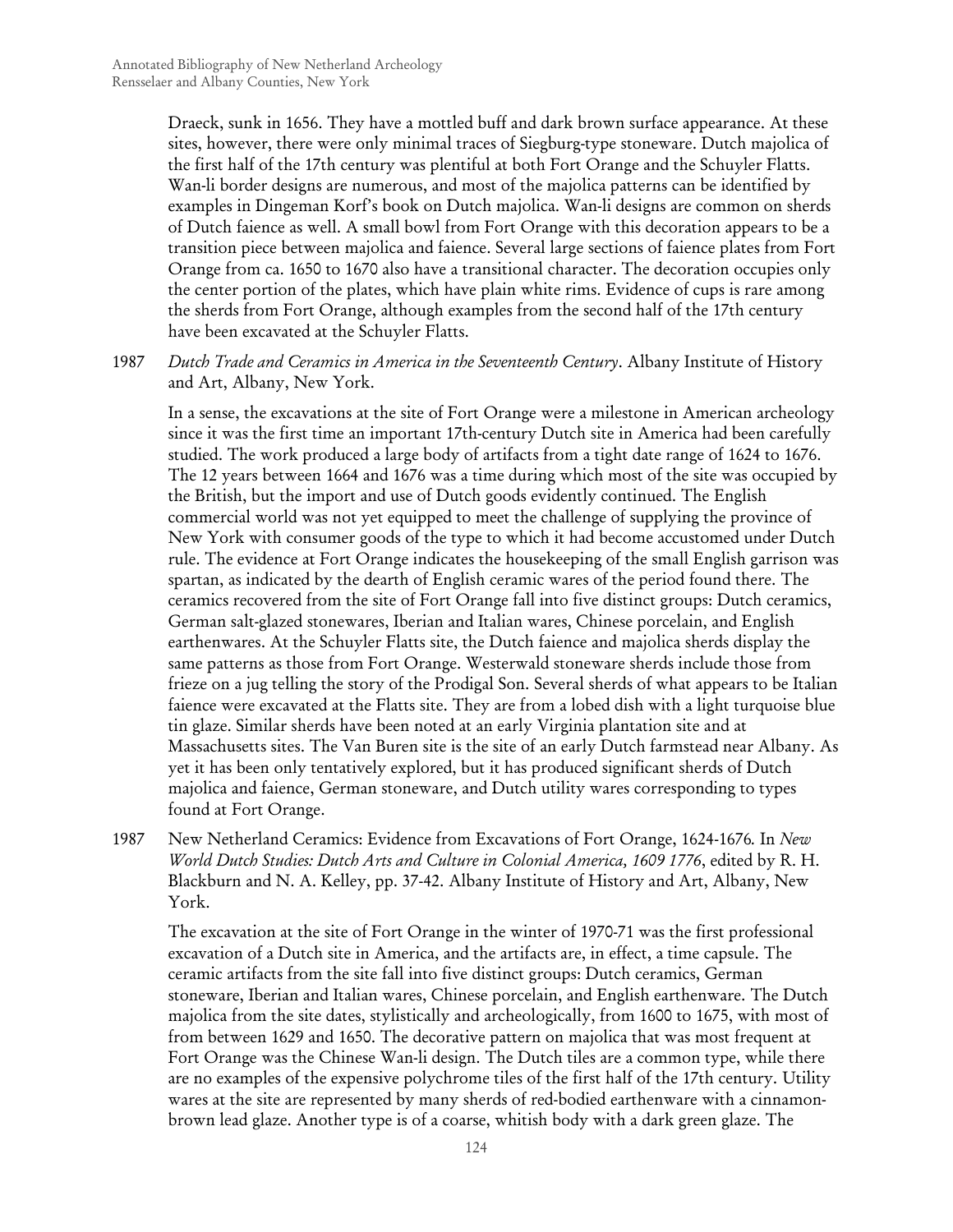German stoneware consists of Westerwald and Frechen types. None of the Westerwald has manganese decoration. Iberian tin-glazed earthenware is sparsely represented, and there was even far less Chinese porcelain. A few sherds appear to be late Ming or from the Transition Period that followed. English ceramics are also minimal, with a few sherds of gravel-tempered coarse red earthenware. The ceramics otherwise duplicate those in use in the Netherlands at the same time, with allowances for differences in economic status.

2001 Journey of Discovery: A Retrospective*.* In *Ceramics in America 2001*, edited by R. Hunter, pp. 212-214. The Chipstone Foundation; distributed by University Press of New England, Hanover and London.

As a collector of Dutch delft, the author examined the hundreds of tin-glazed earthenware sherds that were recovered in 1970 and 1971 in the excavations at the site of Fort Orange. It was noted that some sherds were tin-glazed on both sides, while others had tin glaze on only one side and a transparent lead glaze on the reverse. Paul Huey had noticed this earlier, having been alerted about this distinction by a communication from Ivor Nöel Hume. To obtain more information, the author decided to visit the Netherlands to consult Dutch experts. It was the curator at the Boymans-van Beuningen Museum in Rotterdam who explained the important typological difference between Dutch majolica, tin-glazed on one side and leadglazed on the reverse, and later tin-glazed wares. By about 1660 Dutch majolica was no longer widely produced. The decorated sherds recovered in Rotterdam from the earth churned up by the terrible World War II bombing exactly duplicated the patterns of those from Fort Orange. Before returning to the United States, the author visited four other Dutch museums, met with the Amsterdam city archeologist, and met with a prominent collector of Dutch majolica.

Wray, Charles F., Martha L. Sempowski and Lorraine P. Sanders

1991 *Tram and Cameron: Two Early Contact Era Seneca Sites*. Charles F. Wray Series in Seneca Archaeology, Volume II, Research Records No. 21. Rochester Museum and Science Center, Rochester, New York.

The Tram and Cameron sites, both located in Livingston County, New York, were occupied probably between ca. 1580 and 1610. The types of glass beads from these site are typical of the period before ca. 1610 and probably represent a French origin. At other sites, with occupation beginning about 1610, there is a sudden increase of new and different types of beads including striped polychrome beads, and these beads are evidently from Dutch trade on the Hudson, Fort Nassau being constructed in 1614. However, the bead assemblage from Fort Orange, built in 1624, exhibits a sharp departure from the range of bead types common at sites from the ca. 1610 to 1625 period. About the time Fort Orange was built, there was a deliberate attempt in the Netherlands to produce less expensive trade goods, including simplification of the process of bead manufacture. Not all the bead types typical of the period before ca. 1610 were found at the Cameron and Tram sites, but a few isolated examples of the missing types have been recovered from Fort Orange and other post-1624 sites.

# Zitzler, Paula A.

1984 *An Analysis of Artifacts from the Schuyler Flatts Site*, Public Archaeology Program, Rensselaer Polytechnic Institute.

In the fall of 1983, vandals at the Schuyler Flatts looted a stone cellar feature located about 30 meters from the main Schuyler house. The rectangular cellar was about 1.5 by 1.1 meters in size; the floor, at a depth of 90 centimeters, was paved with brick or stone. The backdirt from